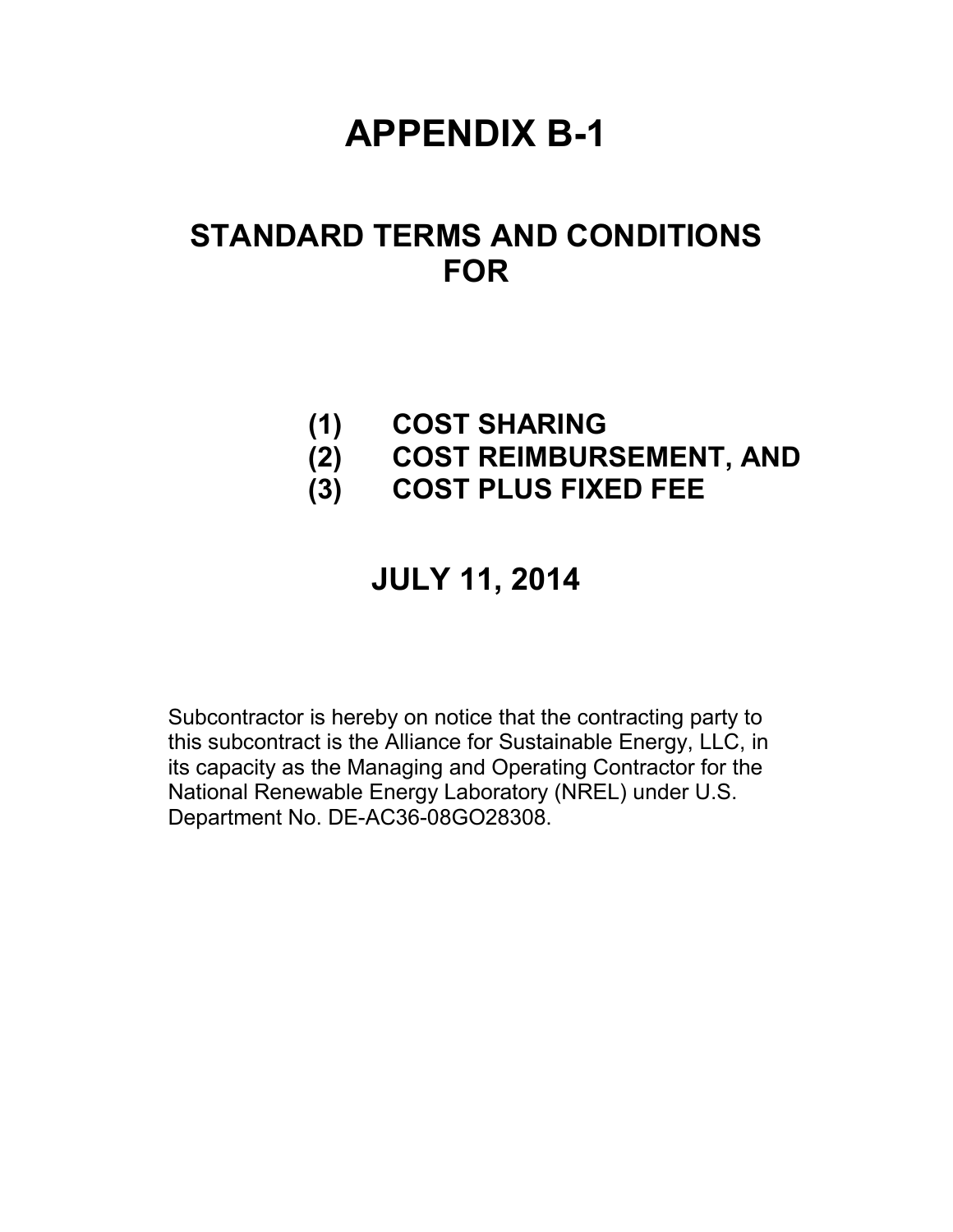#### **INDEX**

| <b>Clause</b>     | <b>Title</b>                                                                                                                                                         | Page |
|-------------------|----------------------------------------------------------------------------------------------------------------------------------------------------------------------|------|
| <b>SECTION I.</b> |                                                                                                                                                                      |      |
| <b>CLAUSE 1.</b>  |                                                                                                                                                                      |      |
| <b>CLAUSE 2.</b>  | SUBCONTRACT ISSUES AND DISPUTES (SPECIAL) (SEP 2007) 10                                                                                                              |      |
| <b>CLAUSE 3.</b>  | LOBBYING RESTRICTIONS (ENERGY & WATER ACT) (SPECIAL)                                                                                                                 |      |
| <b>CLAUSE 4.</b>  | SUBCONTRACTOR ACCEPTANCE OF NOTICES OF VIOLATION OR<br>ALLEGED VIOLATIONS, FINES, AND PENALTIES (SPECIAL) (MAY                                                       |      |
| <b>CLAUSE 5.</b>  | SUBCONTRACTOR QUALITY REPRESENTATIONS (SPECIAL) (MAY<br>(Applies to all subcontracts, including construction subcontracts, where items or                            |      |
| <b>CLAUSE 6.</b>  | <b>RESTRICTIONS ON LOWER-TIER SUBCONTRACTOR SALES TO</b>                                                                                                             |      |
| <b>CLAUSE 7.</b>  |                                                                                                                                                                      |      |
| <b>CLAUSE 8.</b>  | <b>LIMITATION ON PAYMENTS TO INFLUENCE CERTAIN FEDERAL</b>                                                                                                           |      |
| <b>CLAUSE 9.</b>  | PRINTED OR COPIED DOUBLE-SIDED ON RECYCLED PAPER                                                                                                                     |      |
|                   | <b>CLAUSE 10. PROTECTING NREL'S/GOVERNMENT'S INTEREST WHEN</b><br>SUBCONTRACTING AT ANY TIER WITH CONTRACTORS AND<br>SUBCONTRACTORS DEBARRED, SUSPENDED, OR PROPOSED |      |
|                   |                                                                                                                                                                      |      |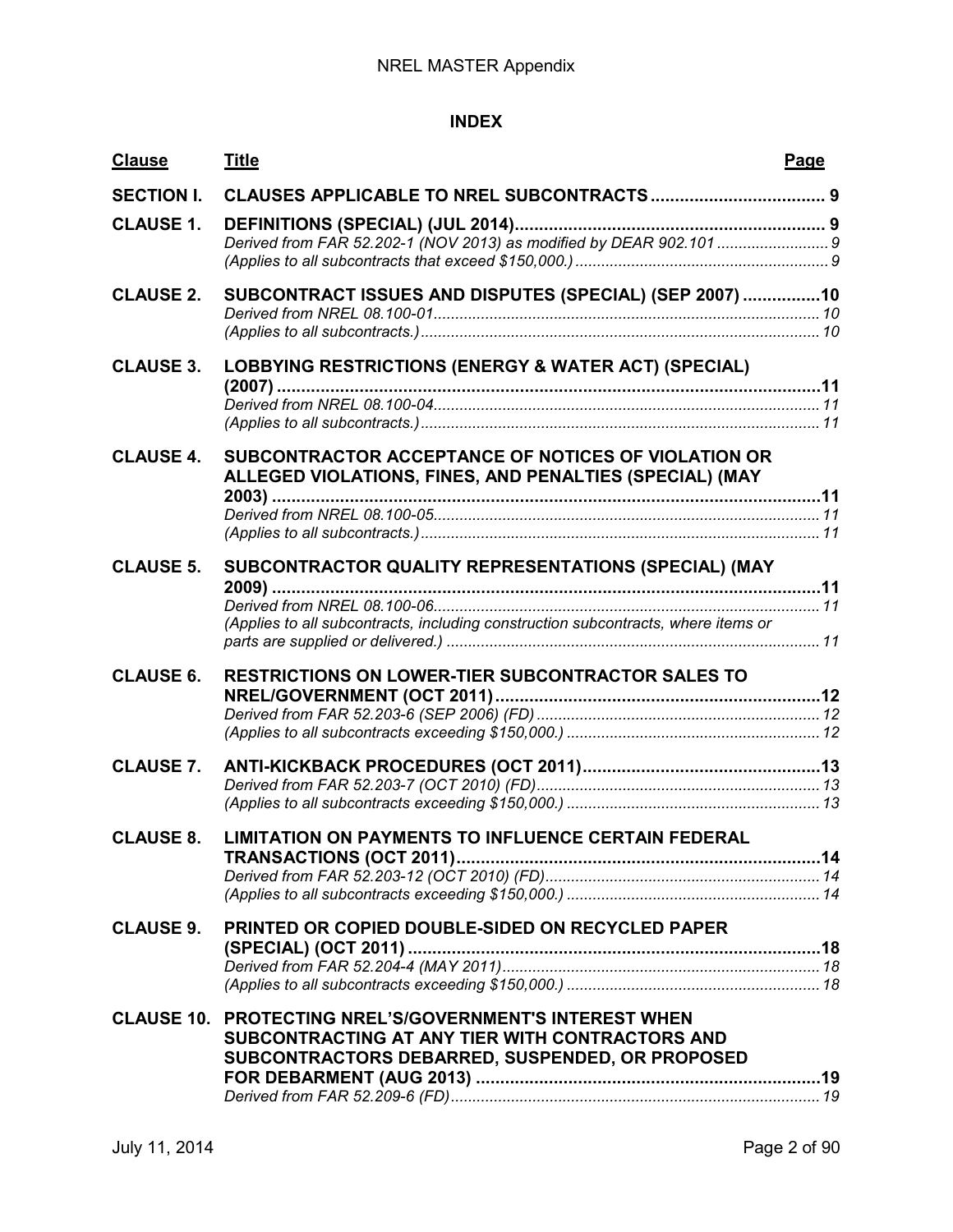|  | CLAUSE 11. AUDIT AND RECORDS NEGOTIATION (OCT 2011) AND ALTERNATE                                                                                                    |  |
|--|----------------------------------------------------------------------------------------------------------------------------------------------------------------------|--|
|  |                                                                                                                                                                      |  |
|  | (Alternate I applies to all subcontracts and purchase orders where work<br>performed is funded in whole or in part under the American Recovery and                   |  |
|  |                                                                                                                                                                      |  |
|  | (Alternate II applies to cost type subcontracts with State and Local Governments,                                                                                    |  |
|  | <b>CLAUSE 12. NOTIFICATION OF CHANGE IN OWNERSHIP AND/OR NAME</b>                                                                                                    |  |
|  |                                                                                                                                                                      |  |
|  | CLAUSE 13. ALLOWABLE COST AND PAYMENT (SPECIAL) (OCT 2011) 22                                                                                                        |  |
|  |                                                                                                                                                                      |  |
|  |                                                                                                                                                                      |  |
|  | (Applies to cost plus fixed fee subcontracts, except construction and design-build                                                                                   |  |
|  |                                                                                                                                                                      |  |
|  | (Applies to cost type subcontracts with no fee and are not cost sharing.) 28                                                                                         |  |
|  | CLAUSE 16. COST SHARING SUBCONTRACT NO FEE (APR 1984) 28                                                                                                             |  |
|  |                                                                                                                                                                      |  |
|  | CLAUSE 17. PREDETERMINED INDIRECT COST RATES (APR 1998)29                                                                                                            |  |
|  | (Applies to cost-type research and development subcontracts with educational                                                                                         |  |
|  | CLAUSE 18. UTILIZATION OF SMALL BUSINESS CONCERNS (JUL 2013) 30                                                                                                      |  |
|  |                                                                                                                                                                      |  |
|  |                                                                                                                                                                      |  |
|  |                                                                                                                                                                      |  |
|  |                                                                                                                                                                      |  |
|  |                                                                                                                                                                      |  |
|  | CLAUSE 21. WALSH-HEALEY PUBLIC CONTRACTS ACT (OCT 2011) 33                                                                                                           |  |
|  | (Applies to all subcontracts exceeding \$15,000 for manufacturing or furnishing of<br>materials, supplies, articles, or equipment subject to the Walsh Healey Public |  |
|  |                                                                                                                                                                      |  |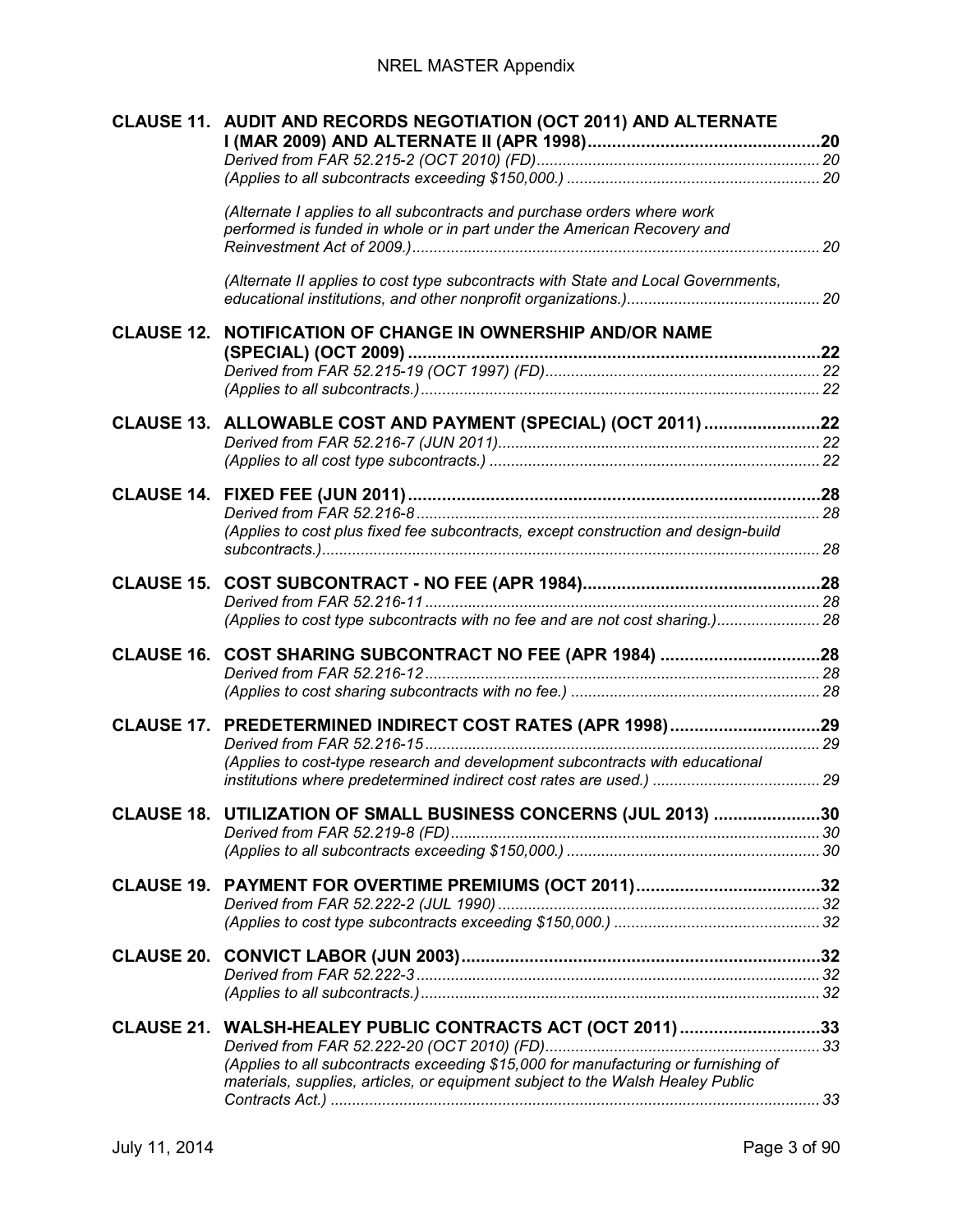#### NREL MASTER Appendix

|                   | CLAUSE 22. PROHIBITION OF SEGREGATED FACILITIES (FEB 1999) 33                                                                                                    |  |
|-------------------|------------------------------------------------------------------------------------------------------------------------------------------------------------------|--|
|                   | (Applies to subcontracts where the "Equal Opportunity Clause" is applicable.)  33                                                                                |  |
|                   |                                                                                                                                                                  |  |
|                   | (Applies to all subcontracts unless exempt from Executive Order 11246.) (See                                                                                     |  |
|                   |                                                                                                                                                                  |  |
|                   |                                                                                                                                                                  |  |
|                   | CLAUSE 25. AFFIRMATIVE ACTION FOR WORKERS WITH DISABILITIES (OCT                                                                                                 |  |
|                   |                                                                                                                                                                  |  |
|                   |                                                                                                                                                                  |  |
|                   | CLAUSE 26. EMPLOYMENT REPORTS ON VETERANS (SEP 2010)40                                                                                                           |  |
|                   |                                                                                                                                                                  |  |
|                   |                                                                                                                                                                  |  |
| <b>CLAUSE 27.</b> |                                                                                                                                                                  |  |
|                   |                                                                                                                                                                  |  |
|                   |                                                                                                                                                                  |  |
| <b>CLAUSE 28.</b> | EMPLOYMENT ELIGIBILITY VERIFICATION (SPECIAL) (JUL 2014)43                                                                                                       |  |
|                   |                                                                                                                                                                  |  |
| <b>CLAUSE 29.</b> |                                                                                                                                                                  |  |
|                   |                                                                                                                                                                  |  |
|                   | (Applies to subcontracts exceeding \$150,000 where supplies are imported into                                                                                    |  |
|                   | the United States and duty-free entry may be obtained or subcontract value is<br>less than \$150,000 and savings from waiving the duty is anticipated to be more |  |
|                   |                                                                                                                                                                  |  |
|                   | CLAUSE 30. RESTRICTIONS ON CERTAIN FOREIGN PURCHASES (JUN 2008)47                                                                                                |  |
|                   |                                                                                                                                                                  |  |
|                   |                                                                                                                                                                  |  |
|                   |                                                                                                                                                                  |  |
|                   |                                                                                                                                                                  |  |
|                   |                                                                                                                                                                  |  |
|                   |                                                                                                                                                                  |  |
|                   |                                                                                                                                                                  |  |
|                   |                                                                                                                                                                  |  |
|                   | CLAUSE 33. ASSIGNMENT OR TRANSFER (SPECIAL) (OCT 2008) 51                                                                                                        |  |
|                   |                                                                                                                                                                  |  |
|                   | <b>CLAUSE 34. PROVIDING ACCELERATED PAYMENTS TO SMALL BUSINESS</b>                                                                                               |  |
|                   |                                                                                                                                                                  |  |
|                   |                                                                                                                                                                  |  |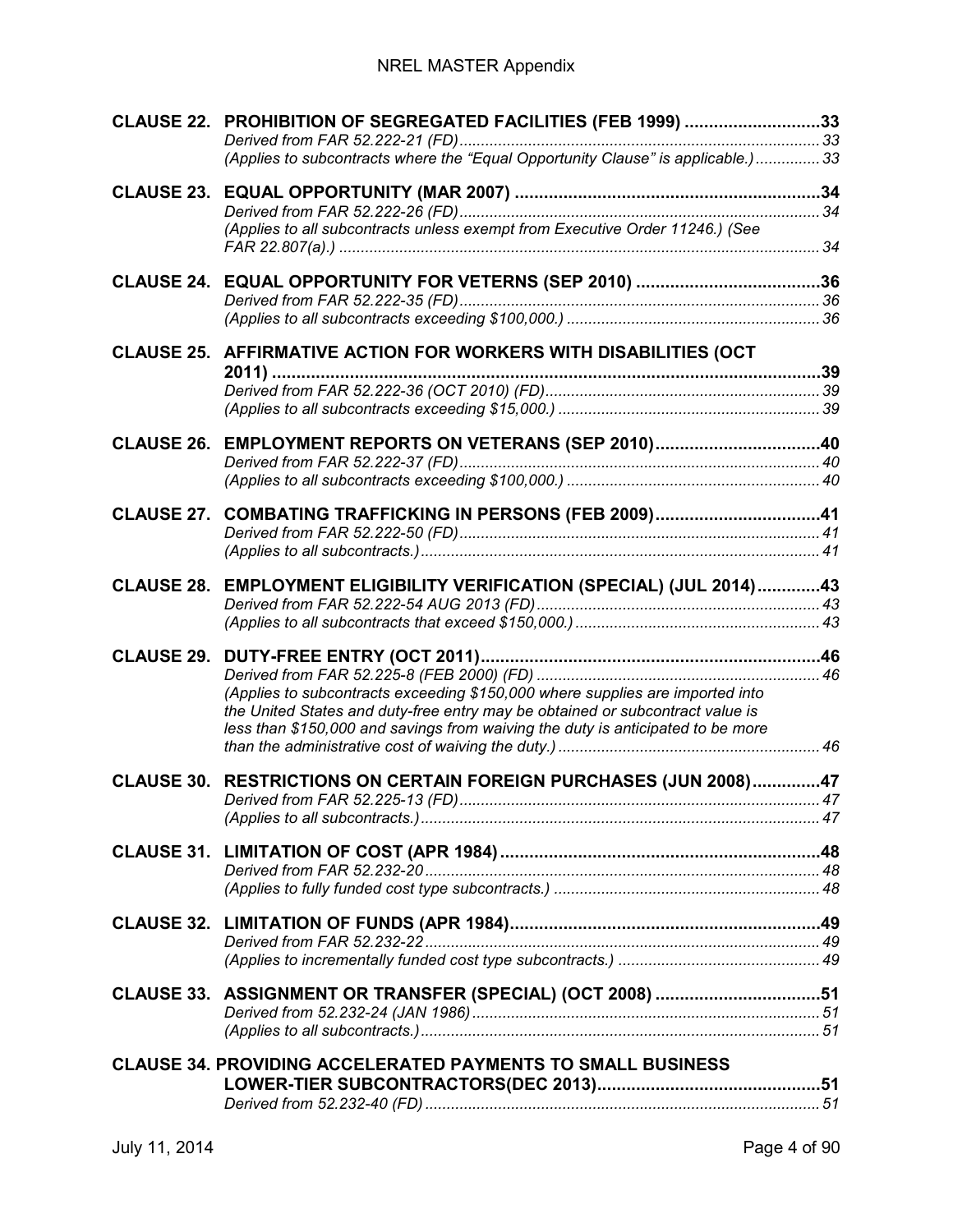#### NREL MASTER Appendix

|  | (Applies to all subcontracts where lower-tier Subcontractor is a small business       |  |
|--|---------------------------------------------------------------------------------------|--|
|  | CLAUSE 35. NOTICE OF INTENT TO DISALLOW COSTS (APR 1984) 51                           |  |
|  |                                                                                       |  |
|  |                                                                                       |  |
|  |                                                                                       |  |
|  | CLAUSE 37. STOP WORK ORDER (AUG 1989) AND ALTERNATE I - COST                          |  |
|  |                                                                                       |  |
|  |                                                                                       |  |
|  |                                                                                       |  |
|  | CLAUSE 38. CHANGES - COST REIMBURSEMENT (AUG 1987) INCORPORATING                      |  |
|  | ALTERNATE V - RESEARCH AND DEVELOPMENT (AUG 1984) 53                                  |  |
|  | (Applies to all cost type research and development subcontracts.)  53                 |  |
|  |                                                                                       |  |
|  | CLAUSE 39. LOWER-TIER SUBCONTRACTS (OCT 2011) INCORPORATING                           |  |
|  |                                                                                       |  |
|  | (Applies to all cost type subcontracts. Applies to letter, fixed price, time and      |  |
|  |                                                                                       |  |
|  | <b>CLAUSE 40. LOWER-TIER SUBCONTRACTS FOR COMMERCIAL ITEMS</b>                        |  |
|  |                                                                                       |  |
|  | (Applies to subcontracts for supplies or services other than commercial items.)  56   |  |
|  | CLAUSE 41. INSPECTION OF SERVICES-COST REIMBURSEMENT (APR 1984) 57                    |  |
|  | (Applies to cost type subcontracts for services and cost type subcontracts for        |  |
|  |                                                                                       |  |
|  | CLAUSE 42. INSPECTION OF RESEARCH AND DEVELOPMENT (SHORT FORM)                        |  |
|  |                                                                                       |  |
|  |                                                                                       |  |
|  |                                                                                       |  |
|  | CLAUSE 43. COMMERCIAL BILL OF LADING NOTATIONS (SPECIAL) (OCT 2009)58                 |  |
|  | (Applies to all cost reimbursement subcontracts where transportation is a direct      |  |
|  | charge to the subcontract.) (Applies to all fixed price subcontracts where direct     |  |
|  | and actual transportation cost is a separate item in the invoice (e.g. F.O.B. origin) |  |
|  | CLAUSE 44. PREFERENCE FOR U.S.-FLAG AIR CARRIERS (JUN 2003)58                         |  |
|  |                                                                                       |  |
|  | (Applies to subcontracts that involve international air transportation.) 58           |  |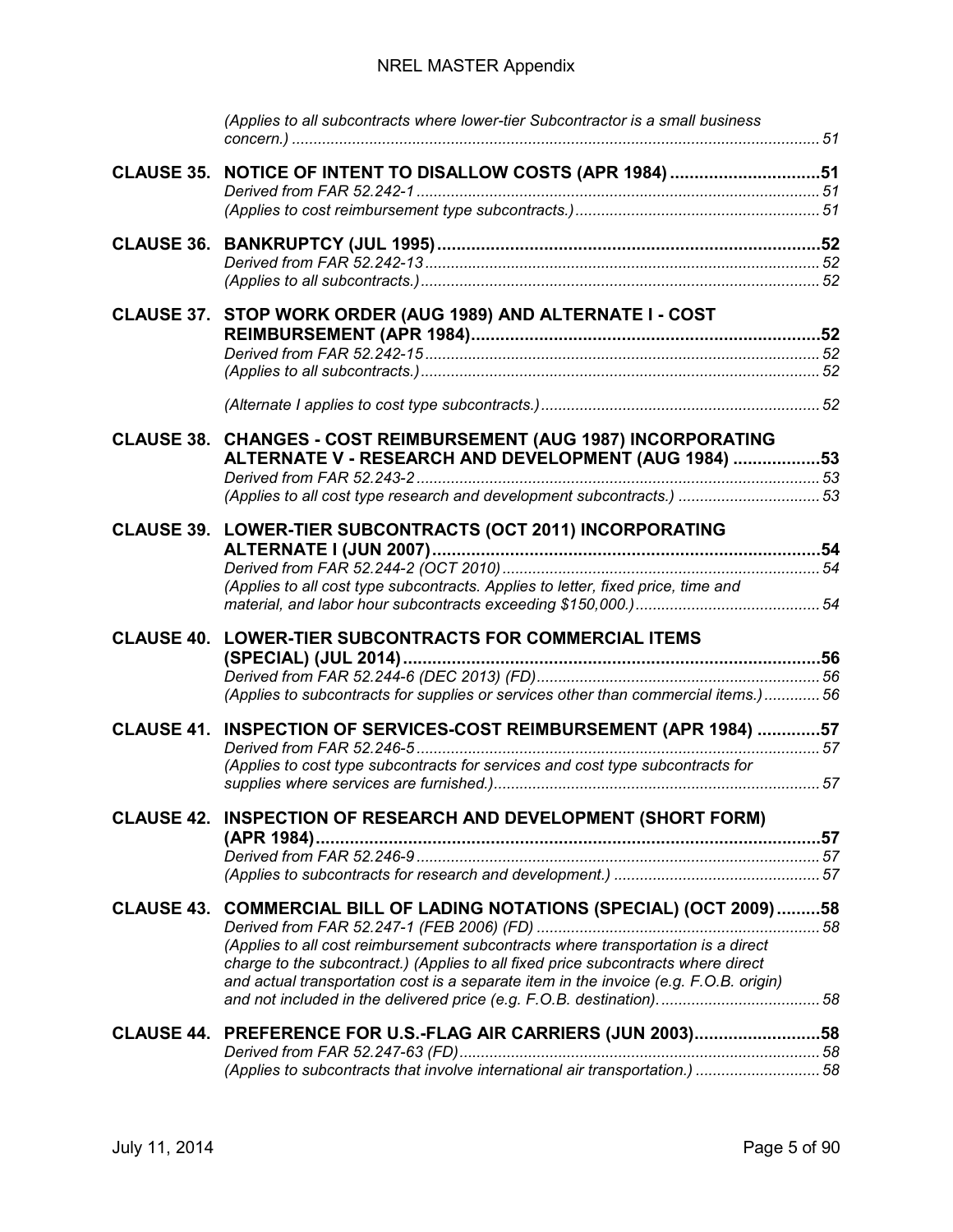|                   | (Applies to fixed-price or cost type subcontracts for research and development<br>work with an educational or nonprofit institution on a nonprofit or no-fee basis.) 61                                                                                                                    |  |
|-------------------|--------------------------------------------------------------------------------------------------------------------------------------------------------------------------------------------------------------------------------------------------------------------------------------------|--|
|                   |                                                                                                                                                                                                                                                                                            |  |
|                   | CLAUSE 48. TERMINATION (COST REIMBURSEMENT) (MAY 2004) MODIFIED BY<br>DEAR 970.4905-1, ALTERNATE IV (TIME AND MATERIAL OR LABOR<br>(Applies to cost type subcontracts except research and development<br>subcontracts with an educational or nonprofit institution on a no-fee basis.)  63 |  |
|                   | (Applies to cost type subcontracts for supplies, services, construction, and<br>research and development on a fee basis. Also applies to time and materials,                                                                                                                               |  |
|                   | CLAUSE 50. SENSITIVE FOREIGN NATIONS CONTROLS (SPECIAL) (OCT 2011) 68                                                                                                                                                                                                                      |  |
| <b>CLAUSE 52.</b> | DISPLACED EMPLOYEE HIRING PREFERENCE (JUNE 1997) 69<br>(Applies to all subcontracts exceeding \$500,000, except subcontracts for                                                                                                                                                           |  |
|                   | (Applies to all subcontracts where the Subcontractor will propose, perform, or                                                                                                                                                                                                             |  |
|                   | Derived from DEAR 952.247-70 (JUN 2010) and DOE Order 551.1C (FD) 72                                                                                                                                                                                                                       |  |
|                   |                                                                                                                                                                                                                                                                                            |  |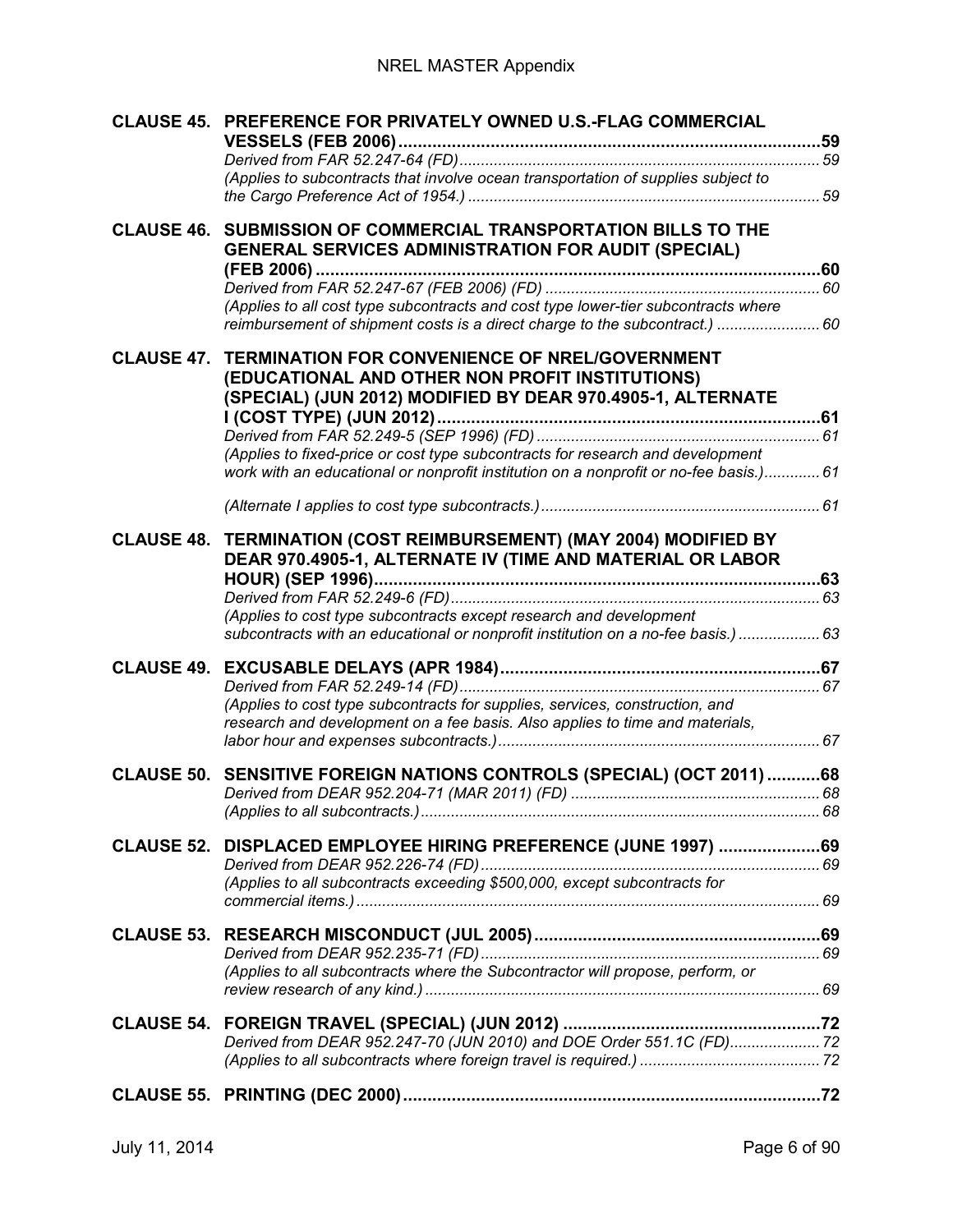|                    | (Applies to all subcontracts where printing is required as this term is defined in                                                                                                                                                                                                                   |  |
|--------------------|------------------------------------------------------------------------------------------------------------------------------------------------------------------------------------------------------------------------------------------------------------------------------------------------------|--|
|                    | CLAUSE 56. PENALTIES FOR UNALLOWABLE COSTS (AUG 2009) 73                                                                                                                                                                                                                                             |  |
|                    | Derived from DEAR 970.5245-1 (JAN 2013) and Alternate 1 (Dec 2000) (FD)  74<br>(Applies to all subcontracts where Government Property is to be furnished to or                                                                                                                                       |  |
|                    | (Alternate I applies if the Subcontractor is a non-profit Subcontractor.)  74                                                                                                                                                                                                                        |  |
| <b>SECTION II.</b> | <b>CLAUSES APPLICABLE TO SUBCONTRACTS THAT REQUIRE</b>                                                                                                                                                                                                                                               |  |
|                    | CLAUSE 58. SECURITY AND ACCESS REQUIREMENTS (SPECIAL) (JAN 2009)78                                                                                                                                                                                                                                   |  |
|                    | (Applies to all subcontracts where the Subcontractor or lower-tier Subcontractors,<br>and their employees, officers, agents, or other persons representing the<br>Subcontractor, will perform work on NREL-operated facilities or government-                                                        |  |
|                    | CLAUSE 59. WORKER SAFETY AND HEALTH REQUIREMENTS (SPECIAL) (FEB                                                                                                                                                                                                                                      |  |
|                    | (Applies to all subcontracts where the Subcontractor or lower-tier Subcontractors,<br>and their employees, officers, agents, or other persons representing the<br>Subcontractor, will perform work on NREL-operated facilities or government-                                                        |  |
|                    |                                                                                                                                                                                                                                                                                                      |  |
|                    | (Applies to all subcontracts where work is to be performed on NREL operated                                                                                                                                                                                                                          |  |
|                    | <b>CLAUSE 61. INSURANCE-WORK ON A GOVERNMENT INSTALLATION (SPECIAL)</b>                                                                                                                                                                                                                              |  |
|                    | (JAN 2009) AND ALTERNATE I – ARCHITECT/ENGINEER<br>(Applies to all subcontracts, except construction and design-build subcontracts,<br>where the Subcontractor or lower-tier Subcontractors, and their employees,<br>officers, agents, or other persons representing the Subcontractor, will perform |  |
|                    | work on NREL-operated facilities or Government-owned or -leased properties.)  83                                                                                                                                                                                                                     |  |
|                    |                                                                                                                                                                                                                                                                                                      |  |
|                    | <b>CLAUSE 62. WHISTLEBLOWER PROTECTION FOR SUBCONTRACTOR</b>                                                                                                                                                                                                                                         |  |
|                    | (Applies to subcontracts for work directly related to activities at NREL-operated                                                                                                                                                                                                                    |  |
|                    | CLAUSE 63. ACCESS TO AND OWNERSHIP OF RECORDS (SPECIAL) (OCT 2008)85                                                                                                                                                                                                                                 |  |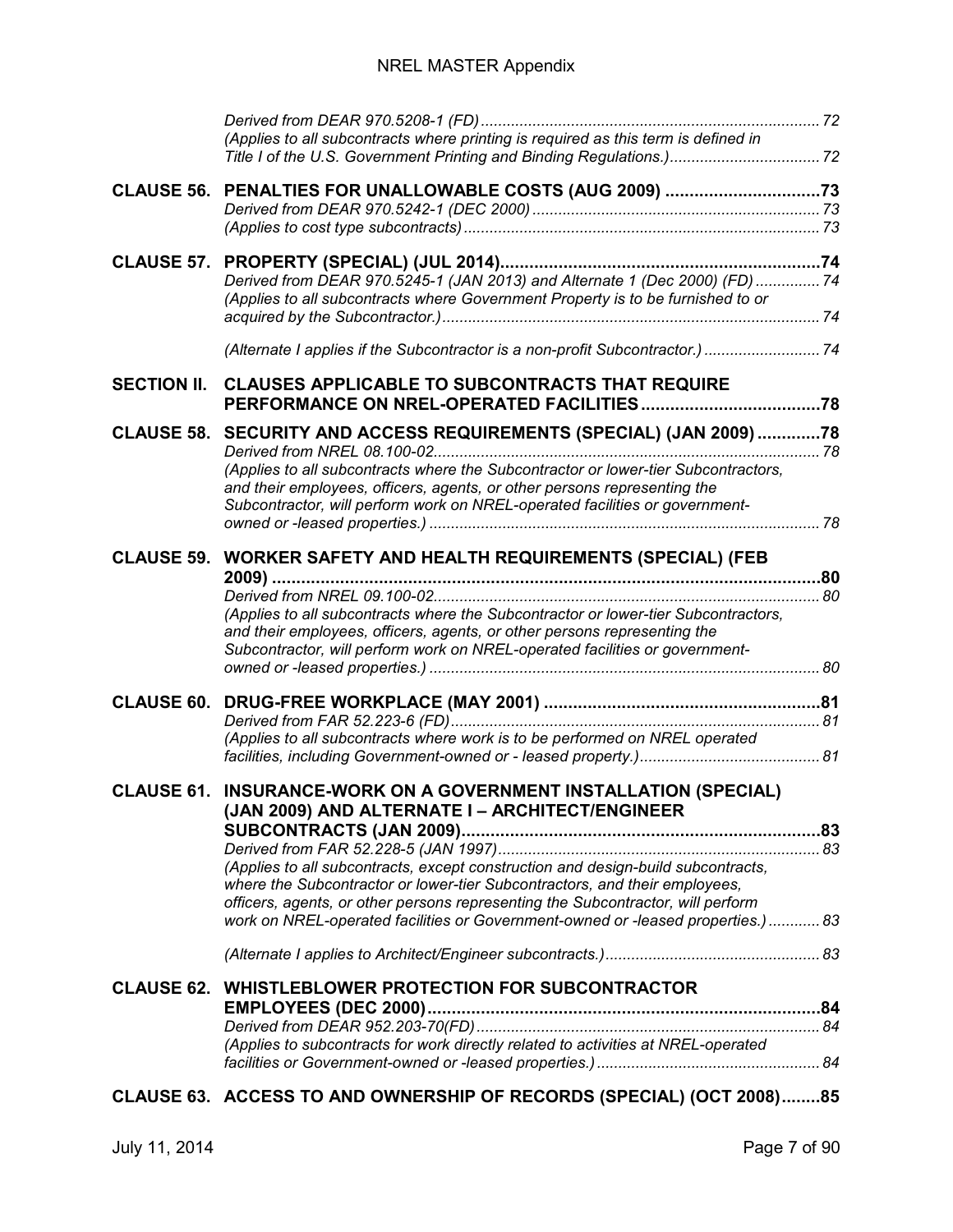| (Applies to cost type subcontracts exceeding \$2M and cost type subcontracts<br>involving complex or hazardous work that is to be performed on a Government-<br>owned or-leased facility and the clause Integration of Environment, Safety, and<br>Health into Work Planning and Execution (48 CFR 970.5223-1), or similar clause, |  |
|------------------------------------------------------------------------------------------------------------------------------------------------------------------------------------------------------------------------------------------------------------------------------------------------------------------------------------|--|
| (Applies to cost type subcontracts where the DOE Contracting Officer or the<br>NREL Subcontract Administrator has specifically notified the Subcontractor that<br>the subcontract is or involves a critical task related to the Prime Contract.)  85                                                                               |  |
| CLAUSE 64. INTEGRATION OF ENVIRONMENT, SAFETY, AND HEALTH INTO<br>(Applies to all subcontracts where the Subcontractor or lower-tier Subcontractors<br>and their employees, officers, agents, or other persons representing the<br>Subcontractor will perform complex or hazardous work on NREL-operated                           |  |
| CLAUSE 65. SUSTAINABLE ACQUISITION PROGRAM (SPECIAL) (MAR 2011) 89                                                                                                                                                                                                                                                                 |  |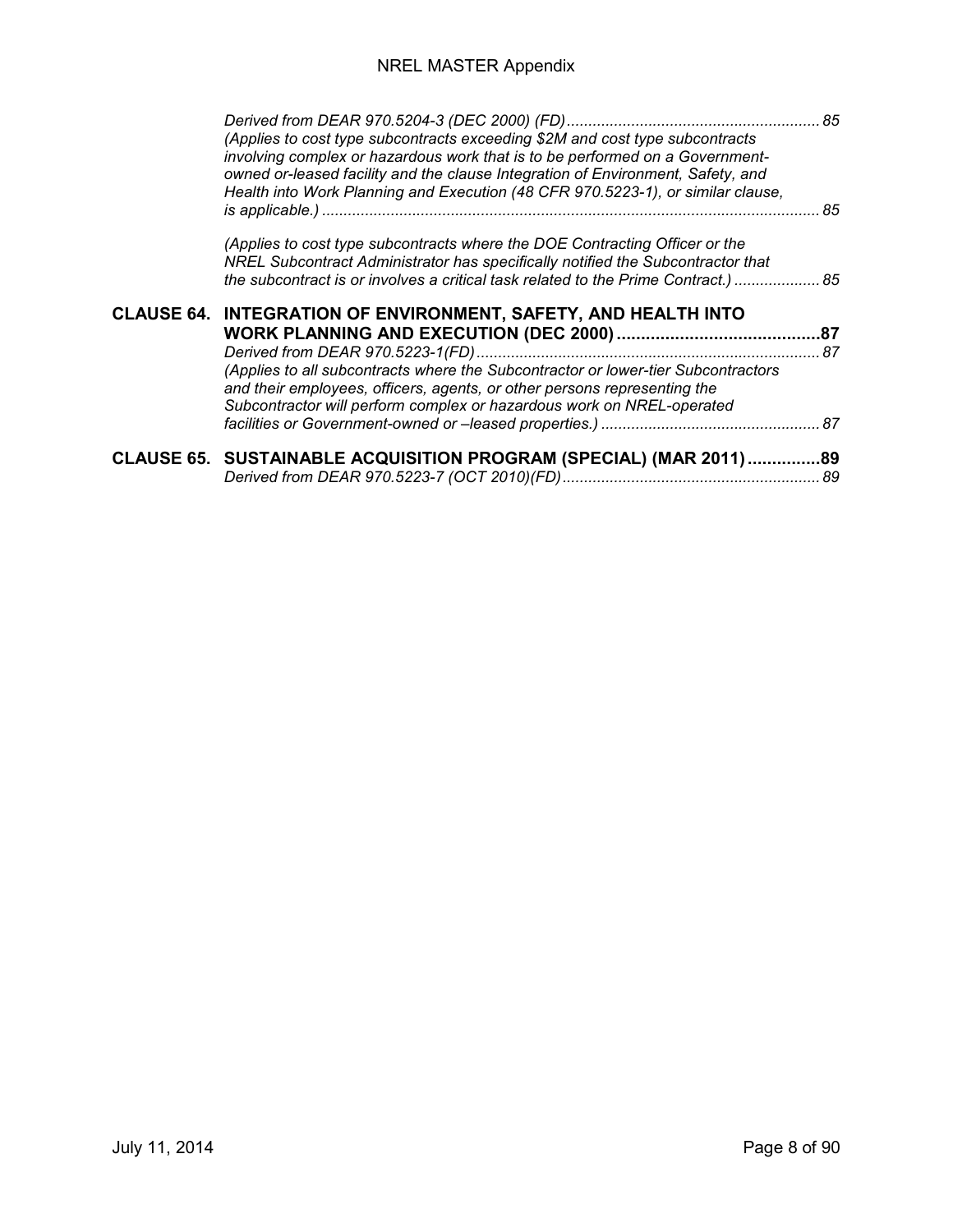#### <span id="page-8-0"></span>**SECTION I. CLAUSES APPLICABLE TO NREL SUBCONTRACTS**

The following clauses are applicable to subcontracts that require the Subcontractor or its lowertier Subcontractors, or other persons representing the Subcontractor, to perform work for NREL.

#### <span id="page-8-1"></span>**CLAUSE 1. DEFINITIONS (SPECIAL) (JUL 2014)**

<span id="page-8-3"></span><span id="page-8-2"></span>*Derived from FAR 52.202-1 (NOV 2013) as modified by DEAR 902.101 (Applies to all subcontracts that exceed \$150,000.)*

- (a) When a solicitation provision or subcontract clause uses a word or term that is defined in the Federal Acquisition Regulation (FAR), the word or term has the same meaning as the definition in FAR [2.101](https://www.acquisition.gov/far/current/html/Subpart%202_1.html#wp1145508) in effect at the time the solicitation was issued, unless—
	- (1) The solicitation, or amended solicitation, provides a different definition;
	- (2) The subcontracting parties agree to a different definition;
	- (3) The part, subpart, or section of the FAR where the provision or clause is prescribed provides a different meaning; or
	- (4) The word or term is defined in FAR [Part 31,](https://www.acquisition.gov/far/current/html/FARTOCP31.html#wp253693) for use in the cost principles and procedures.
- (b) The FAR Index is a guide to words and terms the FAR defines and shows where each definition is located. The FAR Index is available via the Internet at <http://www.acquisition.gov/far> at the end of the FAR, after the FAR Appendix.
- (c) When a solicitation provision or subcontract clause uses a word or term that is defined in the Department of Energy Acquisition Regulation (DEAR) (48 CFR chapter 9), the word or term has the same meaning as the definition in 48 CFR 902.101 or the definition in the part, subpart, or section of 48 CFR chapter 9 where the provision or clause is prescribed in effect at the time the solicitation was issued, unless an exception in (a) applies.
- (d) The following words and terms are in addition to paragraph (a) of this section—
	- (1) "Head of the Agency" means the Secretary, Deputy Secretary, or Under Secretary of the Department of Energy (DOE).
	- (2) "DOE Contracting Officer" means a person with the authority to enter into, administer, and/or terminate DOE Prime Contracts and make related determinations and findings. The term includes certain authorized representatives of the DOE Contracting Officer acting within the limits of their authority as delegated by the DOE Contracting Officer.
	- (3) "NREL Subcontract Administrator" means an employee of the entity that manages and operates the National Renewable Energy Laboratory (NREL) with the authority to enter into, administer, and/or terminate subcontracts and make related determinations and findings. The term includes certain authorized representatives of the NREL acting within the limits of their authority as delegated by the NREL.
	- (4) Except as otherwise provided in this subcontract, the terms "subcontracts and lower-tier subcontracts" includes, but is not limited to, purchase orders and changes and modifications to purchase orders and changes and modifications to purchase orders.
	- (5) "DOE" means the Department of Energy.
	- (6) "Contractor" or "DOE Prime Contractor" means the entity managing and operating the National Renewable Energy Laboratory under prime contract to the U.S. Department of Energy (DOE). The National Renewable Energy Laboratory (NREL) is a Department of Energy-owned national laboratory, managed and operated by the DOE Prime Contractor.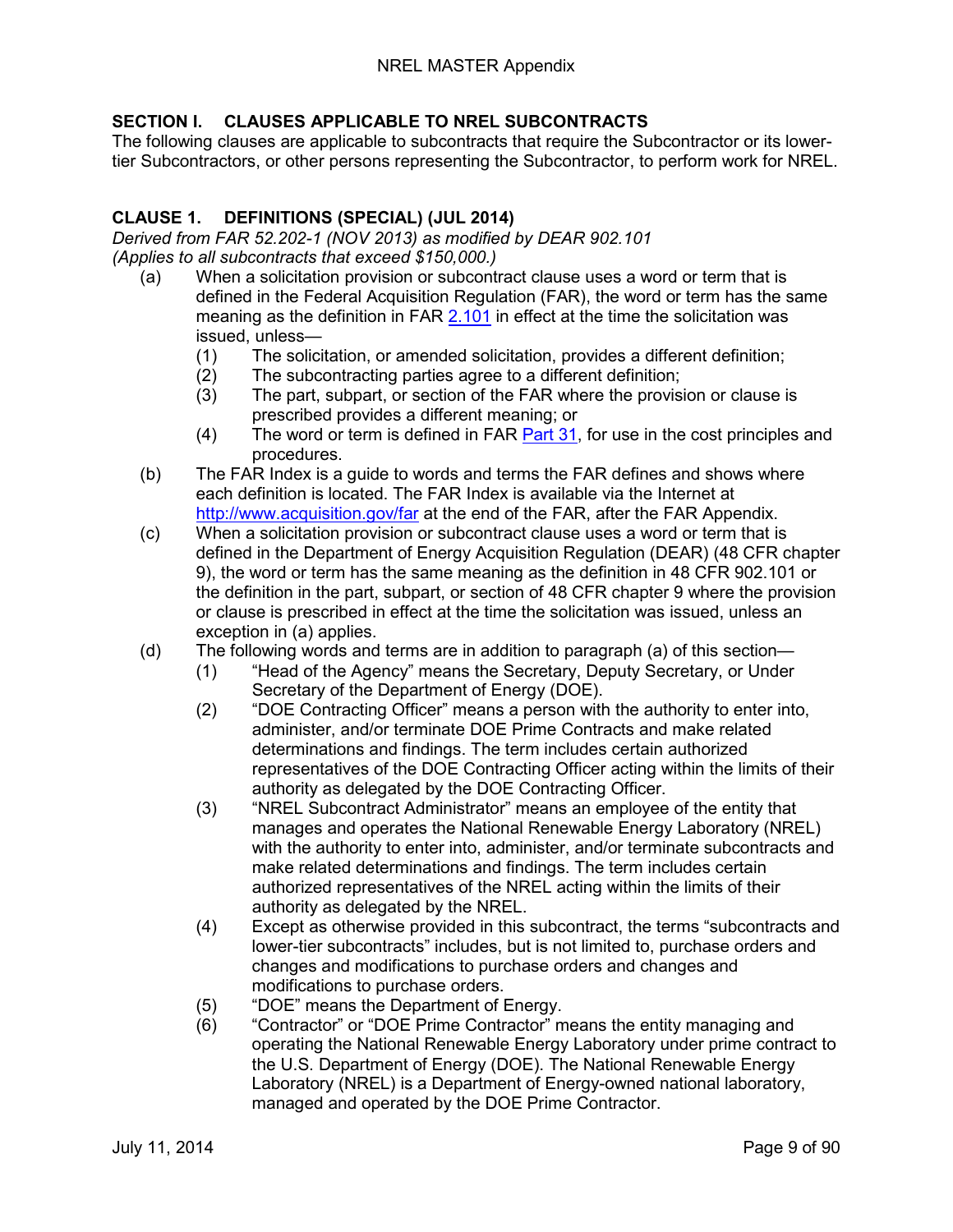(7) "DOE Directive" means DOE Orders and Notices, modifications thereto, and other forms of directives, including for purposes of this subcontract those portions of DOE's accounting and procedures handbook applicable to Contractors, issued by DOE. The term does not include temporary written instructions by the DOE Contracting Officer or the NREL Subcontract Administrator for the purpose of addressing short-term or urgent DOE and NREL concerns relating to health, safety, or the environment.

#### <span id="page-9-0"></span>**CLAUSE 2. SUBCONTRACT ISSUES AND DISPUTES (SPECIAL) (SEP 2007)**

#### <span id="page-9-1"></span>*Derived from NREL 08.100-01*

- <span id="page-9-2"></span>*(Applies to all subcontracts.)*
	- (a) It is NREL's practice to try to resolve all contractual issues by mutual agreement at the NREL Subcontract Administrator's level, without litigation. Both parties hereby agree to explore all reasonable avenues for negotiations in order to avoid a dispute. Either party may provide written notice to the other party to conduct negotiations for a period not to exceed sixty (60) calendar days. After sixty calendar days, if possibilities for negotiations have failed, either party shall have thirty (30) calendar days to request that the potential dispute be moved to Alternative Dispute Resolution (ADR). Within fifteen (15) calendar days after receiving a request to move to ADR, if ADR procedures are not acceptable to the non-moving party, a written explanation citing specific reasons for rejecting ADR as inappropriate for resolution of the dispute shall be provided to the moving party. If the parties are unable to agree on the application of ADR procedures to resolve the potential dispute or are unable to satisfactorily resolve the dispute using ADR procedures for a period not to exceed ninety (90) calendar days (or such longer period as mutually agreed in writing), the parties shall resume the formal process authorized in this clause.
	- (b) The parties agree that the appropriate forum for litigation of any dispute pertaining to this subcontract shall be a court of competent jurisdiction as follows:
		- (1) Subject to paragraph (b) (2) of this clause, any such litigation shall be brought and prosecuted exclusively in Federal District Court; with venue in the United States District Court of Colorado in Denver, Colorado.
		- (2) Provided, however, that in the event the requirements for jurisdiction in any Federal District Court are not present, such litigation shall be brought in a court of competent jurisdiction in the county of Jefferson and State of Colorado.
	- (c) Any substantive issue of law in such litigation shall be determined in accordance with the body of applicable Federal law relating to the interpretation and application of clauses derived from Federal Acquisition Regulation (FAR) and the Department of Energy Acquisition Regulation that implement and supplement the FAR. If there is no applicable Federal law, the law of the State of Colorado shall apply in the determination of such issues. Conflict of law provisions shall not determine applicable governing law. Nothing in this clause shall grant the Subcontractor by implication any statutory rights or remedies not expressly set forth in this subcontract.
	- (d) There shall be no interruption in the prosecution of the work, and the Subcontractor shall proceed diligently with the performance of this subcontract pending final resolution of any contractual issues, disputes, or litigation arising under or related to this subcontract between the parties hereto or between the Subcontractor and lowertier Subcontractors or suppliers.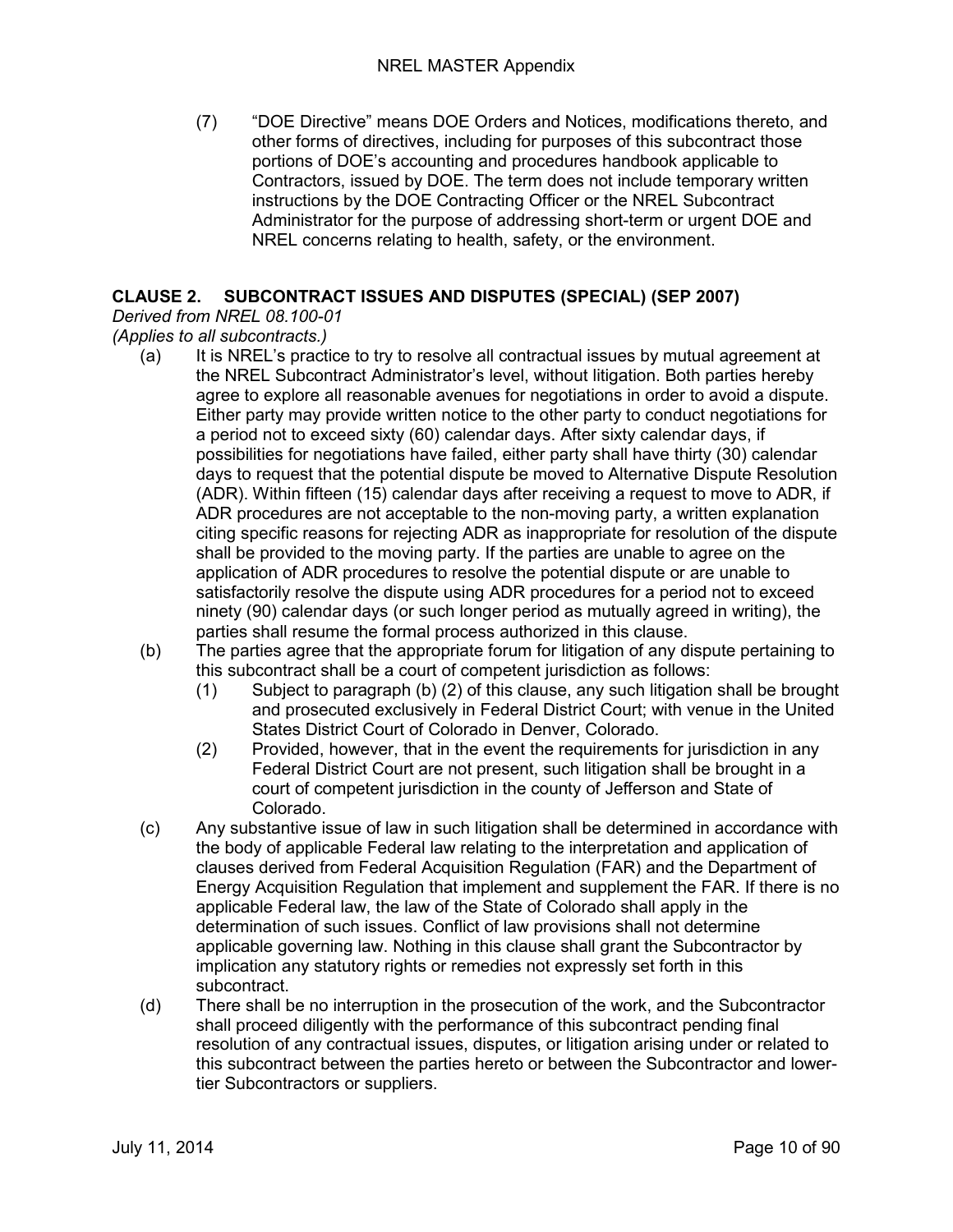- (e) The Contract Disputes Act of 1978 (41 U.S.C. Sections 601-613) shall not apply to this subcontract; provided, however, that nothing in this clause shall prohibit NREL, in its sole discretion, from sponsoring a dispute of the Subcontractor for resolution under the provision of its prime contract with DOE. In the event that NREL so sponsors a dispute at the request of the Subcontractor, the Subcontractor shall be bound by the decision of the cognizant DOE Contracting Officer to the same extent and in the same manner as NREL.
- (f) Any disputes relative to intellectual property matters will be governed by other provisions of this subcontract.

#### <span id="page-10-0"></span>**CLAUSE 3. LOBBYING RESTRICTIONS (ENERGY & WATER ACT) (SPECIAL) (2007)**

#### <span id="page-10-1"></span>*Derived from NREL 08.100-04*

#### <span id="page-10-2"></span>*(Applies to all subcontracts.)*

The Subcontractor or awardee agrees that none of the funds obligated on this award shall be expended, directly or indirectly, to influence Congressional action on any legislative or appropriation matters pending before Congress, other than to communicate to Members of Congress as described in 18 U.S.C. 1913. This restriction is in addition to those prescribed elsewhere in statute and regulation.

#### <span id="page-10-3"></span>**CLAUSE 4. SUBCONTRACTOR ACCEPTANCE OF NOTICES OF VIOLATION OR ALLEGED VIOLATIONS, FINES, AND PENALTIES (SPECIAL) (MAY 2003)**

#### <span id="page-10-4"></span>*Derived from NREL 08.100-05*

<span id="page-10-5"></span>*(Applies to all subcontracts.)*

- (a) The Subcontractor shall immediately notify the NREL Subcontract Administrator of any notice the Subcontractor may receive including Notice of Violations (NOV) or Notice of Alleged Violations (NOAV) issued by federal, state, or local regulators associated with the operations of NREL and/or performance of work under the Subcontract.
- (b) When deemed appropriate by the NREL Subcontract Administrator, the Subcontractor shall conduct negotiations with regulators regarding NOV/NOAVs, fines and penalties, including, if the NREL Subcontract Administrator so requires, accepting NOV/NOAVs in its own name. The Subcontractor shall make no commitments or offers to regulators binding NREL/Government unless approved in advance and in writing by the NREL Subcontract Administrator. Failure to obtain such advance written approval may result in otherwise allowable costs being declared unallowable and/or the Subcontractor being liable for any excess costs to NREL/Government associated with or resulting from such offers/commitments.
- (c) The Subcontractor shall support and provide assistance to the NREL/Government concerning any matter arising under a NOV/NOAV.

#### <span id="page-10-6"></span>**CLAUSE 5. SUBCONTRACTOR QUALITY REPRESENTATIONS (SPECIAL) (MAY 2009)**

#### <span id="page-10-7"></span>*Derived from NREL 08.100-06*

<span id="page-10-8"></span>*(Applies to all subcontracts, including construction subcontracts, where items or parts are supplied or delivered.)*

(a) New Materials. Unless otherwise specified in this subcontract, all items or parts supplied or delivered by the Subcontractor, or its lower-tier Subcontractors, shall consist of new materials. "New materials" means previously unused. The Subcontractor shall not deliver any item or part that is residual inventory resulting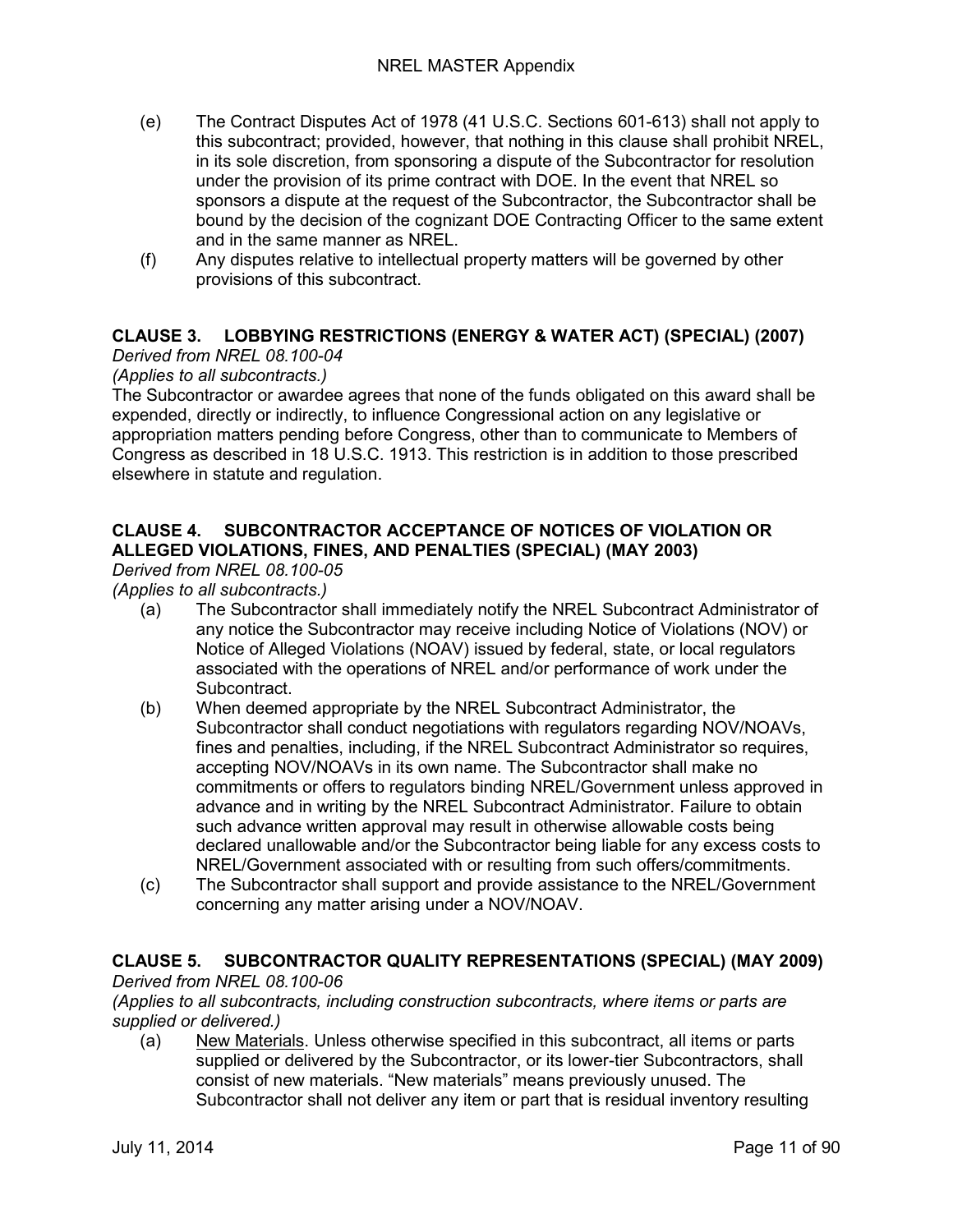from terminated Government contracts/subcontracts or former Government surplus property.

- (b) Recycled or Recovered Materials. The requirement for supply or delivery of items or parts consisting of new materials does not exclude the delivery of recycled or recovered materials as defined by the Environmental Protection Agency in 40 CFR 247.
- (c) Used, Refurbished, or Rebuilt Items or Parts. In the event that items or parts consisting of new materials are not reasonably available to the Subcontractor, with prior NREL Subcontract Administrator written approval, the Subcontractor may supply or deliver either: used; or refurbished; or rebuilt items or parts that are not of such an age or so deteriorated as to impair their usefulness or safety and conform to government or industry-accepted specifications or national consensus standards.
- (d) Suspect or Counterfeit Items or Parts. "Suspect or counterfeit items or parts" mean (1) items or parts that may be of new manufacture but labeled to represent a different class of items or parts or (2) used and/or refurbished items or parts complete with false labeling, that are represented as new items or parts.
- (e) Indemnification of NREL/DOE. The Subcontractor shall indemnify NREL and the DOE, their officers, agents, and employees, and third parties for any financial loss, injury, or property damage resulting directly or indirectly from items or parts that are not genuine, original, and unused, or not otherwise suitable for the intended purpose. This includes, but is not limited to, items or parts that are defective, suspect, or counterfeit; items or parts that have been provided under false pretenses; and items or parts that are materially altered, damaged, deteriorated, degraded, or result in product failure.
- (f) Quality Representations. The Subcontractor represents that items and parts supplied or delivered under this Subcontract shall not include suspect or counterfeit items or parts nor shall counterfeit or suspect items or parts be used in performing any work under this Subcontract whether on or off the NREL operated facility. In the event that the Subcontractor or its lower-tier Subcontractors supplies or delivers suspect or counterfeit items or parts, such items or parts shall be impounded by NREL, or the Subcontractor shall remove the items or parts as directed by the NREL Subcontract Administrator. The Subcontractor shall promptly replace the counterfeit or suspect items or parts with supplies acceptable to NREL and the Subcontractor shall be liable for all costs relating to impoundment, removal, and replacement.
- (g) NREL Rights. The rights of NREL under this clause are in addition to any other rights provided by law or under this Subcontract and such rights shall survive the termination or natural completion of the period of performance of this Subcontract.

#### <span id="page-11-0"></span>**CLAUSE 6. RESTRICTIONS ON LOWER-TIER SUBCONTRACTOR SALES TO NREL/GOVERNMENT (OCT 2011)**

<span id="page-11-1"></span>*Derived from FAR 52.203-6 (SEP 2006) (FD)*

- <span id="page-11-2"></span>*(Applies to all subcontracts exceeding \$150,000.)*
	- (a) Except as provided in (b) of this clause, the Subcontractor shall not enter into any agreement with an actual or prospective lower-tier Subcontractor, nor otherwise act in any manner, which has or may have the effect of restricting sales by such lowertier Subcontractors directly to NREL/Government of any item or process (including computer software) made or furnished by the lower-tier Subcontractor under this subcontract or under any follow-on production subcontract.
	- (b) The prohibition in (a) of this clause does not preclude the Subcontractor from asserting rights that are otherwise authorized by law or regulation.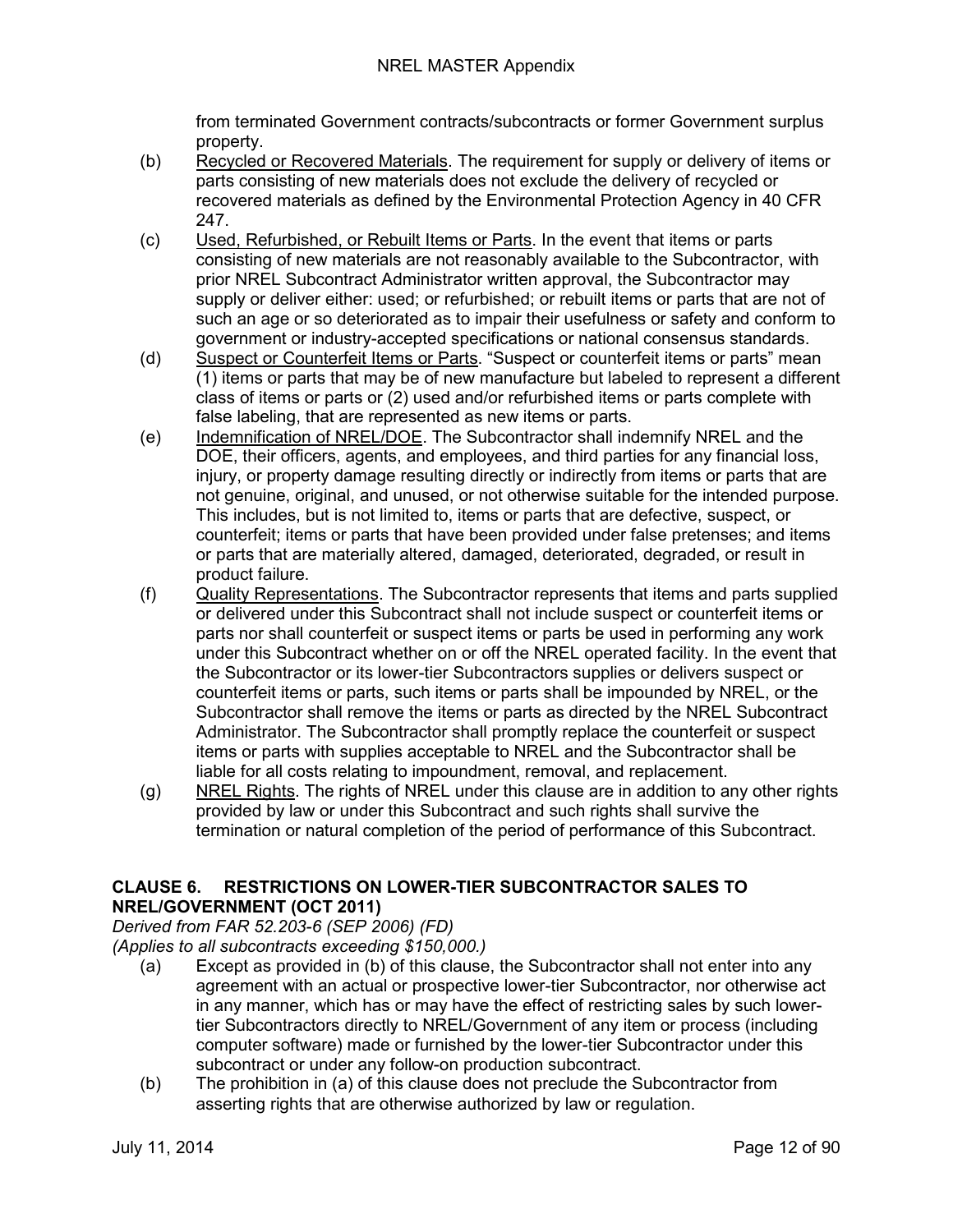(c) The Subcontractor agrees to incorporate the substance of this clause, including this paragraph (c), in all lower-tier subcontracts under this subcontract which exceed the simplified acquisition threshold.

#### <span id="page-12-0"></span>**CLAUSE 7. ANTI-KICKBACK PROCEDURES (OCT 2011)**

<span id="page-12-1"></span>*Derived from FAR 52.203-7 (OCT 2010) (FD)*

<span id="page-12-2"></span>*(Applies to all subcontracts exceeding \$150,000.)*

- (a) Definitions.
	- (1) "Kickback," as used in this clause, means any money, fee, commission, credit, gift, gratuity, thing of value, or compensation of any kind which is provided, directly or indirectly, to any Subcontractor, Subcontractor employee, lower-tier Subcontractor, or lower-tier Subcontractor employee for the purpose of improperly obtaining or rewarding favorable treatment in connection with a subcontract or in connection with a lower-tier subcontract relating to a subcontract.
	- (2) "Person," as used in this clause, means a corporation, partnership, business association of any kind, trust, joint-stock company, or individual.
	- (3) "Subcontract," as used in this clause, means a subcontract or contractual action entered into by the National Renewable Energy Laboratory (NREL) for the purpose of obtaining supplies, materials, equipment, or services of any kind.
	- (4) "Subcontractor," as used in this clause, means a person who has entered into a subcontract with the NREL.
	- (5) "Subcontractor Employee," as used in this clause, means any officer, partner, employee, or agent of a Subcontractor.
	- (6) "Lower-tier Subcontract," as used in this clause, means a lower-tier subcontract or contractual action entered into by a Subcontractor or lower-tier Subcontractor for the purpose of obtaining supplies, materials, equipment, or services of any kind under a subcontract.
	- (7) "Lower-tier Subcontractor," as used in this clause, means—
		- (i) Any person, other than the Subcontractor, who offers to furnish or furnishes any supplies, materials, equipment, or services of any kind under a subcontract or a lower-tier subcontract entered into in connection with such subcontract; and
		- (ii) Any person who offers to furnish or furnishes general supplies to the Subcontractor or a Prime Contractor.
	- (8) "Lower-tier Subcontractor employee," as used in this clause, means any officer, partner, employee, or agent of a lower-tier Subcontractor.
- (b) The Anti-Kickback Act of 1986 (41 U.S.C. 51-58) (the Act), prohibits any person from—
	- (1) Providing or attempting to provide or offering to provide any kickback;
	- (2) Soliciting, accepting, or attempting to accept any kickback; or
	- (3) Including, directly or indirectly, the amount of any kickback in the subcontract price charged by a Subcontractor to NREL or in the lower-tier subcontract price charged by a lower-tier Subcontractor to a Subcontractor or a Prime Contractor.
- (c) (1) The Subcontractor shall have in place and follow reasonable procedures designed to prevent and detect possible violations described in paragraph (b) of this clause in its own operations and direct business relationships.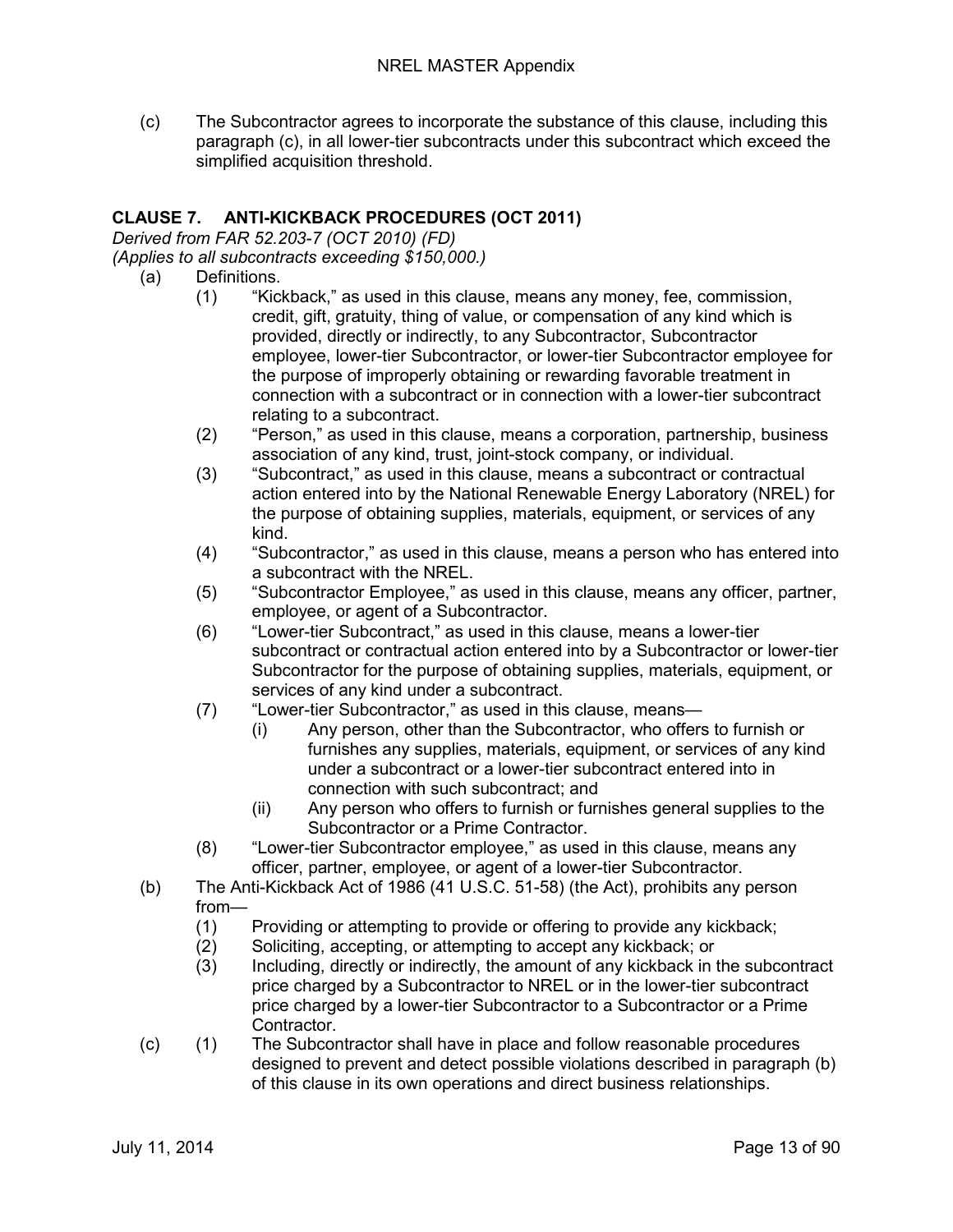- (2) When the Subcontractor has reasonable grounds to believe that a violation described in paragraph (b) of this clause may have occurred, the Subcontractor shall promptly report in writing the possible violation. Such reports shall be made to the inspector general of the Department of Energy (DOE), the head of the DOE if the agency does not have an inspector general, or the Department of Justice.
- (3) The Subcontractor shall cooperate fully with any Federal agency and NREL investigating a possible violation described in paragraph (b) of this clause.
- (4) The NREL Subcontract Administrator may—
	- (i) Offset the amount of the kickback against any monies owed by NREL under the subcontract; and/or
	- (ii) Direct that the Subcontractor withhold from sums owed the lower-tier Subcontractor under the subcontract the amount of the kickback. The NREL Subcontract Administrator may order that monies withheld under subdivision (c)(4)(ii) of this clause be paid over to NREL or the Government unless NREL or Government has already offset those monies under subdivision (c)(4)(i) of this clause. In either case, the Subcontractor shall notify the NREL Subcontract Administrator when the monies are withheld.
- (5) The Subcontractor agrees to incorporate the substance of this clause, including subparagraph (c)(5) but excepting paragraph (c)(1), in all lower-tier subcontracts under this subcontract which exceed \$150,000.

#### <span id="page-13-0"></span>**CLAUSE 8. LIMITATION ON PAYMENTS TO INFLUENCE CERTAIN FEDERAL TRANSACTIONS (OCT 2011)**

<span id="page-13-1"></span>*Derived from FAR 52.203-12 (OCT 2010) (FD)*

<span id="page-13-2"></span>*(Applies to all subcontracts exceeding \$150,000.)*

- (a) Definitions. As used in this clause—
	- (1) "Agency," as used in this clause, means "executive agency" as defined in Federal Acquisition Regulation (FAR) 2.101.
	- (2) "Covered Federal action," as used in this clause, means any of the following actions:
		- (i) The awarding of any Federal contract or at any-tier.
		- (ii) The making of any Federal grant.
		- (iii) The making of any Federal loan.
		- (iv) The entering into any cooperative agreement.
		- (v) The extension, continuation renewal, amendment, or modification of any Federal contract or a subcontract at any-tier, grant, loan, or cooperative agreement.
	- (3) "Indian Tribe" and "tribal organization," as used in this clause, have the meaning provided in section 4 of the Indian Self-Determination and Education Assistance Act (25 U.S.C. 450b) and include Alaskan Natives.
	- (4) "Influencing or attempting to influence," as used in this clause, means making, with the intent to influence, any communication to or appearance before an officer or employee of any agency, a Member of Congress, an officer or employee of Congress, or an employee of a Member of Congress in connection with any covered Federal action.
	- (5) "Local government," as used in this clause, means a unit of government in a State and, if chartered, established, or otherwise recognized by a State for the performance of a governmental duty, including a local public authority, a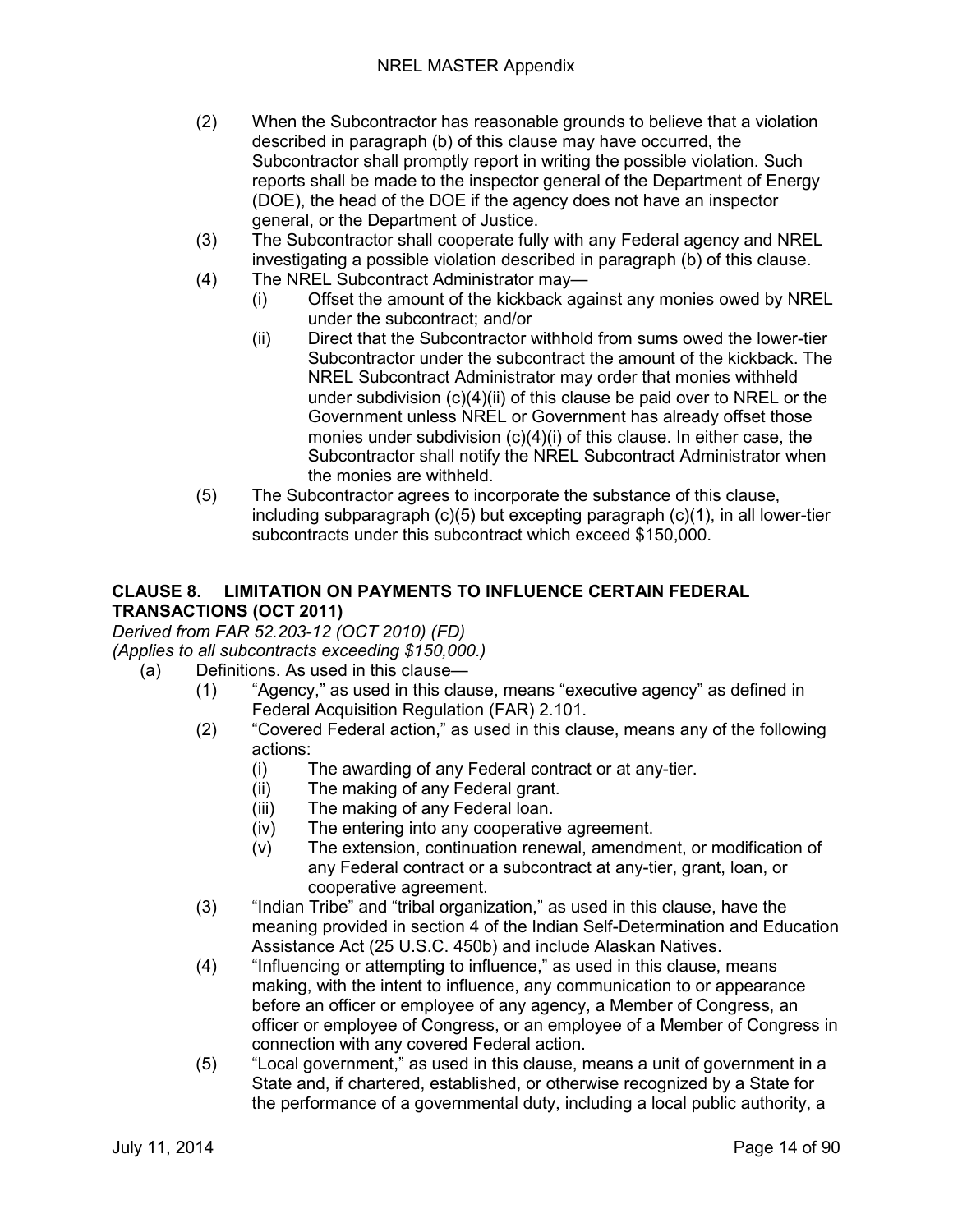special district, an intrastate district, a council of governments, a sponsor group representative organization, and any other instrumentality of a local government.

- (6) "Officer or employee of an agency," as used in this clause, includes the following individuals who are employed by an agency:
	- (i) An individual who is appointed to a position in the Government under Title 5, United States Code, including a position under a temporary appointment.
	- (ii) A member of the uniformed services, as defined in subsection 101(3), Title 37, United States Code.
	- (iii) A special Government employee, as defined in section 202, Title 18, United States Code.
	- (iv) An individual who is a member of a Federal advisory committee, as defined by the Federal Advisory Committee Act, Title 5, United States Code, appendix 2.
- (7) "Person," as used in this clause, means an individual, corporation, company, association, authority, firm, partnership, society, state, and local government, regardless of whether such entity is operated for profit, or not for profit. This term excludes an Indian tribe, tribal organization, or any other Indian organization eligible to receive Federal contracts, subcontracts at any-tier, grants, cooperative agreements, or loans from an agency, but only with respect to expenditures by such tribe or organization that are made for purposes specified in paragraph (b) of this clause and are permitted by other Federal law.
- (8) "Reasonable compensation," as used in this clause, means, with respect to a regularly employed officer or employee of any person, compensation that is consistent with the normal compensation for such officer or employee for work that is not furnished to, not funded by, or not furnished in cooperation with the Federal Government.
- (9) "Reasonable payment," as used in this clause, means, with respect to professional and other technical services, a payment in an amount that is consistent with the amount normally paid for such services in the private sector.
- (10) "Recipient," as used in this clause, as used in this clause, includes the Subcontractor and all lower-tier Subcontractors. This term excludes an Indian tribe, tribal organization, or any other Indian organization eligible to receive Federal contracts, subcontracts at any-tier, grants, cooperative agreements, or loans from an agency, but only with respect to expenditures by such tribe or organization that are made for purposes specified in paragraph (b) of this clause and are permitted by other Federal law.
- (11) "Regularly employed," as used in this clause means, with respect to an officer or employee of a person requesting or receiving a Federal contract or subcontract at any-tier, an officer or employee who is employed by such person for at least one hundred thirty (130) working days within one (1) year immediately preceding the date of the submission that initiates agency consideration of such person for receipt of such contract or subcontract at any-tier. An officer or employee who is employed by such person for less than one hundred thirty (130) working days within one (1) year immediately preceding the date of the submission that initiates agency consideration of such person shall be considered to be regularly employed as soon as he or she is employed by such person for one hundred thirty (130) working days.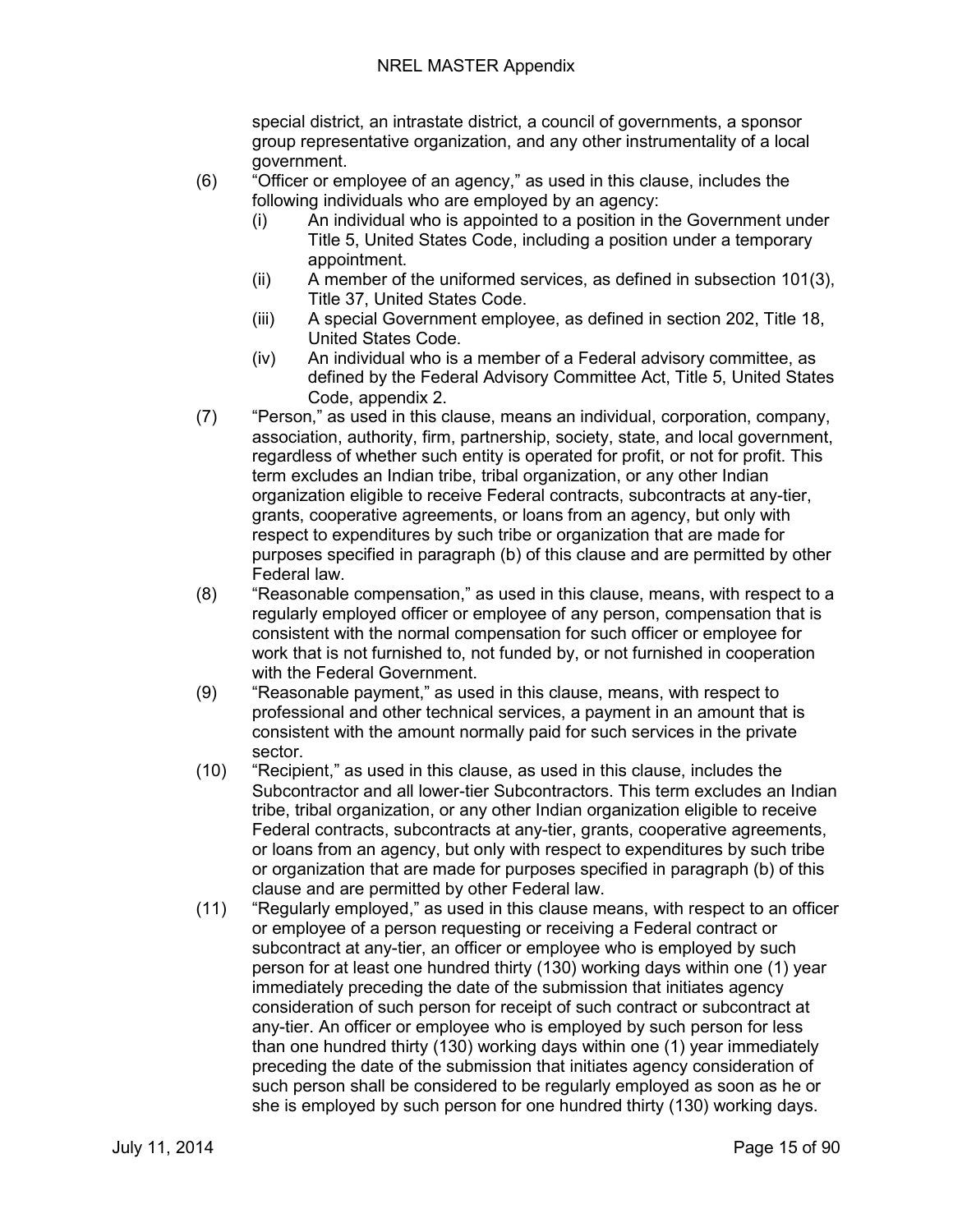- (12) "State," as used in this clause means a State of the United States, the District of Columbia, or an outlying area of the United States, an agency or instrumentality of a State, and multi-State, regional, or interstate entity having governmental duties and powers.
- (b) Prohibition. 31 U.S.C. 1352, among other things, prohibits a recipient of a Federal contract, subcontract, at any-tier, grant, loan, or cooperative agreement from using appropriated funds to pay any person for influencing or attempting to influence an officer or employee of any agency, a Member of Congress, an officer or employee of Congress, or an employee of a Member of Congress in connection with any covered Federal actions. In accordance with 31 U.S.C. 1352 the Subcontractor or lower-tier Subcontractors shall not use appropriated funds to pay any person for influencing or attempting to influence an officer or employee of any agency, a Member of Congress, an officer or employee of Congress, or an employee of a Member of Congress in connection with the award of this subcontract or lower-tier subcontracts or the extension, continuation, renewal, amendment, or modification of this subcontract or lower-tier subcontracts.
	- (1) The term appropriated funds does not include profit or fee from a covered Federal action.
	- (2) To the extent the Subcontractor or lower-tier Subcontractor can demonstrate that the Subcontractor or lower-tier Subcontractor has sufficient monies, other than Federal appropriated funds, NREL/Government will assume that these other monies were spent for any influencing activities that would be unallowable if paid for with Federal appropriated funds.
- (c) Exceptions. The prohibition in paragraph (b) of this clause does not apply under the following conditions:
	- (1) Agency and legislative liaison by Subcontractor or lower-tier Subcontractor employees.
		- (i) Payment of reasonable compensation made to an officer or employee of the Subcontractor or lower-tier Subcontractor if the payment is for agency and legislative liaison activities not directly related to this subcontract or lower-tier subcontract. For purposes of this paragraph, providing any information specifically requested by an agency or Congress is permitted at any time.
		- (ii) Participating with an agency in discussions that are not related to a specific solicitation for any covered Federal action, but that concern—
			- (A) The qualities and characteristics (including individual demonstrations) of the person's products or services, conditions or terms of sale, and service capabilities; or
			- (B) The application or adaptation of the person's products or services for an agency's use.
		- (iii) Providing prior to formal solicitation of any covered Federal action any information not specifically requested but necessary for an agency to make an informed decision about initiation of a covered Federal action.
		- (iv) Participating in technical discussions regarding the preparation of an unsolicited proposal prior to its official submission; and
		- (v) Making capability presentations prior to formal solicitation of any covered Federal action by persons seeking awards from an agency pursuant to the provisions of the Small Business Act, as amended by Pub. L. 95-507, and subsequent amendments.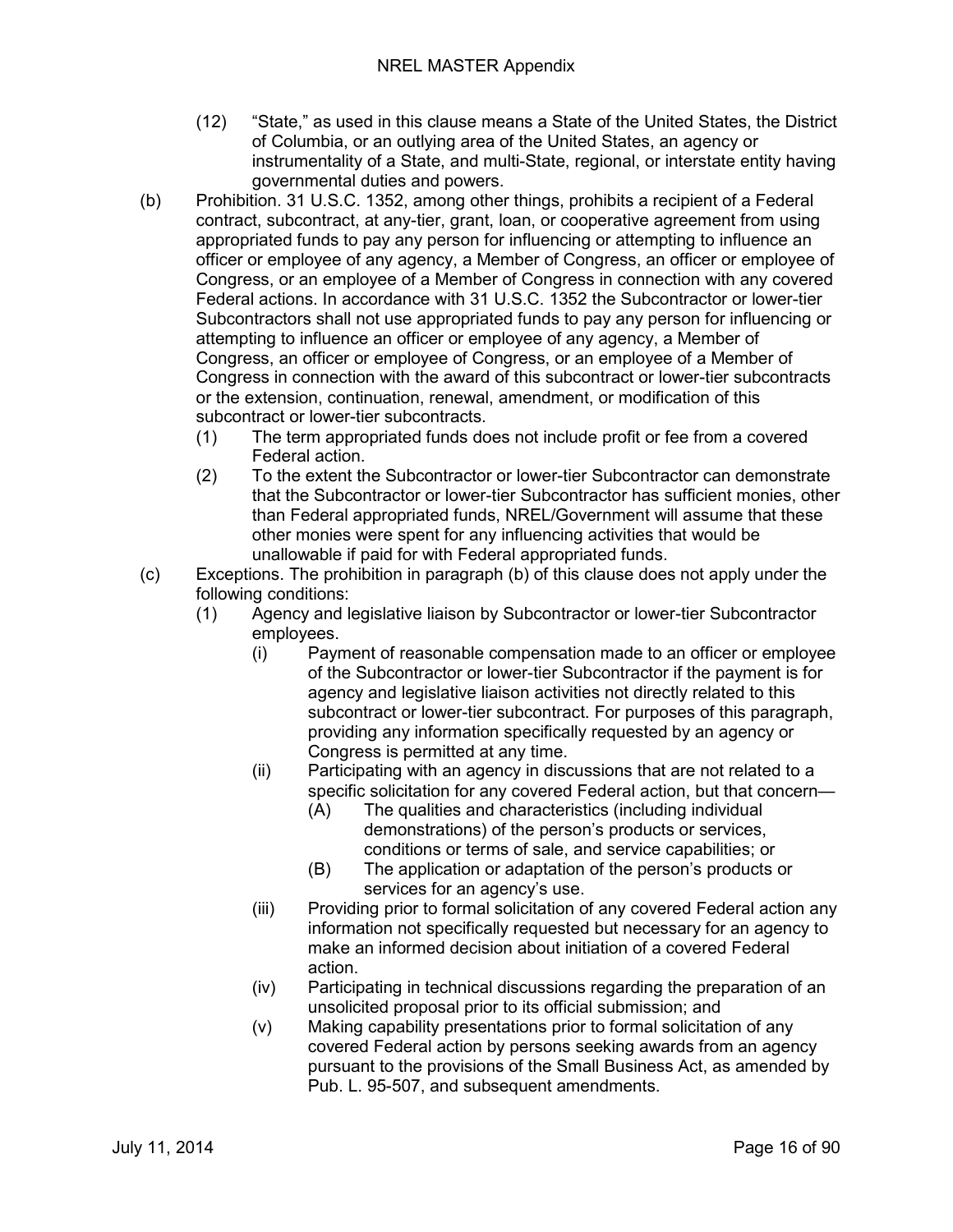- (2) Professional and technical services.
	- (i) A payment of reasonable compensation made to an officer or employee of a person requesting or receiving a covered Federal action or an extension, continuation, renewal, amendment, or modification of a covered Federal action, if payment is for professional or technical services rendered directly in the preparation, submission, or negotiation of any bid, proposal, or application for that Federal action or for meeting requirements imposed by or pursuant to law as a condition for receiving that Federal action.
	- (ii) Any reasonable payment to a person, other than an officer or employee of a person requesting or receiving a covered Federal action or an extension, continuation, renewal, amendment, or modification of a covered Federal action if the payment is for professional or technical services rendered directly in the preparation, submission, or negotiation of any bid, proposal, or application for that Federal action or for meeting requirements imposed by or pursuant to law as a condition for receiving that Federal action. Persons other than officers or employees of a person requesting or receiving a covered Federal action include consultants and trade associations.
	- (iii) As used in paragraph (c) (2) of this clause, "professional and technical services" are limited to advice and analysis directly applying any professional or technical discipline (for examples, see FAR 3.803(a)  $(2)$  (iii)).
	- (iv) Requirements imposed by or pursuant to law as a condition for receiving a covered Federal award include those required by law or regulation and any other requirements in the actual award documents.
- (3) Only those communications and services expressly authorized by paragraphs (c)(1) and (2) of this clause are permitted.
- (d) Disclosure.
	- (1) If the Subcontractor or lower-tier Subcontractor did not submit OMB Standard Form LLL, Disclosure of Lobbying Activities, with its offer, but registrants under the Lobbying Disclosure Act of 1995 have subsequently made a lobbying contact on behalf of the Subcontractor or lower-tier Subcontractor with respect to this subcontract, the Subcontractor or lower-tier Subcontractor shall complete and submit OMB Standard Form LLL to provide the name of the lobbying registrants, including the individuals performing the services.
	- (2) If the Subcontractor or lower-tier Subcontractor did submit OMB Standard Form LLL disclosure pursuant to paragraph (d) of the provision at FAR 52.203-11, Certification and Disclosure Regarding Payments to Influence Certain Federal Transactions, and a change occurs that affects Block 10 of the OMB Standard Form LLL (name and address of lobbying registrant or individuals performing services), the Subcontractor or lower-tier Subcontractor shall, at the end of the calendar quarter in which the change occurs, submit to the NREL Subcontract Administrator within thirty (30) days an updated disclosure using OMB Standard Form LLL.
- (e) Penalties.
	- (1) Any person who makes an expenditure prohibited under paragraph (b) of this clause or who fails to file or amend the disclosure to be filed or amended by paragraph (d) of this clause shall be subject to civil penalties as provided for by 31 U.S.C. 1352. An imposition of a civil penalty does not prevent the Government from seeking any other remedy that may be applicable.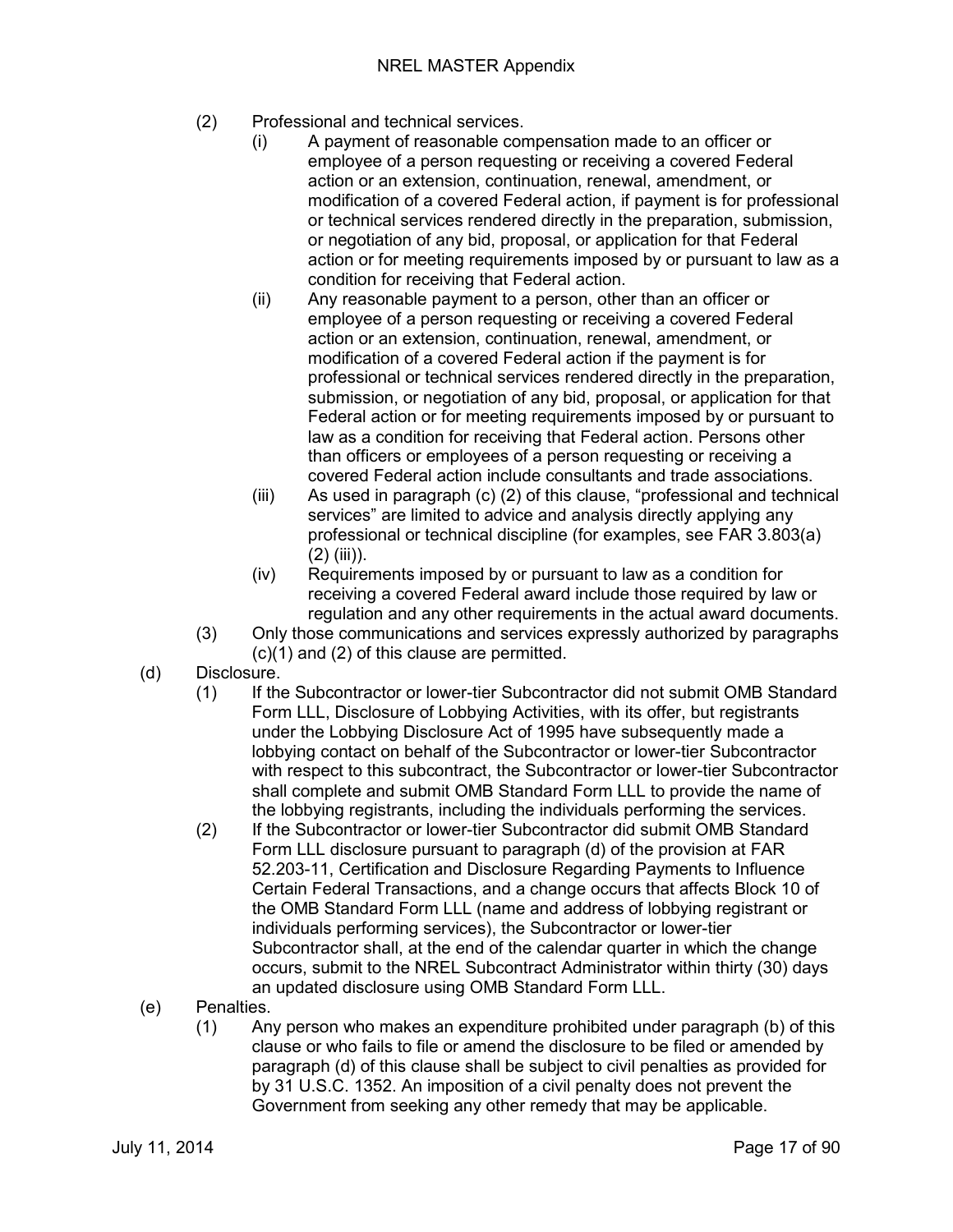- (2) Subcontractors or lower-tier Subcontractors may rely without liability on the representation made by their lower-tier Subcontractors in the certification and disclosure form.
- (f) Cost allowability. Nothing in this clause makes allowable or reasonable any costs which would otherwise be unallowable or unreasonable. Conversely, costs made specifically unallowable by the requirements in this clause will not be made allowable under any other provision.
- (g) Lower-tier Subcontracts.
	- (1) The Subcontractor shall obtain a declaration, including the certification and disclosure in paragraphs (c) and (d) of the provision at FAR 52.203-11, Certification and Disclosure Regarding Payments to Influence Certain Federal Transactions, from each person requesting or receiving a subcontract, at any-tier, exceeding \$150,000 under this subcontract. The Subcontractor that awards the subcontract, at any-tier, shall retain the declaration.
	- (2) A copy of each lower-tier Subcontractor disclosure form (but not certifications) shall be forwarded from tier to tier until received by the Subcontractor. The Subcontractor shall, at the end of the calendar quarter in which the disclosure form is submitted by the Subcontractor, at any-tier, submit to the NREL Subcontract Administrator within thirty (30) days a copy of all disclosures. Each lower-tier Subcontractor certification shall be retained in the subcontract file.
	- (3) The Subcontractor shall include the substance of this clause, including this paragraph (g), in any lower-tier subcontract exceeding \$150,000.

#### <span id="page-17-0"></span>**CLAUSE 9. PRINTED OR COPIED DOUBLE-SIDED ON RECYCLED PAPER (SPECIAL) (OCT 2011)**

<span id="page-17-1"></span>*Derived from FAR 52.204-4 (MAY 2011)*

<span id="page-17-2"></span>*(Applies to all subcontracts exceeding \$150,000.)*

- (a) Definitions. As used in this clause—
	- (1) "Postconsumer fiber"
		- (i) Paper, paperboard, and fibrous materials from retail stores, office buildings, homes, and so forth, after they have passed through their end-usage as a consumer item, including: used corrugated boxes; old newspapers; old magazines; mixed waste paper; tabulating cards; and used cordage; or
		- (ii) All paper, paperboard, and fibrous materials that enter and are collected from municipal solid waste; but not
		- (iii) Fiber derived from printers' over-runs, converter's scrap, and overissue publications.
- (b) When not using electronic commerce methods to submit information or data to NREL/Government, the Subcontractor is required to submit paper documents, such as offers, letters, or reports, that are printed or copied double-sided on recycled paper containing at least thirty (30) percent postconsumer fiber.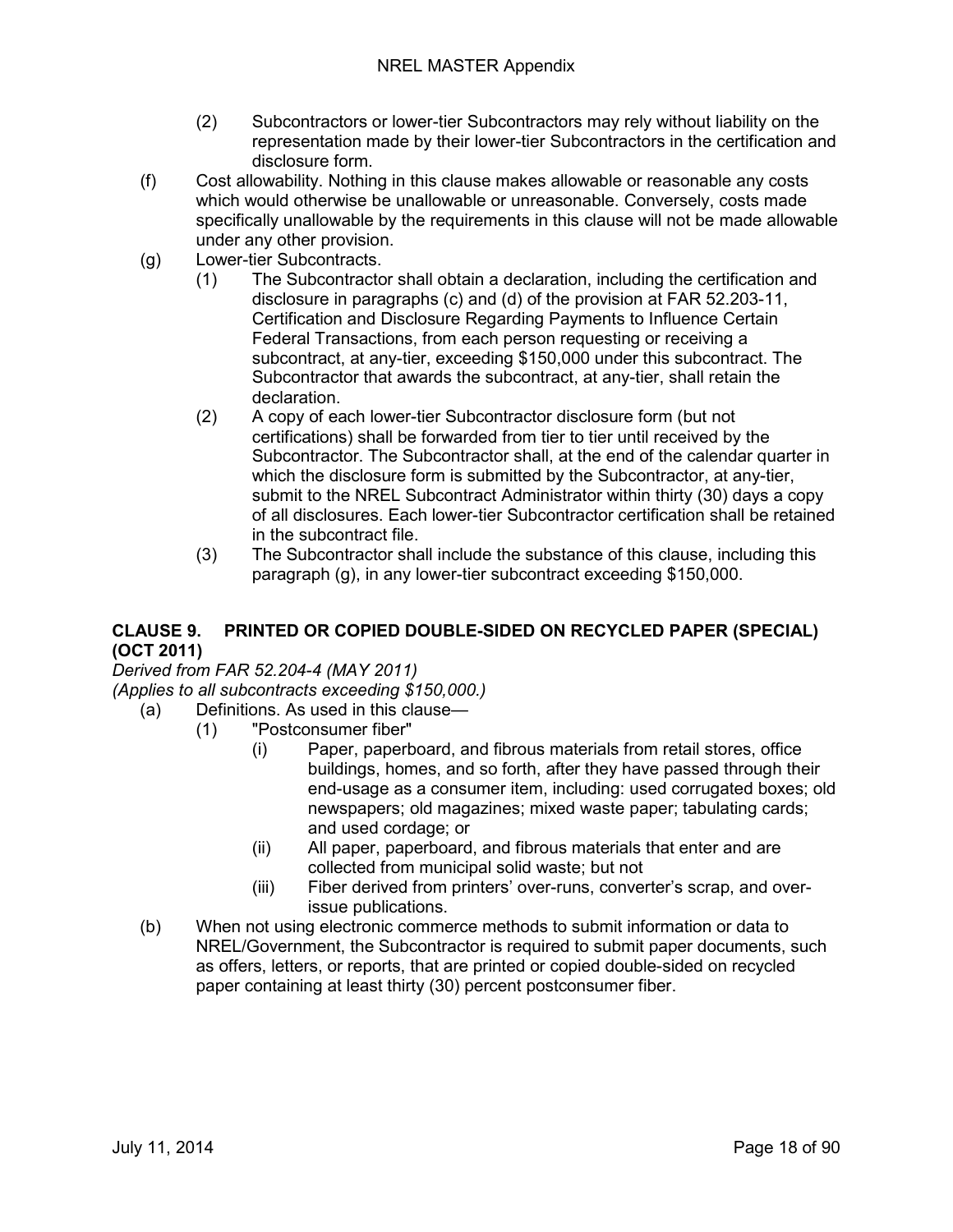#### <span id="page-18-0"></span>**CLAUSE 10. PROTECTING NREL'S/GOVERNMENT'S INTEREST WHEN SUBCONTRACTING AT ANY TIER WITH CONTRACTORS AND SUBCONTRACTORS DEBARRED, SUSPENDED, OR PROPOSED FOR DEBARMENT (AUG 2013)**

<span id="page-18-1"></span>*Derived from FAR 52.209-6 (FD)*

*(Applies to all subcontracts with lower-tier subcontracts exceeding \$30,000)*

- (a) Definition. "Commercially available off-the-shelf (COTS)" item, as used in this clause-
	- $(1)$  Means any item of supply (including construction material) that is-
		- (i) A commercial item (as defined in paragraph (1) of the definition in FAR 2.101);
		- (ii) Sold in substantial quantities in the commercial marketplace; and
		- (iii) Offered to the NREL/Government, under a subcontract or a lower-tier subcontract, at any tier, without modification, in the same form in which it is sold in the commercial marketplace; and
	- (2) Does not include bulk cargo, as defined in 46 U.S.C. 40102(4), such as agricultural products and petroleum products.
- (b) The Government suspends or debars Contractors to protect the Government's interests. Other than a subcontract for a commercially available off-the-shelf item, the Subcontractor shall not enter into any lower-tier subcontract in excess of \$30,000 with a lower-tier Subcontractor that is debarred, suspended, or proposed for debarment unless there is a compelling reason to do so.
- (c) The Subcontractor shall require each proposed lower-tier Subcontractor, whose lower-tier subcontract will exceed \$30,000, other than a lower-tier Subcontractor providing a commercially available off-the-shelf item, to disclose to the lower-tier Subcontractor, in writing, whether as of the time of award of the lower-tier subcontract, the lower-tier Subcontractor, or its principals, is or is not debarred, suspended, or proposed for debarment by the Federal Government.
- (d) A corporate officer or a designee of the Subcontractor shall notify the NREL Subcontract Administrator, in writing, before entering into a lower-tier subcontract with a party (other than a lower-tier Subcontractor providing a commercially available off-the-shelf item) that is debarred, suspended, or proposed for debarment (see FAR 9.404 for information on the System for Award Management (SAM) Exclusions). The notice must include the following:
	- (1) The name of the lower-tier Subcontractor.
	- (2) The Subcontractor's knowledge of the reasons for the lower-tier Subcontractor being listed with an exclusion in SAM.
	- (3) The compelling reason(s) for doing business with the lower-tier Subcontractor notwithstanding its being listed with an exclusion in SAM.
	- (4) The systems and procedures the Subcontractor has established to ensure that it is fully protecting NREL/Government's interests when dealing with such lower-tier Subcontractor in view of the specific basis for the party's debarment, suspension, or proposed debarment.
- (e) Lower-tier Subcontracts. Unless this is a subcontract for the acquisition of commercial items, the Subcontractor shall include the requirements of this clause, including this paragraph (e) (appropriately modified for the identification of the parties), in each lower-tier subcontract that-
	- (1) Exceeds \$30,000 in value; and
	- (2) Is not a lower-tier subcontract for commercially available off-the-shelf items.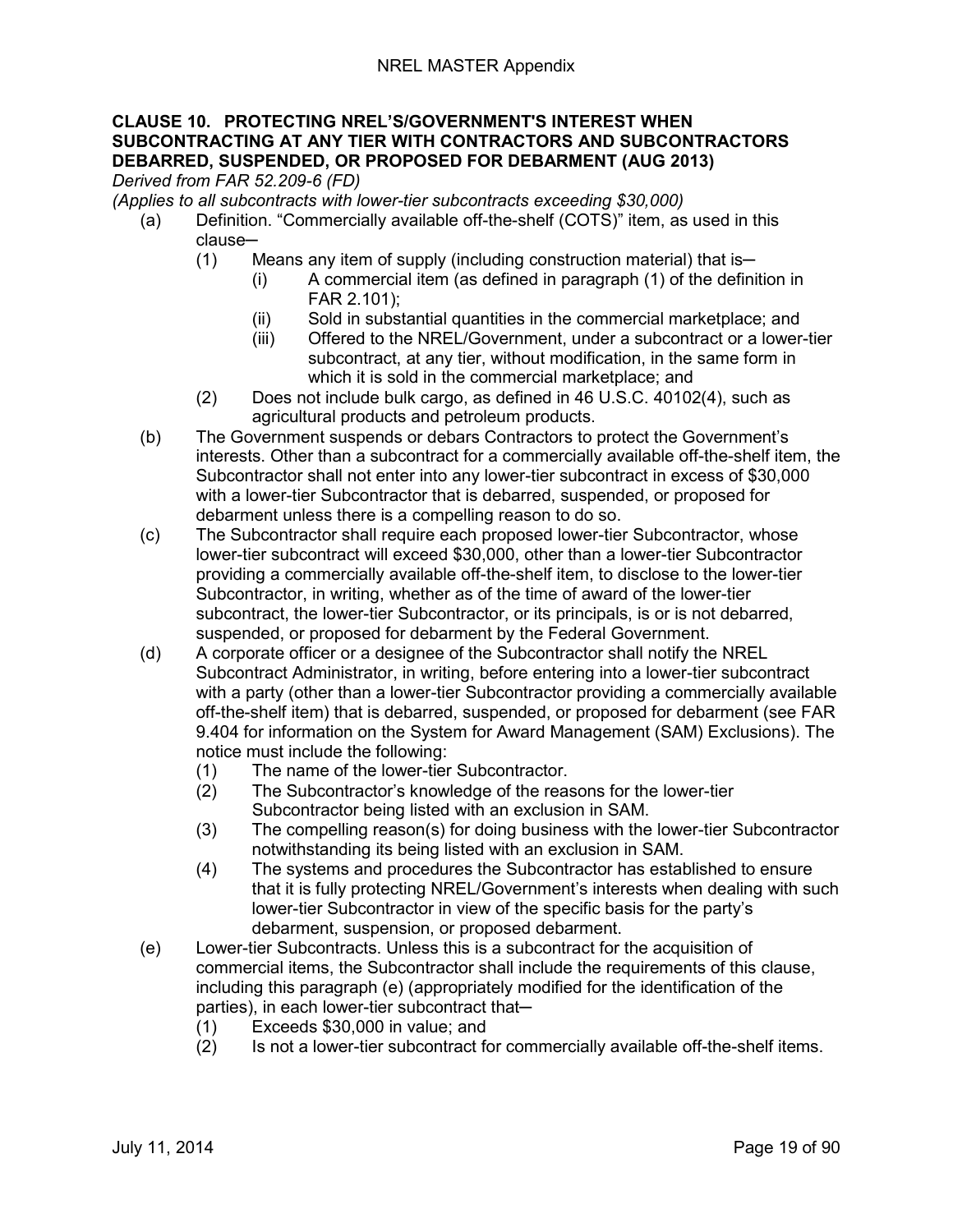#### <span id="page-19-0"></span>**CLAUSE 11. AUDIT AND RECORDS NEGOTIATION (OCT 2011) AND ALTERNATE I (MAR 2009) AND ALTERNATE II (APR 1998)**

<span id="page-19-1"></span>*Derived from FAR 52.215-2 (OCT 2010) (FD)*

<span id="page-19-2"></span>*(Applies to all subcontracts exceeding \$150,000.)*

<span id="page-19-4"></span><span id="page-19-3"></span>*(Alternate I applies to all subcontracts and purchase orders where work performed is funded in whole or in part under the American Recovery and Reinvestment Act of 2009.) (Alternate II applies to cost type subcontracts with State and Local Governments, educational institutions, and other nonprofit organizations.)*

- (a) As used in this clause, "records" includes books, documents, accounting procedures and practices, and other data, regardless of type and regardless of whether such items are in written form, in the form of computer data, or in any other form.
- (b) Examination of costs. If this is a cost reimbursement, incentive, time-and-materials, labor-hour, or price redeterminable subcontract, or any combination of these, the Subcontractor shall maintain and the DOE Contracting Officer, the cognizant Federal Agency Official, or the NREL Subcontract Administrator, shall have the right to examine and audit all records and other evidence sufficient to reflect properly all costs claimed to have been incurred or anticipated to be incurred directly or indirectly in performance of this subcontract. This right of examination shall include inspection at all reasonable times of the Subcontractor's plants, or parts of them, engaged in performing the subcontract.
- (c) Cost or pricing data. If the Subcontractor has been required to submit cost or pricing data in connection with any pricing action relating to this subcontract, the DOE Contracting Officer, the cognizant Federal Agency Official, or the NREL Subcontract Administrator, in order to evaluate the accuracy, completeness, and currency of the cost or pricing data, shall have the right to examine and audit all of the Subcontractor's records, including computations and projections, related to—
	- (1) The proposal for the subcontract, lower-tier subcontract, or modification;
	- (2) The discussions conducted on the proposal(s), including those related to negotiating;
	- (3) Pricing of the subcontract, lower-tier subcontract, or modification; or (4) Performance of the subcontract, lower-tier subcontract, or modification
	- Performance of the subcontract, lower-tier subcontract, or modification.
- (d) Comptroller General.—
	- (1) The Comptroller General of the United States, or an authorized representative, shall have access to and the right to examine any of the Subcontractor's directly pertinent records involving transactions related to this subcontract or a lower-tier subcontract hereunder and to interview any current employee regarding such transactions.
	- (2) This paragraph may not be construed to require the Subcontractor or lowertier Subcontractor to create or maintain any record that the Subcontractor or lower-tier Subcontractor does not maintain in the ordinary course of business or pursuant to a provision of law.
- (e) Reports. If the Subcontractor is required to furnish cost, funding, or performance reports, the DOE Contracting Officer, the cognizant Federal Agency Official or the NREL Subcontract Administrator shall have the right to examine and audit the supporting records and materials, for the purpose of evaluating—
	- (1) The effectiveness of the Subcontractor's policies and procedures to produce data compatible with the objectives of these reports; and
	- (2) The data reported.
- (f) Availability. The Subcontractor shall make available at its office at all reasonable times the records, materials, and other evidence described in paragraphs (a), (b), (c), (d), and (e) of this clause, for examination, audit, or reproduction, until three (3) years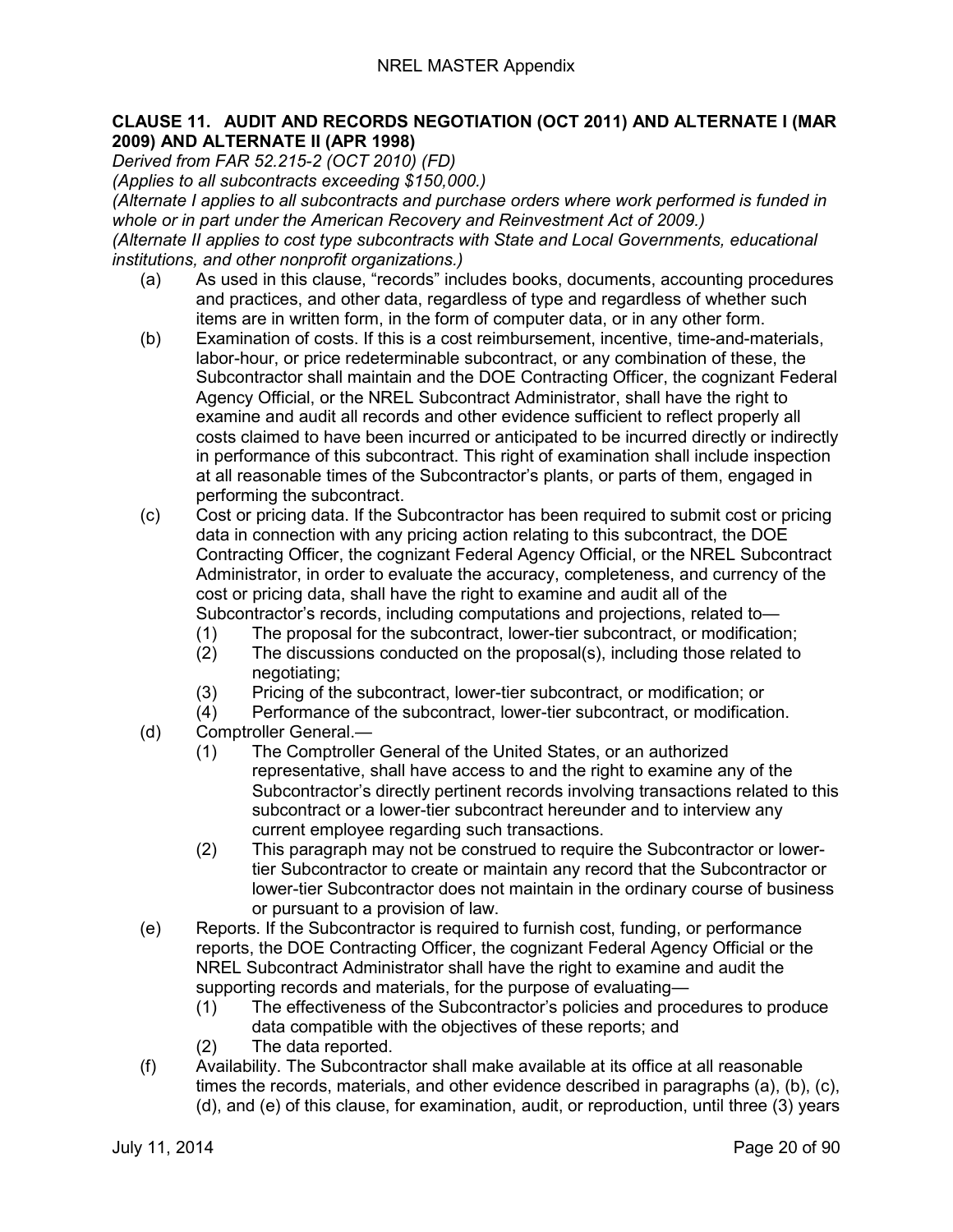after final payment under this subcontract or for any shorter period specified in Subpart 4.7, Subcontractor Records Retention, of the Federal Acquisition Regulation (FAR), or for any longer period required by statute or by other clauses of this subcontract. In addition—

- (1) If this subcontract is completely or partially terminated, the Subcontractor shall make available the records relating to the work terminated until three (3) years after any resulting final termination settlement; and
- (2) The Subcontractor shall make available records relating to appeals under the Subcontract Issues and Disputes clause or to litigation or the settlement of claims arising under or relating to this subcontract until such appeals, litigation, or claims are finally resolved.
- (g) The Subcontractor shall insert a clause containing all the terms of this clause, including this paragraph (g), in all lower-tier subcontracts under this subcontract that exceed the simplified acquisition threshold, and—
	- (1) That are cost reimbursement, incentive, time-and-materials, labor-hour, or price-redeterminable type or any combination of these;
	- (2) For which cost or pricing data are required; or (3) That requires the lower-tier Subcontractor to fu
	- That requires the lower-tier Subcontractor to furnish reports as discussed in paragraph (e) of this clause.

The clause may be altered only as necessary to identify properly the contracting parties and the DOE Contracting Officer or NREL Subcontract Administrator under the Government Prime Contract.

#### *ALTERNATE I (MAR 2009).*

#### *For all subcontracts and purchase orders where work performed is funded in whole or in part, under the American Recovery and Reinvestment Act of 2009, substitute the following paragraphs (d)(1) and (g) for paragraphs (d)(1) and (g) of the basic clause:*

- (d) Comptroller General or Inspector General. (1) The Comptroller General of the United States, an appropriate Inspector General appointed under section 3 or 8G of the Inspector General Act of 1978 (5 U.S.C. App.), or an authorized representative of either of the foregoing officials, shall have access to and the right to—
	- (1) Examine any of the Subcontractor's or any lower-tier Subcontractor's records that pertain to and involve transactions relating to this subcontract or any subcontract hereunder; and
	- (2) Interview any officer or employee regarding such transactions.
- (g)  $(1)$  Except as provided in paragraph  $(g)(2)$  of this clause, the Subcontractor shall insert a clause containing all the terms of this clause, including this paragraph (g), in all lower-tier subcontracts under this subcontract. The clause may be altered only as necessary to identify properly the contracting parties and the DOE Contracting Officer or NREL Subcontract Administrator under the Government Prime Contract.
	- (2) The authority of the Inspector General under paragraph  $(d)(1)(ii)$  of this clause does not flow down to subcontracts.

#### *ALTERNATE II (APR 1998).*

#### *For cost type subcontracts with State and Local Governments, educational institutions, and other nonprofit organizations, the following paragraph (h) shall be added.*

(h) The provisions of OMB Circular No.A-133, "Audits of States, Local Governments, and Nonprofit Organizations," apply to this subcontract.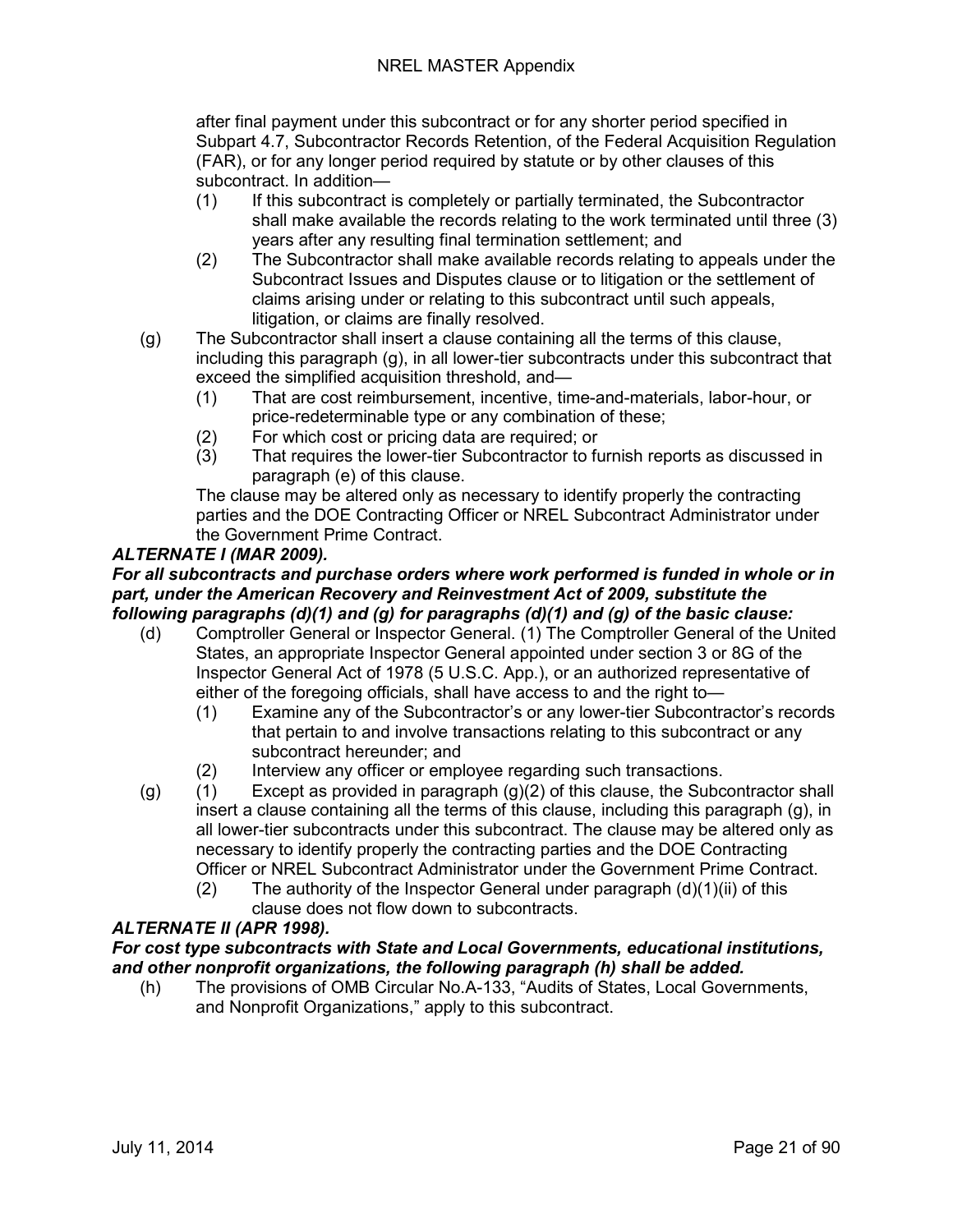#### <span id="page-21-0"></span>**CLAUSE 12. NOTIFICATION OF CHANGE IN OWNERSHIP AND/OR NAME (SPECIAL) (OCT 2009)**

<span id="page-21-1"></span>*Derived from FAR 52.215-19 (OCT 1997) (FD)*

<span id="page-21-2"></span>*(Applies to all subcontracts.)*

- (a) The Subcontractor shall make the following notifications in writing:
	- (1) When the Subcontractor becomes aware that a change in its ownership or name has occurred, or is certain to occur, the Subcontractor shall provide such notification in accordance with NREL's novation and name change procedures.
	- (2) When a change that could result in changes in the valuation of the Subcontractor's capitalized assets in the accounting records or any other asset valuations or cost changes, the Subcontractor shall provide such notification to the NREL Subcontract Administrator within thirty (30) days.
- (b) In the event of change in ownership, the Subcontractor shall
	- (1) Maintain current, accurate, and complete inventory records of assets and their costs;
	- (2) Provide the NREL Subcontract Administrator or designated representative ready access to the records upon request;
	- (3) Ensure that all individual and grouped assets, their capitalized values, accumulated depreciation or amortization, and remaining useful lives, are identified accurately before and after each of the Subcontractor's ownership changes; and
	- (4) Retain and continue to maintain depreciation and amortization schedules based on the asset records maintained before each Subcontractor ownership change.
- (c) The Subcontractor shall include the substance of this clause in all lower-tier subcontracts where it is contemplated that cost or pricing data will be required or for which any pre-award or post-award cost determination is subject to FAR 31.2, cost principles and procedures applicable to commercial organizations. The Subcontractor shall notify the NREL Subcontract Administrator of the change in ownership or name of any lower-tier Subcontractor subject to the terms of this clause.

#### <span id="page-21-3"></span>**CLAUSE 13. ALLOWABLE COST AND PAYMENT (SPECIAL) (OCT 2011)**

<span id="page-21-4"></span>*Derived from FAR 52.216-7 (JUN 2011)*

<span id="page-21-5"></span>*(Applies to all cost type subcontracts.)*

*(For educational institutions, substitute subpart 31.3; For State and Local Governments, substitute subpart 31.6; for other non-profit organizations, substitute subpart 31.7. See FAR 16.307(a).)*

- (a) Invoicing
	- (1) NREL will make payments to the Subcontractor when requested as work progresses, but (except for small business concerns) not more often than once every two (2) weeks, in amounts determined to be allowable by the NREL Subcontract Administrator in accordance with Federal Acquisition Regulation (FAR) Subpart 31.2 (or appropriate FAR Subpart) in effect on the date of this subcontract and the terms of this subcontract. The Subcontractor may submit to an authorized representative of the NREL Subcontracting Administrator, in such form and reasonable detail as the representative may require, an invoice or voucher supported by a statement of the claimed allowable cost for performing this subcontract.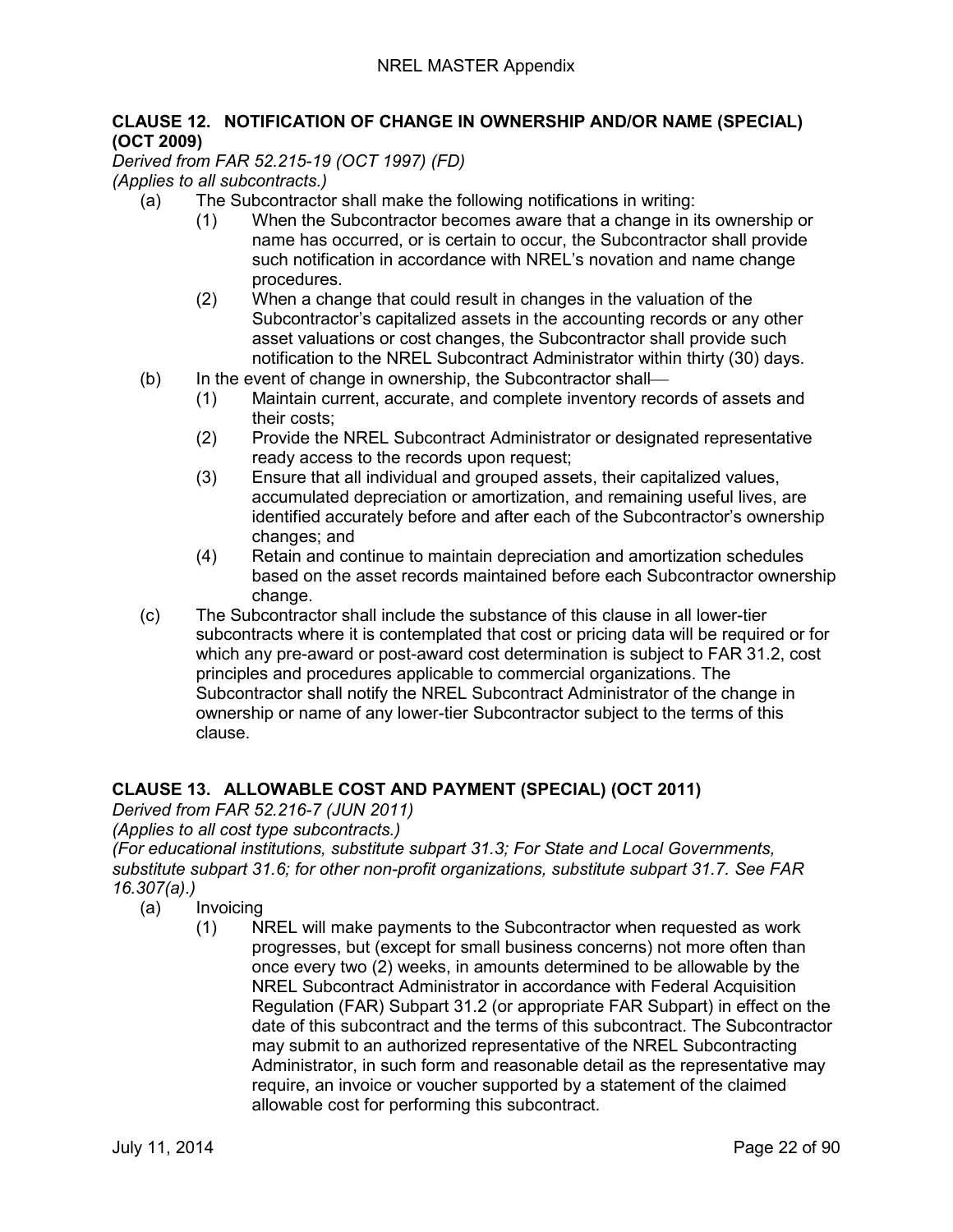- (2) Subcontract financing payments are not subject to the interest penalty provisions of the Prompt Payment Act. Interim payments made prior to the final payment under the subcontract are subcontract financing payments, except interim payments if this subcontract contains Alternate I to the clause FAR 52.232-25
- (3) The designated payment office will make interim payments for subcontract financing on the **CEL Subcontract Administrator insert day as** prescribed; if not prescribed, insert "30th") day after the designated billing office receives a proper payment request. In the event that NREL/ Government requires an audit or other review of a specific payment request to ensure compliance with terms and conditions of the contract, the designated payment office is not compelled to make payment by the specified due date.
- (b) Reimbursing costs.
	- (1) For the purpose of reimbursing allowable costs (except as provided in paragraph (b)(2) of this clause, with respect to pension, deferred profit sharing, and employee stock ownership plan contributions), the term "costs" includes only—
		- (i) Those recorded costs that, at the time of the request for reimbursement, the Subcontractor has paid by cash, check, or other form of actual payment for items or services purchased directly for the subcontract;
		- (ii) When the Subcontractor is not delinquent in paying costs of subcontract performance in the ordinary course of business, costs incurred, but not necessarily paid for—
			- (A) Supplies and services purchased directly for the subcontract provided payments determined due will be made—
				- *(1)* In accordance with the terms and conditions of a lowertier subcontract or invoice; and
				- *(2)* Ordinarily within thirty (30) days of the submission of the Subcontractor's payment request to NREL;
			- (B) Materials issued from the Subcontractor's inventory and placed in the production process for use on the subcontract;
			- (C) Direct labor;
			- (D) Direct travel;
			- (E) Other direct in-house costs; and
			- (F) Properly allocable and allowable indirect costs, as shown in the records maintained by the Subcontractor for purposes of obtaining reimbursement under NREL subcontracts.
		- (iii) The amount of financing payments that have been paid by cash, check, or other forms of payment to lower-tier Subcontractors.
	- (2) Accrued costs of Subcontractor contributions under employee pension plans shall be excluded until actually paid unless—
		- (i) The Subcontractor's practice is to make contributions to the retirement fund quarterly or more frequently; and
		- (ii) The contribution does not remain unpaid thirty (30) days after the end of the applicable quarter or shorter payment period (any contribution remaining unpaid shall be excluded from the Subcontractor's indirect costs for payment purposes).
	- (3) Notwithstanding the audit and adjustment of invoices or vouchers under paragraph (g) of this clause, allowable indirect costs under this subcontract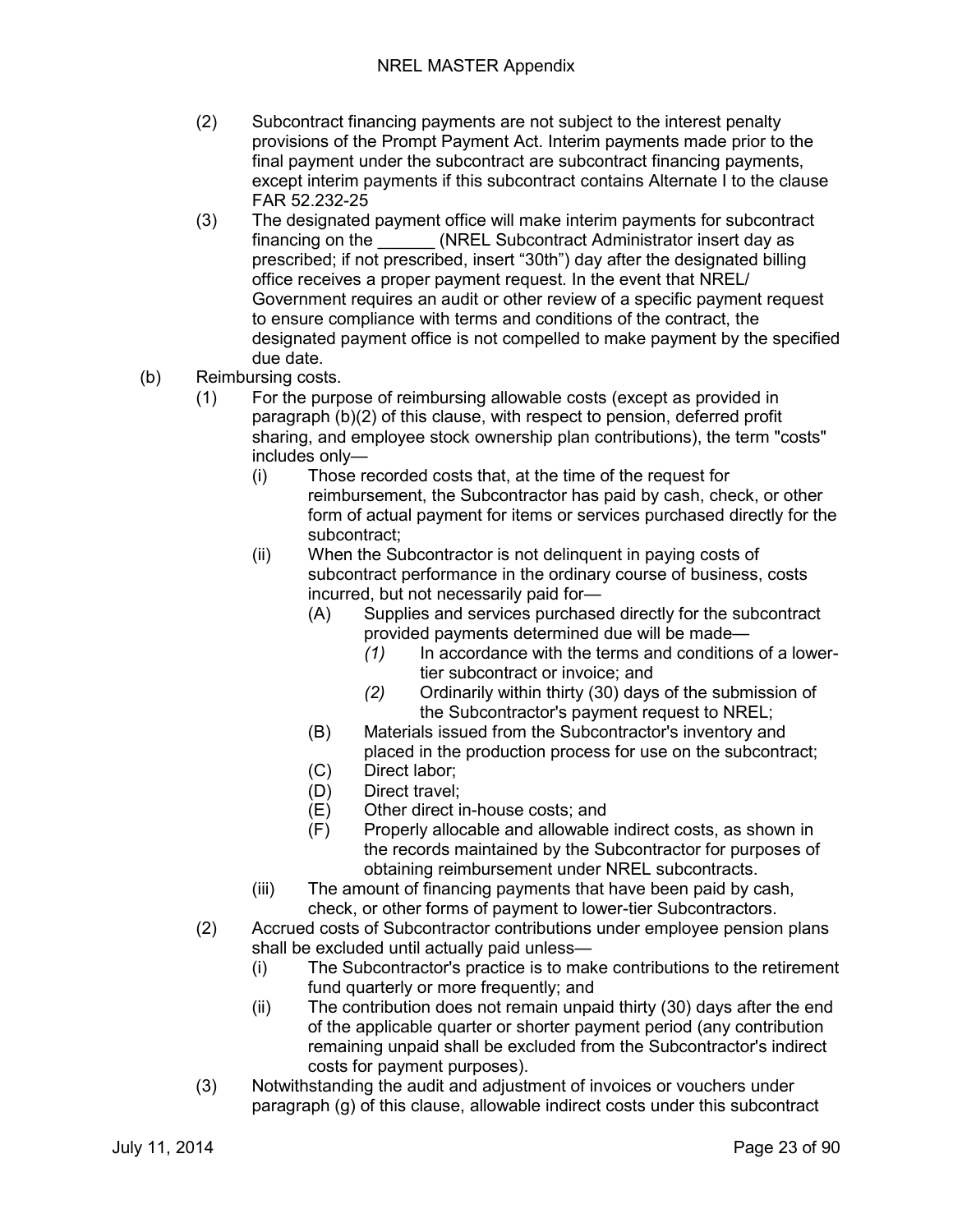shall be obtained by applying indirect cost rates established in accordance with paragraph (d) of this clause.

- (4) Any statements in specifications or other documents incorporated in this subcontract by reference designating performance of services or furnishing of materials at the Subcontractor's expense or at no cost to NREL shall be disregarded for purposes of cost-reimbursement under this clause.
- (c) Small business concerns. A small business concern may receive more frequent payments than every two (2) weeks.
- (d) Final indirect cost rates.
	- (1) Final annual indirect cost rates and the appropriate bases shall be established in accordance with Subpart 42.7 of the Federal Acquisition Regulation (FAR) in effect for the period covered by the indirect cost rate proposal.
	- (2) (i) The Subcontractor shall submit an adequate final indirect cost rate proposal to the NREL Subcontract Administrator and auditor within the six (6) month period following the expiration of each of its fiscal years. Reasonable extensions, for exceptional circumstances only, may be requested in writing by the Subcontractor and granted in writing by the NREL Subcontracting Administrator. The Subcontractor shall support its proposal with adequate supporting data.
		- (ii) The proposed rates shall be based on the Subcontractor's actual cost experience for that period. The appropriate NREL representative and the Subcontractor shall establish the final indirect cost rates as promptly as practical after receipt of the Subcontractor's proposal.
		- (iii) An adequate indirect cost rate proposal shall include the following data unless otherwise specified by the NREL Subcontract Administrator:
			- (A) Summary of all claimed indirect expense rates, including pool, base, and calculated indirect rate.
			- (B) General and Administrative expenses (final indirect cost pool). Schedule of claimed expenses by element of cost as identified in accounting records (Chart of Accounts).
			- (C) Overhead expenses (final indirect cost pool). Schedule of claimed expenses by element of cost as identified in accounting records (Chart of Accounts) for each final indirect cost pool.
			- (D) Occupancy expenses (intermediate indirect cost pool). Schedule of claimed expenses by element of cost as identified in accounting records (Chart of Accounts) and expense reallocation to final indirect cost pools.
			- (E) Claimed allocation bases, by element of cost, used to distribute indirect costs.
			- (F) Facilities capital cost of money factors computation.
			- (G) Reconciliation of books of account (i.e., General Ledger) and claimed direct costs by major cost element.
			- (H) Schedule of direct costs by subcontract and lower-tier subcontract and indirect expense applied at claimed rates, as well as a subsidiary schedule of Government participation percentages in each of the allocation base amounts.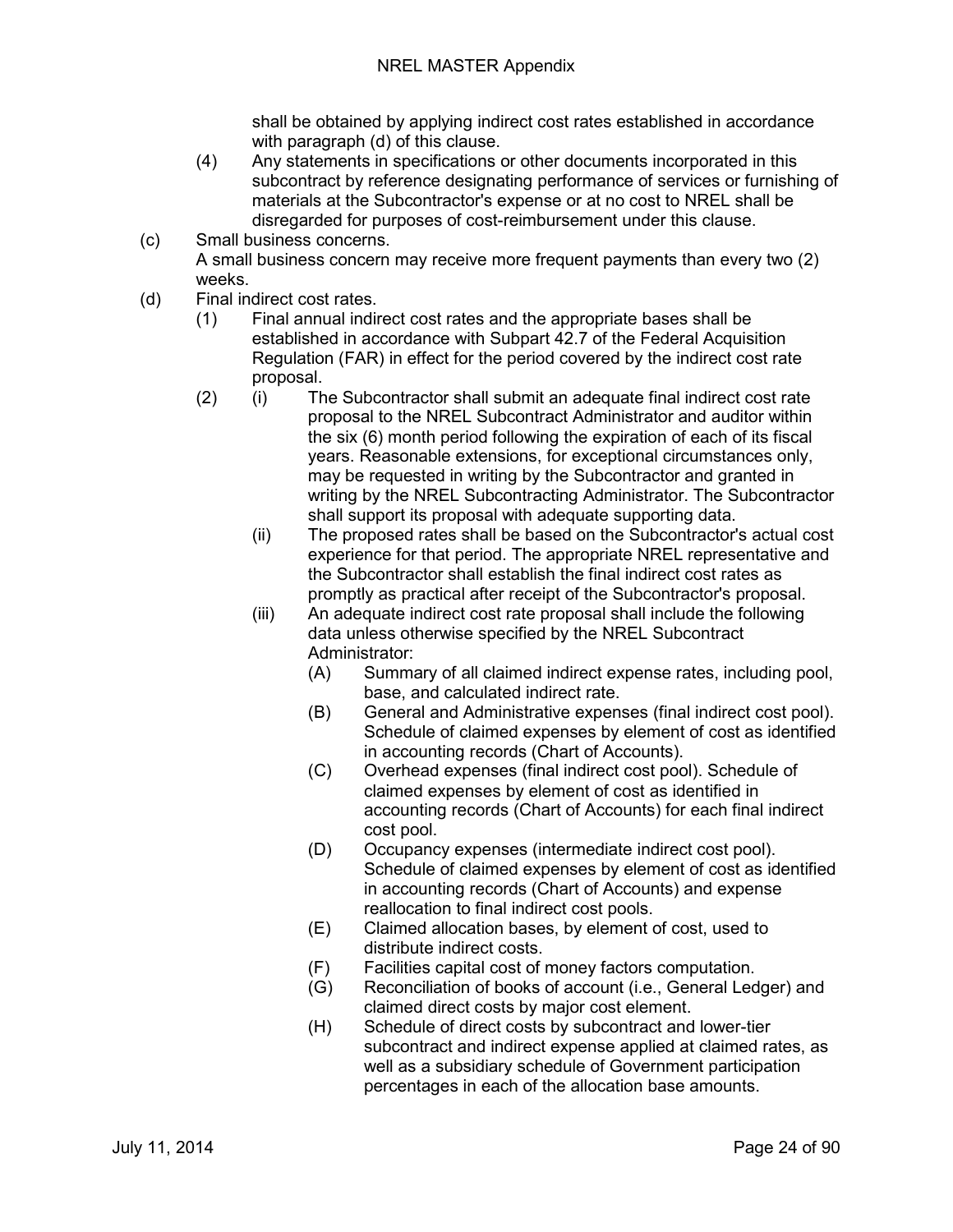#### NREL MASTER Appendix

- (I) Schedule of cumulative direct and indirect costs claimed and billed by subcontract and lower-tier subcontract.
- (J) Lower-tier subcontract information. Listing of lower-tier subcontracts awarded to companies for which the Subcontractor is the prime or upper-tier Subcontractor (include prime and subcontract numbers; subcontract value and award type; amount claimed during the fiscal year; and the Subcontractor name, address, and point of contact information).
- (K) Summary of each time-and-materials and labor-hour contract information, including labor categories, labor rates, hours, and amounts; direct materials; other direct costs; and, indirect expense applied at claimed rates.
- (L) Reconciliation of total payroll per IRS form 941 to total labor costs distribution.
- (M) Listing of decisions/agreements/approvals and description of accounting/organizational changes.
- (N) Certificate of final indirect costs (see [52.242-4,](https://www.acquisition.gov/far/current/html/52_241_244.html#wp1128814) Certification of Final Indirect Costs).
- (O) Subcontract closing information for subcontracts physically completed in this fiscal year (include subcontract number, period of performance, subcontract ceiling amounts, subcontract fee computations, level of effort, and indicate if the subcontract is ready to close).
- (iv) The following supplemental information is not required to determine if a proposal is adequate, but may be required during the audit process:
	- (A) Comparative analysis of indirect expense pools detailed by account to prior fiscal year and budgetary data.
	- (B) General Organizational information and Executive compensation for the five most highly compensated executives. See [31.205-6\(](https://www.acquisition.gov/far/current/html/Subpart%2031_2.html#wp1095659)p). Additional salary reference information is available at [http://www.whitehouse.gov/omb/procurement\\_index\\_exec\\_co](http://www.whitehouse.gov/omb/procurement_index_exec_comp/) [mp/.](http://www.whitehouse.gov/omb/procurement_index_exec_comp/)
	- (C) Identification of prime contracts under which the Subcontractor performs as a Subcontractor.
	- (D) Description of accounting system (excludes Subcontractors required to submit a CAS Disclosure Statement or Subcontractors where the description of the accounting system has not changed from the previous year's submission).
	- (E) Procedures for identifying and excluding unallowable costs from the costs claimed and billed (excludes Subcontractors where the procedures have not changed from the previous year's submission).
	- (F) Certified financial statements and other financial data (e.g., trial balance, compilation, review, etc.).
	- (G) Management letter from outside CPAs concerning any internal control weaknesses.
	- (H) Actions that have been and/or will be implemented to correct the weaknesses described in the management letter from subparagraph (G) of this section.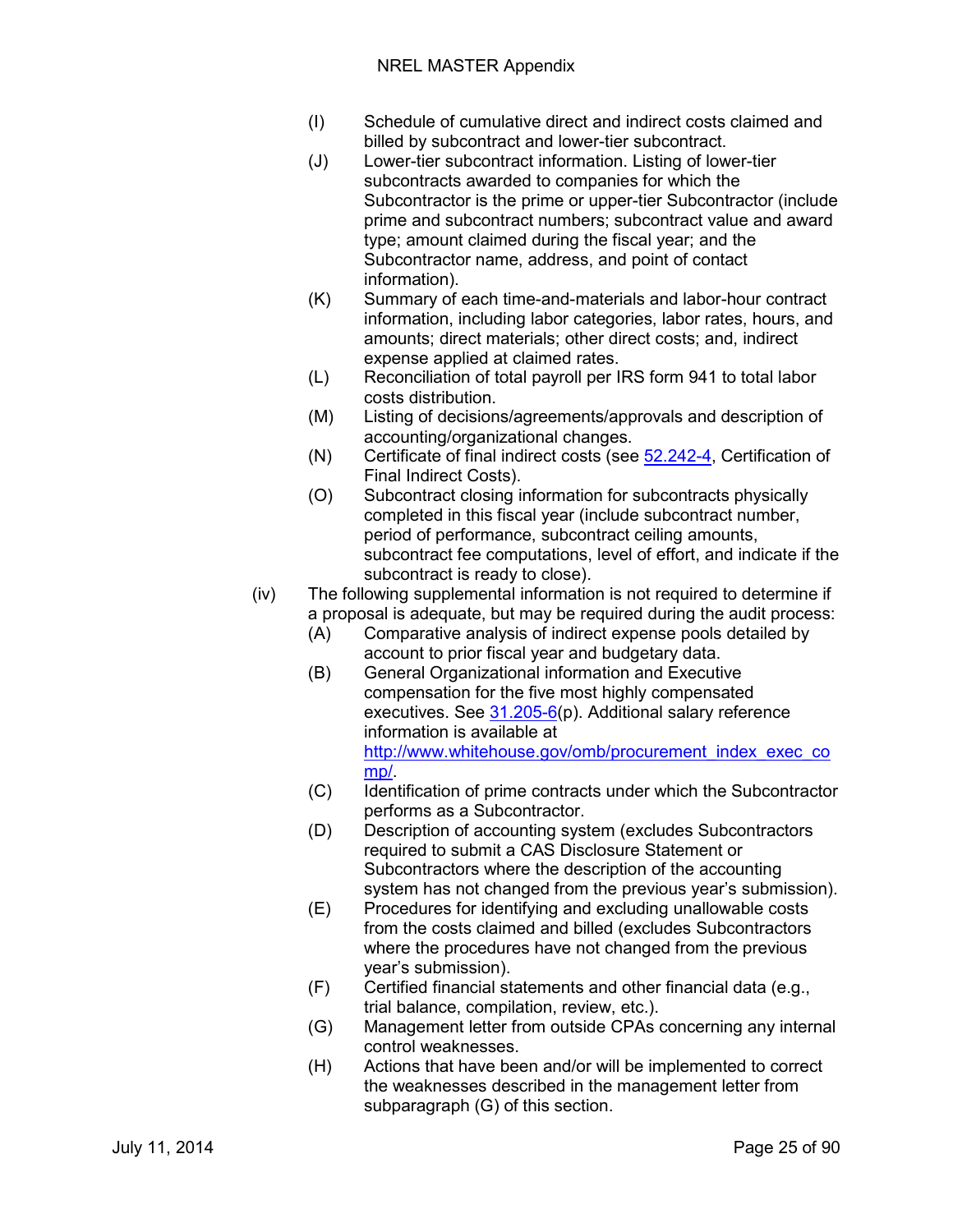- (I) List of all internal audit reports issued since the last disclosure of internal audit reports to the Government.
- (J) Annual internal audit plan of scheduled audits to be performed in the fiscal year when the final indirect cost rate submission is made.
- (K) Federal and State income tax returns.
- (L) Securities and Exchange Commission 10-K annual report.
- (M) Minutes from board of directors meetings.
- (N) Listing of delay claims and termination claims submitted which contain costs relating to the subject fiscal year.
- (O) Subcontract briefings, which generally include a synopsis of all pertinent subcontract provisions, such as: contract type, contract amount, product or service(s) to be provided, subcontract performance period, rate ceilings, advance approval requirements, pre-contract cost allowability limitations, and billing limitations.
- (v) The Subcontractor shall update the billings on all Subcontracts to reflect the final settled rates and update the schedule of cumulative direct and indirect costs claimed and billed, as required in paragraph (d)(2)(iii)(I) of this section, within sixty (60) days after settlement of final indirect cost rates.
- (3) The Subcontractor and the appropriate NREL representative shall execute a written understanding setting forth the final indirect cost rates. The understanding shall specify—
	- (i) The agreed-upon final annual indirect cost rates;
	- (ii) The bases to which the rates apply;
	- (iii) The periods for which the rates apply;
	- (iv) Any specific indirect cost items treated as direct costs in the settlement; and
	- (v) The affected subcontract and/or lower-tier subcontract, identifying any with advance agreements or special terms and the applicable rates.

The understanding shall not change any monetary ceiling, subcontract obligation, or specific cost allowance or disallowance provided for in this subcontract. The understanding is incorporated into this subcontract upon execution.

- (4) Failure by the parties to agree on a final annual indirect cost rate shall be a dispute within the meaning of the Subcontract Issues and Disputes clause.
- (5) Within one hundred-twenty (120) days (or longer period if approved in writing by the NREL Subcontract Administrator) after settlement of the final annual indirect cost rates for all years of a physically complete subcontract, the Subcontractor shall submit a completion invoice or voucher to reflect the settled amounts and rates. The completion invoice or voucher shall include settled subcontract amounts and rates. The Prime contractor is responsible for settling Subcontractor amounts and rates included in the completion invoice or voucher and providing status of Subcontractor audits to the NREL Subcontract Administrator upon request.
- (6) (i) If the Subcontractor fails to submit a completion invoice or voucher within the time specified in paragraph (d)(5) of this clause, the NREL Subcontract Administrator may—
	- (A) Determine the amounts due to the Subcontractor under the subcontract; and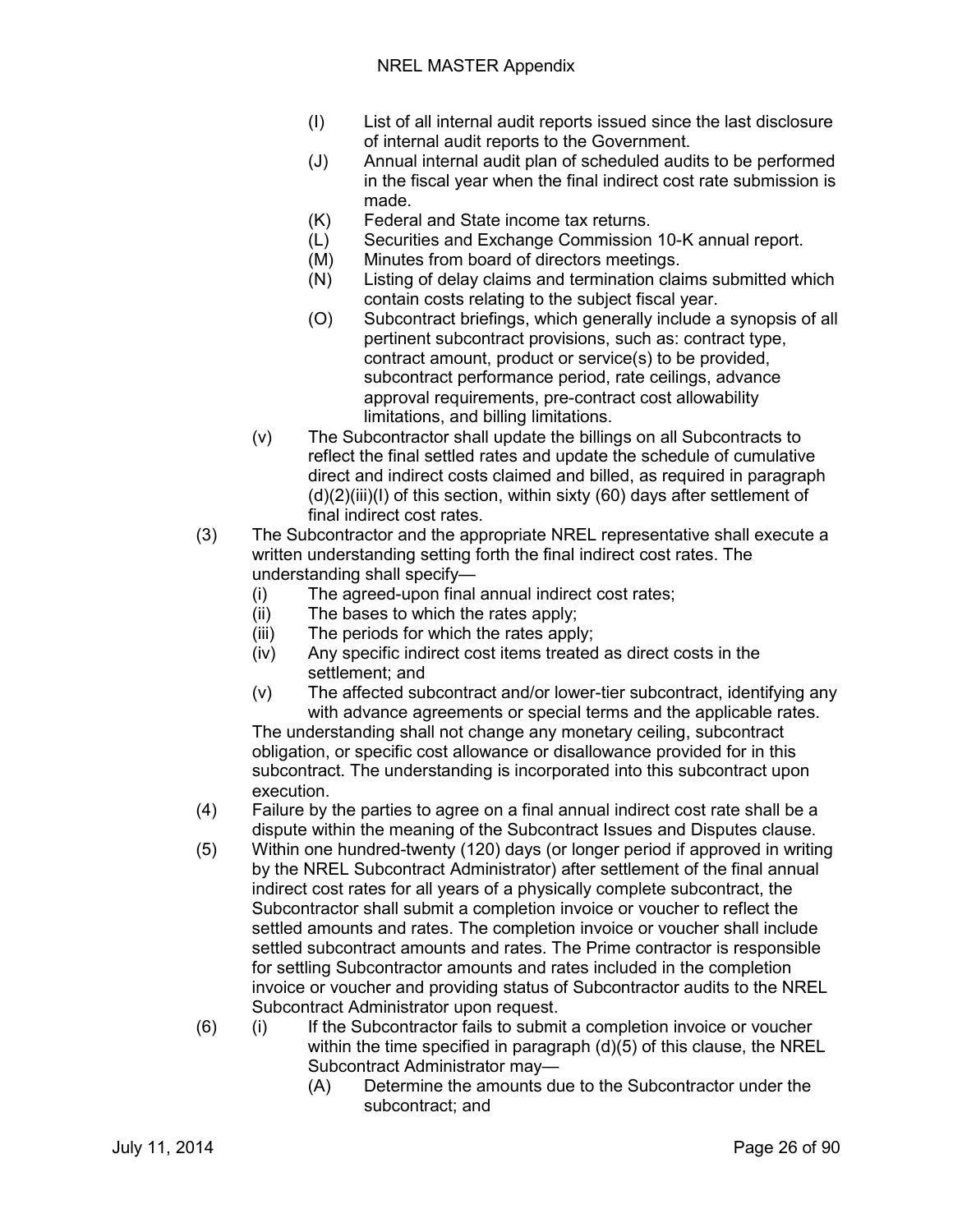- (B) Record this determination in a unilateral modification to the subcontract.
- (ii) This determination constitutes the final decision of the NREL Subcontract Administrator in accordance with the Subcontract Issues and Disputes clause.
- (e) Billing rates.

Until final annual indirect cost rates are established for any period, NREL shall reimburse the Subcontractor at billing rates established by the NREL Subcontract Administrator or by an authorized representative (the cognizant auditor), subject to adjustment when the final rates are established. These billing rates—

- (1) Shall be the anticipated final rates; and
- (2) May be prospectively or retroactively revised by mutual agreement, at either party's request, to prevent substantial overpayment or underpayment.
- (f) Quick-closeout procedures. Quick-closeout procedures are applicable when the conditions in FAR 42.708(a) are satisfied.
- (g) Audit.

At any time or times before final payment, the NREL Subcontract Administrator may have the Subcontractor's invoices or vouchers and statements of cost audited. Any payment may be—

- (1) Reduced by amounts found by the NREL Subcontract Administrator not to constitute allowable costs; or
- (2) Adjusted for prior overpayments or underpayments.
- (h) Final payment.
	- (1) Upon approval of a completion invoice or voucher submitted by the Subcontractor in accordance with paragraph (d)(5) of this clause, and upon the Subcontractor's compliance with all terms of this subcontract, NREL shall promptly pay any balance of allowable costs and that part of the fee (if any) not previously paid.
	- (2) The Subcontractor shall pay to NREL any refunds, rebates, credits, or other amounts (including interest, if any) accruing to or received by the Subcontractor or any assignee under this subcontract, to the extent that those amounts are properly allocable to costs for which the Subcontractor has been reimbursed by NREL. Reasonable expenses incurred by the Subcontractor for securing refunds, rebates, credits, or other amounts shall be allowable costs if approved by the NREL Subcontract Administrator. Before final payment under this subcontract, the Subcontractor and each assignee whose assignment is in effect at the time of final payment shall execute and deliver—
		- (i) An assignment to NREL/Government, in form and substance satisfactory to the NREL Subcontract Administrator, of refunds, rebates, credits, or other amounts (including interest, if any) properly allocable to costs for which the Subcontractor has been reimbursed by NREL under this subcontract; and
		- (ii) A release discharging NREL, its officers, agents, and employees from all liabilities, obligations, and claims arising out of or under this subcontract, except—
			- (A) Specified claims stated in exact amounts, or in estimated amounts when the exact amounts are not known;
			- (B) Claims (including reasonable incidental expenses) based upon liabilities of the Subcontractor to third parties arising out of the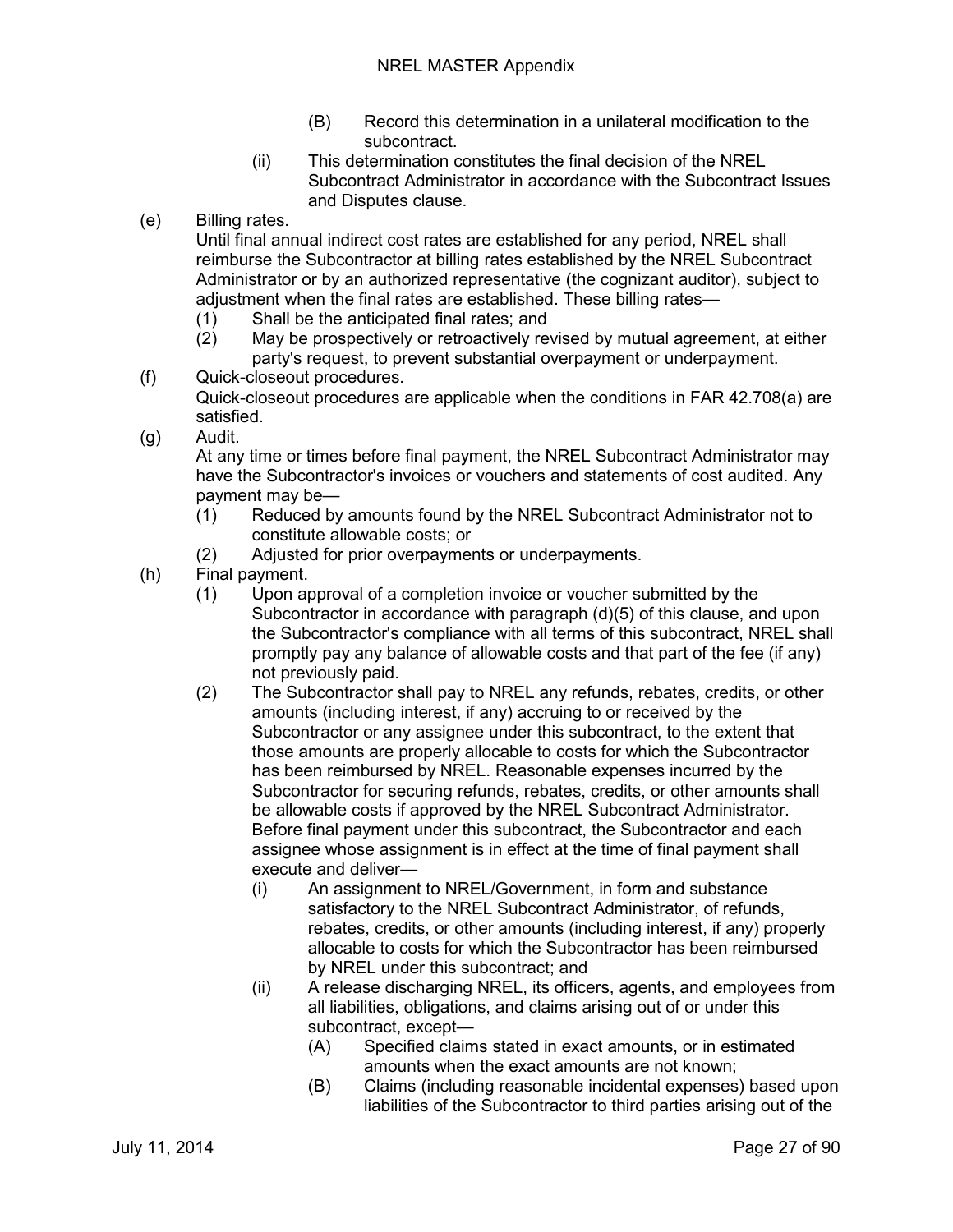performance of this subcontract; provided, that the claims are not known to the Subcontractor on the date of the execution of the release, and that the Subcontractor gives notice of the claims in writing to the NREL Subcontract Administrator within six (6) years following the release date or notice of final payment date, whichever is earlier; and

(C) Claims for reimbursement of costs, including reasonable incidental expenses, incurred by the Subcontractor under the patent clauses of this subcontract, excluding, however, any expenses arising from the Subcontractor's indemnification of NREL/Government against patent liability.

#### <span id="page-27-0"></span>**CLAUSE 14. FIXED FEE (JUN 2011)**

<span id="page-27-1"></span>*Derived from FAR 52.216-8*

<span id="page-27-2"></span>*(Applies to cost plus fixed fee subcontracts, except construction and design-build subcontracts.)*

- (a) NREL shall pay the Subcontractor for performing this subcontract the fixed fee specified in the subcontract schedule.
- (b) Payment of the fixed fee shall be made as specified in the subcontract schedule; provided, that the NREL Subcontract Administrator withholds a reserve not to exceed fifteen (15) percent of the fixed fee or \$100,000, whichever is less, to protect NREL's/ Government's interest. The NREL Subcontract Administrator shall release seventyfive (75) percent of all fee withholds under this subcontract after receipt of an adequate certified final indirect cost rates proposal covering the year of physical completion of this subcontract, provided the Subcontractor has satisfied all other subcontract terms and conditions, including the submission of the final patent and royalty reports, and is not delinquent in submitting final vouchers on prior years' settlements. The NREL Subcontract Administrator may release up to ninety (90) percent of the fee withholds under this subcontract based on the Subcontractor's past performance related to the submission and settlement of final indirect cost rate proposals.

#### <span id="page-27-3"></span>**CLAUSE 15. COST SUBCONTRACT - NO FEE (APR 1984)**

<span id="page-27-4"></span>*Derived from FAR 52.216-11*

<span id="page-27-5"></span>*(Applies to cost type subcontracts with no fee and are not cost sharing.)*

- (a) NREL shall not pay the Subcontractor a fee for performing this subcontract.
- (b) After payment of eighty (80) percent of the total estimated cost shown in the subcontract schedule, the NREL Subcontract Administrator may withhold further payment of allowable cost until a reserve is set aside in an amount that the NREL Subcontract Administrator considers necessary to protect NREL's/Government's interest. This reserve shall not exceed one (1) percent of the total estimated cost shown in the subcontract schedule or \$100,000, whichever is less.

#### <span id="page-27-6"></span>**CLAUSE 16. COST SHARING SUBCONTRACT NO FEE (APR 1984)**

<span id="page-27-7"></span>*Derived from FAR 52.216-12*

<span id="page-27-8"></span>*(Applies to cost sharing subcontracts with no fee.)*

- (a) NREL shall not pay to the Subcontractor a fee for performing this subcontract.
- (b) After paying eighty (80) percent of NREL's share of the total estimated cost of performance shown in the subcontract schedule, the NREL Subcontract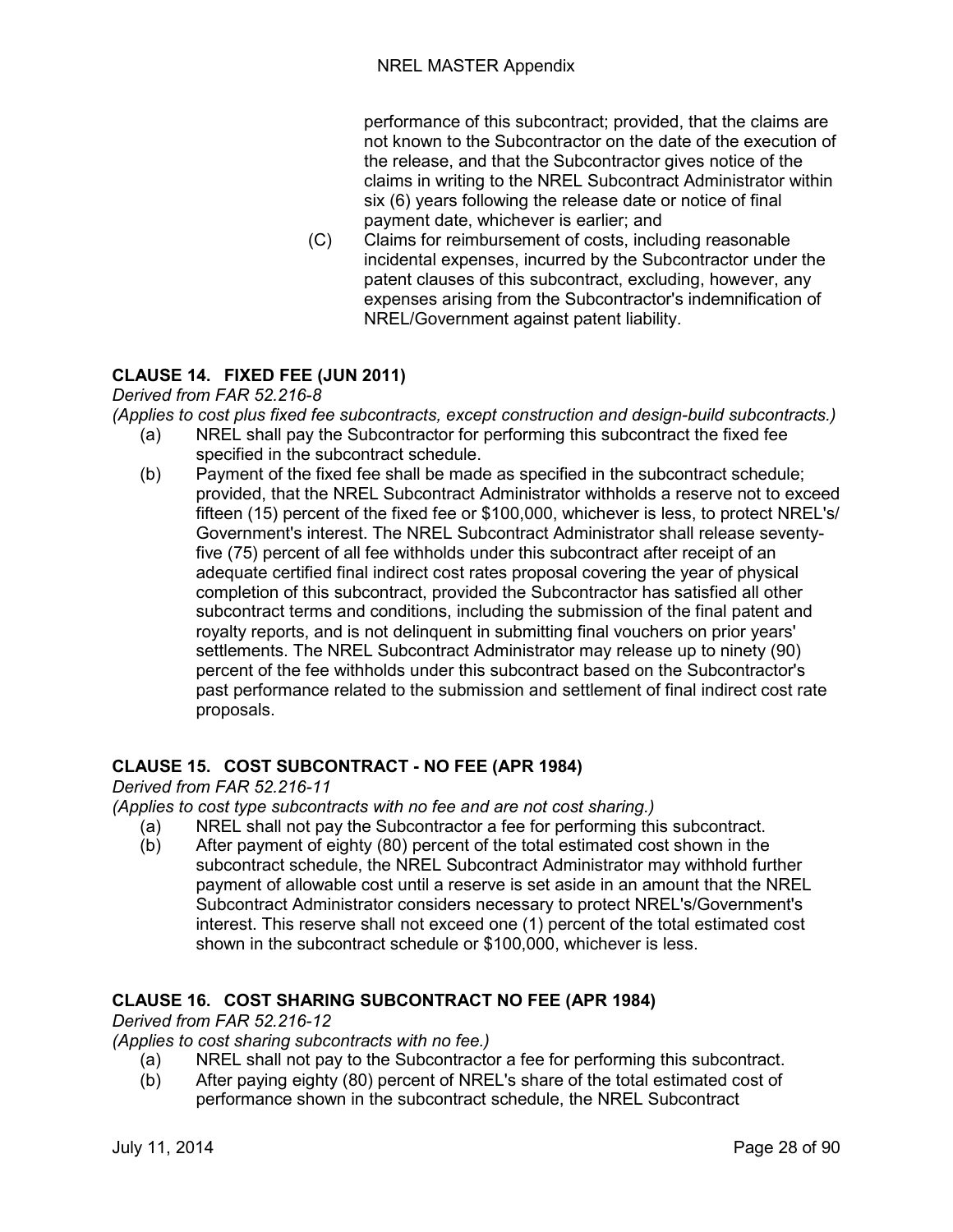Administrator may withhold further payment of allowable cost until a reserve is set aside in an amount that the NREL Subcontract Administrator considers necessary to protect NREL's/Government's interest. This reserve shall not exceed one (1) percent of NREL's share of the total estimated cost shown in the subcontract schedule or \$100,000, whichever is less.

#### <span id="page-28-0"></span>**CLAUSE 17. PREDETERMINED INDIRECT COST RATES (APR 1998)**

<span id="page-28-1"></span>*Derived from FAR 52.216-15*

<span id="page-28-2"></span>*(Applies to cost-type research and development subcontracts with educational institutions where predetermined indirect cost rates are used.)*

- (a) Notwithstanding the Allowable Cost and Payment clause of this subcontract, the allowable indirect costs under this subcontract shall be obtained by applying predetermined indirect cost rates to bases agreed upon by the parties as specified below.
- (b) (1) The Subcontractor shall submit an adequate final indirect cost rate proposal to the NREL Subcontract Administrator (or cognizant Federal agency official) and auditor within the six month (6) period following the expiration of each of its fiscal years. Reasonable extensions, for exceptional circumstances only, may be requested in writing by the Subcontractor and granted in writing by the NREL Subcontract Administrator. The Subcontractor shall support its proposal with adequate supporting data.
	- (2) The proposed rates shall be based on the Subcontractor's actual cost experience for that period. The appropriate Government representative and the NREL Subcontract Administrator shall establish the final indirect cost rates as promptly as practical after receipt of the Subcontractor's proposal.
- (c) Allowability of costs and acceptability of cost allocation methods shall be determined in accordance with FAR Subpart 31.3 in effect on the date of this subcontract.
- (d) Predetermined rate agreements in effect on the date of this subcontract shall be incorporated into the subcontract schedule. The NREL Subcontract Administrator (or cognizant Federal agency official) and Subcontractor shall negotiate rates for subsequent periods and execute a written indirect cost rate agreement setting forth the results. The agreement shall specify—
	- (1) The agreed-upon predetermined indirect cost rates;
	- (2) The bases to which the rates apply;
	- (3) The period for which the rates apply; and
	- (4) The specific items treated as direct costs or any changes in the items previously agreed to be direct costs.

The indirect cost rate agreement shall not change any monetary ceiling, subcontract obligation, or specific cost allowance or disallowance provided for in this subcontract. The agreement is incorporated into this subcontract upon execution.

- (e) Pending establishment of predetermined indirect cost rates for any fiscal year (or other period agreed to by the parties), the Subcontractor shall be reimbursed either at the rates fixed for the previous fiscal year (or other period) or at billing rates acceptable to the NREL Subcontract Administrator (or cognizant Federal agency official), subject to appropriate adjustment when the final rates for that period are established.
- (f) Any failure by the parties to agree on any predetermined indirect cost rates under this clause shall not be considered a dispute within the meaning of the Disputes clause. If for any fiscal year (or other period specified in the subcontract schedule) the parties fail to agree to predetermined indirect cost rates, the allowable indirect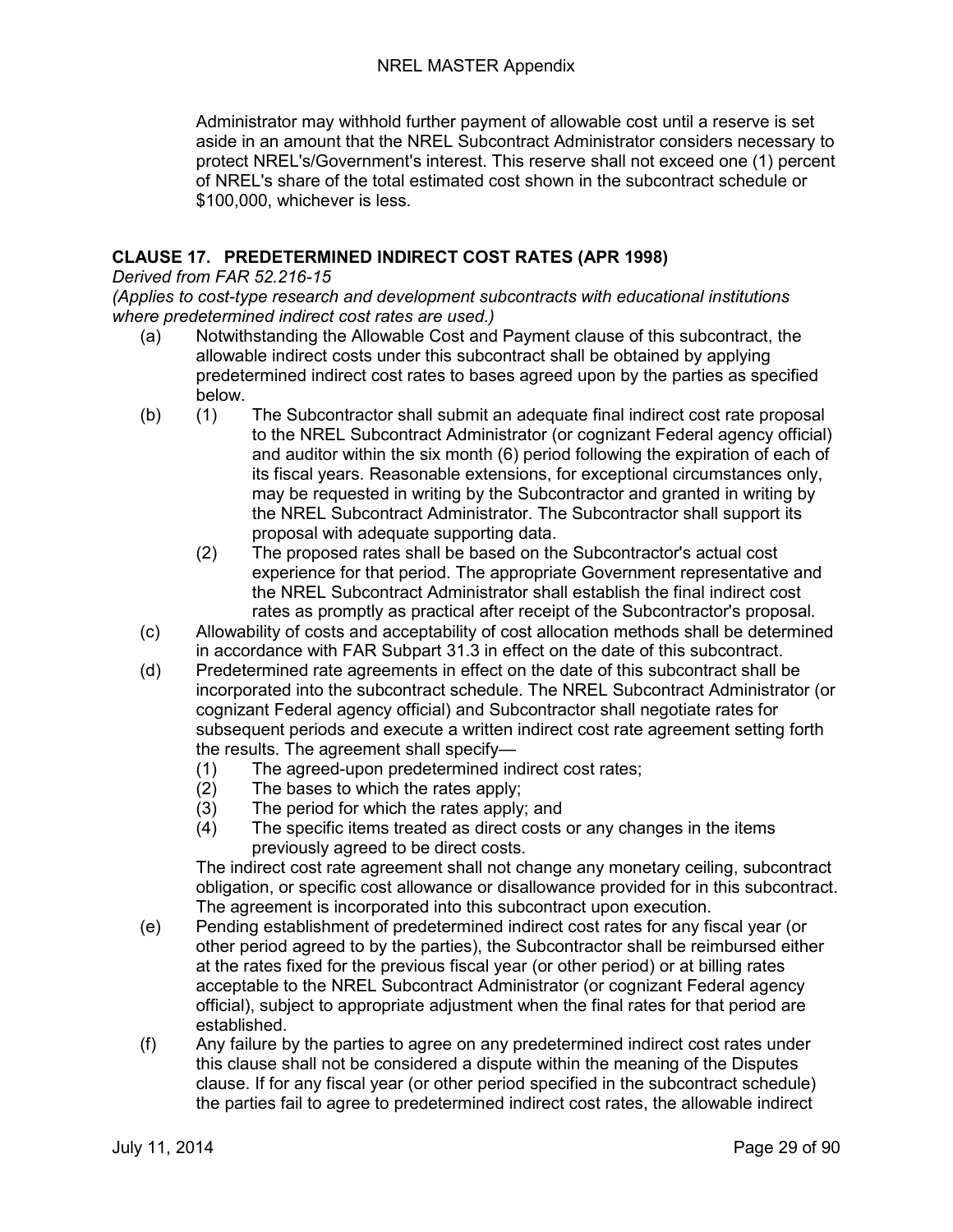costs shall be obtained by applying final indirect cost rates established in accordance with the Allowable Cost and Payment clause.

(g) Allowable indirect costs for the period from the beginning of performance until the end of the Subcontractor's fiscal year (or other period specified in the subcontract schedule) shall be obtained using the predetermined indirect cost rates and the bases shown in the subcontract schedule.

#### <span id="page-29-0"></span>**CLAUSE 18. UTILIZATION OF SMALL BUSINESS CONCERNS (JUL 2013)**

#### <span id="page-29-1"></span>*Derived from FAR 52.219-8 (FD)*

#### <span id="page-29-2"></span>*(Applies to all subcontracts exceeding \$150,000.)*

- (a) It is the policy of the United States that small business concerns, veteran-owned small business concerns, service-disabled veteran-owned small business concerns, HUBZone small business concerns, small disadvantaged business concerns, and women-owned small business concerns shall have the maximum practicable opportunity to participate in performing subcontracts let by any Federal agency, including subcontracts and lower-tier subcontracts for subsystems, assemblies, components, and related services for major systems. It is further the policy of the United States that its Prime Contractors and Subcontractors establish procedures to ensure the timely payment of amounts due pursuant to the terms of their subcontracts, at any tier, with small business concerns, veteran-owned small business concerns, service-disabled veteran-owned small business concerns, HUBZone small business concerns, small disadvantaged business concerns, and women-owned small business concerns.
- (b) The Subcontractor hereby agrees to carry out this policy in the awarding of lower-tier subcontracts to the fullest extent consistent with efficient subcontract performance. The Subcontractor further agrees to cooperate in any studies or surveys as may be conducted by the United States Small Business Administration or the awarding agency of the United States as may be necessary to determine the extent of the Subcontractor's compliance with this clause.
- (c) Definitions. As used in this subcontract—
	- (1) "HUBZone small business concern" means a small business concern that appears on the List of Qualified HUBZone Small Business Concerns maintained by the Small Business Administration.
	- (2) "Service-disabled veteran-owned small business concern"—
		- (i) Means a small business concern—
			- (A) Not less than 51 percent of which is owned by one or more service-disabled veterans or, in the case of any publicly owned business, not less than 51 percent of the stock of which is owned by one or more service-disabled veterans; and
			- (B) The management and daily business operations of which are controlled by one or more service-disabled veterans or, in the case of a service-disabled veteran with permanent and severe disability, the spouse or permanent caregiver of such veteran.
		- (ii) "Service-disabled veteran" means a veteran, as defined in 38 U.S.C. 101(2), with a disability that is service-connected, as defined in 38 U.S.C. 101(16).
	- (3) "Small business concern" means a small business as defined pursuant to Section 3 of the Small Business Act and relevant regulations promulgated pursuant thereto.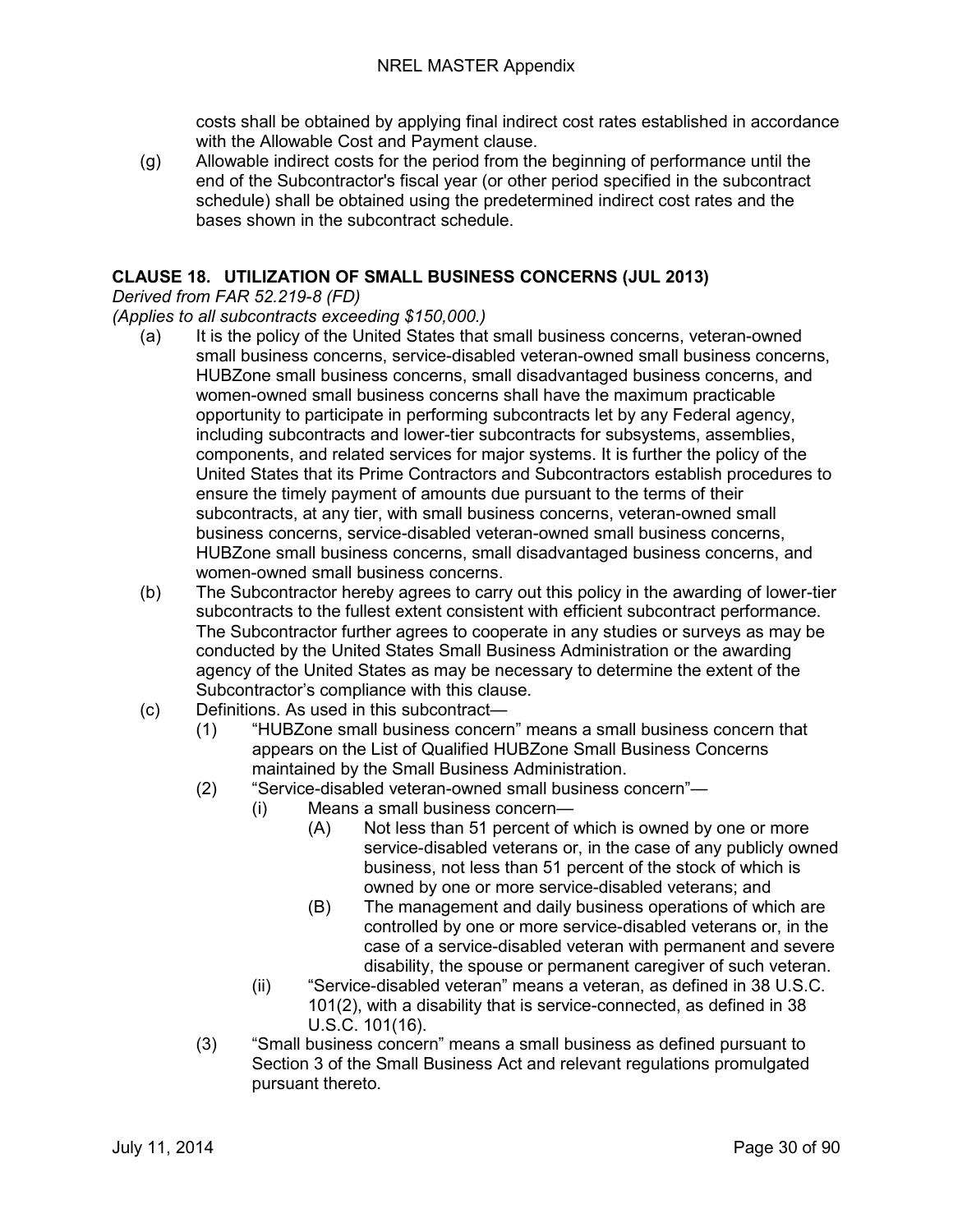- (4) "Small disadvantaged business concern" means a small business concern that represents, as part of its offer that—
	- (i) (A) It has received certification as a small disadvantaged business concern consistent with 13 CFR part 124, Subpart B;
		- (B) No material change in disadvantaged ownership and control has occurred since its certification;
		- (C) Where the concern is owned by one or more individuals, the net worth of each individual upon whom the certification is based does not exceed \$750,000 after taking into account the applicable exclusions set forth at 13 CFR 124.104(c)(2); and
		- (D) It is identified, on the date of its representation, as a certified small disadvantaged business in the Dynamic Small Business Search database maintained by the Small Business Administration, or
	- (ii) It represents in writing that it qualifies as a small disadvantaged business (SDB) for any Federal subcontracting program, and believes in good faith that it is owned and controlled by one or more socially and economically disadvantaged individuals and meets the SDB eligibility criteria of 13 CFR 124.1002.
- (5) "Veteran-owned small business concern" means a small business concern—
	- (i) Not less than 51 percent of which is owned by one or more veterans (as defined at 38 U.S.C. 101(2)) or, in the case of any publicly owned business, not less than 51 percent of the stock of which is owned by one or more veterans; and
	- (ii) The management and daily business operations of which are controlled by one or more veterans.
- (6) "Women-owned small business concern" means a small business concern—
	- (i) That is at least 51 percent owned by one or more women, or, in the case of any publicly owned business, at least 51 percent of the stock of which is owned by one or more women; and
	- (ii) Whose management and daily business operations are controlled by one or more women.
- (d) (1) Subcontractors acting in good faith may rely on written representations by their lower-tier Subcontractors regarding their status as a small business concern, a veteran-owned small business concern, a service-disabled veteran-owned small business concern, a small disadvantaged business concern, or a women-owned small business concern.
	- (2) The Subcontractor shall confirm that a lower-tier Subcontractor representing itself as a HUBZone small business concern is certified by SBA as a HUBZone small business concern by accessing the System for Award Management database or by contacting the SBA. Options for contacting the SBA include—
		- (i) HUBZone small business database search application web page at [http://dsbs.sba.gov/dsbs/search/dsp\\_searchhubzone.cfm;](http://dsbs.sba.gov/dsbs/search/dsp_searchhubzone.cfm) or [http://www.sba.gov/hubzone;](http://www.sba.gov/hubzone)
		- (ii) In writing to the Director/HUB, U.S. Small Business Administration, 409 3rd Street, SW., Washington, DC 20416; or
		- (iii) The SBA HUBZone Help Desk at hubzone@sba.gov.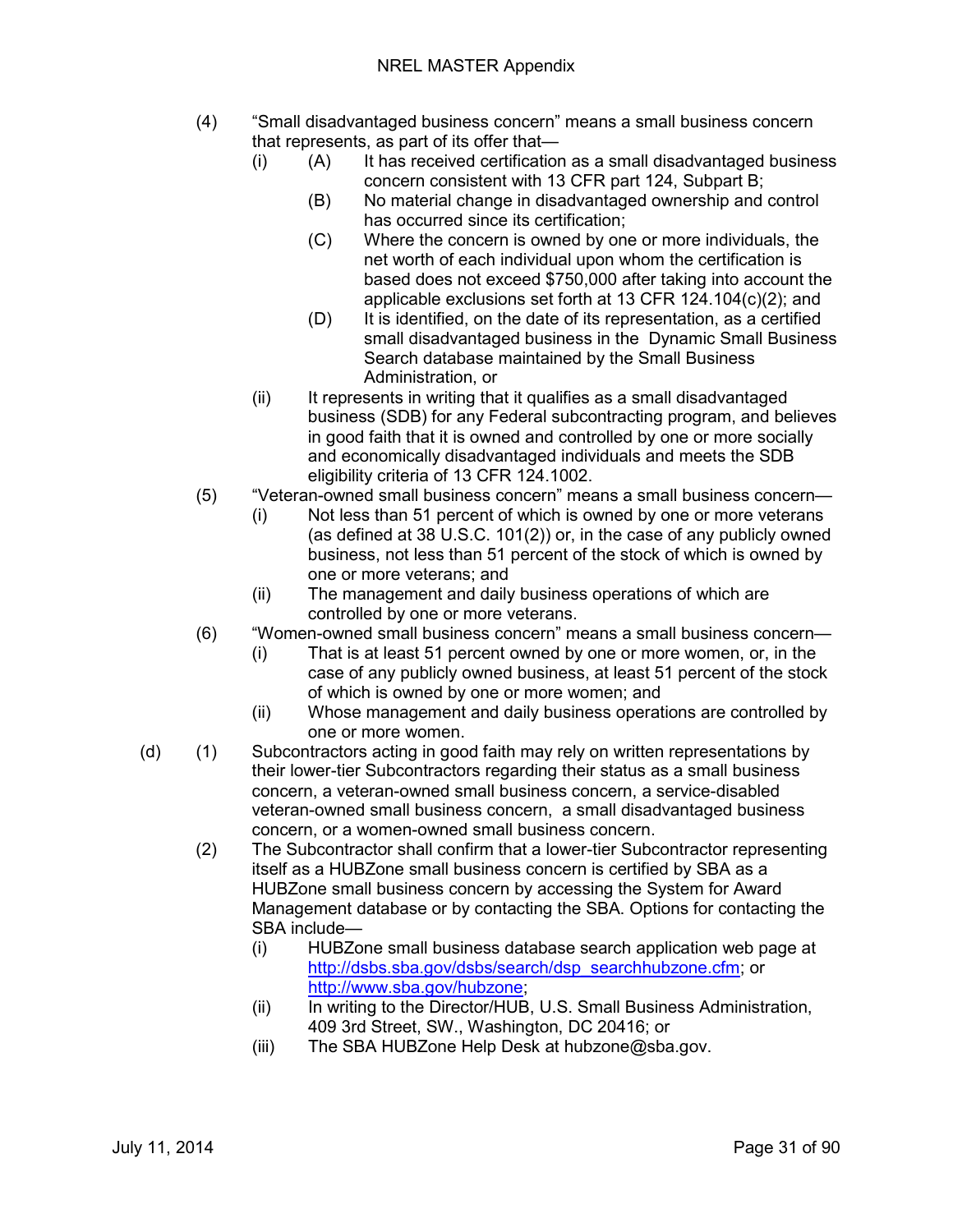#### <span id="page-31-0"></span>**CLAUSE 19. PAYMENT FOR OVERTIME PREMIUMS (OCT 2011)**

<span id="page-31-1"></span>*Derived from FAR 52.222-2 (JUL 1990)*

- <span id="page-31-2"></span>*(Applies to cost type subcontracts exceeding \$150,000.)*
	- (a) The use of overtime is authorized under this subcontract if the overtime premium does not exceed zero (0) or the overtime premium is paid for work—
		- (1) Necessary to cope with emergencies such as those resulting from accidents, natural disasters, breakdowns of production equipment, or occasional production bottlenecks of a sporadic nature;
		- (2) By indirect labor employees such as those performing duties in connection with administration, protection, transportation, maintenance, standby plant protection, operation of utilities, or accounting;
		- (3) To perform tests, industrial processes, laboratory procedures, loading or unloading of transportation conveyances, and operations in flight or afloat that are continuous in nature and cannot reasonably be interrupted or completed otherwise; or
		- (4) That will result in lower overall costs to NREL/Government.
	- (b) Any request for estimated overtime premiums that exceeds the amount specified above shall include all estimated overtime for contract completion and shall—
		- (1) Identify the work unit e.g., department or section in which the requested overtime will be used, together with present workload, staffing, and other data of the affected unit sufficient to permit the NREL Subcontract Administrator to evaluate the necessity for the overtime;
		- (2) Demonstrate the effect that denial of the request will have on the subcontract delivery or performance schedule;
		- (3) Identify the extent to which approval of overtime would affect the performance or payments in connection with other Government subcontracts/contracts, together with identification of each affected subcontract/contract; and
		- (4) Provide reasons why the required work cannot be performed by using multishift operations or by employing additional personnel.

#### <span id="page-31-3"></span>**CLAUSE 20. CONVICT LABOR (JUN 2003)**

#### <span id="page-31-4"></span>*Derived from FAR 52.222-3*

<span id="page-31-5"></span>*(Applies to all subcontracts.)*

- (a) Except as provided in paragraph (b) of this clause, the Subcontractor shall not employ in the performance of this subcontract any person undergoing a sentence of imprisonment imposed by any court of a State, the District of Columbia, Puerto Rico, the Northern Mariana Islands, American Samoa, Guam, or the U.S. Virgin Islands.
- (b) The Subcontractor is not prohibited from employing persons—
	- (1) On parole or probation to work at paid employment during the term of their sentence;
	- (2) Who have been pardoned or who have served their terms; or
	- (3) Confined for violation of the laws of any of the States, the District of Columbia, Puerto Rico, the Northern Mariana Islands, American Samoa, Guam, or the U.S. Virgin Islands who are authorized to work at paid employment in the community under the laws of such jurisdiction, if—
		- (i) The worker is paid or is in an approved work training program on a voluntary basis;
		- (ii) Representatives of local union central bodies or similar labor union organizations have been consulted;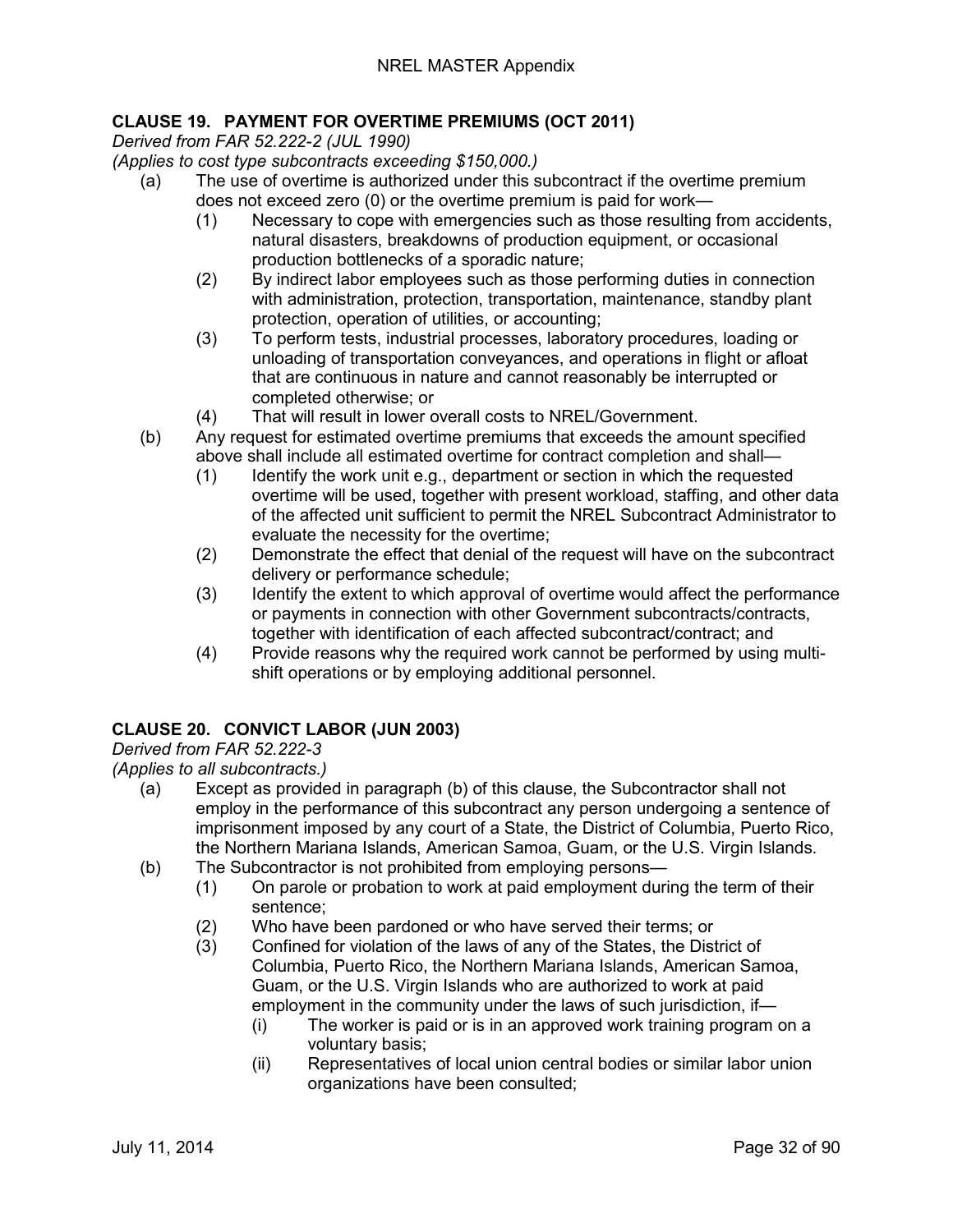- (iii) Such paid employment will not result in the displacement of employed workers, or be applied in skills, crafts, or trades in which there is a surplus of available gainful labor in the locality, or impair existing contracts for services;
- (iv) The rates of pay and other conditions of employment will not be less than those paid or provided for work of a similar nature in the locality in which the work is being performed; and
- (v) The Attorney General of the United States has certified that the workrelease laws or regulations of the jurisdiction involved are in conformity with the requirements of Executive Order 11755, as amended by Executive Orders 12608 and 12943.

#### <span id="page-32-0"></span>**CLAUSE 21. WALSH-HEALEY PUBLIC CONTRACTS ACT (OCT 2011)**

<span id="page-32-1"></span>*Derived from FAR 52.222-20 (OCT 2010) (FD)*

<span id="page-32-2"></span>*(Applies to all subcontracts exceeding \$15,000 for manufacturing or furnishing of materials, supplies, articles, or equipment subject to the Walsh Healey Public Contracts Act.)* If this subcontract is for the manufacture or furnishing of materials, supplies, articles or equipment in an amount that exceeds or may exceed \$15,000, and is subject to the Walsh-Healey Public Contracts Act, as amended [\(41 U.S.C. 35-45\)](http://uscode.house.gov/uscode-cgi/fastweb.exe?getdoc+uscview+t41t42+2+13++%2841%29%20%20AND%20%28%2841%29%20ADJ%20USC%29%3ACITE%20%20%20%20%20%20%20%20%20), the following terms and conditions apply:

- (a) All stipulations required by the Act and regulations issued by the Secretary of Labor (41 CFR Chapter 50) are incorporated by reference. These stipulations are subject to all applicable rulings and interpretations of the Secretary of Labor that are now, or may hereafter, be in effect.
- (b) All employees whose work relates to this subcontract shall be paid not less than the minimum wage prescribed by regulations issued by the Secretary of Labor (41 CFR 50-202.2). Learners, student learners, apprentices, and handicapped workers may be employed at less than the prescribed minimum wage (see 41 CFR 50-202.3) to the same extent that such employment is permitted under Section 14 of the Fair Labor Standards Act [\(41 U.S.C. 40\)](http://uscode.house.gov/uscode-cgi/fastweb.exe?getdoc+uscview+t41t42+2+13++%2841%29%20%20AND%20%28%2841%29%20ADJ%20USC%29%3ACITE%20%20%20%20%20%20%20%20%20).

#### <span id="page-32-3"></span>**CLAUSE 22. PROHIBITION OF SEGREGATED FACILITIES (FEB 1999)**

<span id="page-32-4"></span>*Derived from FAR 52.222-21 (FD)*

<span id="page-32-5"></span>*(Applies to subcontracts where the "Equal Opportunity Clause" is applicable.)*

- (a) "Segregated facilities," as used in this clause, means any waiting rooms, work areas, rest rooms and wash rooms, restaurants and other eating areas, time clocks, locker rooms and other storage or dressing areas, parking lots, drinking fountains, recreation or entertainment areas, transportation, and housing facilities provided for employees, that are segregated by explicit directive or are in fact segregated on the basis of race, color, religion, sex, or national origin because of written or oral policies or employee custom. The term does not include separate or single-user rest rooms or necessary dressing or sleeping areas provided to assure privacy between the sexes.
- (b) The Subcontractor agrees that it does not and will not maintain or provide for its employees any segregated facilities at any of its establishments, and that it does not and will not permit its employees to perform their services at any location under its control where segregated facilities are maintained. The Subcontractor agrees that a breach of this clause is a violation of the Equal Opportunity clause in this contract.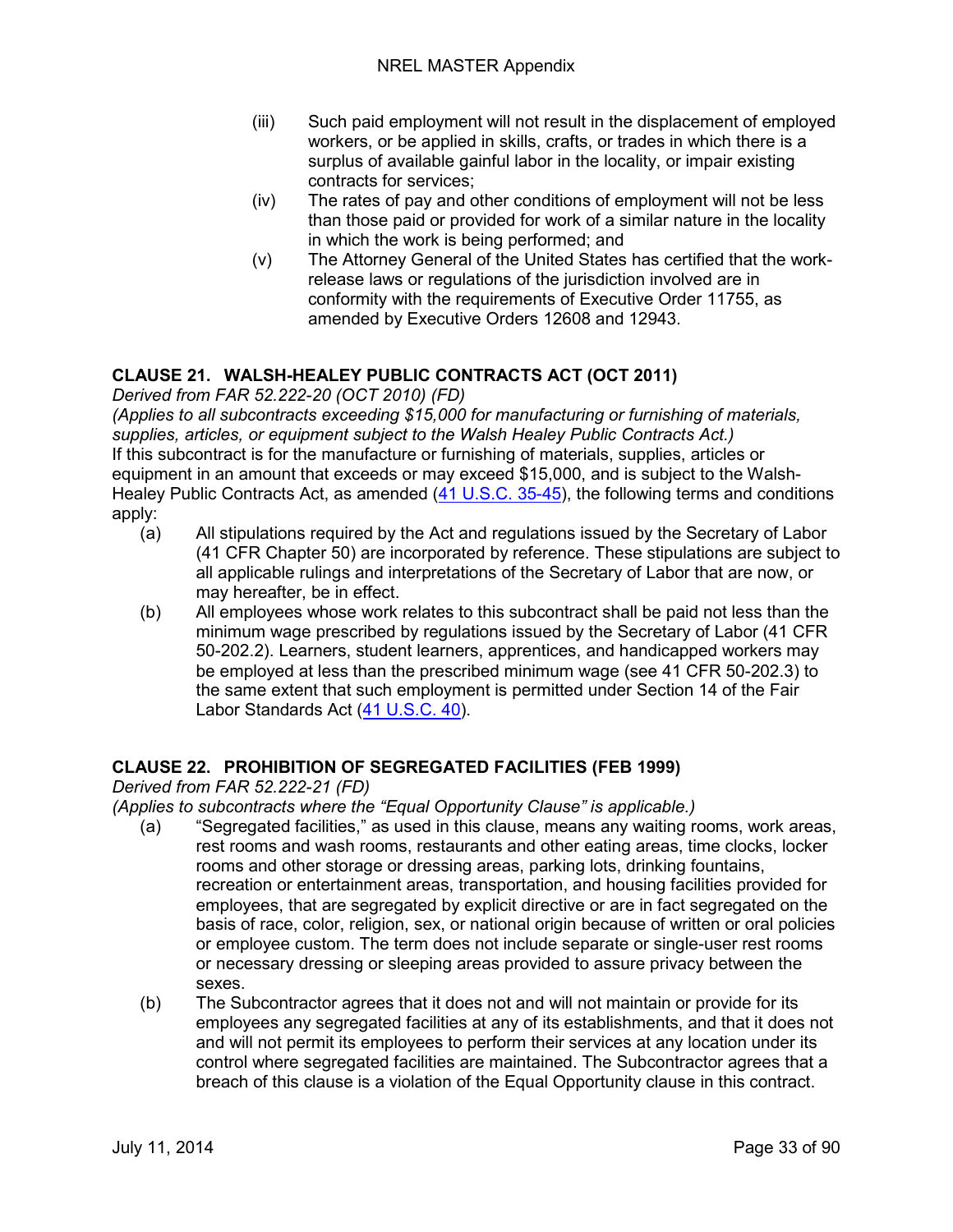(c) The Subcontractor shall include this clause in every lower-tier subcontract and purchase order that is subject to the Equal Opportunity clause of this contract.

#### <span id="page-33-0"></span>**CLAUSE 23. EQUAL OPPORTUNITY (MAR 2007)**

<span id="page-33-1"></span>*Derived from FAR 52.222-26 (FD)* 

<span id="page-33-2"></span>*(Applies to all subcontracts unless exempt from Executive Order 11246.) (See FAR 22.807(a).)*

- (a) Definition. "United States," as used in this clause, means the 50 States, the District of Columbia, Puerto Rico, the Northern Mariana Islands, American Samoa, Guam, the U.S. Virgin Islands, and Wake Island.
- (b) (1) If, during any twelve (12) month period (including the twelve (12) months preceding the award of this subcontract), the Subcontractor has been or is awarded nonexempt Federal contracts and/or subcontracts that have an aggregate value in excess of \$10,000, the Subcontractor shall comply with this clause, except for work performed outside the United States by employees who were not recruited within the United States. Upon request, the Subcontractor shall provide information necessary to determine the applicability of this clause.
	- (1) If the Subcontractor is a religious corporation, association, educational institution, or society, the requirements of this clause do not apply with respect to the employment of individuals of a particular religion to perform work connected with the carrying on of the Subcontractor's activities (41 CFR 60-1.5).
- (c) (1) The Subcontractor shall not discriminate against any employee or applicant for employment because of race, color, religion, sex, or national origin. However, it shall not be a violation of this clause for the Subcontractor to extend a publicly announced preference in employment to Indians living on or near an Indian reservation, in connection with employment opportunities on or near an Indian reservation, as permitted by 41 CFR 60-1.5.
	- (2) The Subcontractor shall take affirmative action to ensure that applicants are employed, and that employees are treated during employment, without regard to their race, color, religion, sex, or national origin. This shall include, but not be limited to—
		- (i) Employment;
		- (ii) Upgrading;
		- (iii) Demotion;
		- (iv) Transfer;
		- (v) Recruitment or recruitment advertising;
		- (vi) Layoff or termination;
		- (vii) Rates of pay or other forms of compensation; and
		- (viii) Selection for training, including apprenticeship.
	- (3) The Subcontractor shall post in conspicuous places available to employees and applicants for employment the notices to be provided by the NREL Subcontract Administrator that explain this clause.
	- (4) The Subcontractor shall, in all solicitations or advertisements for employees placed by or on behalf of the Subcontractor, state that all qualified applicants will receive consideration for employment without regard to race, color, religion, sex, or national origin.
	- (5) The Subcontractor shall send, to each labor union or representative of workers with which it has a collective bargaining agreement or other contract or understanding, the notice to be provided by the NREL Subcontract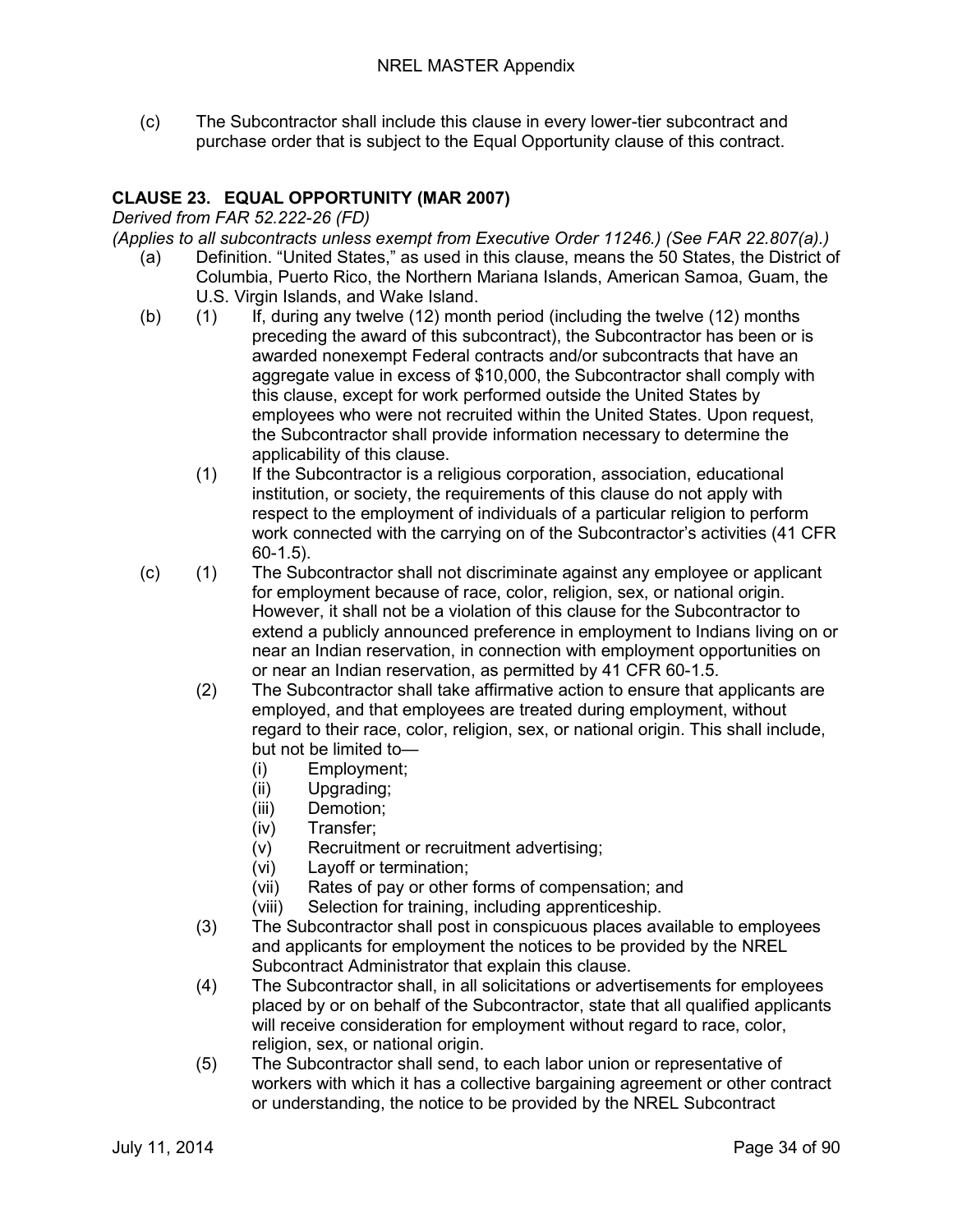Administrator advising the labor union or workers' representative of the Subcontractor's commitments under this clause, and post copies of the notice in conspicuous places available to employees and applicants for employment.

- (6) The Subcontractor shall comply with Executive Order 11246, as amended, and the rules, regulations, and orders of the Secretary of Labor.
- (7) The Subcontractor shall furnish to NREL all information required by Executive Order 11246, as amended, and by the rules, regulations, and orders of the Secretary of Labor. The Subcontractor shall also file Standard Form 100 (EEO-1), or any successor form, as prescribed in 41 CFR Part 60-1. Unless the Subcontractor has filed within the twelve (12) months preceding the date of subcontract award, the Subcontractor shall, within thirty (30) days after subcontract award, apply to either the regional Office of Federal Contract Compliance Programs (OFCCP) or the local office of the Equal Employment Opportunity Commission for the necessary forms.
- (8) The Subcontractor shall permit access to its premises, during normal business hours, by NREL/Government or the OFCCP for the purpose of conducting on-site compliance evaluations and complaint investigations. The Subcontractor shall permit the NREL/Government to inspect and copy any books, accounts, records (including computerized records), and other material that may be relevant to the matter under investigation and pertinent to compliance with Executive Order 11246, as amended, and rules and regulations that implement the Executive Order.
- (9) If the OFCCP determines that the Subcontractor is not in compliance with this clause or any rule, regulation, or order of the Secretary of Labor, this subcontract may be canceled, terminated, or suspended in whole or in part and the Subcontractor may be declared ineligible for further NREL/ Government contracts/subcontracts, under the procedures authorized in Executive Order 11246, as amended. In addition, sanctions may be imposed and remedies invoked against the Subcontractor as provided in Executive Order 11246, as amended; in the rules, regulations, and orders of the Secretary of Labor; or as otherwise provided by law.
- (10) The Subcontractor shall include the terms and conditions of this clause in every lower-tier subcontract or purchase order that is not exempted by the rules, regulations, or orders of the Secretary of Labor issued under Executive Order 11246, as amended, so that these terms and conditions will be binding upon each lower-tier Subcontractor or vendor.
- (11) The Subcontractor shall take such action with respect to any lower-tier subcontract or purchase order as the NREL Subcontract Administrator may direct as a means of enforcing these terms and conditions, including sanctions for noncompliance, provided, that if the Subcontractor becomes involved in, or is threatened with, litigation with a lower-tier Subcontractor or vendor as a result of any direction, the Subcontractor may request the United States to enter into the litigation to protect the interests of the United States.
- (d) Notwithstanding any other clause in this subcontract, disputes relative to this clause will be governed by the procedures in 41 CFR 60-1.1.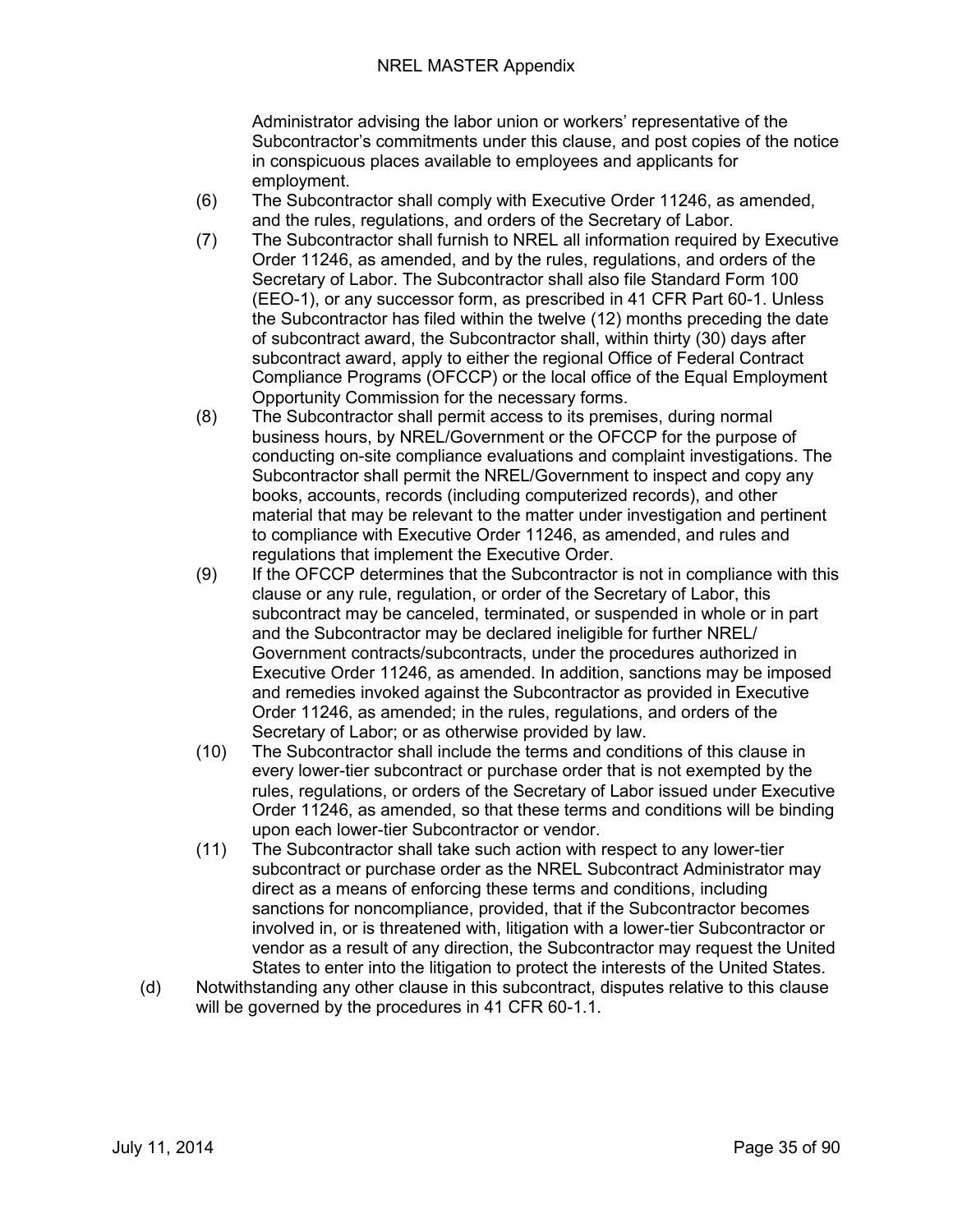#### <span id="page-35-0"></span>**CLAUSE 24. EQUAL OPPORTUNITY FOR VETERNS (SEP 2010)**

<span id="page-35-1"></span>*Derived from FAR 52.222-35 (FD)*

<span id="page-35-2"></span>*(Applies to all subcontracts exceeding \$100,000.)*

- (a) Definitions. As used in this clause—
	- (1) "All employment openings" means all positions except executive and senior management, those positions that will be filled from within the Subcontractor's organization, and positions lasting three (3) days or less. This term includes full-time employment, temporary employment of more than three (3) days duration, and part-time employment.
	- (2) "Armed Forces service medal veteran" means any veteran who, while serving on active duty in the U.S. military, ground, naval, or air service, participated in a United States military operation for which an Armed Forces service medal was awarded pursuant to Executive Order 12985 (61 FR 1209).
	- (3) "Disabled veteran" means-
		- (i) A veteran of the U.S. military, ground, naval, or air service, who is entitled to compensation (or who but for the receipt of military retired pay would be entitled to compensation) under laws administered by the Secretary of Veterans Affairs; or
		- (ii) A person who was discharged or released from active duty because of a service-connected disability.
	- (4) "Executive and senior management" means any employee—
		- (i) Any employee-
			- (A) Compensated on a salary basis a rate of not less than \$455 per week (or \$380 per week, if employed in American Samoa by employers other than the Federal Government), exclusive of board, lodging or other facilities;
			- (B) Whose primary duty consists of the management of the enterprise in which the individual is employed or of a customarily recognized department or subdivision thereof;
			- (C) Who customarily and regularly directs the work of two (2) or more other employees; and
			- (D) Who has the authority to hire or fire other employees or whose suggestions and recommendations as to the hiring or firing and as to the advancement and promotion or any other change of status of other employees will be given particular weight; or
		- (ii) Any employee who owns at least a bona fide 20-percent equity interest in the enterprise in which the employee is employed, regardless of whether the business is a corporate or other type of organization, and who is actively engaged in its management.
	- (5) "Other protected veteran" means a veteran who served on active duty in the U.S. military, ground, naval, or air service, during a war or in a campaign or expedition for which a campaign badge has been authorized under the laws administered by the Department of Defense.
	- (6) "Positions that will be filled from within the Subcontractor's organization" means employment openings for which the Subcontractor will give no consideration to persons outside the Subcontractor's organization (including any affiliates, subsidiaries, and parent companies) and includes any openings the Subcontractor proposes to fill from regularly established "recall" lists. The exception does not apply to a particular opening once an employer decides to consider applicants outside of its organization.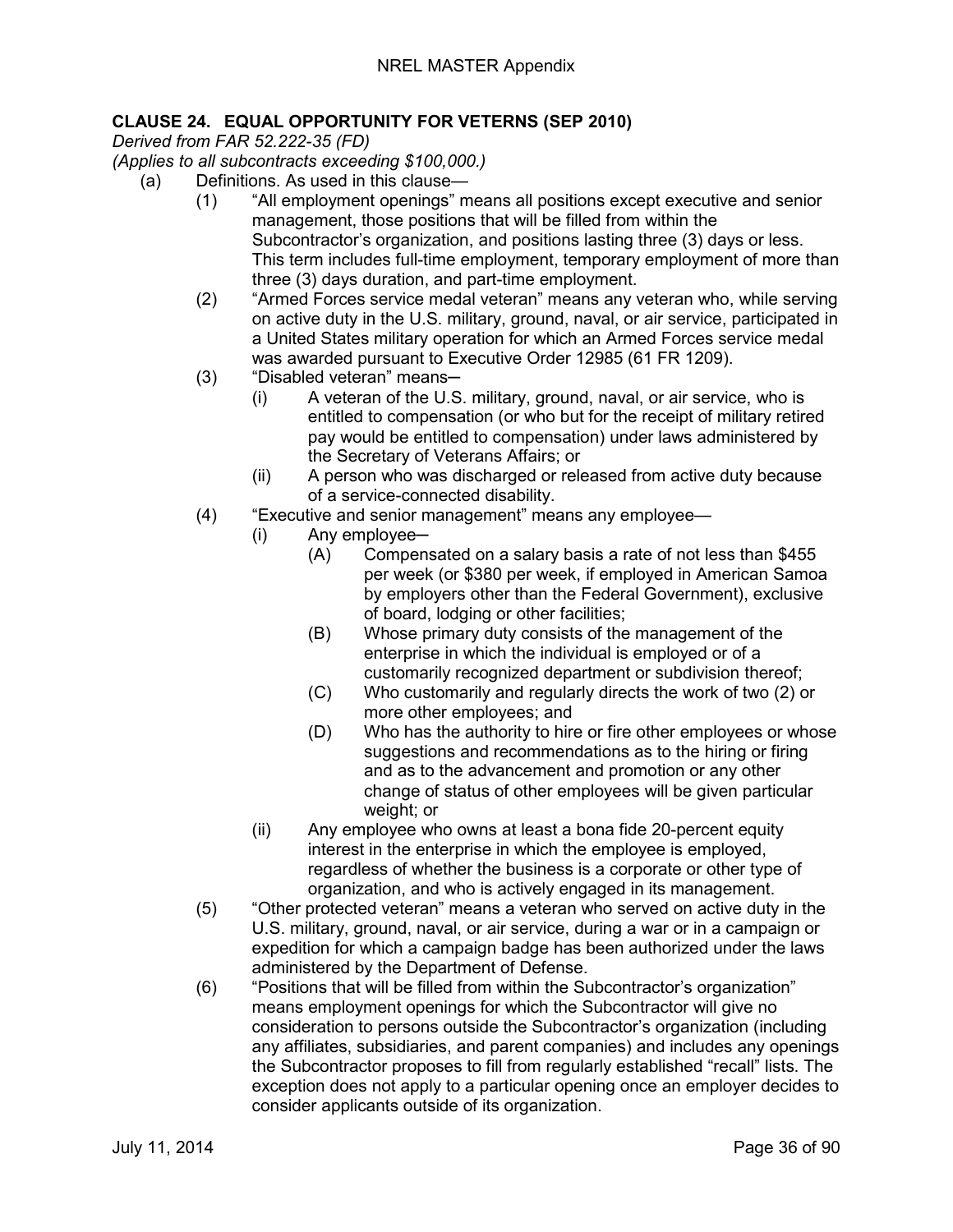- (7) "Qualified disabled veteran" means a disabled veteran who has the ability to perform the essential functions of the employment positions with or without reasonable accommodation.
- (8) "Recently separated veteran" means any veteran during the three-year period beginning on the date of such veteran's discharge or release from active duty in the U.S. military, ground, naval or air service.
- (b) General.
	- (1) The Subcontractor shall not discriminate against any employee or applicant for employment because the individual is a disabled veteran, recently separated veteran, other protected veterans, or Armed Forces service medal veteran, regarding any position for which the employee or applicant for employment is qualified. The Subcontractor shall take affirmative action to employ, advance in employment, and otherwise treat qualified individuals, including qualified disabled veterans, without discrimination based upon their disability status as a disabled veteran, recently separated veteran, Armed Forces service medal veteran, and other protected veteran in all employment practices including the following:
		- (i) Recruitment, advertising, and job application procedures;
		- (ii) Hiring, upgrading, promotion, award of tenure, demotion, transfer, layoff, termination, right of return from layoff and rehiring;
		- (iii) Rate of pay or any other form of compensation and changes in compensation;
		- (iv) Job assignments, job classifications, organizational structures, position descriptions, lines of progression, and seniority lists;
		- (v) Leaves of absence, sick leave, or any other leave;
		- (vi) Fringe benefits available by virtue of employment, whether or not administered by the Subcontractor;
		- (vii) Selection and financial support for training, including apprenticeship, and on-the-job training under [38 U.S.C. 3687,](http://uscode.house.gov/uscode-cgi/fastweb.exe?getdoc+uscview+t37t40+200+2++%2838%29%20%20AND%20%28%2838%29%20ADJ%20USC%29%3ACITE%20%20%20%20%20%20%20%20%20) professional meetings, conferences, and other related activities, and selection for leaves of absence to pursue training;
		- (viii) Activities sponsored by the Subcontractor including social or recreational programs; and
		- (ix) Any other term, condition, or privilege of employment.
	- (2) The Subcontractor shall comply with the rules, regulations, and relevant orders of the Secretary of Labor issued under the Vietnam Era Veterans' Readjustment Assistance Act of 1972 (the Act), as amended [\(38 U.S.C. 4211](http://uscode.house.gov/uscode-cgi/fastweb.exe?getdoc+uscview+t37t40+200+2++%2838%29%20%20AND%20%28%2838%29%20ADJ%20USC%29%3ACITE%20%20%20%20%20%20%20%20%20) and 4212).
	- (3) The Department of Labor's regulations require Subcontractors with 50 or more employees and subcontract of \$100,000 or more to have an affirmative action program for veterans. See 41 CFR Part 60-300, Subpart C.
- (c) Listing openings.
	- (1) The Subcontractor shall immediately list all employment openings that exist at the time of the execution of this subcontract and those which occur during the performance of this subcontract, including those not generated by this subcontract, and including those occurring at an establishment of the Subcontractor other than the one where the subcontract is being performed, but excluding those of independently operated corporate affiliates, at an appropriate employment service delivery system where the opening occurs. Listing employment openings with the State workforce agency job bank or with the local employment service delivery system where the opening occurs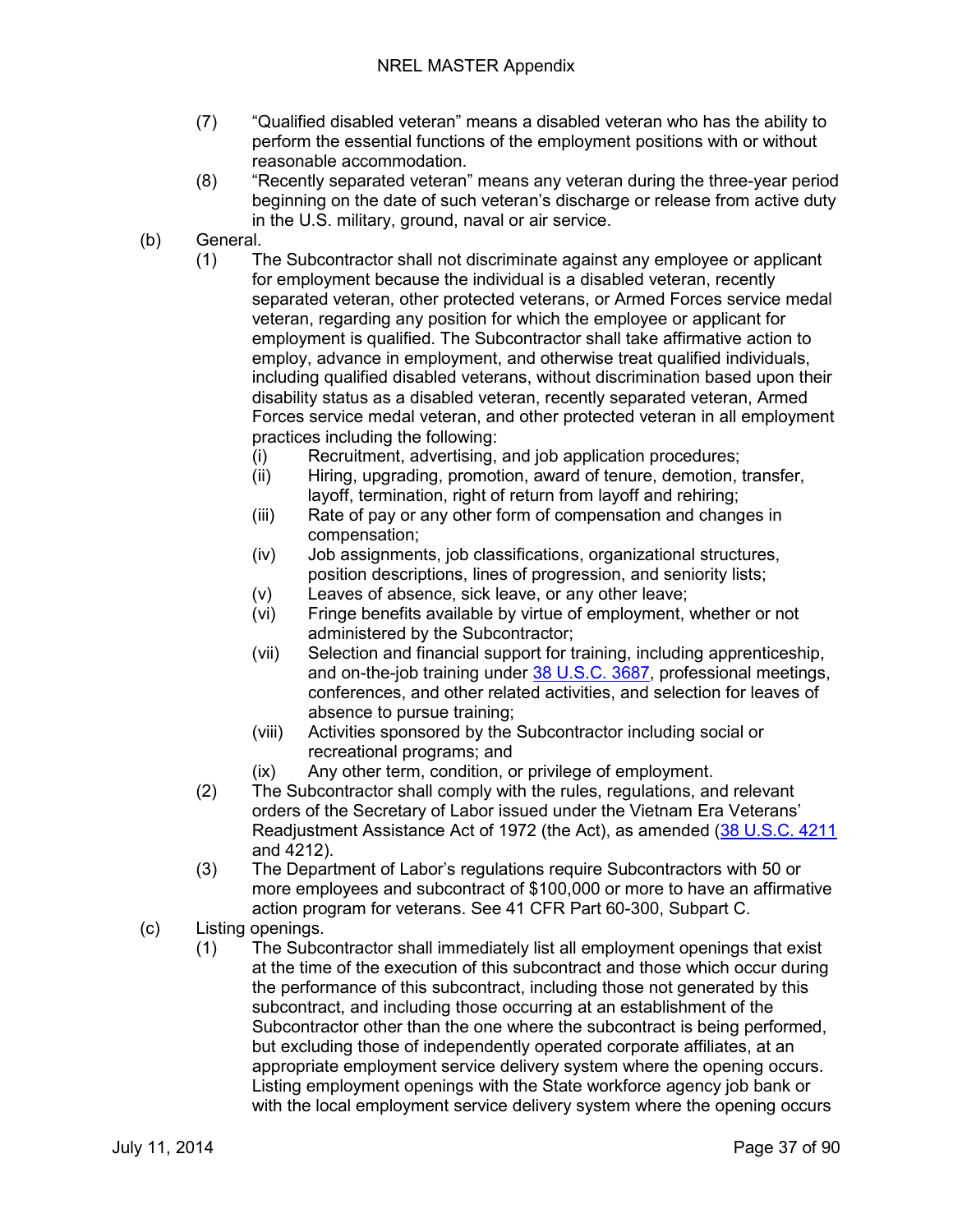shall satisfy the requirement to list jobs with the appropriate employment service delivery system.

- (2) The Subcontractor shall make the listing of employment openings with the appropriate employment service delivery system at least concurrently with using any other recruitment source or effort and shall involve the normal obligations of placing a bona fide job order, including accepting referrals of veterans and nonveterans. This listing of employment openings does not require hiring any particular job applicant or hiring from any particular group of job applicants and is not intended to relieve the Subcontractor from any requirements of Executive orders or regulations concerning nondiscrimination in employment.
- (3) Whenever the Subcontractor becomes contractually bound to the listing terms of this clause, it shall advise the State workforce agency in each State where it has establishments of the name and location of each hiring location in the State. As long as the Subcontractor is contractually bound to these terms and has so advised the State agency, it need not advise the State agency of subsequent contracts/subcontracts. The Subcontractor may advise the State agency when it is no longer bound by this subcontract clause.
- (d) Applicability. This clause does not apply to the listing of employment openings that occur and are filled outside the 50 States, the District of Columbia, the Puerto Rico, the Northern Mariana Islands, American Samoa, Guam, the U.S. Virgin Islands, and Wake Island.
- (e) Postings.
	- (1) The Subcontractor shall post employment notices in conspicuous places that are available to employees and applicants for employment.
	- (2) The employment notices shall—
		- (i) State the rights of applicants and employees as well as the Subcontractor's obligation under the law to take affirmative action to employ and advance in employment qualified employees and applicants who are disabled veterans, recently separated veterans, Armed Forces service medal veterans and other protected veterans; and
		- (ii) Be in a form prescribed by the Director, Office of Federal Contract Compliance Programs, and provided by the DOE Contracting Officer through the NREL Subcontract Administrator.
	- (3) The Subcontractor shall ensure that applicants or employees who are special disabled veterans are informed of the contents of the notice (e.g., the Subcontractor may have the notice read to a visually disabled veteran, or may lower the posted notice so that it can be read by a person in a wheelchair).
	- (4) The Subcontractor shall notify each labor union or representative of workers with which it has a collective bargaining agreement, or other contract understanding, that the Subcontractor is bound by the terms of the Act and is committed to take affirmative action to employ, and advance in employment, qualified disabled veterans, recently separated veterans, protected veterans, and Armed Forces service medal veterans.
- (f) Noncompliance. If the Subcontractor does not comply with the requirements of this clause, NREL/Government may take appropriate actions under the rules, regulations, and relevant orders of the Secretary of Labor. This includes implementing any sanctions imposed on a Subcontractor by the Department of Labor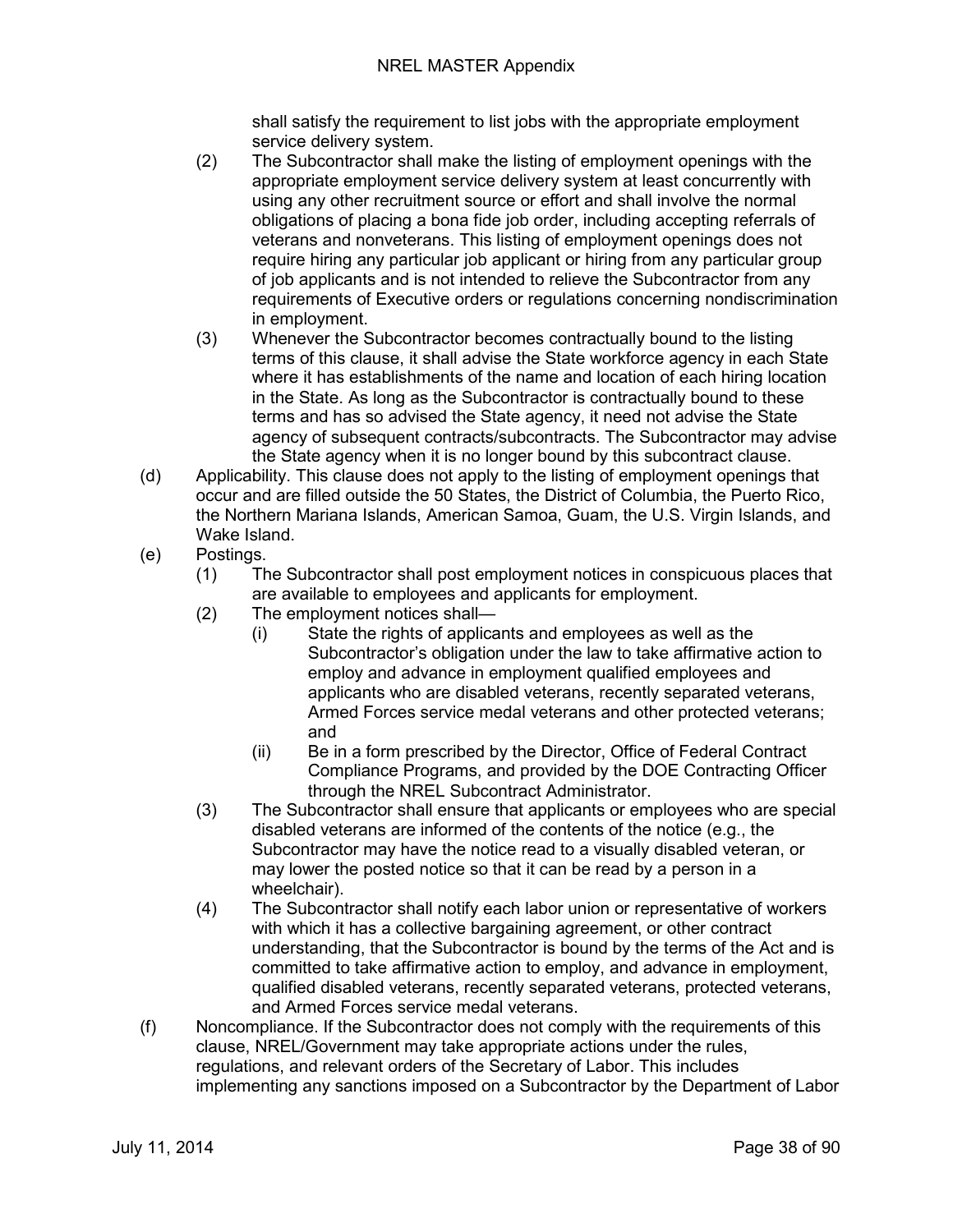for violations of this clause (52.222-35, Equal Opportunity for Veterans). These sanctions (see 41 CFR 60-300.66) may include-

- (1) Withholding progress payments;
- (2) Termination or suspension of the subcontract; or
- (3) Debarment of the Subcontractor
- (g) Lower-tier subcontracts. The Subcontractor shall insert the terms of this clause in all lower-tier subcontracts of \$100,000 or more unless exempted by rules, regulations, or orders of the Secretary of Labor. The Subcontractor shall act as specified by the Director, Office of Federal Contract Compliance Programs, to enforce the terms, including action for noncompliance.

## **CLAUSE 25. AFFIRMATIVE ACTION FOR WORKERS WITH DISABILITIES (OCT 2011)**

*Derived from FAR 52.222-36 (OCT 2010) (FD)*

*(Applies to all subcontracts exceeding \$15,000.)*

- (a) General.
	- (1) Regarding any position for which the employee or applicant for employment is qualified, the Subcontractor shall not discriminate against any employee or applicant because of physical or mental disability. The Subcontractor agrees to take affirmative action to employ, advance in employment, and otherwise treat qualified individuals with disabilities without discrimination based upon their physical or mental disability in all employment practices such as—
		- (i) Recruitment, advertising, and job application procedures;
		- (ii) Hiring, upgrading, promotion, award of tenure, demotion, transfer, layoff, termination, right of return from layoff, and rehiring;
		- (iii) Rates of pay or any other form of compensation and changes in compensation;
		- (iv) Job assignments, job classifications, organizational structures, position descriptions, lines of progression, and seniority lists;
		- (v) Leaves of absence, sick leave, or any other leave;
		- (vi) Fringe benefits available by virtue of employment, whether or not administered by the Subcontractor;
		- (vii) Selection and financial support for training, including apprenticeships, professional meetings, conferences, and other related activities, and selection for leaves of absence to pursue training;
		- (viii) Activities sponsored by the Subcontractor, including social or recreational programs; and
		- (ix) Any other term, condition, or privilege of employment.
	- (2) The Subcontractor agrees to comply with the rules, regulations, and relevant orders of the Secretary of Labor (Secretary) issued under the Rehabilitation Act of 1973 (29 U.S.C.793) (the Act), as amended.
- (b) Postings.
	- (1) The Subcontractor agrees to post employment notices stating—
		- (i) The Subcontractor's obligation under the law to take affirmative action to employ and advance in employment qualified individuals with disabilities; and
		- (ii) The rights of applicants and employees.
	- (2) These notices shall be posted in conspicuous places that are available to employees and applicants for employment. The Subcontractor shall ensure that applicants and employees with disabilities are informed of the contents of the notice (e.g., the Subcontractor may have the notice read to a visually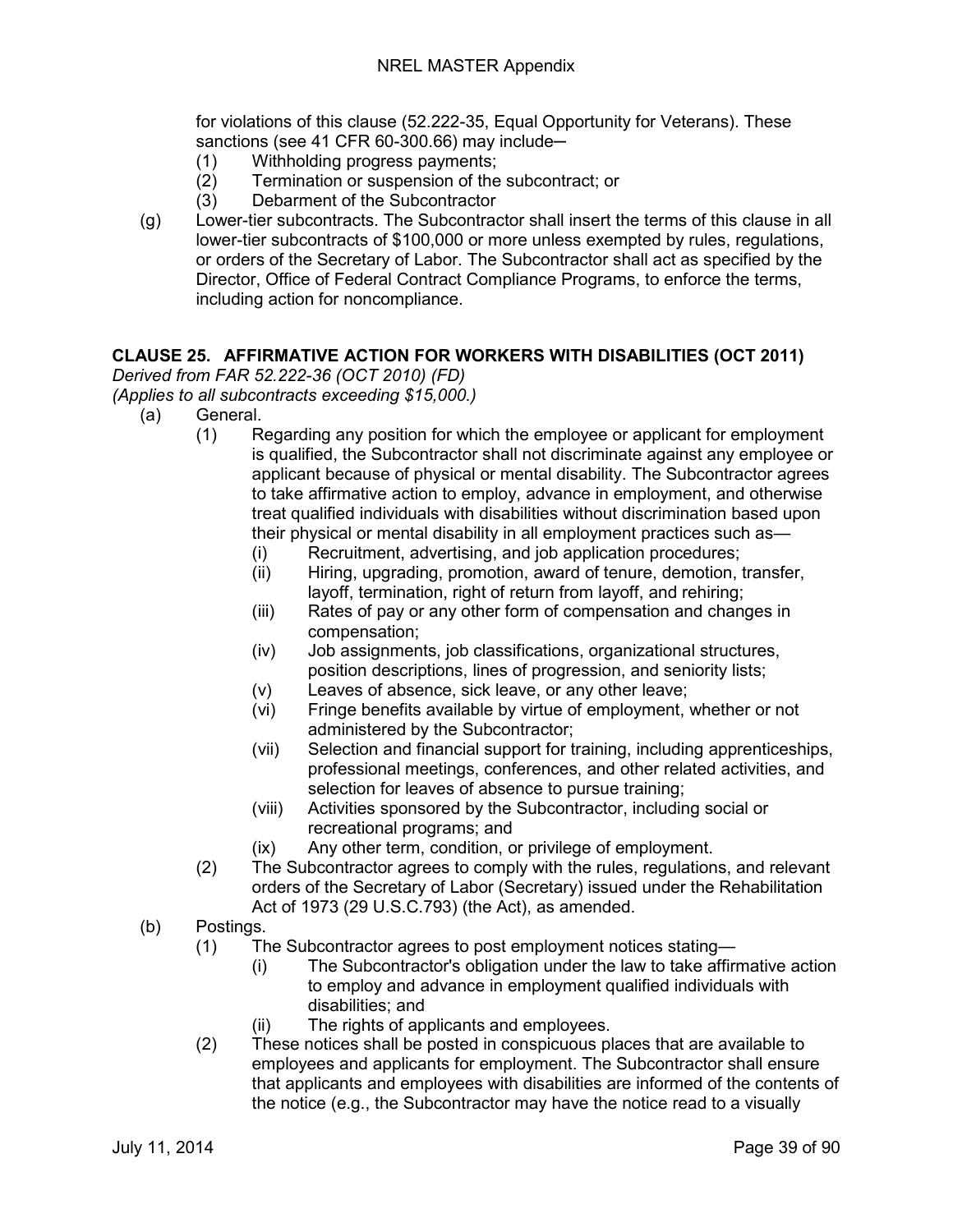disabled individual, or may lower the posted notice so that it might be read by a person in a wheelchair). The notices shall be in a form prescribed by the Deputy Assistant Secretary for Federal Contract Compliance of the U.S. Department of Labor (Deputy Assistant Secretary).

- (3) The Subcontractor shall notify each labor union or representative of workers with which it has a collective bargaining agreement or other contract understanding, that the Subcontractor is bound by the terms of Section 503 of the Act and is committed to take affirmative action to employ, and advance in employment, qualified individuals with physical or mental disabilities.
- (c) Noncompliance. If the Subcontractor does not comply with the requirements of this clause, appropriate actions may be taken under the rules, regulations, and relevant orders of the Secretary issued pursuant to the Act.
- (d) Lower-tier Subcontracts. The Subcontractor shall include the terms of this clause in every subcontract or purchase order in excess of \$15,000 unless exempted by rules, regulations, or orders of the Secretary. The Subcontractor shall act as specified by the Deputy Assistant Secretary to enforce the terms, including action for noncompliance.

## **CLAUSE 26. EMPLOYMENT REPORTS ON VETERANS (SEP 2010)**

*Derived from FAR 52.222-37 (FD)*

*(Applies to all subcontracts exceeding \$100,000.)*

- (a) Definitions. As used in this clause, "Armed Forces service medal veteran," "disabled veteran," "other protected veteran," and "recently separated veteran," have the meanings given in the Equal Opportunity for Veterans clause.
- (b) Unless the Subcontractor is a State or local government agency, the Subcontractor shall report at least annually, as required by the Secretary of Labor, on—
	- (1) The total number of employees in the Subcontractor's workforce, by job category and hiring location, who are disabled veterans, other protected veterans, Armed Forces service medal veterans, and recently separated veterans.
	- (2) The total number of new employees hired during the period covered by the report, and of the total, the number of disabled veterans, other protected veterans, Armed Forces service medal veterans, and recently separated veterans; and
	- (3) The maximum number and the minimum number of employees of the Subcontractor or lower-tier Subcontractor at each hiring location during the period covered by the report.
- (c) The Subcontractor shall report the above items by completing the Form VETS-100A, entitled "Federal Contractor Veterans' Employment Report (VETS-100A Report)."
- (d) The Subcontractor shall submit VETS-100A Reports no later than September 30 of each year.
- (e) The employment activity report required by paragraph (b)(2) and (b)(3) of this clause shall reflect total new hires, and maximum and minimum number of employees, during the most recent twelve (12) month period preceding as of the ending date selected for the Subcontractors may select an ending date—
	- (1) As of the end of any pay period between July 1 and August 31 of the year the report is due; or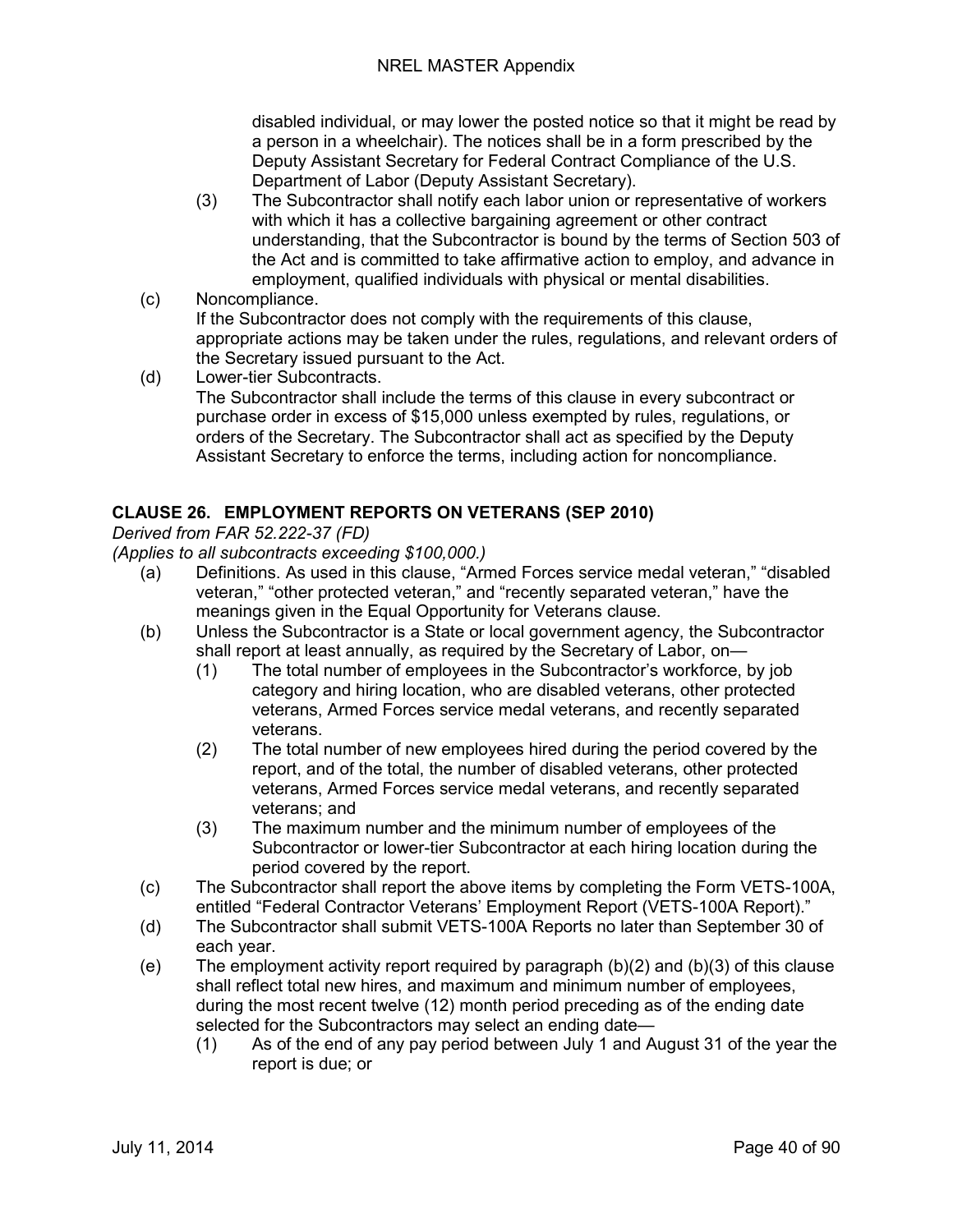- (2) As of December 31, if the Subcontractor has prior written approval from the Equal Employment Opportunity Commission to do so for purposes of submitting the Employer Information Report EEO-1 (Standard Form 100).
- (f) The number of veterans reported must be based on data known to the Subcontractor when completing the VETS-100A. The Subcontractor's knowledge of veterans status may be obtained in a variety of ways, including an invitation to applicants to selfidentify (in accordance with 41 CFR60-300.42), voluntary self-disclosure by employees, or actual knowledge of veteran status by the Subcontractor. This paragraph does not relieve an employer of liability for discrimination under 38 U.S.C. 4212.
- (g) The Subcontractor shall insert the terms of this clause in all lower-tier subcontracts of \$100,000 or more unless exempted by rules, regulations, or orders of the Secretary of Labor.

## **CLAUSE 27. COMBATING TRAFFICKING IN PERSONS (FEB 2009)**

*Derived from FAR 52.222-50 (FD)*

*(Applies to all subcontracts.)*

- (a) Definitions. As used in this clause—
	- "Coercion" means—
	- (1) Threats of serious harm to or physical restraint against any person;
	- (2) Any scheme, plan, or pattern intended to cause a person to believe that failure to perform an act would result in serious harm to or physical restraint against any person; or
	- (3) The abuse or threatened abuse of the legal process.

"Commercial sex act" means any sex act on account of which anything of value is given to or received by any person.

"Debt bondage" means the status or condition of a debtor arising from a pledge by the debtor of his or her personal services or of those of a person under his or her control as a security for debt, if the value of those services as reasonably assessed is not applied toward the liquidation of the debt or the length and nature of those services are not respectively limited and defined.

"Employee" means an employee of the Subcontractor directly engaged in the performance of work under the subcontract who has other than a minimal impact or involvement in subcontract performance.

"Forced Labor" means knowingly providing or obtaining the labor or services of a person—

- (1) By threats of serious harm to, or physical restraint against, that person or another person;
- (2) By means of any scheme, plan, or pattern intended to cause the person to believe that, if the person did not perform such labor or services, that person or another person would suffer serious harm or physical restraint; or

(3) By means of the abuse or threatened abuse of law or the legal process. "Involuntary servitude" includes a condition of servitude induced by means of—

- (1) Any scheme, plan, or pattern intended to cause a person to believe that, if the person did not enter into or continue in such conditions, that person or another person would suffer serious harm or physical restraint; or
- (2) The abuse or threatened abuse of the legal process.

"Severe forms of trafficking in persons" means—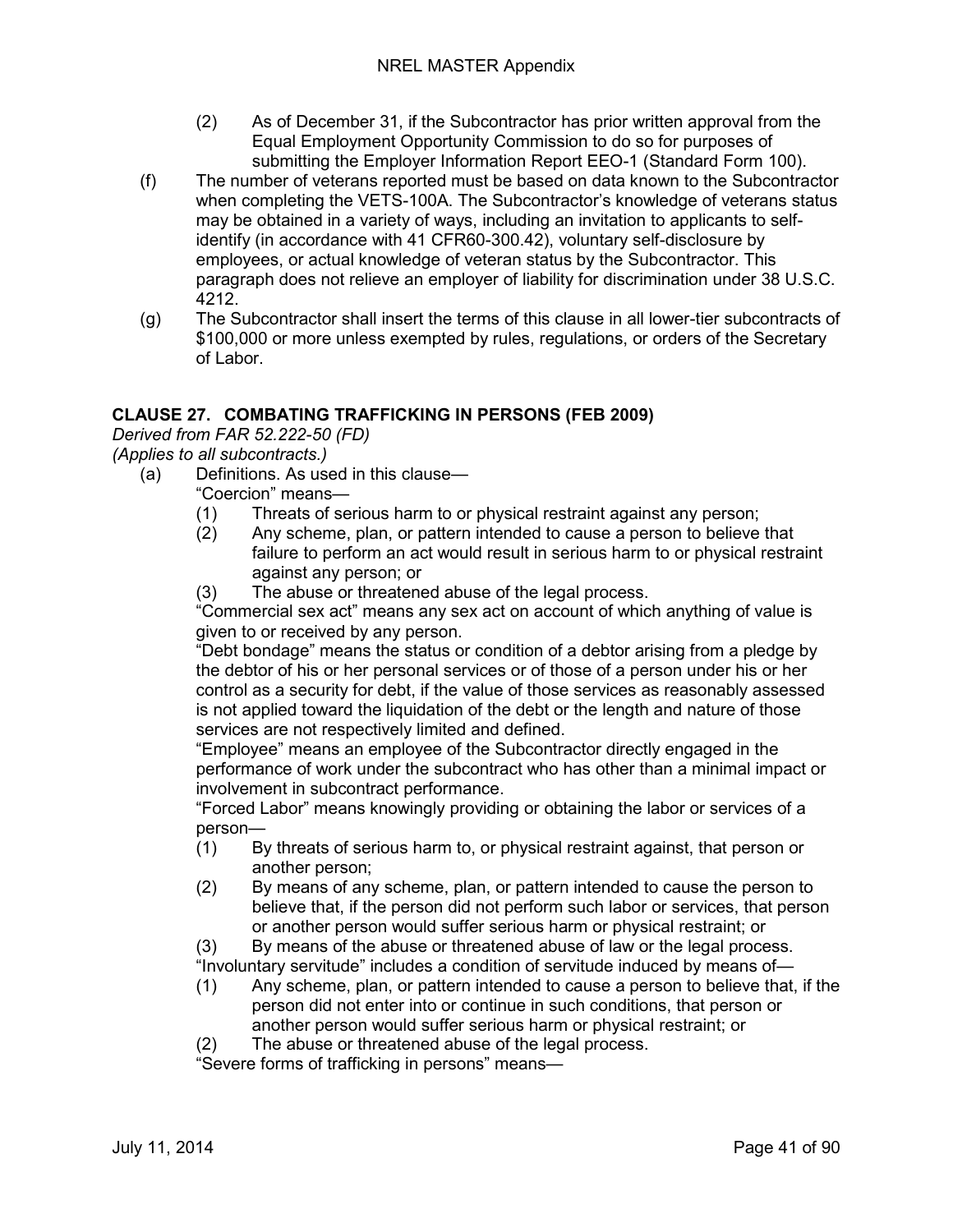- (1) Sex trafficking in which a commercial sex act is induced by force, fraud, or coercion, or in which the person induced to perform such act has not attained 18 years of age; or
- (2) The recruitment, harboring, transportation, provision, or obtaining of a person for labor or services, through the use of force, fraud, or coercion for the purpose of subjection to involuntary servitude, peonage, debt bondage, or slavery.

"Sex trafficking" means the recruitment, harboring, transportation, provision, or obtaining of a person for the purpose of a commercial sex act.

- (b) Policy. The United States Government has adopted a zero tolerance policy regarding trafficking in persons. Subcontractors and Subcontractor employees shall not—
	- (1) Engage in severe forms of trafficking in persons during the period of performance of the subcontract;
	- (2) Procure commercial sex acts during the period of performance of the subcontract; or
	- (3) Use forced labor in the performance of the subcontract.
- (c) Subcontractor requirements. The Subcontractor shall—
	- (1) Notify its employees of—
		- (i) The United States Government's zero tolerance policy described in paragraph (b) of this clause; and
		- (ii) The actions that will be taken against employees for violations of this policy. Such actions may include, but are not limited to, removal from the subcontract, reduction in benefits, or termination of employment; and
	- (2) Take appropriate action, up to and including termination, against employees or lower-tier Subcontractors that violate the policy in paragraph (b) of this clause.
- (d) Notification. The Subcontractor shall inform the NREL Subcontract Administrator immediately of—
	- (1) Any information it receives from any source (including host country law enforcement) that alleges a Subcontractor employee, lower-tier Subcontractor, or lower-tier Subcontractor employee has engaged in conduct that violates this policy; and
	- (2) Any actions taken against Subcontractor employees, lower-tier Subcontractors, or lower-tier Subcontractor employees pursuant to this clause.
- (e) Remedies. In addition to other remedies available to the Government, the Subcontractor's failure to comply with the requirements of paragraphs (c), (d), or (f) of this clause may result in—
	- (1) Requiring the Subcontractor to remove a Subcontractor employee or employees from the performance of the subcontract;
	- (2) Requiring the Subcontractor to terminate a subcontract;
	- (3) Suspension of subcontract payments;
	- (4) Loss of award fee, consistent with the award fee plan, for the performance period in which the Government determined Subcontractor non-compliance;
	- (5) Termination of the subcontract for default or cause, in accordance with the termination clause of this subcontract; or
	- (6) Suspension or debarment.
- (f) Lower-tier Subcontracts. The Subcontractor shall include the substance of this clause, including this paragraph (f), in all lower-tier subcontracts.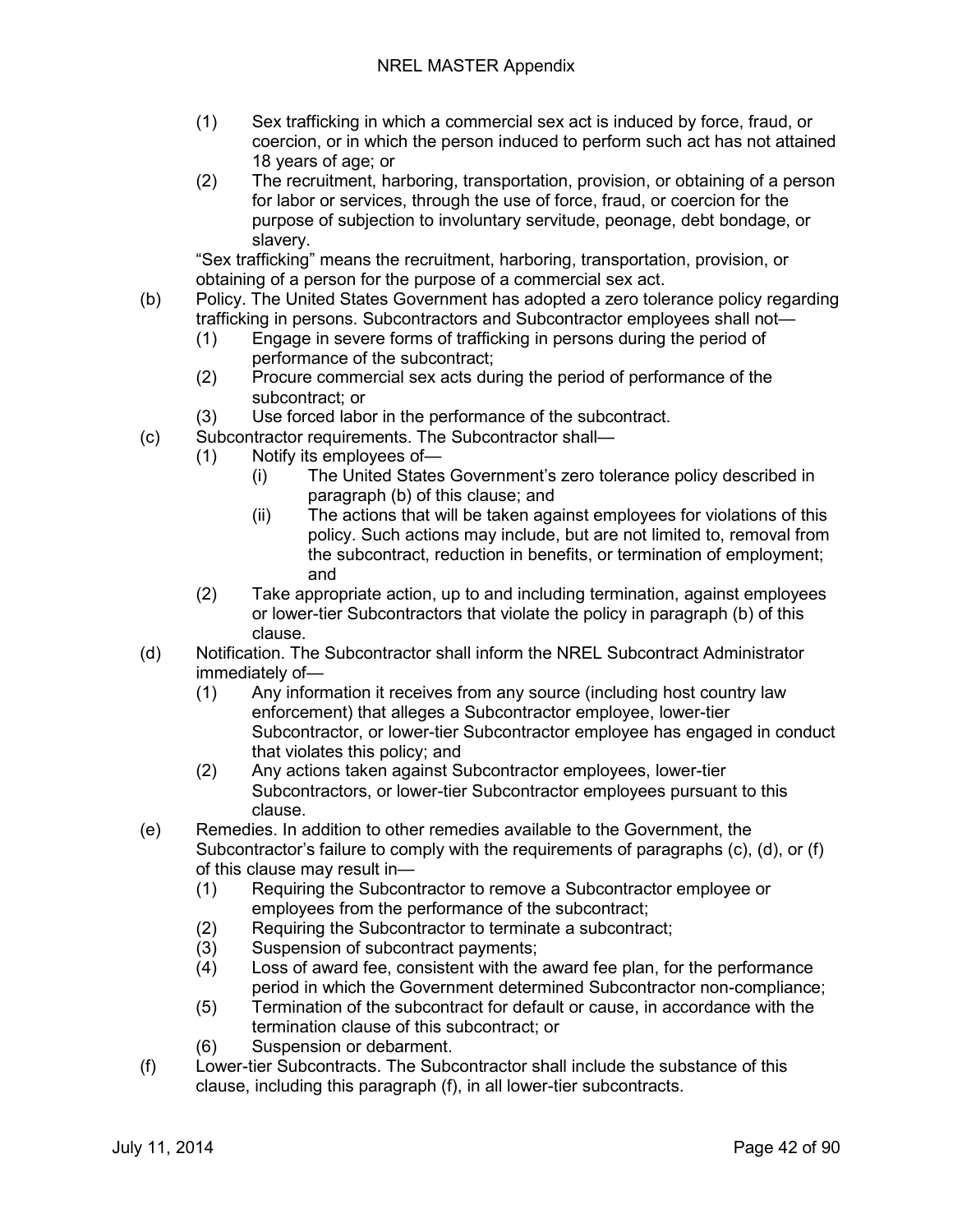(g) Mitigating Factor. The NREL Subcontract Administrator may consider whether the Subcontractor had a Trafficking in Persons awareness program at the time of the violation as a mitigating factor when determining remedies. Additional information about Trafficking in Persons and examples of awareness programs can be found at the website for the Department of State's Office to Monitor and Combat Trafficking in Persons at [http://www.state.gov/g/tip.](http://www.state.gov/g/tip)

## **CLAUSE 28. EMPLOYMENT ELIGIBILITY VERIFICATION (SPECIAL) (JUL 2014)**

*Derived from FAR 52.222-54 AUG 2013 (FD)*

*(Applies to all subcontracts that exceed \$150,000.)*

- (a) Definitions. Used in this clause-
	- (1) "Commercially available off-the-shelf (COTS) item"-
		- $(i)$  Means any item of supply that is—
			- (A) A commercial item (as defined in paragraph (1) of the definition at 2.101);
			- (B) Sold in substantial quantities in the commercial marketplace; and
			- (C) Offered to NREL/Government, without modification, in the same form in which it is sold in the commercial marketplace; and
		- (ii) Does not include bulk cargo, as defined 46 U.S.C. 40102(4), such as agricultural products and petroleum products. Per 46 CFR 525.1 (c)(2), "bulk cargo" means cargo that is loaded and carried in bulk onboard ship without mark or count, in a loose unpackaged form, having homogenous characteristics. Bulk cargo loaded into intermodal equipment, except LASH or Seabee barges, is subject to mark and count and, therefore, ceases to be bulk cargo.
	- (2) "Employee assigned to the subcontract" means an employee who was hired after November 6, 1986 (after November 27, 2009 in the Commonwealth of the Northern Mariana Islands), who is directly performing work, in the United States, under a subcontract that is required to include the clause prescribed in FAR 22.1803. An employee is not considered to be directly performing work under a subcontract if the employee-
		- (i) Normally performs support work, such as indirect or overhead functions; and
		- (ii) Does not perform any substantial duties applicable to the subcontract.
	- (3) "Contractor" or "DOE Prime Contractor" means the entity managing and operating the National Renewable Energy Laboratory under prime contract to the U.S. Department of Energy (DOE). The National Renewable Energy Laboratory (NREL) is a Department of Energy-owned national laboratory, managed and operated by the DOE Prime Contractor.
	- (4) "Lower-tier Subcontractor means any supplier, distributor, vendor, or firm that furnishes supplies or services to or for a Subcontractor or another Lower-tier Subcontractor.
	- (5) "Subcontract" means any subcontract, as defined in 2.101, entered into by a lower-tier Subcontractor to furnish supplies or services for performance of a prime contract or a subcontract. It includes but is not limited to purchase orders, and changes and modifications to purchase orders.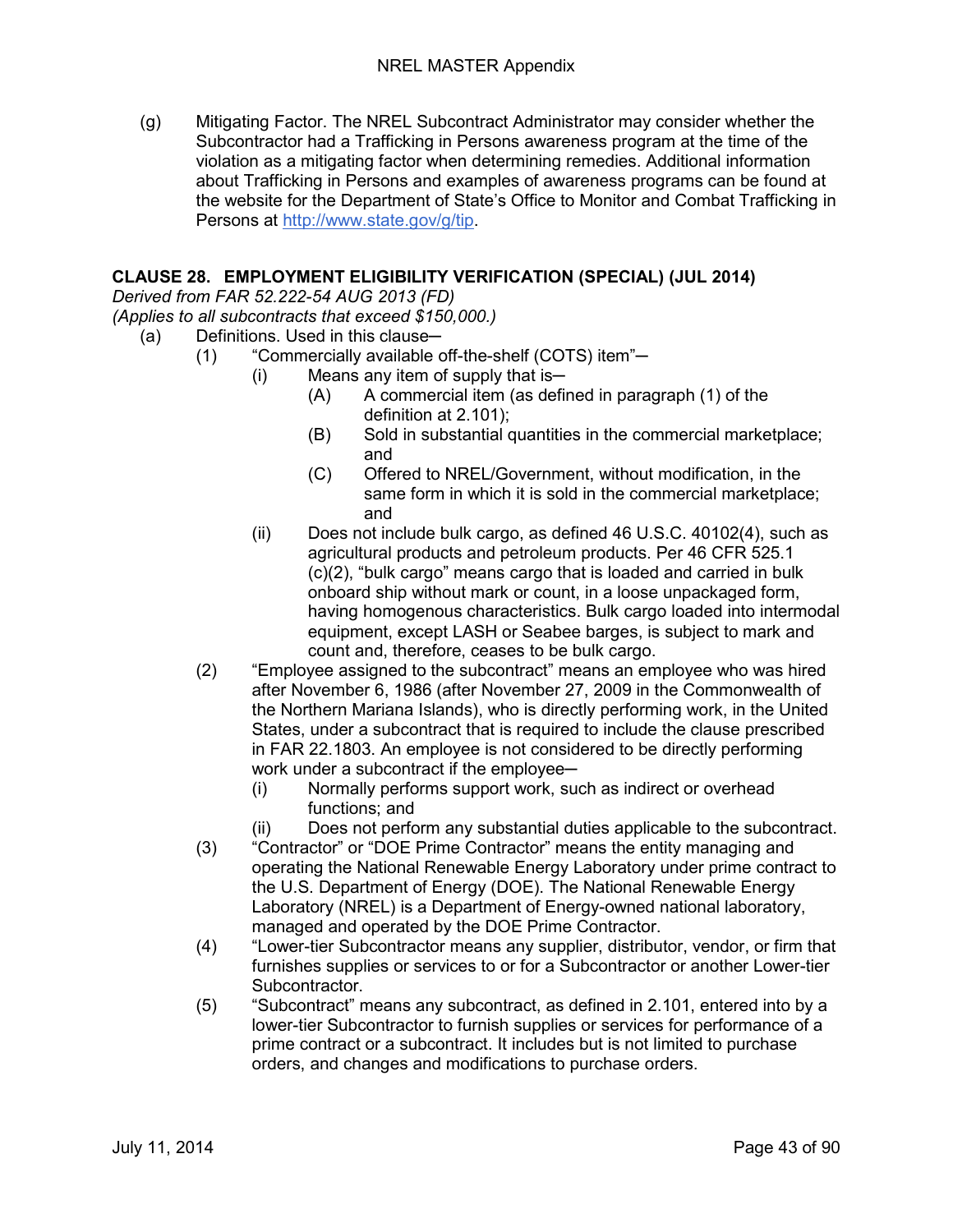### NREL MASTER Appendix

- (6) "United States", as defined as defined in  $8 \text{ U.S.C. } 1101(a)(38)$ , means the 50 States, the District of Columbia, Puerto Rico, Guam, and the Commonwealth of Northern Mariana Islands, and the U.S. Virgin Islands.
- (b) Enrollment and verification requirements.
	- (1) If the Subcontractor is not enrolled as a Federal [Sub]Contractor in E-Verify at time of subcontract award, the Subcontractor shall—
		- (i) Enroll. Enroll as a Federal [Sub]Contractor in the E-Verify program within 30 calendar days of subcontract award;
		- (ii) Verify all new employees. Within 90 calendar days of enrollment in the E-Verify program, begin to use E-Verify to initiate verification of employment eligibility of all new hires of the Subcontractor, who are working in the United States, whether or not assigned to the subcontract, within 3 business days after the date of hire (but see paragraph (b)(3) of this section); and
		- (iii) Verify employees assigned to the subcontract. For each employee assigned to the subcontract, initiate verification within 90 calendar days after date of enrollment or within 30 calendar days of the employee's assignment to the subcontract, whichever date is later (but see paragraph (b)(4) of this section).
	- (2) If the Subcontractor is enrolled as a Federal [Sub]Contractor in E-Verify at time of subcontract award, the Subcontractor shall use E-Verify to initiate verification of employment eligibility of—
		- (i) All new employees.
			- (A) Enrolled 90 calendar days or more. The Subcontractor shall initiate verification of all new hires of the Subcontractor, who are working in the United States, whether or not assigned to the subcontract, within 3 business days after the date of hire (but see paragraph (b)(3) of this section); or
			- (B) Enrolled less than 90 calendar days. Within 90 calendar days after enrollment as a Federal [Sub]Contractor in E-Verify, the Subcontractor shall initiate verification of all new hires of the Subcontractor, who are working in the United States, whether or not assigned to the subcontract, within 3 business days after the date of hire (but see paragraph (b)(3) of this section); or
		- (ii) Employees assigned to the subcontract. For each employee assigned to the subcontract, the Subcontractor shall initiate verification within 90 calendar days after date of subcontract award or within 30 days after assignment to the subcontract, whichever date is later (but see paragraph (b)(4) of this section).
	- (3) If the Subcontractor is an institution of higher education (as defined at [20](http://uscode.house.gov/)  [U.S.C. 1001\(a\)\)](http://uscode.house.gov/); a State or local government or the government of a Federally recognized Indian tribe; or a surety performing under a takeover agreement entered into with a Federal agency or NREL pursuant to a performance bond, the Subcontractor may choose to verify only employees assigned to the subcontract, whether existing employees or new hires. The Subcontractor shall follow the applicable verification requirements at (b)(1) or (b)(2) respectively, except that any requirement for verification of new employees applies only to new employees assigned to the subcontract.
	- (4) Option to verify employment eligibility of all employees. The Subcontractor may elect to verify all existing employees hired after November 6, 1986 (after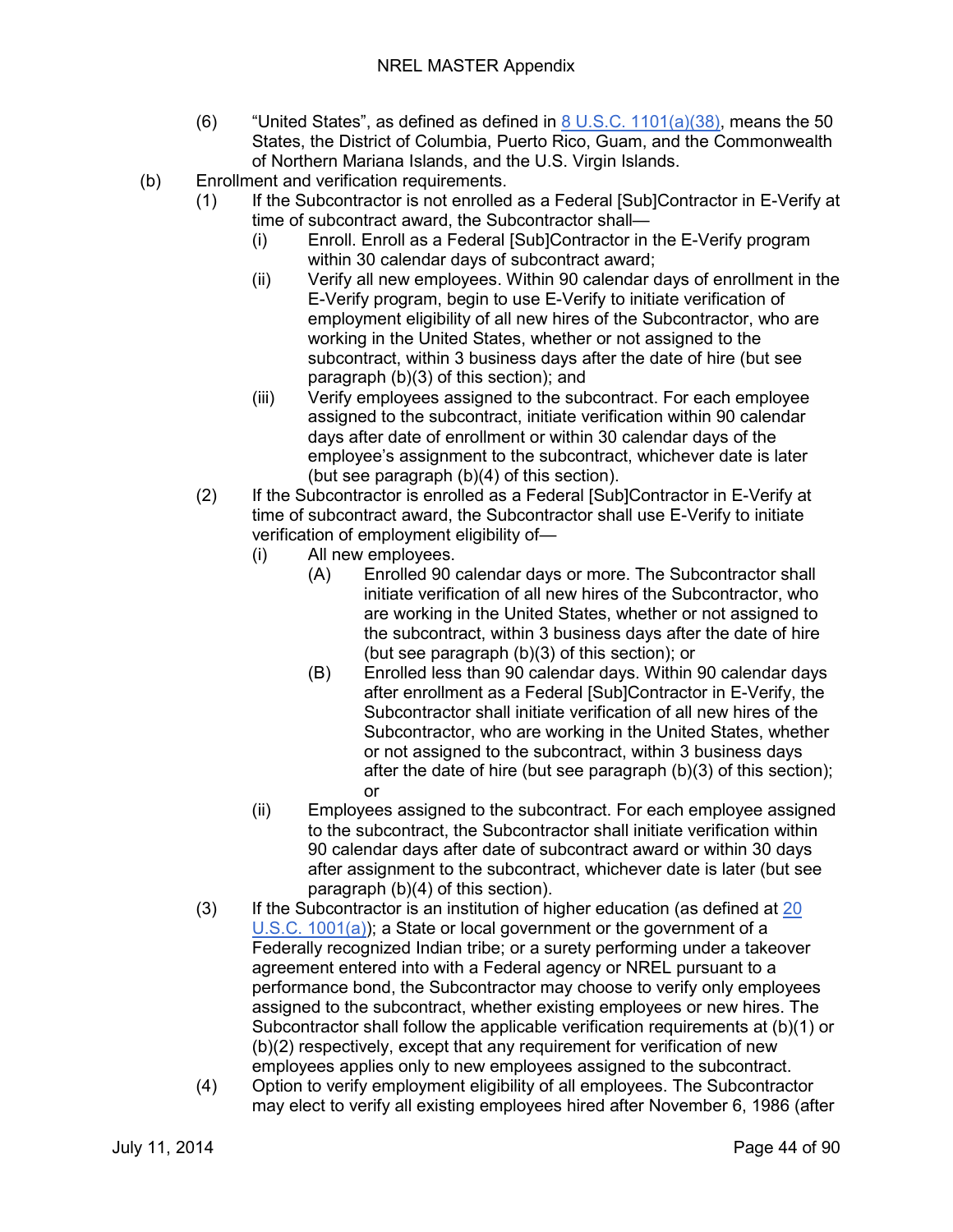November 27, 2009, in the Commonwealth of the Northern Mariana Islands), rather than just those employees assigned to the subcontract. The Subcontractor shall initiate verification for each existing employee working in the United States who was hired after November 6, 1986 (after November 27, 2009, in the Commonwealth of the Northern Mariana Islands), within 180 calendar days of—

- (i) Enrollment in the E-Verify program; or
- (ii) Notification to E-Verify Operations of the Subcontractor's decision to exercise this option, using the contact information provided in the E-Verify program Memorandum of Understanding (MOU).
- (5) The Subcontractor shall comply, for the period of performance of this subcontract, with the requirements of the E-Verify program MOU.
	- (i) The Department of Homeland Security (DHS) or the Social Security Administration (SSA) may terminate the Subcontractor's MOU and deny access to the E-Verify system in accordance with the terms of the MOU. In such case, the Subcontractor will be referred to a suspension or debarment official.
	- (ii) During the period between termination of the MOU and a decision by the suspension or debarment official whether to suspend or debar, the Subcontractor is excused from its obligations under paragraph (b) of this clause. If the suspension or debarment official determines not to suspend or debar the Subcontractor, then the Subcontractor must reenroll in E-Verify.
- (c) Web site. Information on registration for and use of the E-Verify program can be obtained via the Internet at the Department of Homeland Security Web site: [http://www.dhs.gov/E-Verify.](http://www.dhs.gov/E-Verify)
- (d) Individuals previously verified. The Subcontractor is not required by this clause to perform additional employment verification using E-Verify for any employee—
	- (1) Whose employment eligibility was previously verified by the Subcontractor through the E-Verify program;
	- (2) Who has been granted and holds an active U.S. Government security clearance for access to confidential, secret, or top secret information in accordance with the National Industrial Security Program Operating Manual; or
	- (3) Who has undergone a completed background investigation and been issued credentials pursuant to Homeland Security Presidential Directive (HSPD)-12, Policy for a Common Identification Standard for Federal Employees and [Sub]Contractors.
- (e) Lower-tier Subcontracts. The Subcontractor shall include the requirements of this clause, including this paragraph (e) (appropriately modified for identification of the parties), in each subcontract at any tier that is for—
	- (1) (i) commercial or noncommercial services (except for commercial services that are part of the purchase of a COTS item (or an item that would be a COTS item, but for minor modifications), performed by the COTS provider, and are normally provided for that COTS item); or
		- (ii) construction;
	- (2) a value of more than \$3,000; and
	- (3) includes work performed in the United States.
	- .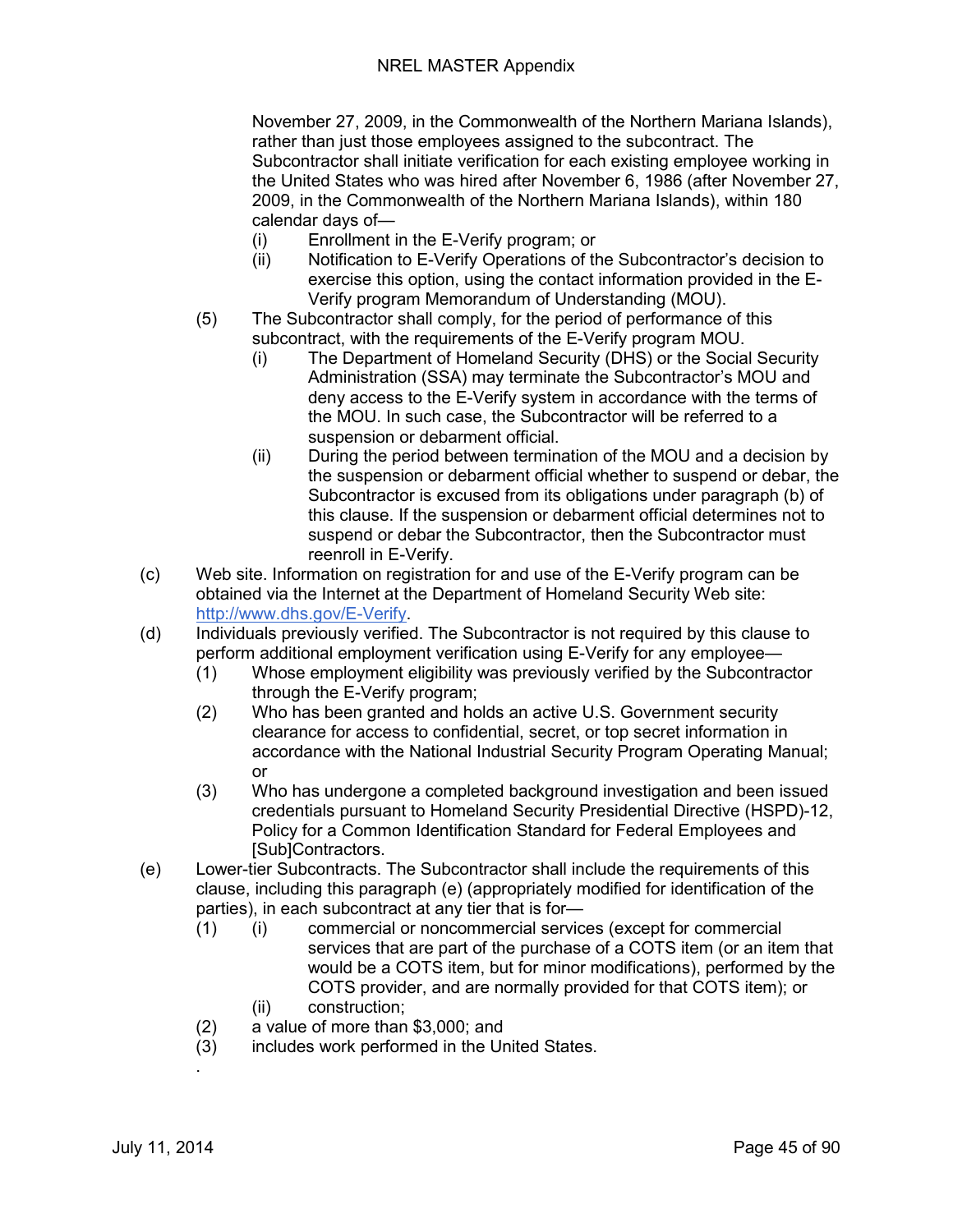# **CLAUSE 29. DUTY-FREE ENTRY (OCT 2011)**

*Derived from FAR 52.225-8 (FEB 2000) (FD)*

*(Applies to subcontracts exceeding \$150,000 where supplies are imported into the United States and duty-free entry may be obtained or subcontract value is less than \$150,000 and savings from waiving the duty is anticipated to be more than the administrative cost of waiving the duty.)*

- (a) Definition. "Customs territory of the United States" means the States, the District of Columbia, and Puerto Rico.
- (b) Except as otherwise approved by the NREL Subcontract Administrator, the Subcontractor shall not include in the subcontract price any amount for duties on supplies specifically identified in the subcontract schedule to be accorded duty-free entry.
- (c) Except as provided in paragraph (d) of this clause or elsewhere in this subcontract, the following procedures apply to supplies not identified in the subcontract schedule to be accorded duty-free entry:
	- (1) The Subcontractor shall notify the NREL Subcontract Administrator in writing of any purchase of foreign supplies (including, without limitation, raw materials, components, and intermediate assemblies) in excess of \$15,000 that are to be imported into the customs territory of the United States for delivery to NREL under this subcontract, either as end products or for incorporation into end products. The Subcontractor shall furnish the notice to the NREL Subcontract Administrator at least twenty (20) calendar days before the importation. The notice shall identify the—
		- (i) Foreign supplies;
		- (ii) Estimated amount of duty; and
		- (iii) Country of origin.
	- (2) The NREL Subcontract Administrator will determine whether any of these supplies should be accorded duty-free entry and will notify the Subcontractor within ten (10) calendar days after receipt of the Subcontractor's notification.
	- (3) Except as otherwise approved by the NREL Subcontract Administrator, the subcontract price shall be reduced by (or the allowable cost shall not include) the amount of duty that would be payable if the supplies were not entered duty-free.
- (d) The Subcontractor is not required to provide the notification under paragraph (c) of this clause for purchases of foreign supplies if—
	- (1) The supplies are identical in nature to items purchased by the Subcontractor or any lower-tier Subcontractor in connection with its commercial business; and
	- (2) Segregation of these supplies to ensure use only on NREL/Government subcontracts containing duty-free entry provisions is not economical or feasible.
- (e) The Subcontractor shall claim duty-free entry only for supplies to be delivered to NREL under this subcontract, either as end products or incorporated into end products, and shall pay duty on supplies, or any portion of them, other than scrap, salvage, or competitive sale authorized by the NREL Subcontract Administrator, diverted to nongovernmental use.
- (f) NREL will execute any required duty-free entry certificates for supplies to be accorded duty-free entry and will assist the Subcontractor in obtaining duty-free entry for these supplies.
- (g) Shipping documents for supplies to be accorded duty-free entry shall consign the shipments to NREL/DOE in care of the Subcontractor and shall include the—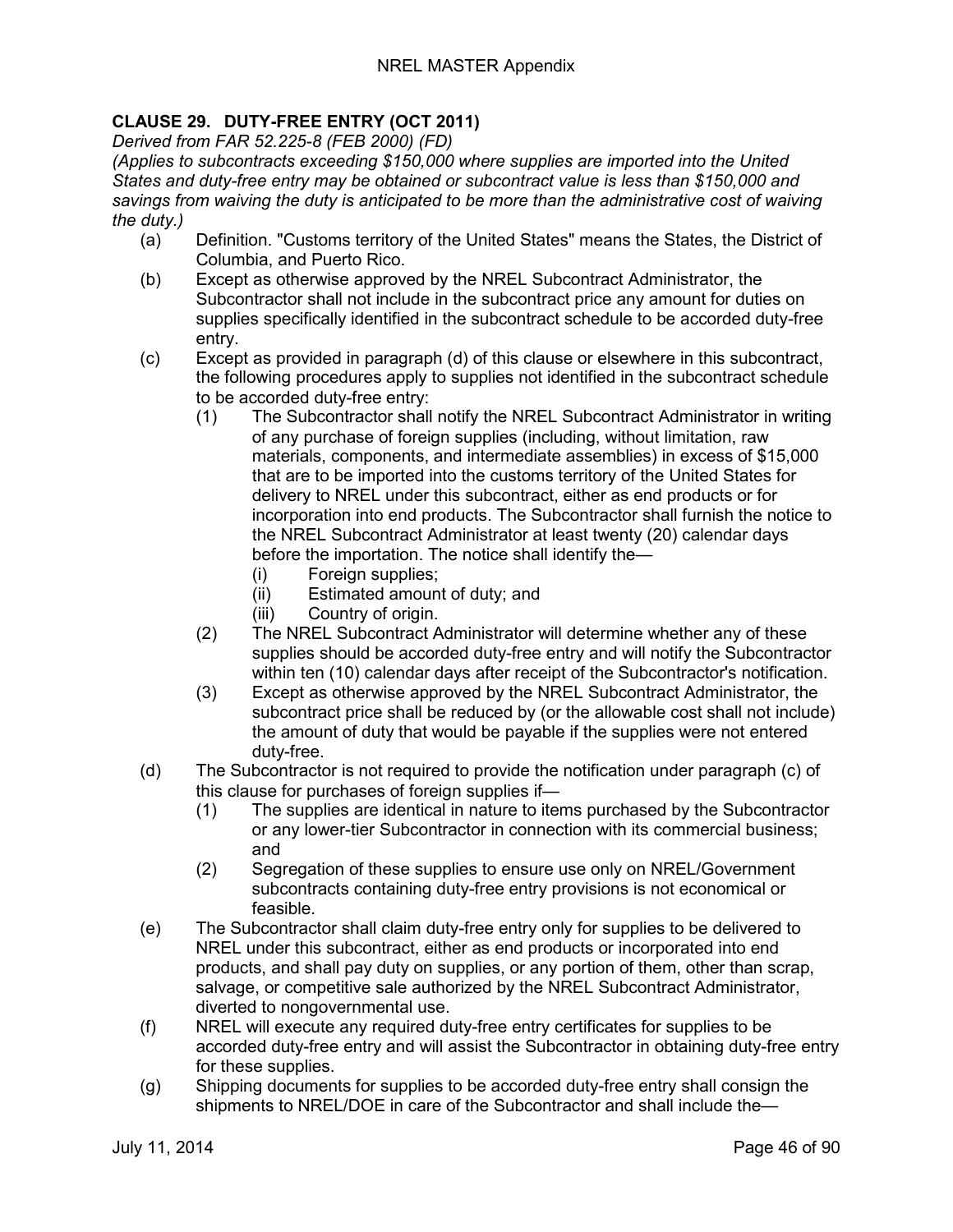- (1) Delivery address of the Subcontractor (or NREL/DOE, if appropriate);<br>(2) RREL's DOE prime contract number and the NREL subcontract numb
- NREL's DOE prime contract number and the NREL subcontract number;
- (3) Identification of carrier;
- (4) Notation "UNITED STATES GOVERNMENT, \_\_\_\_\_\_ [agency], \_\_\_\_\_\_ Dutyfree entry to be claimed pursuant to Item No(s) \_\_\_\_\_\_ [from Tariff subcontract schedules] \_\_\_\_\_\_, Harmonized Tariff subcontract schedules of the United States. Upon arrival of shipment at port of entry, District Director of Customs, please release shipment under 19 CFR part 142 and notify [cognizant subcontract administration office] for execution of Customs Forms 7501 and 7501-A and any required duty-free entry certificates.'';
- (5) Gross weight in pounds (if freight is based on space tonnage, state cubic feet in addition to gross shipping weight); and
- (6) Estimated value in United States dollars.
- (h) The Subcontractor shall instruct the foreign supplier to—
	- (1) Consign the shipment as specified in paragraph (g) of this clause;
		- (2) Mark all packages with the words "UNITED STATES GOVERNMENT'' and "NREL/DOE"; and
		- (3) Include with the shipment at least two copies of the bill of lading (or other shipping document) for use by the District Director of Customs at the port of entry.
- (i) The Subcontractor shall provide written notice to the NREL Subcontract Administrator immediately after notification that duty-free entry will be accorded foreign supplies or, for duty-free supplies identified in the subcontract schedule, upon award by the Subcontractor to the overseas supplier. The notice shall identify the—
	- (1) Foreign supplies;
	- (2) Country of origin;
	- (3) Subcontract number; and
	- (4) Subcontract schedule delivery date(s).
- (j) The Subcontractor shall include the substance of this clause in any lower-tier subcontract if—
	- (1) Supplies identified in the subcontract schedule to be accorded duty-free entry will be imported into the customs territory of the United States; or
	- (2) Other foreign supplies in excess of \$15,000 may be imported into the customs territory of the United States.

## **CLAUSE 30. RESTRICTIONS ON CERTAIN FOREIGN PURCHASES (JUN 2008)**

### *Derived from FAR 52.225-13 (FD)*

*(Applies to all subcontracts.)*

- (a) Except as authorized by the Office of Foreign Assets Control (OFAC) in the Department of the Treasury, the Subcontractor shall not acquire, for use in the performance of this subcontract, any supplies or services if any proclamation, Executive order, or statute administered by OFAC, or if OFAC's implementing regulations at 31 CFR Chapter V, would prohibit such a transaction by a person subject to the jurisdiction of the United States.
- (b) Except as authorized by OFAC, most transactions involving Cuba, Iran, and Sudan are prohibited, as are most imports from Burma or North Korea, into the United States or its outlying areas. Lists of entities and individuals subject to economic sanctions are included in OFAC's List of Specially Designated Nationals and Blocked Persons at http://www.treas.gov/offices/enforcement/ofac/sdn. More information about these restrictions, as well as updates, is available in the OFAC's regulations at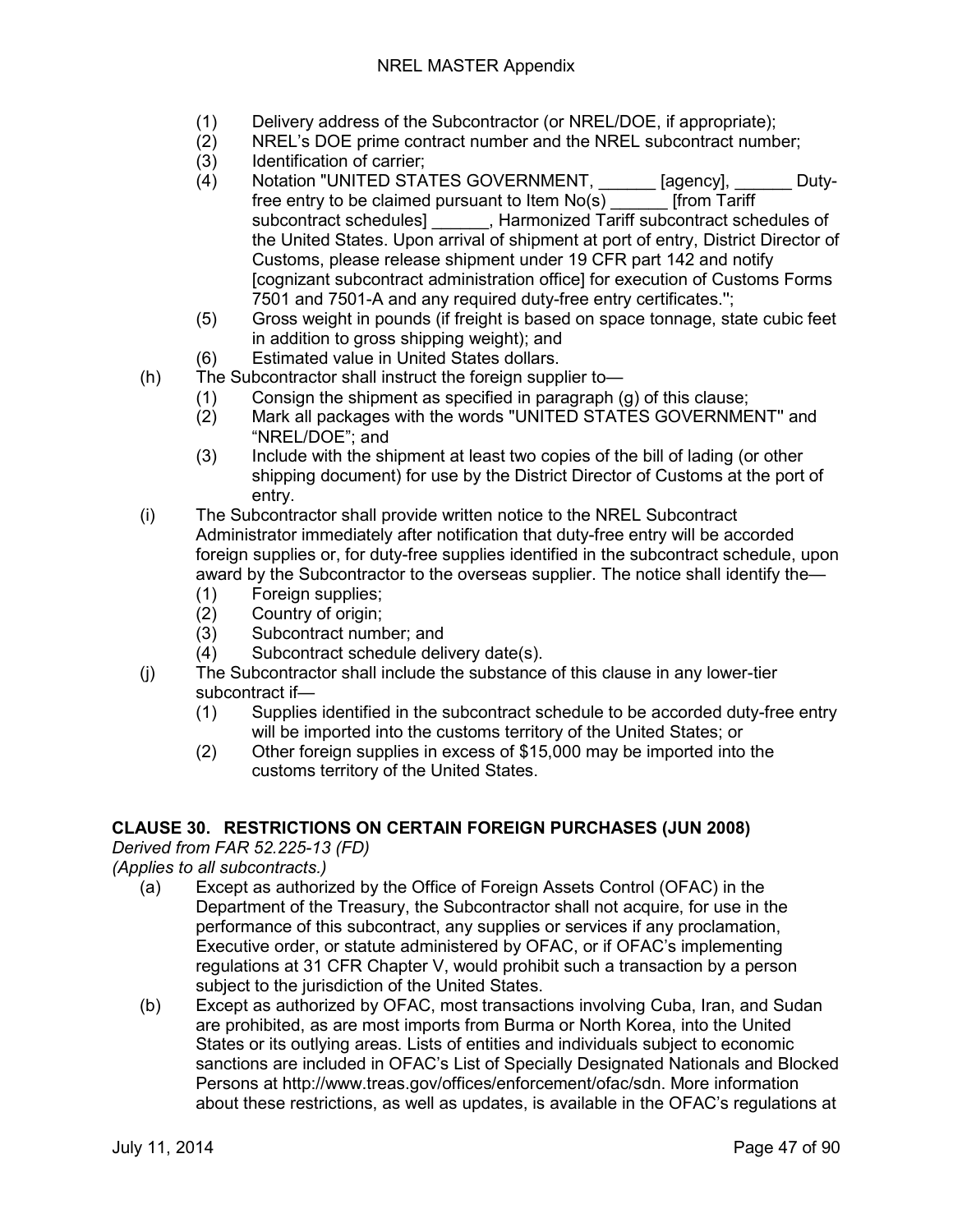31 CFR Chapter V and/or on OFAC's website at http://www.treas.gov/offices/enforcement/ofac.

(c) The Subcontractor shall insert this clause, including this paragraph (c), in all lowertier subcontracts.

## **CLAUSE 31. LIMITATION OF COST (APR 1984)**

*Derived from FAR 52.232-20*

*(Applies to fully funded cost type subcontracts.)*

- (a) The parties estimate that performance of this subcontract, exclusive of any fee, will not cost NREL more than—
	- (1) The estimated cost specified in the subcontract schedule or,
	- (2) If this is a cost sharing subcontract, NREL's share of the estimated cost specified in the subcontract schedule.

The Subcontractor agrees to use its best efforts to perform the work specified in the subcontract schedule and all obligations under this subcontract within the estimated cost, which, if this is a cost sharing subcontract, includes both NREL's and the Subcontractor's share of the cost.

- (b) The Subcontractor shall notify the NREL Subcontract Administrator in writing whenever it has reason to believe that—
	- (1) The costs the Subcontractor expects to incur under this subcontract in the next sixty (60) days, when added to all costs previously incurred, will exceed seventy-five (75) percent of the estimated cost specified in the subcontract schedule; or
	- (2) The total cost for the performance of this subcontract, exclusive of any fee, will be either greater or substantially less than had been previously estimated.
- (c) As part of the notification, the Subcontractor shall provide the NREL Subcontract Administrator a revised estimate of the total cost of performing this subcontract.
- (d) Except as required by other provisions of this subcontract, specifically citing and stated to be an exception to this clause—
	- (1) NREL is not obligated to reimburse the Subcontractor for cost incurred in excess of—
		- (i) The estimated cost specified in the subcontract schedule; or,<br>(ii) If this is a cost sharing subcontract, the estimated cost to NRI
		- If this is a cost sharing subcontract, the estimated cost to NREL specified in the subcontract schedule; and
	- (2) The Subcontractor is not obligated to continue performance under this subcontract (including actions under the Termination clause of this subcontract) or otherwise incur costs in excess of the estimated cost specified in the subcontract schedule, until the NREL Subcontract Administrator—
		- (i) Notifies the Subcontractor in writing that the estimated cost has been increased and
		- (ii) Provides a revised estimated total cost of performing this subcontract. If this is a cost sharing subcontract, the increase shall be allocated in accordance with the formula specified in the subcontract schedule.
- (e) No notice, communication, or representation in any form other than that specified in subparagraph (d)(2) above, or from any person other than the NREL Subcontract Administrator, shall affect this subcontract's estimated cost to NREL. In the absence of the specified notice, NREL is not obligated to reimburse the Subcontractor for any costs in excess of the estimated cost or, if this is a cost sharing subcontract, for any costs in excess of the estimated cost to NREL specified in the subcontract schedule,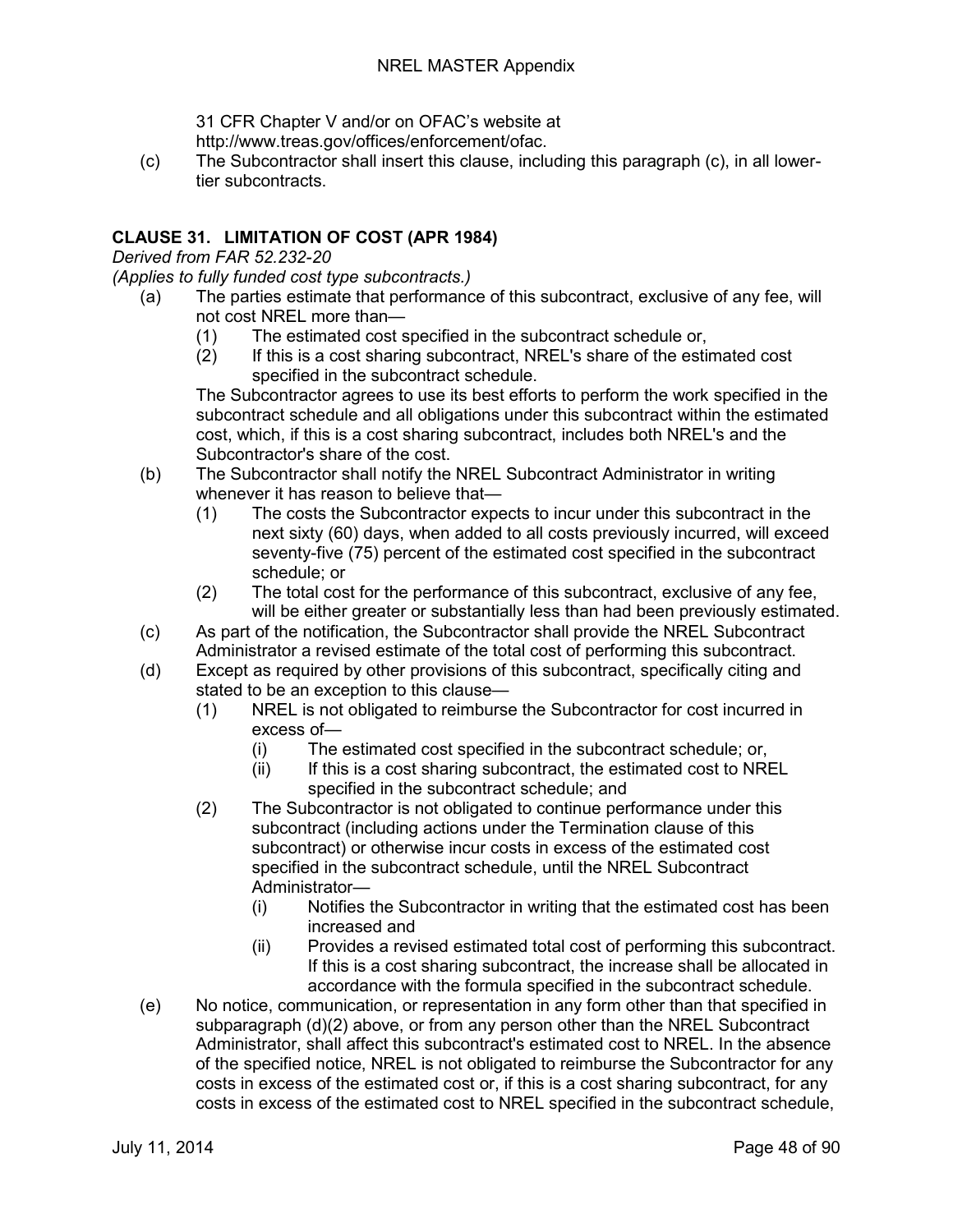whether those excess costs were incurred during the course of the subcontract or as a result of termination.

- (f) If the estimated cost specified in the subcontract schedule is increased, any costs the Subcontractor incurs before the increase that are in excess of the previously estimated cost shall be allowable to the same extent as if incurred afterward, unless the NREL Subcontract Administrator issues a termination or other notice directing that the increase is solely to cover termination or other specified expenses.
- (g) Change orders shall not be considered an authorization to exceed the estimated cost to NREL specified in the subcontract schedule, unless they contain a statement increasing the estimated cost.
- (h) If this subcontract is terminated or the estimated cost is not increased, NREL and the Subcontractor shall negotiate an equitable distribution of all property produced or purchased under the subcontract, based upon the share of costs incurred by each.

## **CLAUSE 32. LIMITATION OF FUNDS (APR 1984)**

*Derived from FAR 52.232-22*

*(Applies to incrementally funded cost type subcontracts.)*

- (a) The parties estimate that performance of this subcontract will not cost NREL more than—
	- (1) The estimated cost specified in the subcontract schedule; or,
	- (2) If this is a cost sharing subcontract, NREL's share of the estimated cost specified in the subcontract schedule.

The Subcontractor agrees to use its best efforts to perform the work specified in the subcontract schedule and all obligations under this subcontract within the estimated cost, which, if this is a cost sharing subcontract, includes both NREL's and the Subcontractor's share of the cost.

- (b) The subcontract schedule specifies the amount presently available for payment by NREL and allotted to this subcontract, the items covered, NREL's share of the cost if this is a cost sharing subcontract, and the period of performance it is estimated the allotted amount will cover. The parties contemplate that NREL will allot additional funds incrementally to the subcontract up to the full estimated cost to NREL specified in the subcontract schedule, exclusive of any fee. The Subcontractor agrees to perform, or have performed, work on the subcontract up to the point at which the total amount paid and payable by NREL under the subcontract approximates but does not exceed the total amount actually allotted by NREL to the subcontract.
- (c) The Subcontractor shall notify the NREL Subcontract Administrator in writing whenever it has reason to believe that the costs it expects to incur under this subcontract in the next sixty (60) days, when added to all costs previously incurred, will exceed seventy-five (75) percent of—
	- (1) The total amount so far allotted to the subcontract by NREL; or,
	- (2) If this is a cost sharing subcontract, the amount then allotted to the subcontract by NREL plus the Subcontractor's corresponding share. The notice shall state the estimated amount of additional funds required to continue performance for the period specified in the subcontract schedule.
- (d) Sixty (60) days before the end of the period specified in the subcontract schedule, the Subcontractor shall notify the NREL Subcontract Administrator in writing of the estimated amount of additional funds, if any, required to continue timely performance under the subcontract or for any further period specified in the subcontract schedule or otherwise agreed upon, and when the funds will be required.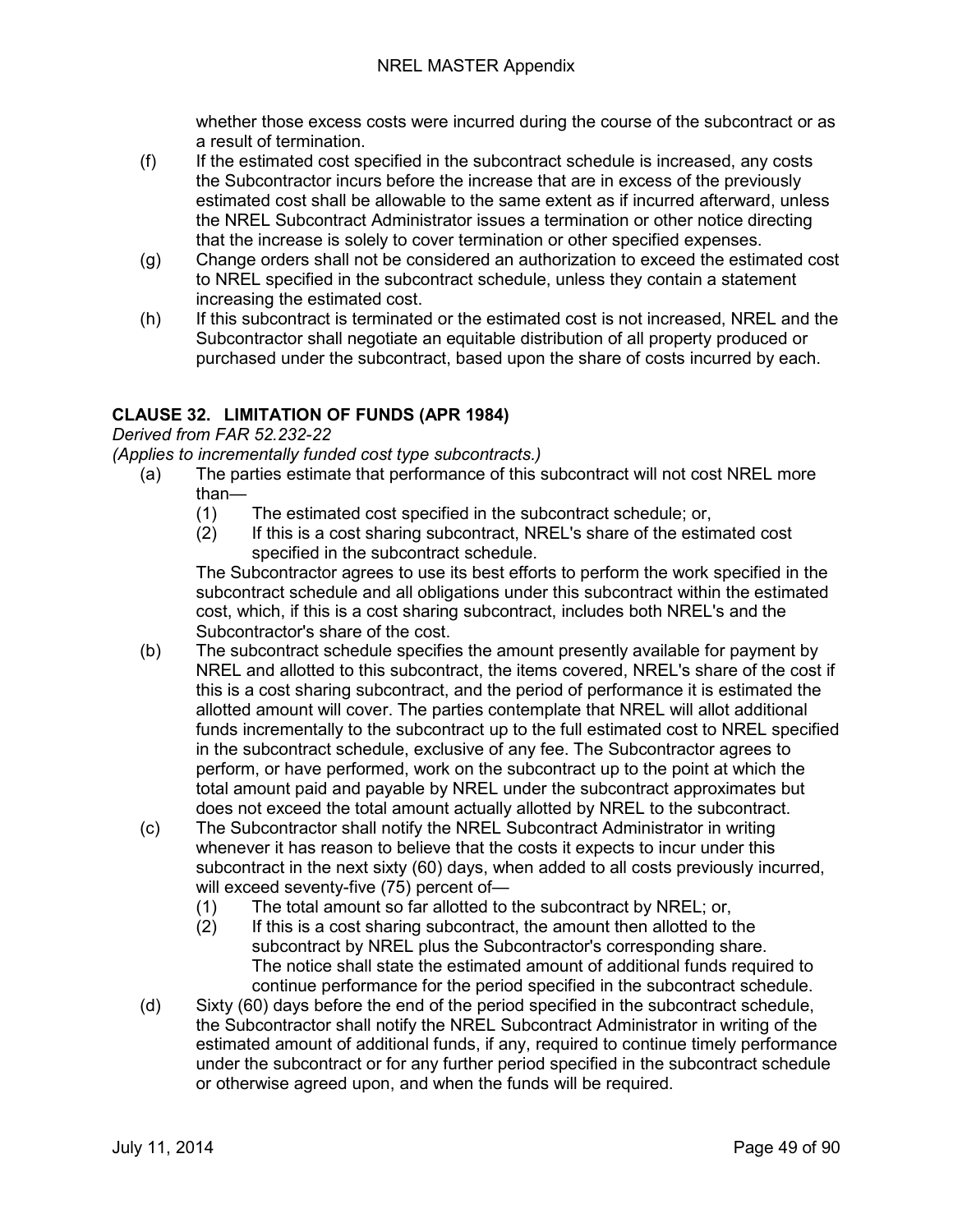- (e) If, after notification, additional funds are not allotted by the end of the period specified in the subcontract schedule or another agreed upon date, upon the Subcontractor's written request the NREL Subcontract Administrator will terminate this subcontract on that date in accordance with the provisions of the Termination clause of this subcontract. If the Subcontractor estimates that the funds available will allow it to continue to discharge its obligations beyond that date, it may specify a later date in its request, and the NREL Subcontract Administrator may terminate this subcontract on that later date.
- (f) Except as required by other provisions of this subcontract, specifically citing and stated to be an exception to this clause—
	- (1) NREL is not obligated to reimburse the Subcontractor for costs incurred in excess of the total amount allotted by NREL to this subcontract; and
	- (2) The Subcontractor is not obligated to continue performance under this subcontract (including actions under the Termination clause of this subcontract) or otherwise incur costs in excess of—
		-
		- (i) The amount then allotted to the subcontract by NREL; or<br>(ii) If this is a cost sharing subcontract, the amount then allot If this is a cost sharing subcontract, the amount then allotted by NREL to the subcontract plus the Subcontractor's corresponding share. Until the NREL Subcontract Administrator notifies the Subcontractor in writing that the amount allotted by NREL has been increased and specifies an increased amount, which shall then constitute the total amount allotted by NREL to this subcontract.
- (g) The estimated cost shall be increased to the extent that—
	- (1) The amount allotted by NREL; or,
	- (2) If this is a cost sharing subcontract, the amount then allotted by NREL to the subcontract plus the Subcontractor's corresponding share.

Exceeds the estimated cost specified in the subcontract schedule. If this is a cost sharing subcontract, the increase shall be allocated in accordance with the formula specified in the subcontract schedule.

- (h) No notice, communication, or representation in any form other than that specified in paragraph (f)(2) above, or from any person other than the NREL Subcontract Administrator, shall affect the amount allotted by NREL to this subcontract. In the absence of the specified notice, NREL is not obligated to reimburse the Subcontractor for any costs in excess of the total amount allotted by NREL to this subcontract, whether incurred during the course of the subcontract or as a result of termination.
- (i) When and to the extent that the amount allotted by NREL to the subcontract is increased, any costs the Subcontractor incurs before the increase that are in excess of—
	- (1) The amount previously allotted by NREL; or,
	- (2) If this is a cost sharing subcontract, the amount previously allotted by NREL to the subcontract plus the Subcontractor's corresponding share.

Shall be allowable to the same extent as if incurred afterward, unless the NREL Subcontract Administrator issues a termination or other notice and directs that the increase is solely to cover termination or other specified expenses.

- (j) Change orders shall not be considered an authorization to exceed the amount allotted by NREL specified in the subcontract schedule, unless they contain a statement increasing the amount allotted.
- (k) Nothing in this clause shall affect the right of NREL to terminate this subcontract. If this subcontract is terminated, NREL and the Subcontractor shall negotiate an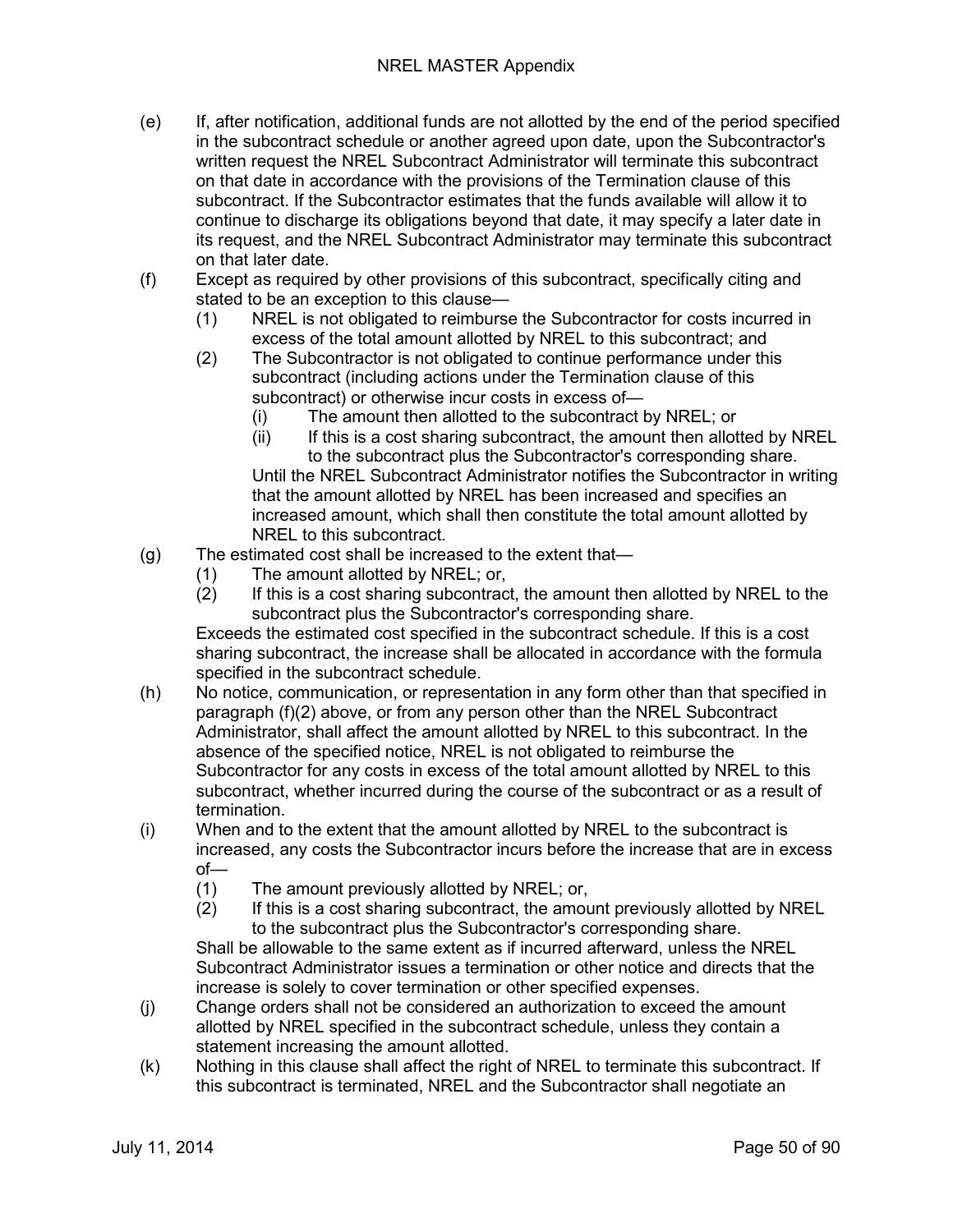equitable distribution of all property produced or purchased under the subcontract, based upon the costs incurred by each.

(l) If NREL does not allot sufficient funds to allow completion of the work, the Subcontractor is entitled to a percentage of the fee specified in the subcontract schedule equaling the percentage of completion of the work contemplated by this subcontract.

### **CLAUSE 33. ASSIGNMENT OR TRANSFER (SPECIAL) (OCT 2008)**

*Derived from 52.232-24 (JAN 1986)*

*(Applies to all subcontracts.)*

- (a) Except as expressly authorized in writing by the NREL Subcontract Administrator, this subcontract or any interest therein or claim under this subcontract shall not be assigned or transferred by the Subcontractor.
- (b) In the event of any authorization of assignment or transfer, the parties shall file written notice together with a true copy of the instrument of the assignment or transfer with the NREL Subcontract Administrator. Such assignment or transfer shall cover all amounts payable under the subcontract not already paid, shall not be made to more than one party, and shall not be subject to further assignment or transfers.
- (c) When directed by DOE, the Prime Contractor, may assign or transfer all its rights and obligations under this subcontract to DOE or its designee.

### **CLAUSE 34. PROVIDING ACCELERATED PAYMENTS TO SMALL BUSINESS LOWER-TIER SUBCONTRACTORS(DEC 2013)**

### *Derived from 52.232-40 (FD)*

*(Applies to all subcontracts where lower-tier Subcontractor is a small business concern.)*

- (a) Upon receipt of accelerated payments from the NREL/Government, the Contractor shall make accelerated payments to its small business Subcontractors under this subcontract, to the maximum extent practicable and prior to when such payment is otherwise required under the applicable subcontract or lower-tier subcontract, after receipt of a proper invoice and all other required documentation from the small business Subcontractor.
- (b) The acceleration of payments under this clause does not provide any new rights under the Prompt Payment Act.
- (c) Include the substance of this clause, including this paragraph (c), in all lower-tier subcontracts with small business concerns, including lower-tier subcontracts with small business concerns for the acquisition of commercial items.

## **CLAUSE 35. NOTICE OF INTENT TO DISALLOW COSTS (APR 1984)**

*Derived from FAR 52.242-1*

### *(Applies to cost reimbursement type subcontracts.)*

- (a) Notwithstanding any other clause of this subcontract—
	- (1) The NREL Subcontract Administrator may at any time issue to the Subcontractor a written notice of intent to disallow specified costs incurred or planned for incurrence under this subcontract that have been determined not to be allowable under the contract terms; and
	- (2) The Subcontractor may, after receiving a notice under subparagraph (1) above, submit a written response to the NREL Subcontract Administrator, with justification for allowance of the costs. If the Subcontractor does respond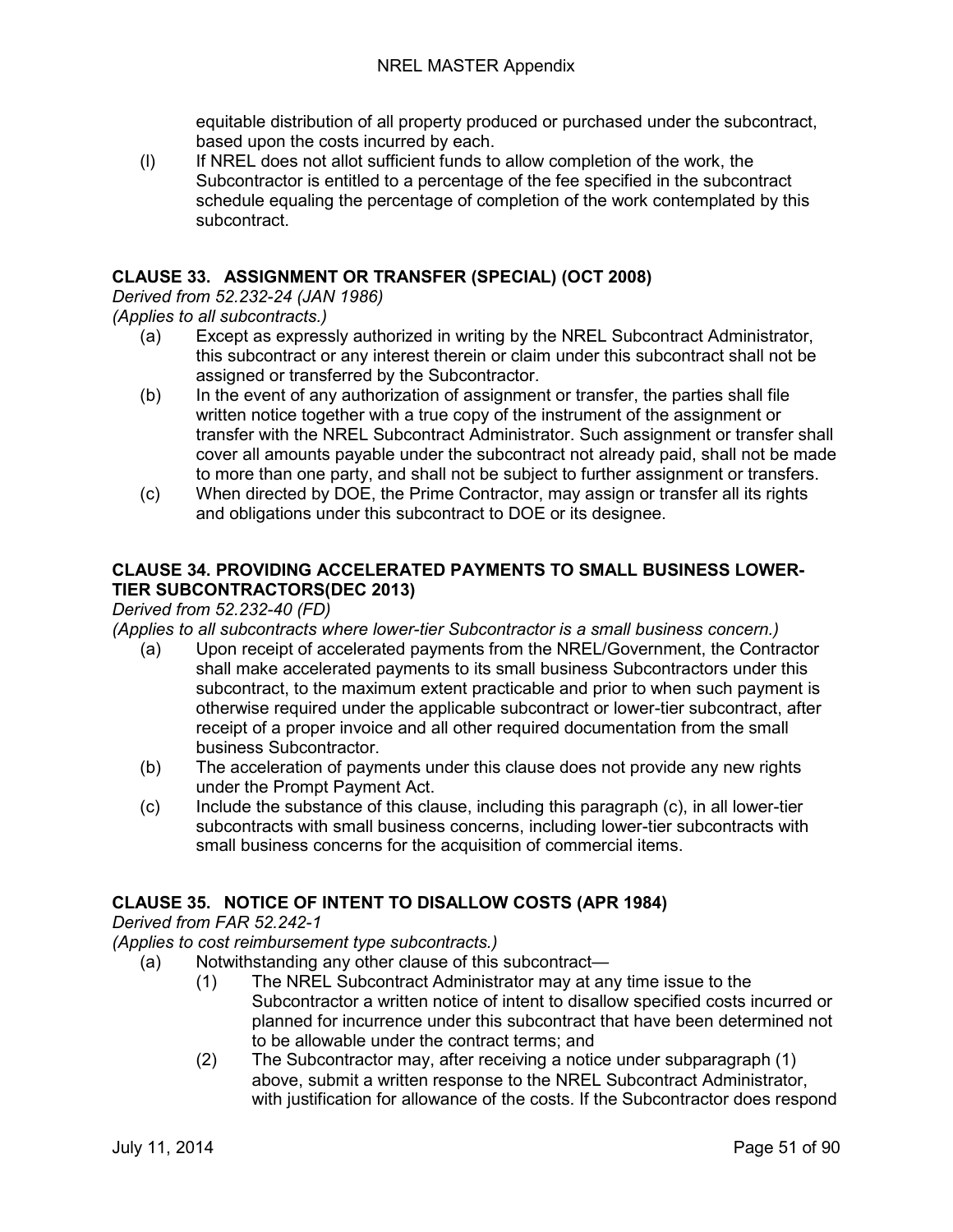within sixty (60) days, the NREL Subcontract Administrator shall, within sixty (60) days of receiving the response, either make a written withdrawal of the notice or issue a written decision.

(b) Failure to issue a notice under this Notice of Intent to Disallow Costs clause shall not affect the NREL/Government's rights to take exception to incurred costs.

## **CLAUSE 36. BANKRUPTCY (JUL 1995)**

### *Derived from FAR 52.242-13*

*(Applies to all subcontracts.)*

In the event the Subcontractor enters into proceedings relating to bankruptcy, whether voluntary or involuntary, the Subcontractor agrees to furnish, by certified mail or electronic commerce method authorized by the subcontract, written notification of the bankruptcy to the NREL Subcontract Administrator responsible for administering the subcontract. This notification shall be furnished within five (5) days of the initiation of the proceedings relating to bankruptcy filing. This notification shall include the date on which the bankruptcy petition was filed, the identity of the court in which the bankruptcy petition was filed, and a listing of other NREL subcontract numbers and Government contract numbers and contracting offices for all NREL/Government subcontracts and contracts against which final payment has not been made. This obligation remains in effect until final payment under this subcontract.

### **CLAUSE 37. STOP WORK ORDER (AUG 1989) AND ALTERNATE I - COST REIMBURSEMENT (APR 1984)**

## *Derived from FAR 52.242-15*

*(Applies to all subcontracts.)*

#### *(Alternate I applies to cost type subcontracts.)*

- (a) The NREL Subcontract Administrator may, at any time, by written order to the Subcontractor, require the Subcontractor to stop all or any part of the work called for by this subcontract for a period of up to ninety (90) days, as determined appropriate by the NREL Subcontract Administrator, after the order is delivered to the Subcontractor, and for any further period to which the parties may agree. The order shall be specifically identified as a stop-work order issued under this clause. Upon receipt of the order, the Subcontractor shall immediately comply with its terms and take all reasonable steps to minimize the incurrence of costs allocable to the work covered by the order during the period of work stoppage. Within a period of up to ninety (90) days, as determined appropriate by the NREL Subcontract Administrator, after a stop-work is delivered to the Subcontractor, or within any extension of that period to which the parties shall have agreed, the NREL Subcontract Administrator shall either—
	- (1) Cancel the stop-work order; or<br>(2) Terminate the work covered by
	- Terminate the work covered by the order as provided in the Default or the Termination clause of this subcontract.
- (b) If a stop-work order issued under this clause is canceled or the period of the order or any extension thereof expires, the Subcontractor shall resume work. The NREL Subcontract Administrator shall make an equitable adjustment and the subcontract shall be modified, in writing, accordingly, if—
	- (1) The stop-work order results in an increase in the time required for, or in the Subcontractor's cost properly allocable to, the performance of any part of this subcontract; and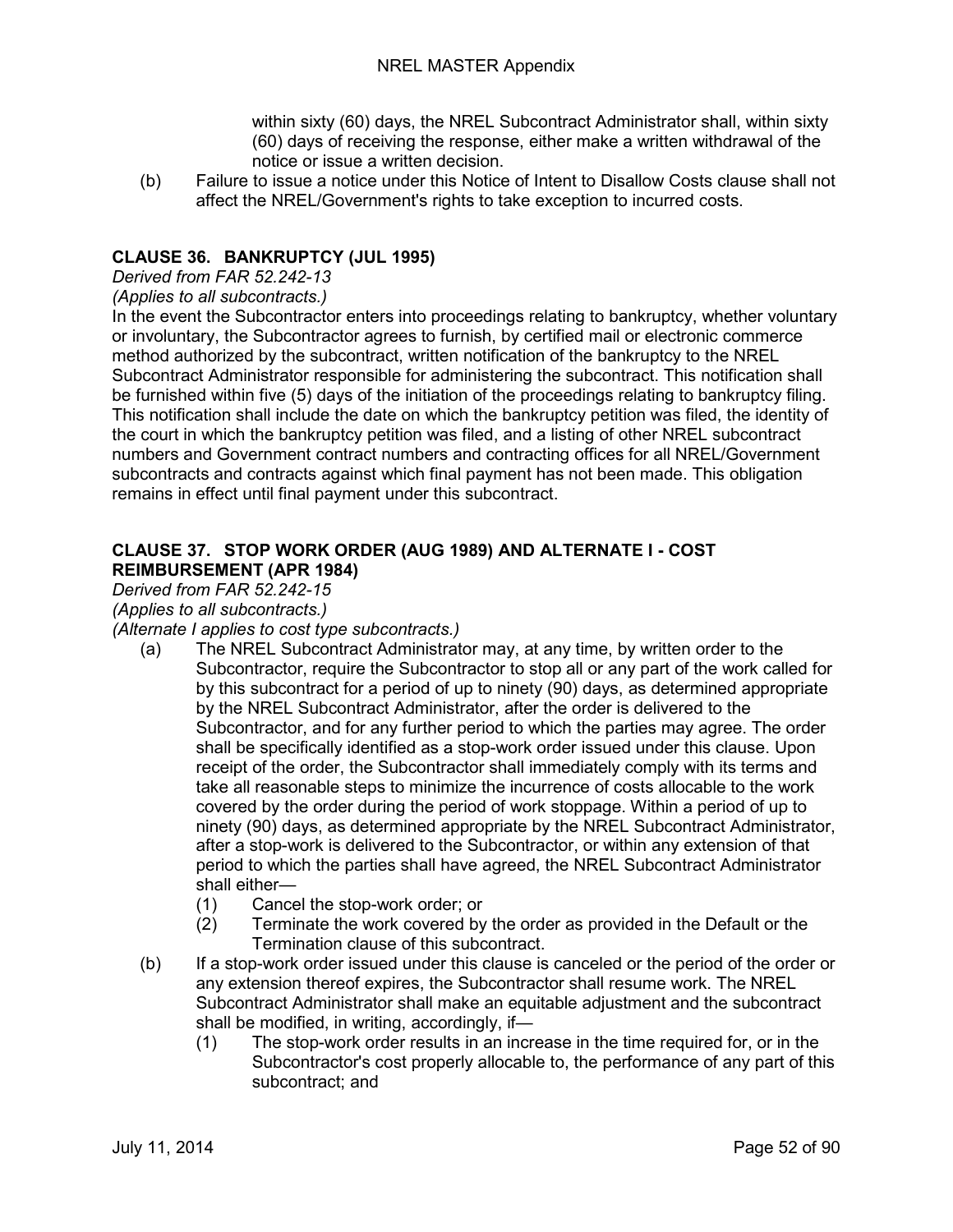- (2) The Subcontractor asserts its right to the adjustment within thirty (30) days after the end of the period of work stoppage provided that, if the NREL Subcontract Administrator decides the facts justify the action, the NREL Subcontract Administrator may receive and act upon the claim submitted at any time before final payment under this subcontract.
- (c) If a stop-work order is not canceled and the work covered by the order is terminated for the convenience of NREL/Government, the NREL Subcontract Administrator shall allow reasonable costs resulting from the stop-work order in arriving at the termination settlement.
- (d) If a stop-work order is not canceled and the work covered by the order is terminated for default, the NREL Subcontract Administrator shall allow, by equitable adjustment or otherwise, reasonable costs resulting from the stop-work order.

## *ALTERNATE I (APR 1984)*

If this clause is inserted in a cost reimbursement subcontract, substitute in paragraph (a) (2) the words, "the Termination clause of this subcontract" for the words "the Default, or the Termination for Convenience of NREL/Government clause of this subcontract." In paragraph (b) substitute the words "an equitable adjustment in the delivery schedule, the estimated cost, the fee, or a combination thereof, and in any other terms of the subcontract that may be affected" for the words, "an equitable adjustment in the delivery subcontract schedule or subcontract price, or both."

## **CLAUSE 38. CHANGES - COST REIMBURSEMENT (AUG 1987) INCORPORATING ALTERNATE V - RESEARCH AND DEVELOPMENT (AUG 1984)**

### *Derived from FAR 52.243-2*

*(Applies to all cost type research and development subcontracts.)*

- (a) The NREL Subcontract Administrator may at any time, by written order and without notice to the sureties, if any, make changes within the general scope of this subcontract in any one or more of the following:
	- (1) Drawings, designs, or specifications.
	- (2) Method of shipment or packing.
	- (3) Place of inspection, delivery, or acceptance.
- (b) If any such change causes an increase or decrease in the estimated cost of, or the time required for, performance of any part of the work under this subcontract, whether or not changed by the order, or otherwise affects any other terms and conditions of this subcontract, the NREL Subcontract Administrator shall make an equitable adjustment in the—
	- (1) Estimated cost or delivery or completion subcontract schedule, or both;
	- (2) Amount of any fixed fee; and
	- (3) Other affected terms and shall modify the subcontract accordingly.
- (c) The Subcontractor must assert its right to an adjustment under this clause within thirty (30) days from the date of receipt of the written order. However, if the NREL Subcontract Administrator decides that the facts justify it, the NREL Subcontract Administrator may receive and act upon a proposal submitted before final payment of the subcontract.
- (d) Failure to agree to any adjustment shall be a dispute under the Disputes clause. However, nothing in this clause shall excuse the Subcontractor from proceeding with the subcontract as changed.
- (e) Notwithstanding the terms and conditions of paragraphs (a) and (b) above, the estimated cost of this subcontract and, if this subcontract is incrementally funded, the funds allotted for the performance of this subcontract, shall not be increased or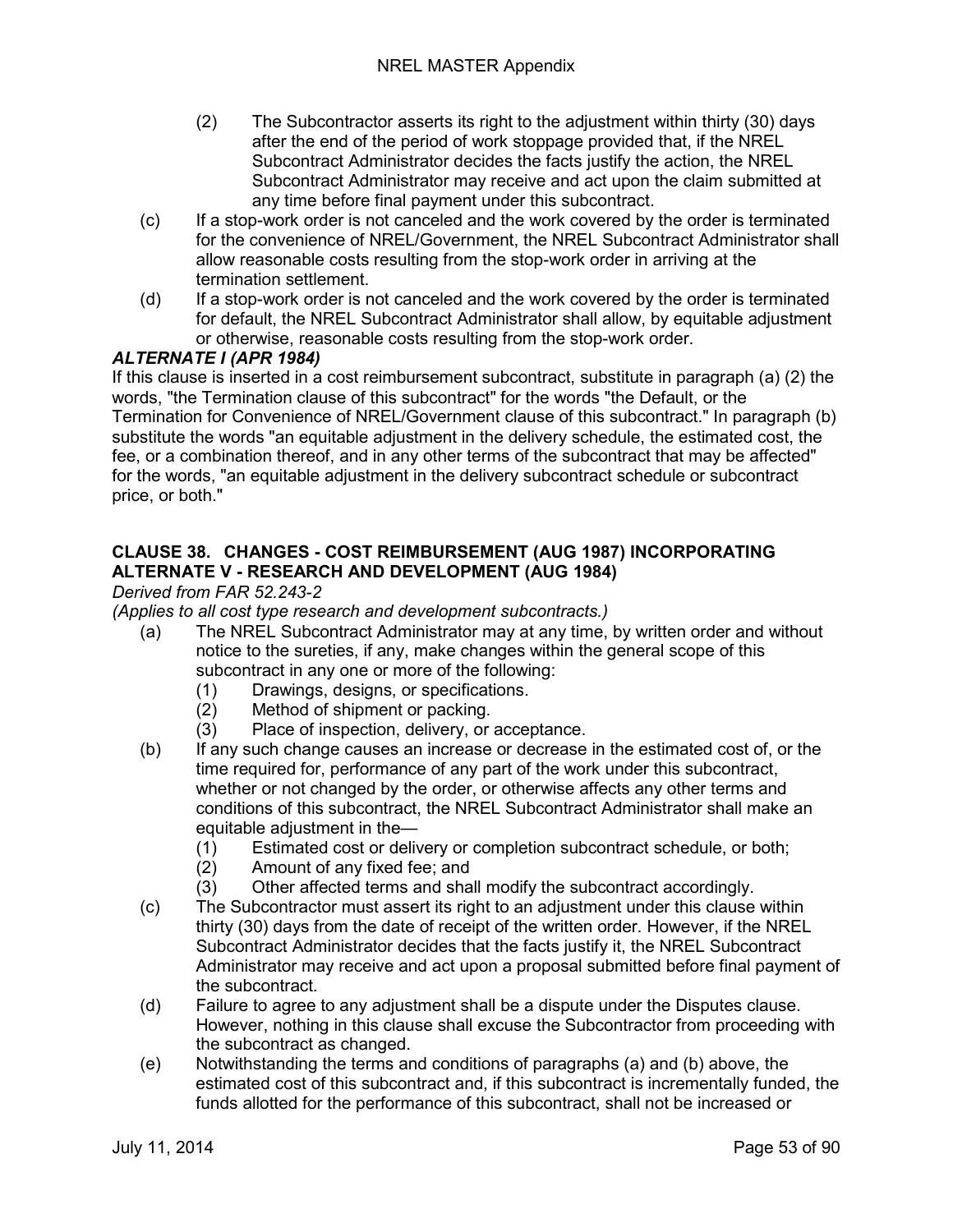considered to be increased except by specific written modification of the subcontract indicating the new subcontract estimated cost and, if this subcontract is incrementally funded, the new amount allotted to the subcontract. Until this modification is made, the Subcontractor shall not be obligated to continue performance or incur costs beyond the point established in the Limitation of Cost clause or Limitation of Funds clause of this subcontract.

## **CLAUSE 39. LOWER-TIER SUBCONTRACTS (OCT 2011) INCORPORATING ALTERNATE I (JUN 2007)**

### *Derived from FAR 52.244-2 (OCT 2010)*

*(Applies to all cost type subcontracts. Applies to letter, fixed price, time and material, and labor hour subcontracts exceeding \$150,000.)*

- (a) Definitions.
	- (1) "Approved purchasing system," as used in this clause, means a Subcontractor's purchasing system that has been reviewed and approved in accordance with Part 44 of the Federal Acquisition Regulation (FAR).
	- (2) "Consent to lower-tier subcontract," as used in this clause, means the NREL Subcontract Administrator's written consent for the Subcontractor to enter into a particular lower-tier subcontract.
	- (3) "Lower-tier subcontract," as used in this clause, means any contract, as defined in FAR Subpart 2.1, entered into by a lower-tier Subcontractor to furnish supplies or services for performance of the subcontract or a lower-tier subcontract. It includes, but is not limited to, purchase orders, and changes and modifications to purchase orders.
- (b) When this clause is included in a fixed price type subcontract, consent to lower-tier subcontracts is required only on unpriced subcontract actions (including unpriced modifications or unpriced delivery orders), and only if required in accordance with paragraph (c) or (d) of this clause.
- (c) If the Subcontractor does not have an approved purchasing system, consent to lower-tier subcontract is required for any lower-tier subcontract that—
	- (1) Is of the cost reimbursement, time and materials, or labor hour type; or (2) Is fixed price and exceeds the simplified acquisition threshold or five (5)
	- (2) Is fixed price and exceeds the simplified acquisition threshold or five (5) percent of the total estimated cost of the subcontract.
- (d) If the Subcontractor has an approved purchasing system, the Subcontractor nevertheless shall obtain the NREL Subcontract Administrator's written consent before placing any of the lower-tier subcontracts identified in the subcontract schedule.
- (e) (1) The Subcontractor shall notify the NREL Subcontract Administrator reasonably in advance of placing any lower-tier subcontract or modification thereof for which consent is required under paragraph (b), (c), or (d) of this clause, including the following information:
	- (i) A description of the supplies or services to be lower-tier subcontracted.
	- (ii) Identification of the type of lower-tier subcontract to be used.
	- (iii) Identification of the proposed lower-tier Subcontractor.
	- (iv) The proposed lower-tier subcontract price.
	- (v) The lower-tier Subcontractor's current, complete, and accurate cost or pricing data and Certificate of Current Cost or Pricing Data, if required by other subcontract provisions.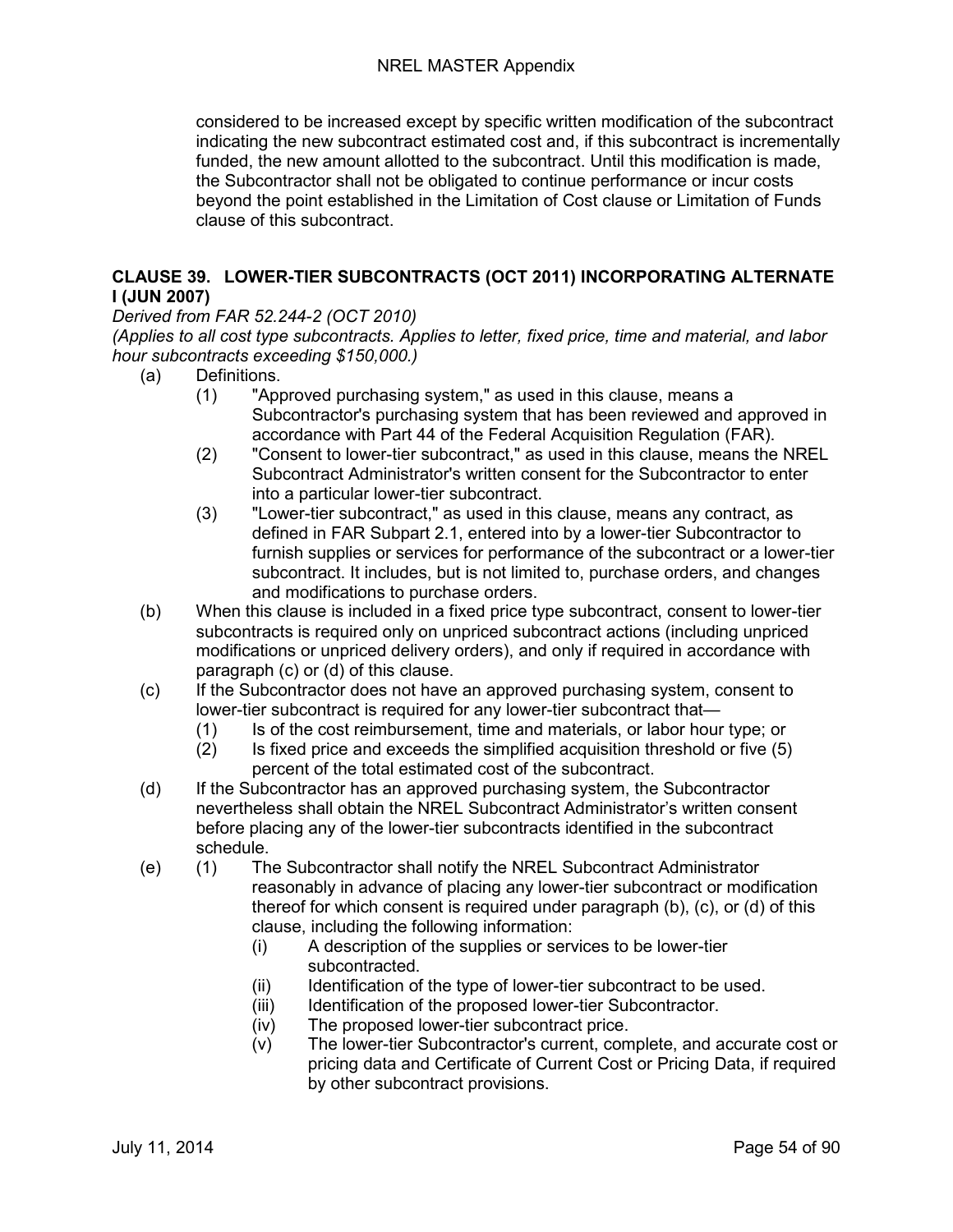- (vi) The lower-tier Subcontractor's Disclosure Statement or Certificate relating to Cost Accounting Standards when such data are required by other provisions of this subcontract.
- (vii) A negotiation memorandum reflecting—
	- (A) The principal elements of the lower-tier subcontract price negotiations;
	- (B) The most significant considerations controlling establishment of initial or revised prices;
	- (C) The reason cost or pricing data were or were not required;<br>(D) The extent, if any, to which the Subcontractor did not rely o
	- The extent, if any, to which the Subcontractor did not rely on the lower-tier Subcontractor's cost or pricing data in determining the price objective and in negotiating the final price;
	- (E) The extent to which it was recognized in the negotiation that the lower-tier Subcontractor's cost or pricing data were not accurate, complete, or current; the action taken by the Subcontractor and the lower-tier Subcontractor; and the effect of any such defective data on the total price negotiated;
	- (F) The reasons for any significant difference between the Subcontractor's price objective and the price negotiated; and
	- (G) A complete explanation of the incentive fee or profit plan when incentives are used. The explanation shall identify each critical performance element, management decisions used to quantify each incentive element, reasons for the incentives, and a summary of all trade-off possibilities considered.
- (2) If the Subcontractor has an approved purchasing system and consent is not required under paragraph (c) or (d) of this clause, the Subcontractor nevertheless shall notify the NREL Subcontract Administrator reasonably in advance of entering into any:
	- (i) cost plus-fixed-fee subcontract, or<br>(ii) fixed price subcontract that exceed
	- fixed price subcontract that exceeds either the simplified acquisition threshold or 5 percent of the total estimated cost of this contract. The notification shall include the information required by paragraphs (e)(1)  $(i)$  through  $(e)(1)$  (iv) of this clause.
- (f) Unless the consent or approval specifically provides otherwise, neither consent by the NREL Subcontract Administrator to any lower-tier subcontract nor approval of the Subcontractor's purchasing system shall constitute a determination—
	- (1) Of the acceptability of any lower-tier subcontract terms or conditions;<br>(2) Of the allowability of any cost under this subcontract; or
	- (2) Of the allowability of any cost under this subcontract; or
	- (3) To relieve the Subcontractor of any responsibility for performing this subcontract.
- (g) No lower-tier subcontract or modification thereof placed under this subcontract shall provide for payment on a cost plus a percentage of cost basis, and any fee payable under cost reimbursement type lower-tier subcontracts shall not exceed the fee limitations in FAR 15.404-4(c)(4)(i).
- (h) The Subcontractor shall give the NREL Subcontract Administrator immediate written notice of any action or suit filed and prompt notice of any claim made against the Subcontractor by any lower-tier Subcontractor or vendor that, in the opinion of the Subcontractor, may result in litigation related in any way to this subcontract, with respect to which the Subcontractor may be entitled to reimbursement from NREL/Government.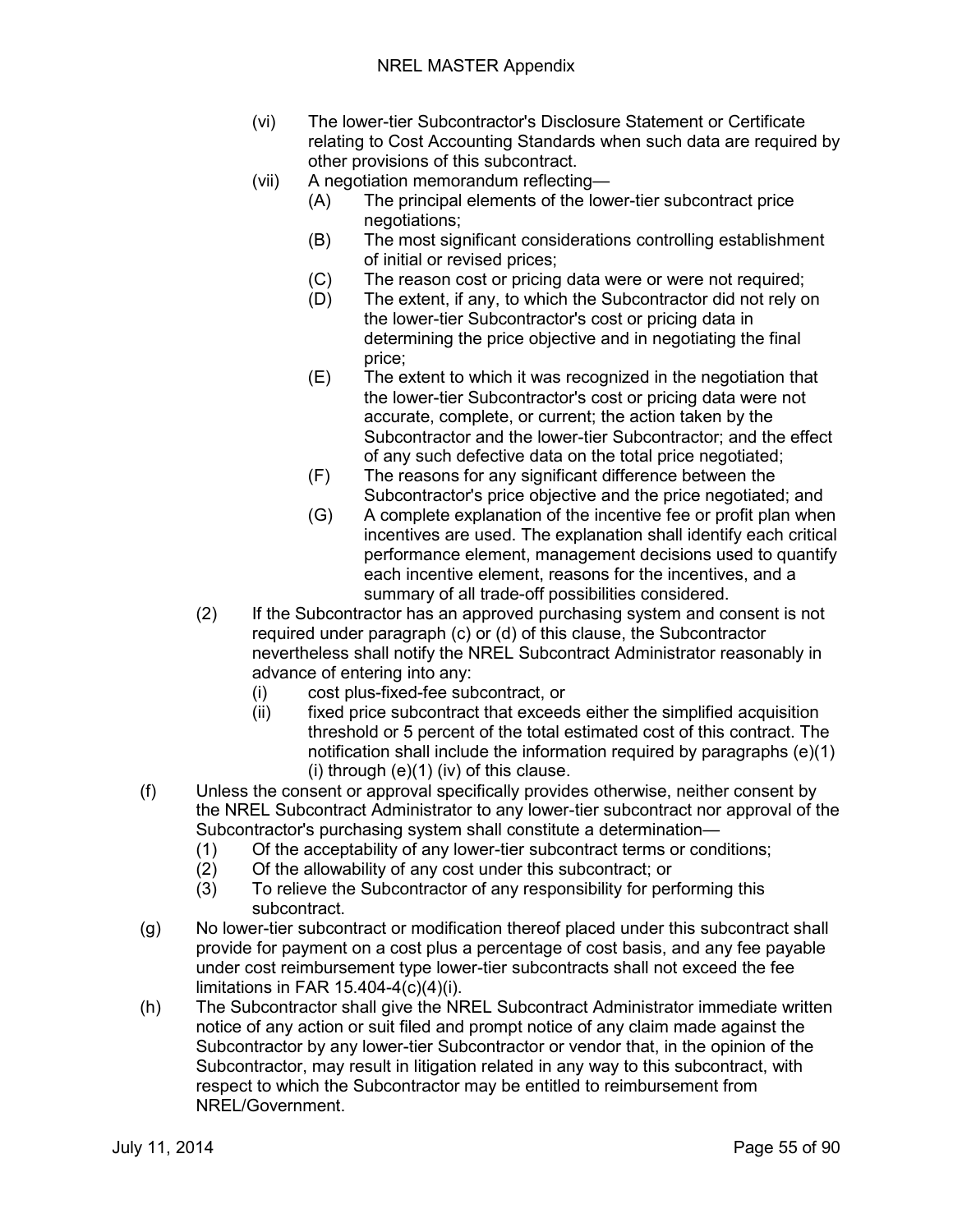- (i) NREL/Government reserves the right to review the Subcontractor's purchasing system as set forth in FAR Subpart 44.3.
- (j) Paragraphs (d) and (f) of this clause do not apply to any of the lower-tier subcontracts identified in the subcontract schedule that were evaluated during negotiations.

### **CLAUSE 40. LOWER-TIER SUBCONTRACTS FOR COMMERCIAL ITEMS (SPECIAL) (JUL 2014)**

*Derived from FAR 52.244-6 (DEC 2013) (FD)*

*(Applies to subcontracts for supplies or services other than commercial items.)*

- (a) Definitions. As used in this clause—
	- (1) "Commercial item" has the meaning contained in Federal Acquisition Regulation 2.101, Definitions.
	- (2) "Lower-tier Subcontract" includes a transfer of commercial items between divisions, subsidiaries, or affiliates of the Subcontractor or lower-tier Subcontractors.
- (b) To the maximum extent practicable, the Subcontractor shall incorporate, and require its lower-tier Subcontractors, commercial items or non-developmental items as components of items to be supplied under this subcontract.
- (c) (1) The Subcontractor shall insert the following clauses in lower-tier subcontracts for commercial items:
	- (i) 52.203-13, Contractor Code of Business Ethics and Conduct (Apr 2010) (Pub. L. 110-252, Title VI, Chapter 1 (41.U.S.C. 251 note)), if the subcontract exceeds \$5,000,000 and has a performance period of more than 120 days. In altering this clause to identify the appropriate parties, all disclosures of violation of the civil False Claims Act or of Federal criminal law shall be directed to the agency Office of the Inspector General, with a copy to the NREL Subcontract Administrator.
	- (ii) 52.219-8, Utilization of Small Business Concerns (Jul 2013) (15 U.S.C. 637(d)(2) and (3)), if the lower-tier subcontract offers further subcontracting opportunities. If the lower-tier subcontract (except subcontracts to small business concerns) exceeds \$650,000 (\$1,500,000 for construction of any public facility), the lower-tier Subcontractor must include 52.219-8 in lower tier subcontracts that offer subcontracting opportunities.
	- (iii) 52.222-26, Equal Opportunity (Mar 2007) (E.O. 11246).
	- (iv) 52.222-35, Equal Opportunity for Veterans (Sept 2010) (38 U.S.C. 4212(a)).
	- (v) 52.222-36, Affirmative Action for Workers with Disabilities (Oct 2010) (29 U.S.C. 793).
	- (vi) 52.222-50, Combating Trafficking in Persons (Feb 2009) (22 U.S.C. 7104(g)).
	- (vii) 52.232-40 Providing Accelerated Payments to Small Business Subcontractors (Dec 2013), if flow down is required in accordance with paragraph (c) of the FAR clause 52.232-40.
	- (viii) 52.247-64, Preference for Privately Owned U.S.-Flag Commercial Vessels (Feb 2006) (46 U.S.C. App. 1241 and 10 U.S.C. 2631), if flow down is required in accordance with paragraph (d) of FAR clause 52.247-64).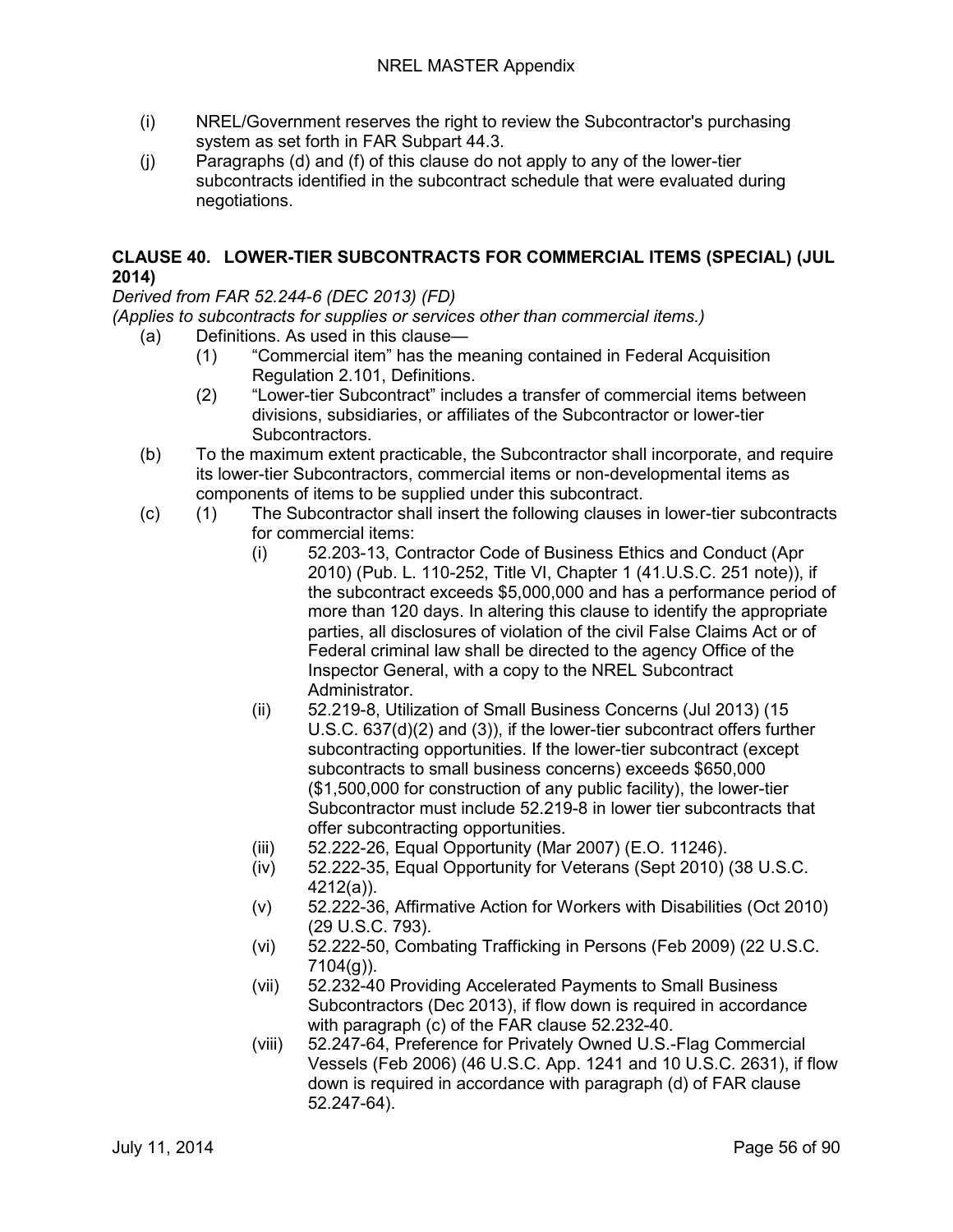- (2) While not required, the Subcontractor may flow down to lower-tier subcontracts for commercial items a minimal number of additional clauses necessary to satisfy its contractual obligations.
- (d) The Subcontractor shall include the terms of this clause, including this paragraph (d), in lower-tier subcontracts awarded under this subcontract.

## **CLAUSE 41. INSPECTION OF SERVICES-COST REIMBURSEMENT (APR 1984)**

#### *Derived from FAR 52.246-5*

*(Applies to cost type subcontracts for services and cost type subcontracts for supplies where services are furnished.)*

- (a) Definition. "Services," as used in this clause, includes services performed, workmanship, and material(s) furnished or used in performing services.
- (b) The Subcontractor shall provide and maintain an inspection system acceptable to NREL, covering the services under this subcontract. Complete records of all inspection work performed by the Subcontractor shall be maintained and made available to NREL/Government during subcontract performance and for as long afterwards as the subcontract requires.
- (c) NREL/Government have the right to inspect and test all services called for by the subcontract, to the extent practicable at all places and times during the term of the subcontract. Such inspections and tests shall be performed in a manner that will not unduly delay the work.
- (d) If any of the services performed do not conform to subcontract requirements, NREL may require the Subcontractor to perform the services again in conformity with subcontract requirements, for no additional fee. When the defects in services cannot be corrected by reperformance, NREL may—
	- (1) Require the Subcontractor to take necessary action to ensure that future performance conforms to subcontract requirements; and
	- (2) Reduce any fee payable under the subcontract to reflect the reduced value of the services performed.
- (e) If the Subcontractor fails to promptly perform the services again or take the action necessary to ensure future performance in conformity with subcontract requirements, NREL may—
	- (1) By subcontract or otherwise, perform the services and reduce any fee payable by an amount that is equitable under the circumstances; or
	- (2) Terminate the subcontract for default.

## **CLAUSE 42. INSPECTION OF RESEARCH AND DEVELOPMENT (SHORT FORM) (APR 1984)**

### *Derived from FAR 52.246-9*

*(Applies to subcontracts for research and development.)*

NREL/Government has the right to inspect and evaluate the work performed or being performed under the subcontract, and the premises where the work is being performed, at all reasonable times and in a manner that will not unduly delay the work. If NREL/Government performs inspections or evaluations on the premises of the Subcontractor or a lower-tier Subcontractor, the Subcontractor shall furnish and shall require lower-tier Subcontractors to furnish all reasonable facilities and assistance for the safe and convenient performance of these duties.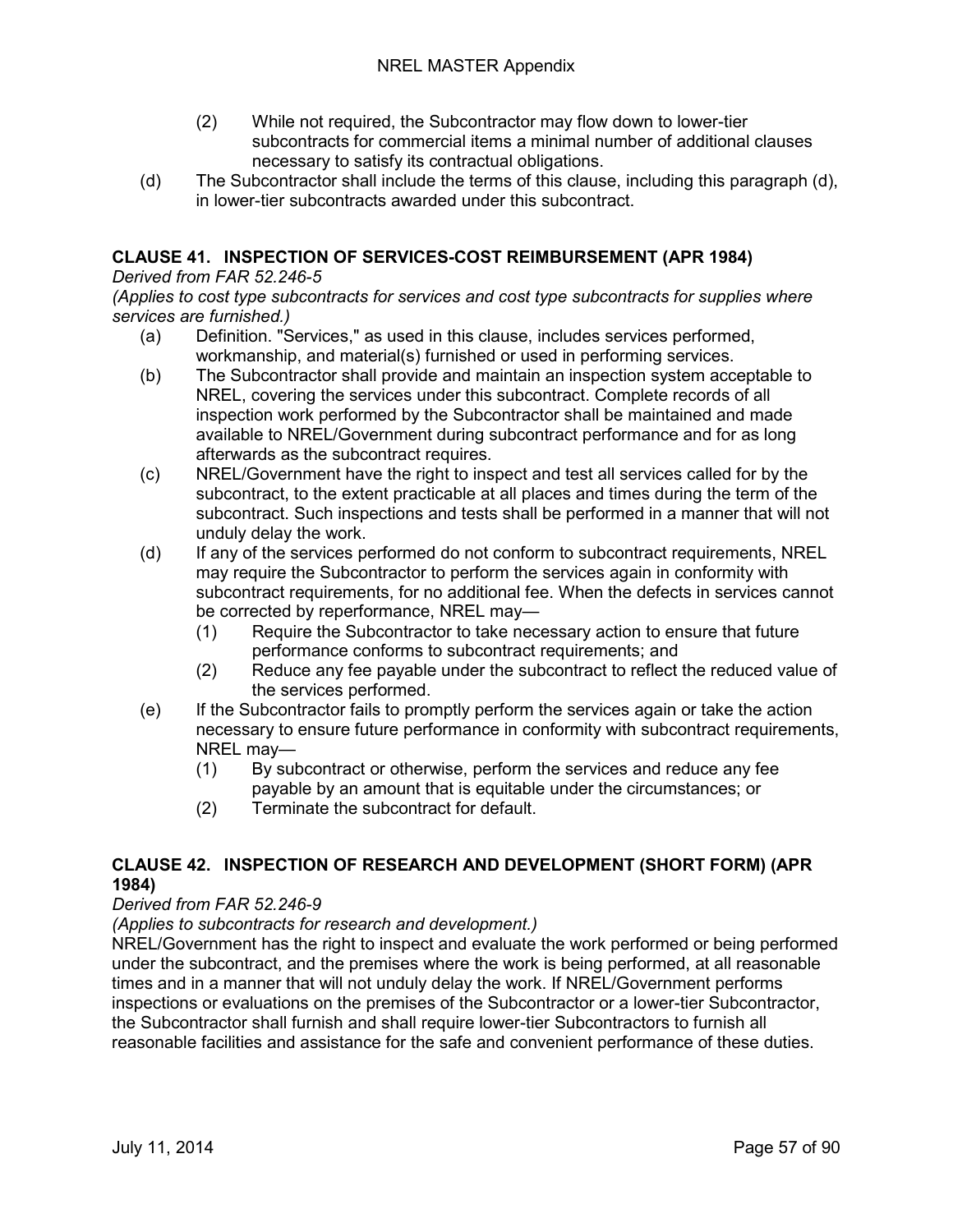# **CLAUSE 43. COMMERCIAL BILL OF LADING NOTATIONS (SPECIAL) (OCT 2009)**

*Derived from FAR 52.247-1 (FEB 2006) (FD)*

*(Applies to all cost reimbursement subcontracts where transportation is a direct charge to the subcontract.) (Applies to all fixed price subcontracts where direct and actual transportation cost is a separate item in the invoice (e.g. F.O.B. origin) and not included in the delivered price (e.g. F.O.B. destination).*

When the NREL Subcontract Administrator authorizes supplies to be shipped on a commercial bill of lading and the Subcontractor will be reimbursed these transportation costs as direct allowable costs, the Subcontractor shall ensure before shipment is made that the commercial shipping documents are annotated with the following notation:

"Transportation is for the U.S. Department of Energy, acting through its National Renewable Energy Laboratory (NREL) and the actual total transportation charges paid to the carrier(s) by the consignor or consignee shall be reimbursed by NREL on behalf of the Government pursuant to cost reimbursement contract No. DE-AC36- 08GO28308. This may be confirmed by contacting the DOE, Golden Service Center, 15013 Denver West Parkway, Golden, CO 80401."

## **CLAUSE 44. PREFERENCE FOR U.S.-FLAG AIR CARRIERS (JUN 2003)**

*Derived from FAR 52.247-63 (FD)*

*(Applies to subcontracts that involve international air transportation.)*

- (a) Definitions. As used in this clause—
	- (1) "International air transportation," means transportation by air between a place in the United States and a place outside the United States or between two places both of which are outside the United States.
	- (2) "United States" means the 50 States, the District of Columbia, and outlying areas.
	- (3) "U.S.-flag air carrier," means an air carrier holding a certificate under [49](http://uscode.house.gov/uscode-cgi/fastweb.exe?getdoc+uscview+t49t50+2+224++%2849%29%20%20AND%20%28%2849%29%20ADJ%20USC%29%3ACITE%20%20%20%20%20%20%20%20%20)  [U.S.C. Chapter 411.](http://uscode.house.gov/uscode-cgi/fastweb.exe?getdoc+uscview+t49t50+2+224++%2849%29%20%20AND%20%28%2849%29%20ADJ%20USC%29%3ACITE%20%20%20%20%20%20%20%20%20)
- (b) Section 5 of the International Air Transportation Fair Competitive Practices Act of 1974 [\(49 U.S.C. 40118\)](http://uscode.house.gov/uscode-cgi/fastweb.exe?getdoc+uscview+t49t50+2+224++%2849%29%20%20AND%20%28%2849%29%20ADJ%20USC%29%3ACITE%20%20%20%20%20%20%20%20%20) (Fly America Act) requires that all Federal agencies and Government contractors and Subcontractors use U.S.-flag air carriers for U.S. Government-financed international air transportation of personnel (and their personal effects) or property, to the extent that service by those carriers is available. It requires the Comptroller General of the United States, in the absence of satisfactory proof of the necessity for foreign-flag air transportation, to disallow expenditures from funds, appropriated or otherwise established for the account of the United States, for international air transportation secured aboard a foreign-flag air carrier if a U.S.-flag air carrier is available to provide such services.
- (c) If available, the Subcontractor, in performing work under this subcontract, shall use U.S.-flag carriers for international air transportation of personnel (and their personal effects) or property.
- (d) In the event that the Subcontractor selects a carrier other than a U.S.-flag air carrier for international air transportation, the Subcontractor shall include a statement on vouchers involving such transportation essentially as follows:

Statement of Unavailability of U.S.-Flag Air Carriers International air transportation of persons (and their personal effects) or property by U.S.-flag air carrier was not available or it was necessary to use foreign-flag air carrier service for the following reasons (see section [47.403](http://www.arnet.gov/far/current/html/Subpart%2047_4.html#wp1082022) of the Federal Acquisition Regulation): [State reasons]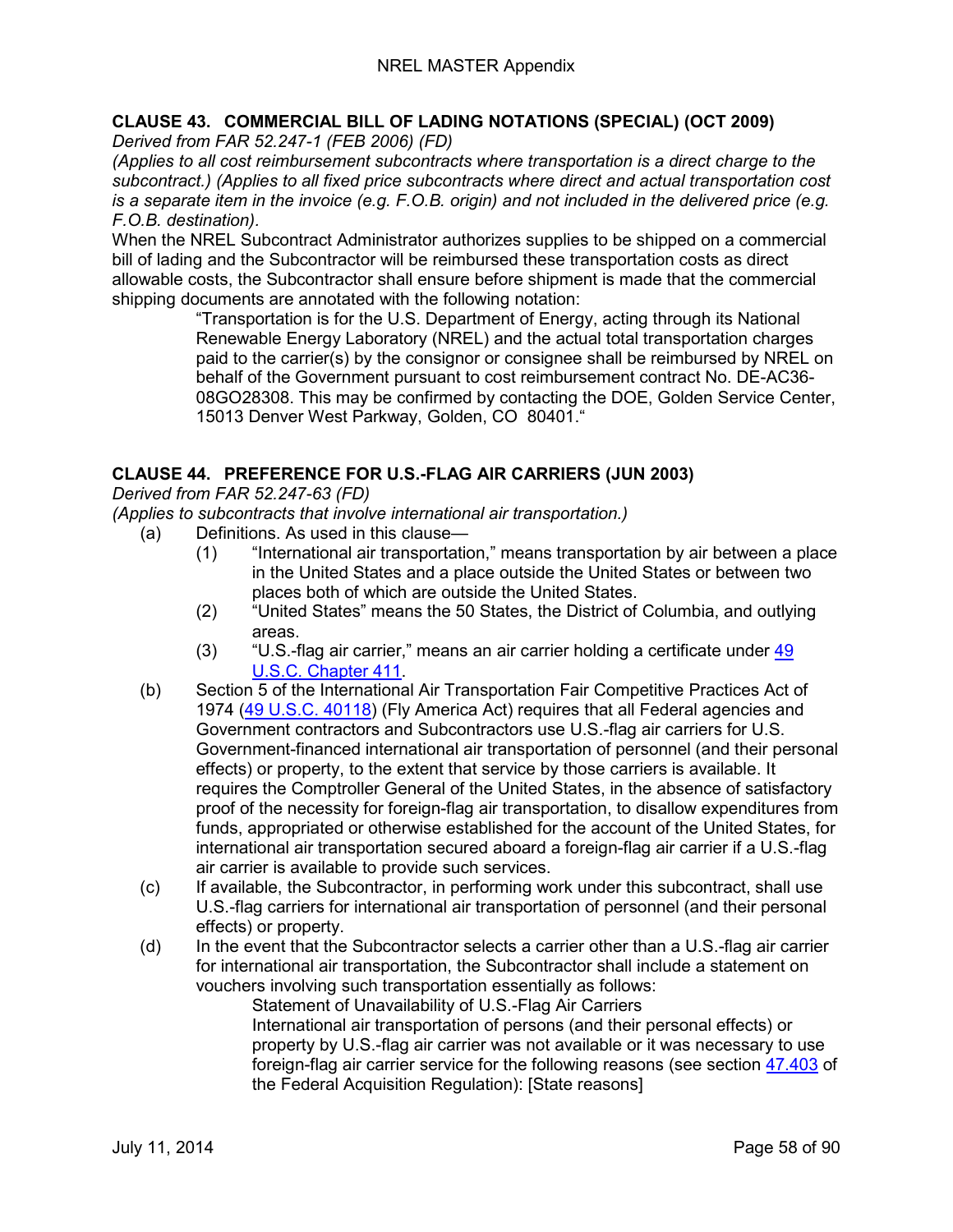### **CLAUSE 45. PREFERENCE FOR PRIVATELY OWNED U.S.-FLAG COMMERCIAL VESSELS (FEB 2006)**

### *Derived from FAR 52.247-64 (FD)*

*(Applies to subcontracts that involve ocean transportation of supplies subject to the Cargo Preference Act of 1954.)*

- (a) Except as provided in paragraph (e) of this clause, the Cargo Preference Act of 1954 (46 U.S.C. App. 1241(b)) requires that Federal departments and agencies shall transport in privately owned U.S.-flag commercial vessels at least 50 percent of the gross tonnage of equipment, materials, or commodities that may be transported in ocean vessels (computed separately for dry bulk carriers, dry cargo liners, and tankers). Such transportation shall be accomplished when any equipment, materials, or commodities, located within or outside the United States, that may be transported by ocean vessel are—
	- (1) Acquired for a U.S. Government agency account;
	- (2) Furnished to, or for the account of, any foreign nation without provision for reimbursement;
	- (3) Furnished for the account of a foreign nation in connection with which the United States advances funds or credits, or guarantees the convertibility of foreign currencies; or
	- (4) Acquired with advance of funds, loans, or guaranties made by or on behalf of the United States.
- (b) The Subcontractor shall use privately owned U.S.-flag commercial vessels to ship at least 50 percent of the gross tonnage involved under this subcontract (computed separately for dry bulk carriers, dry cargo liners, and tankers) whenever shipping any equipment, materials, or commodities under the conditions set forth in paragraph (a) of this clause, to the extent that such vessels are available at rates that are fair and reasonable for privately owned U.S.-flag commercial vessels.
- (c) (1) The Subcontractor shall submit one legible copy of a rated on-board ocean bill of lading for each shipment to both—
	- (i) The NREL Subcontract Administrator, and<br>(ii) The Office of Cargo Preference
	- The Office of Cargo Preference Maritime Administration (MAR-590) 400 Seventh Street, SW Washington, DC 20590 Lower-tier Subcontractor bills of lading shall be submitted through the Subcontractor.
	- (2) The Subcontractor shall furnish these bill of lading copies
		- (i) Within twenty (20) working days of the date of loading for shipments originating in the United States, or
		- (ii) Within thirty (30) working days for shipments originating outside the United States. Each bill of lading copy shall contain the following information:
			- (A) Sponsoring U.S. Government agency
			- (B) Name of vessel
			- (C) Vessel flag of registry
			- (D) Date of loading
			- (E) Port of loading
			- (F) Port of final discharge
			- (G) Description of commodity
			- (H) Gross weight in pounds and cubic feet if available, and
			- (I) Total ocean freight revenue in U.S. dollars.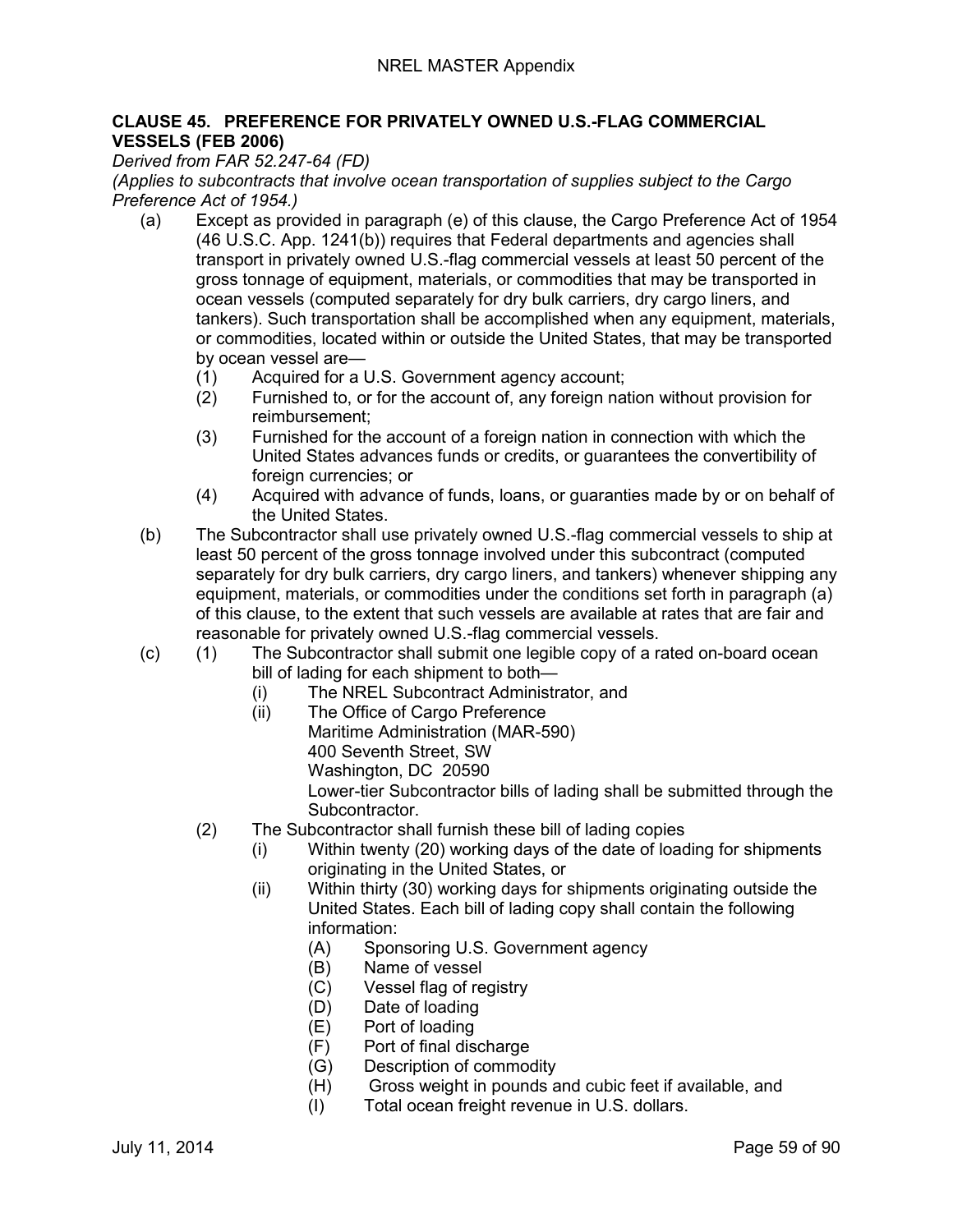- (d) The Subcontractor shall insert the substance of this clause, including this paragraph (d), in all lower-tier subcontracts or purchase orders under this subcontract, except those described in paragraph (e)(4).
- (e) The requirement in paragraph (a) does not apply to—
	- (1) Cargoes carried in vessels as required or authorized by law or treaty;
	- (2) Ocean transportation between foreign countries of supplies purchased with foreign currencies made available, or derived from funds that are made available, under the Foreign Assistance Act of 1961 (22 U.S.C. 2353);
	- (3) Shipments of classified supplies when the classification prohibits the use of non-Government vessels; and
	- (4) Lower-tier subcontracts or purchase orders for the acquisition of commercial items unless—
		- (i) This subcontract is—
			- (A) A subcontract or agreement for ocean transportation services; or
			- (B) A construction subcontract; or
		- (ii) The supplies being transported are—
			- (A) Items the Subcontractor is reselling or distributing to the NREL/Government without adding value generally, the Subcontractor does not add value to the items when it lowertier subcontracts items for f.o.b. destination shipment); or
			- (B) Shipped in direct support of U.S. military—
				- *(1)* Contingency operations;
					- *(2)* Exercises; or
					- *(3)* Forces deployed in connection with United Nations or North Atlantic Treaty Organization humanitarian or peacekeeping operations.
- (f) Guidance regarding fair and reasonable rates for privately owned U.S.-flag commercial vessels may be obtained from:

Office of Costs and Rates Maritime Administration 400 Seventh Street, SW Washington DC 20590 Phone: (202) 366-4610

## **CLAUSE 46. SUBMISSION OF COMMERCIAL TRANSPORTATION BILLS TO THE GENERAL SERVICES ADMINISTRATION FOR AUDIT (SPECIAL) (FEB 2006)**

*Derived from FAR 52.247-67 (FEB 2006) (FD)*

*(Applies to all cost type subcontracts and cost type lower-tier subcontracts where reimbursement of shipment costs is a direct charge to the subcontract.)*

- (a) The Subcontractor shall submit to the address identified below, for prepayment audit, transportation documents on which the United States will assume freight charges that were paid—
	- (1) By the Subcontractor under a cost reimbursement subcontract; and
	- (2) By a first-tier Subcontractor under a cost reimbursement lower-tier subcontract thereunder.
- (b) Cost reimbursement Subcontractors shall only submit for audit those bills of lading with freight shipment charges exceeding \$100. Bills under \$100 shall be retained onsite by the Subcontractor and made available for on-site audits. This exception only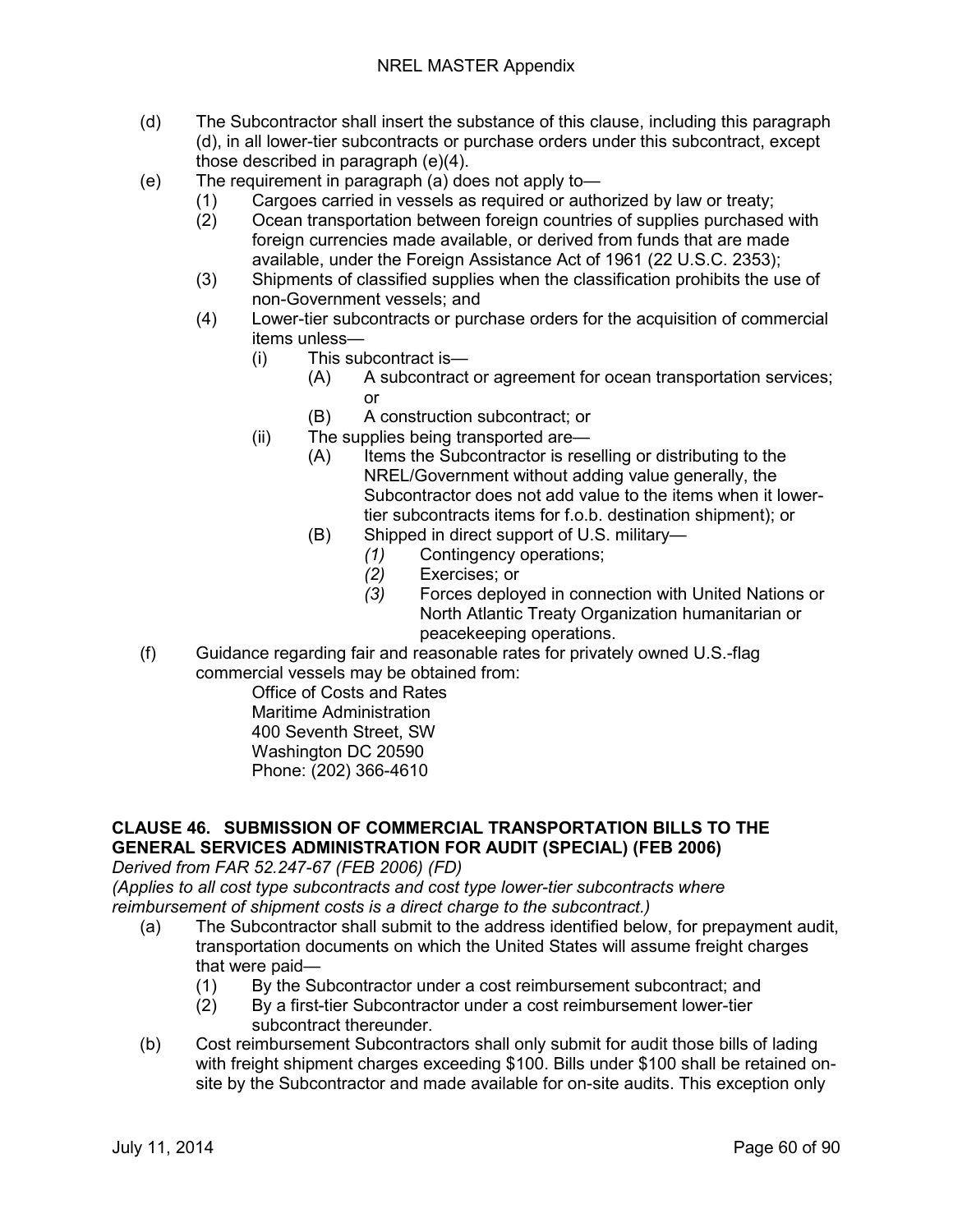applies to freight shipment bills and is not intended to apply to bills and invoices for any other transportation services.

(c) Subcontractors shall submit the above referenced transportation documents to the NREL Subcontract Administrator.

### **CLAUSE 47. TERMINATION FOR CONVENIENCE OF NREL/GOVERNMENT (EDUCATIONAL AND OTHER NON PROFIT INSTITUTIONS) (SPECIAL) (JUN 2012) MODIFIED BY DEAR 970.4905-1, ALTERNATE I (COST TYPE) (JUN 2012)**

*Derived from FAR 52.249-5 (SEP 1996) (FD)*

*(Applies to fixed-price or cost type subcontracts for research and development work with an educational or nonprofit institution on a nonprofit or no-fee basis.)*

*(Alternate I applies to cost type subcontracts.)*

- (a) NREL may terminate performance of work under this subcontract in whole or, from time to time, in part if the NREL Subcontract Administrator determines that a termination is in NREL/Government's interest. The NREL Subcontract Administrator shall terminate by delivering to the Subcontractor a Notice of Termination specifying the extent of termination and the effective date.
- (b) After receipt of a Notice of Termination, and except as directed by the NREL Subcontract Administrator, the Subcontractor shall immediately proceed with the following obligations:
	- (1) Stop work as specified in the notice;
	- (2) Place no further subcontracts or orders (referred to as lower-tier subcontracts in this clause), except as necessary to complete the continued portion of the subcontract;
	- (3) Terminate all applicable lower-tier subcontracts and cancel or divert applicable commitments covering personal services that extend beyond the effective date of termination;
	- (4) Assign to NREL, as directed by the NREL Subcontract Administrator, all rights, titles, and interests of the Subcontractor under the lower-tier subcontracts terminated, in which case NREL shall have the right to settle or pay any termination settlement proposal arising out of those terminations;
	- (5) With approval or ratification to the extent required by the NREL Subcontract Administrator, settle all outstanding liabilities and termination settlement proposals arising from the termination of lower-tier subcontracts; approval or ratification will be final for purposes of this clause;
	- (6) Transfer title (if not already transferred) to the Government and, as directed by the NREL Subcontract Administrator, deliver to NREL any information and items that, if the subcontract had been completed, would have been required to be furnished, including—
		- (i) Materials or equipment produced, in process, or acquired for the work terminated; and
		- (ii) Completed or partially completed plans, drawings, and information.
	- (7) Complete performance of the work not terminated;
	- (8) Take any action that may be necessary, or that the NREL Subcontract Administrator may direct, for the protection and preservation of the property related to this subcontract that is in the possession of the Subcontractor and in which NREL/Government has or may acquire an interest; and
	- (9) Use its best efforts to sell, as directed or authorized by the Government through the NREL Subcontract Administrator, termination inventory other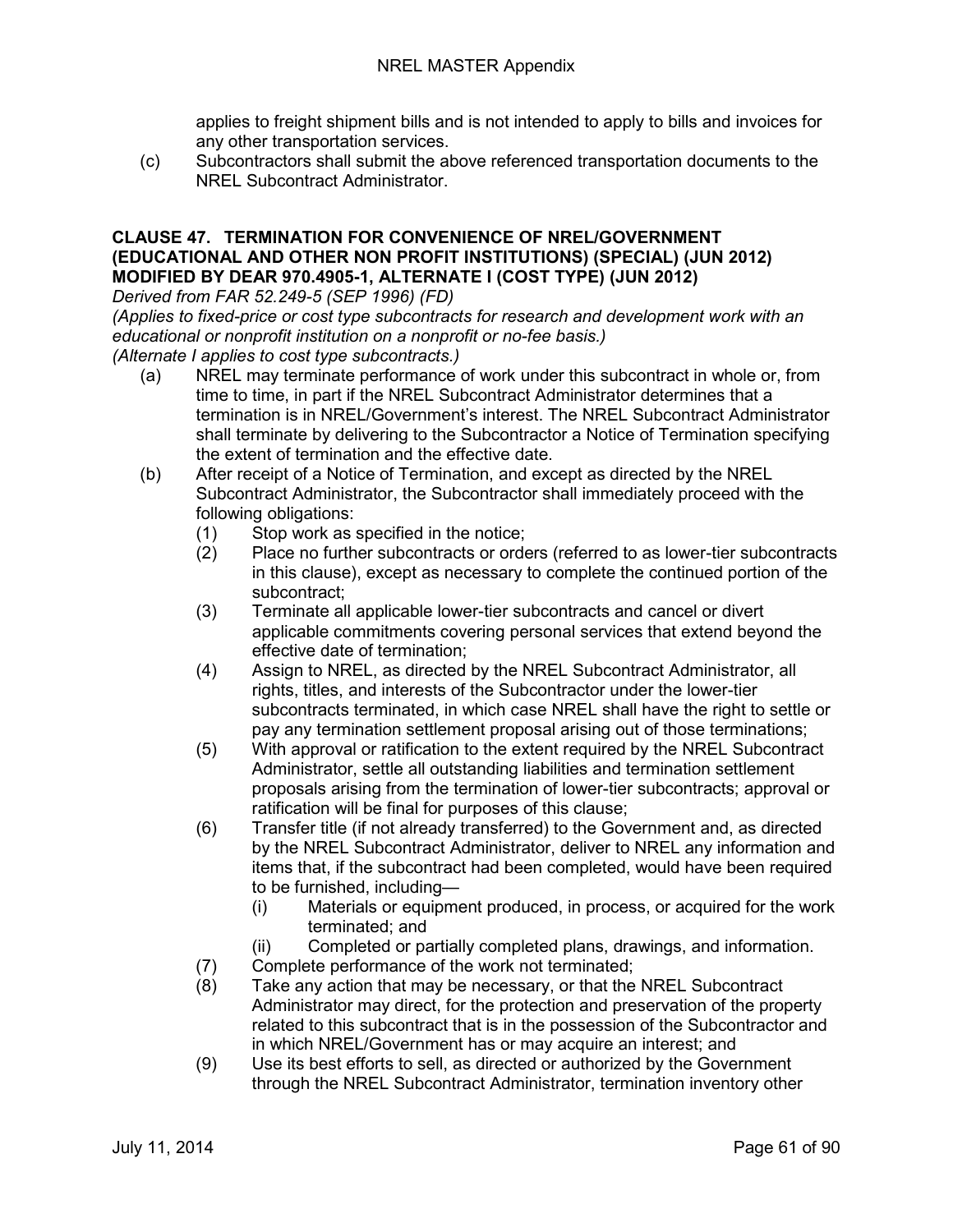### NREL MASTER Appendix

than that retained by NREL/Government under subparagraph (b)(6) of this clause; provided, however, that the Subcontractor—

- (i) Is not required to extend credit to any purchaser; and
- (ii) May acquire the property under the conditions prescribed by, and at prices approved by, the NREL Subcontract Administrator. The proceeds of any transfer or disposition will be applied to reduce any payments to be made by NREL under this subcontract, credited to the price or cost of the work, or paid in any other manner directed by the NREL Subcontract Administrator.
- (c) The Subcontractor shall submit complete termination inventory subcontract schedules no later than one hundred twenty (120) days from the effective date of termination, unless extended in writing by the NREL Subcontract Administrator upon written request of the Subcontractor within this one hundred twenty (120)-day period.
- (d) After termination, the Subcontractor shall submit a final termination settlement proposal to the NREL Subcontract Administrator in the form and with the certification prescribed by the NREL Subcontract Administrator. The Subcontractor shall submit the proposal promptly but no later than one (1) year from the effective date of termination unless extended in writing by the NREL Subcontract Administrator upon written request of the Subcontractor within this one (1)-year period. If the Subcontractor fails to submit the termination settlement proposal within the time allowed, the NREL Subcontract Administrator may determine, on the basis of information available, the amount, if any, due the Subcontractor because of the termination and shall pay the amount determined.
- (e) Subject to paragraph (d) of this clause, the Subcontractor and the NREL Subcontract Administrator may agree upon the whole or any part of the amount to be paid because of the termination. This amount may include reasonable cancellation charges incurred by the Subcontractor and any reasonable loss on outstanding commitments for personal services that the Subcontractor is unable to cancel, provided that the Subcontractor exercised reasonable diligence in diverting such commitments to other operations. The subcontract shall be amended and the Subcontractor paid the agreed amount.
- (f) The cost principles and procedures in Subpart 31.3 of the Federal Acquisition Regulation (FAR), as supplemented in subpart 970.31 of the Department of Energy (DOE) Acquisition Regulation, in effect on the date of the subcontract, shall govern all costs claimed, agreed to, or determined under this clause; however, if the Subcontractor is not an educational institution, and is a nonprofit organization under Office of Management and Budget (OMB) Circular A-122, "Cost Principles for Nonprofit Organizations," July 8, 1980, those cost principles shall apply; provided, that if the Subcontractor is a nonprofit institution listed in Attachment C of OMB Circular A-122, the cost principles at FAR 31.2 for commercial organizations shall apply to such Subcontractor.
- (g) NREL may, under the terms and conditions it prescribes, make partial payments against costs incurred by the Subcontractor for the terminated portion of this subcontract, if the NREL Subcontract Administrator believes the total of these payments will not exceed the amount to which the Subcontractor will be entitled.
- (h) The Subcontractor has the right of appeal as provided under the Disputes clause, except that if the Subcontractor failed to submit the termination settlement proposal within the time provided in paragraph (d) of this clause and failed to request a time extension, there is no right of appeal.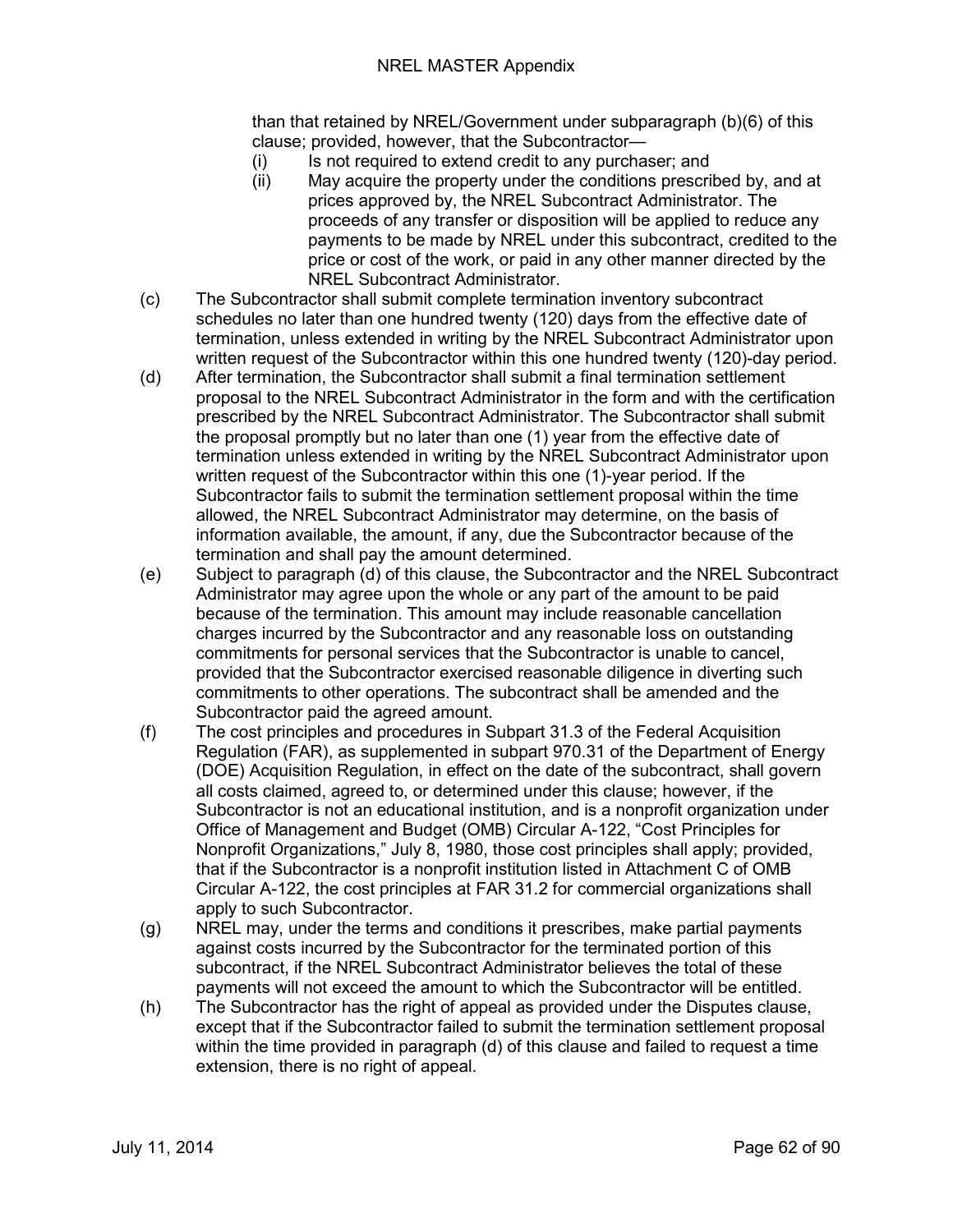## *ALTERNATE I (JUN 2012)*

### *If subcontract is for a cost type subcontract, insert the following paragraph (i) of the basic clause:*

(i) The cost principles and procedures in Part 31 of the Federal Acquisition Regulation, as supplemented in subpart 970.31 of the Department of Energy Acquisition Regulation, in effect on the date of this subcontract, shall govern all costs claimed, agreed to, or determined under this clause.

#### **CLAUSE 48. TERMINATION (COST REIMBURSEMENT) (MAY 2004) MODIFIED BY DEAR 970.4905-1, ALTERNATE IV (TIME AND MATERIAL OR LABOR HOUR) (SEP 1996)** *Derived from FAR 52.249-6 (FD)*

*(Applies to cost type subcontracts except research and development subcontracts with an educational or nonprofit institution on a no-fee basis.)*

*(Alternate IV applies to Time and Material and Labor Hour and Expenses subcontracts.)*

- (a) NREL may terminate performance of work under this subcontract in whole or, from time to time, in part, if—
	- (1) The NREL Subcontract Administrator determines that a termination is in the NREL/Government's interest; or
	- (2) The Subcontractor defaults in performing this subcontract and fails to cure the default within ten (10) days (unless extended by the NREL Subcontract Administrator) after receiving a notice specifying the default.
		- (i) "Default," as used in this clause, includes failure to make progress in the work so as to endanger performance.
- (b) The NREL Subcontract Administrator shall terminate by delivering to the Subcontractor a Notice of Termination specifying whether termination is for default of the Subcontractor or for convenience of NREL/Government, the extent of termination, and the effective date. If, after termination for default, it is determined that the Subcontractor was not in default or that the Subcontractor's failure to perform or to make progress in performance is due to causes beyond the control and without the fault or negligence of the Subcontractor as set forth in the Excusable Delays clause, the rights and obligations of the parties will be the same as if the termination was for the convenience of the NREL/Government.
- (c) After receipt of a Notice of Termination, and except as directed by the NREL Subcontract Administrator, the Subcontractor shall immediately proceed with the following obligations, regardless of any delay in determining or adjusting any amounts due under this clause:
	- (1) Stop work as specified in the notice.
	- (2) Place no further lower-tier subcontracts or orders (referred to as lower-tier subcontracts in this clause), except as necessary to complete the continued portion of the subcontract.
	- (3) Terminate all lower-tier subcontracts to the extent they relate to the work terminated.
	- (4) Assign to NREL, as directed by the NREL Subcontract Administrator, all right, title, and interest of the Subcontractor under the lower-tier subcontracts terminated, in which case NREL shall have the right to settle or to pay any termination settlement proposal arising out of those terminations.
	- (5) With approval or ratification to the extent required by the NREL Subcontract Administrator, settle all outstanding liabilities and termination settlement proposals arising from the termination of lower-tier subcontracts, the cost of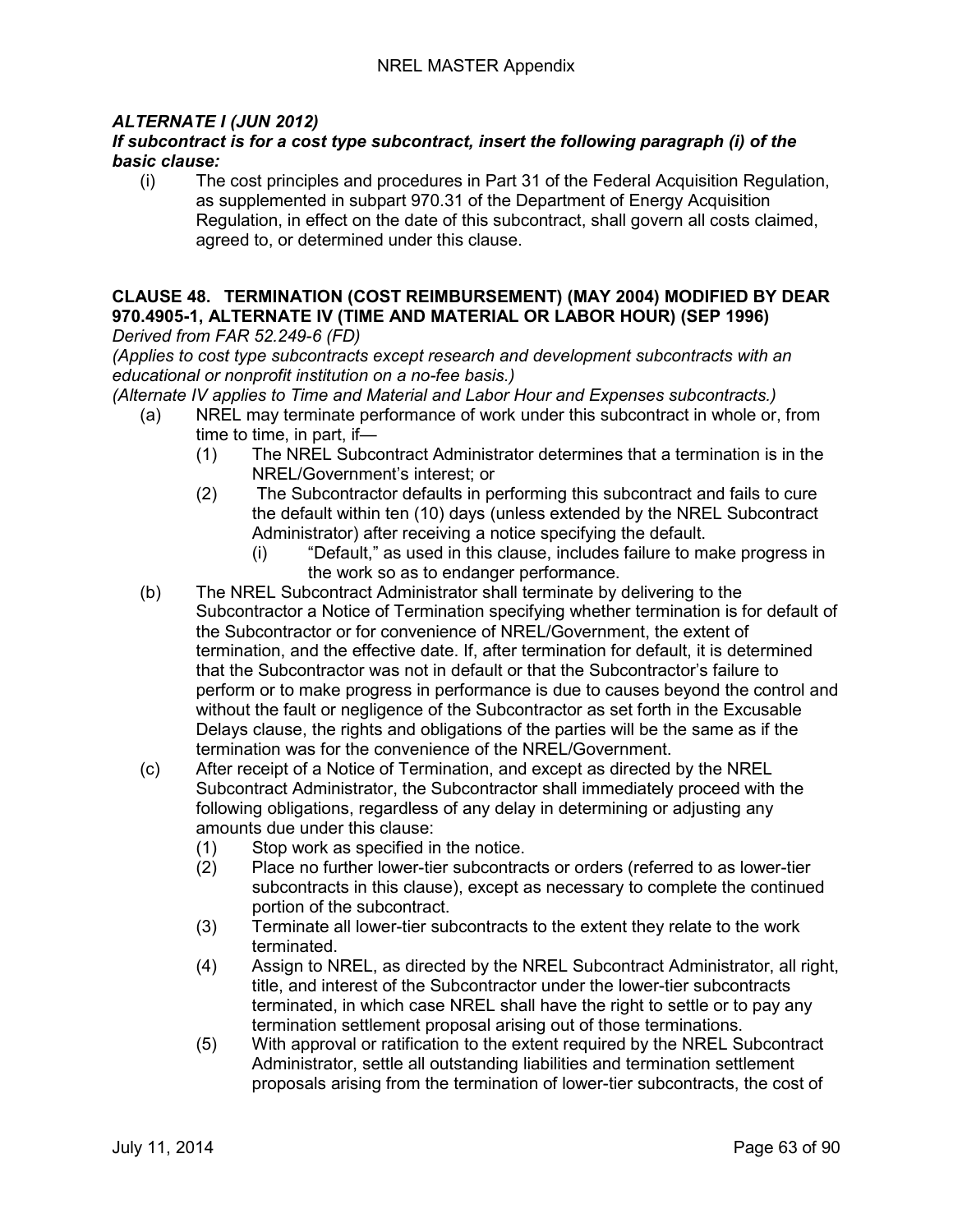### NREL MASTER Appendix

which would be reimbursable in whole or in part, under this subcontract; approval or ratification will be final for purposes of this clause.

- (6) Transfer title to the Government (if not already transferred) and, as directed by the NREL Subcontract Administrator, deliver to the NREL—
	- (i) The fabricated or unfabricated parts, work in process, completed work, supplies, and other material produced or acquired for the work terminated;
	- (ii) The completed or partially completed plans, drawings, information, and other property that, if the subcontract had been completed, would be required to be furnished to the NREL; and
	- (iii) The jigs, dies, fixtures, and other special tools and tooling acquired or manufactured for this subcontract, the cost of which the Subcontractor has been or will be reimbursed under this subcontract.
- (7) Complete performance of the work not terminated.
- (8) Take any action that may be necessary, or that the NREL Subcontract Administrator may direct, for the protection and preservation of the property related to this subcontract that is in the possession of the Subcontractor and in which the NREL/Government has or may acquire an interest.
- (9) Use its best efforts to sell, as directed or authorized by the NREL Subcontract Administrator, any property of the types referred to in paragraph (c)(6) of this clause; provided, however, that the Subcontractor
	- (i) Is not required to extend credit to any purchaser and
	- (ii) May acquire the property under the conditions prescribed by, and at prices approved by, the NREL Subcontract Administrator. The proceeds of any transfer or disposition will be applied to reduce any payments to be made by NREL under this subcontract, credited to the price or cost of the work, or paid in any other manner directed by the NREL Subcontract Administrator.
- (d) The Subcontractor shall submit complete termination inventory subcontract schedules no later than one hundred twenty (120) days from the effective date of termination, unless extended in writing by the NREL Subcontract Administrator upon written request of the Subcontractor within this one hundred twenty (120) day period.
- (e) After expiration of the plant clearance period as defined in Subpart  $49.001$  of the Federal Acquisition Regulation, the Subcontractor may submit to the NREL Subcontract Administrator a list, certified as to quantity and quality, of termination inventory not previously disposed of, excluding items authorized for disposition by the NREL Subcontract Administrator. The Subcontractor may request the NREL/Government to remove those items or enter into an agreement for their storage. Within fifteen (15) days, NREL/Government will accept the items and remove them or enter into a storage agreement. The NREL Subcontract Administrator may verify the list upon removal of the items, or if stored, within forty five (45) days from submission of the list, and shall correct the list, as necessary, before final settlement.
- (f) After termination, the Subcontractor shall submit a final termination settlement proposal to the NREL Subcontract Administrator in the form and with the certification prescribed by the NREL Subcontract Administrator. The Subcontractor shall submit the proposal promptly, but no later than one (1) year from the effective date of termination, unless extended in writing by Subcontract Administrator upon written request of the Subcontractor within this one (1) year period. However, if the NREL Subcontract Administrator determines that the facts justify it, a termination settlement proposal may be received and acted on after one (1) year or any extension. If the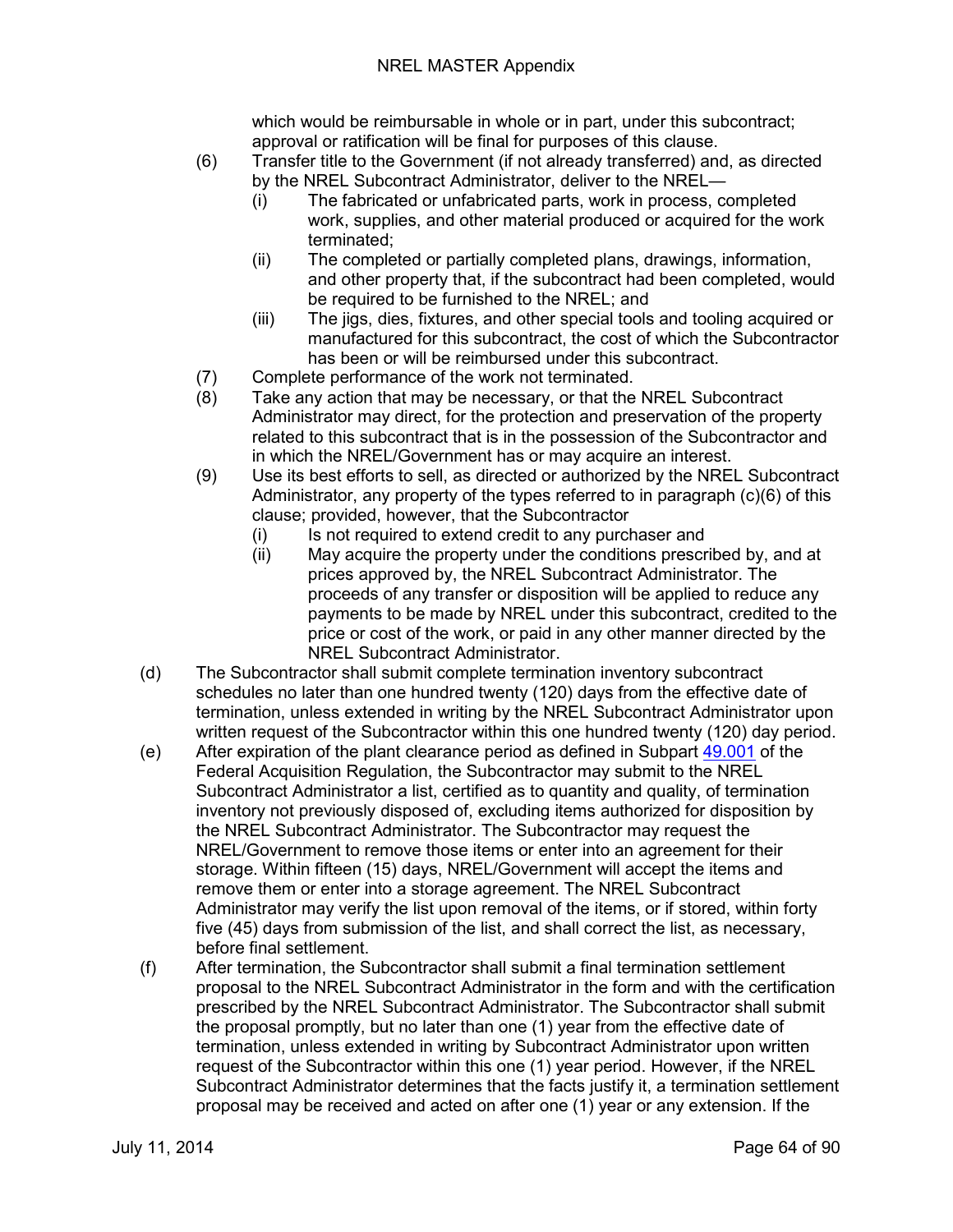Subcontractor fails to submit the proposal within the time allowed, the NREL Subcontract Administrator may determine, on the basis of information available, the amount, if any, due the Subcontractor because of the termination and shall pay the amount determined.

- (g) Subject to paragraph (f) of this clause, the Subcontractor and the NREL Subcontract Administrator may agree on the whole or any part of the amount to be paid (including an allowance for fee) because of the termination. The subcontract shall be amended, and the Subcontractor paid the agreed amount.
- (h) If the Subcontractor and the NREL Subcontract Administrator fail to agree in whole or in part on the amount of costs and/or fee to be paid because of the termination of work, the NREL Subcontract Administrator shall determine, on the basis of information available, the amount, if any, due the Subcontractor, and shall pay that amount, which shall include the following:
	- (1) All costs reimbursable under this subcontract, not previously paid, for the performance of this subcontract before the effective date of the termination, and those costs that may continue for a reasonable time with the approval of or as directed by the NREL Subcontract Administrator; however, the Subcontractor shall discontinue those costs as rapidly as practicable.
	- (2) The cost of settling and paying termination settlement proposals under terminated lower-tier subcontracts that are properly chargeable to the terminated portion of the contract if not included in paragraph (h)(1) of this clause.
	- (3) The reasonable costs of settlement of the work terminated, including—
		- (i) Accounting, legal, clerical, and other expenses reasonably necessary for the preparation of termination settlement proposals and supporting data;
		- (ii) The termination and settlement of lower-tier subcontracts (excluding the amounts of such settlements); and
		- (iii) Storage, transportation, and other costs incurred, reasonably necessary for the preservation, protection, or disposition of the termination inventory. If the termination is for default, no amounts for the preparation of the Subcontractor's termination settlement proposal may be included.
	- (4) A portion of the fee payable under the subcontract, determined as follows:
		- (i) If the subcontract is terminated for the convenience of the NREL/Government, the settlement shall include a percentage of the fee equal to the percentage of completion of work contemplated under the contract, but excluding lower-tier subcontract effort included in lower-tier Subcontractors' termination proposals, less previous payments for fee.
		- (ii) If the subcontract is terminated for default, the total fee payable shall be such proportionate part of the fee as the total number of articles (or amount of services) delivered to and accepted by NREL is to the total number of articles (or amount of services) of a like kind required by the subcontract.
	- (5) If the settlement includes only fee, it will be determined under paragraph (h) (4) of this clause.
- (i) The cost principles and procedures in Part 31 of the Federal Acquisition Regulation, as supplemented in subpart 970.31 of the Department of Energy Acquisition Regulation, in effect on the date of this subcontract, shall govern all costs claimed, agreed to, or determined under this clause.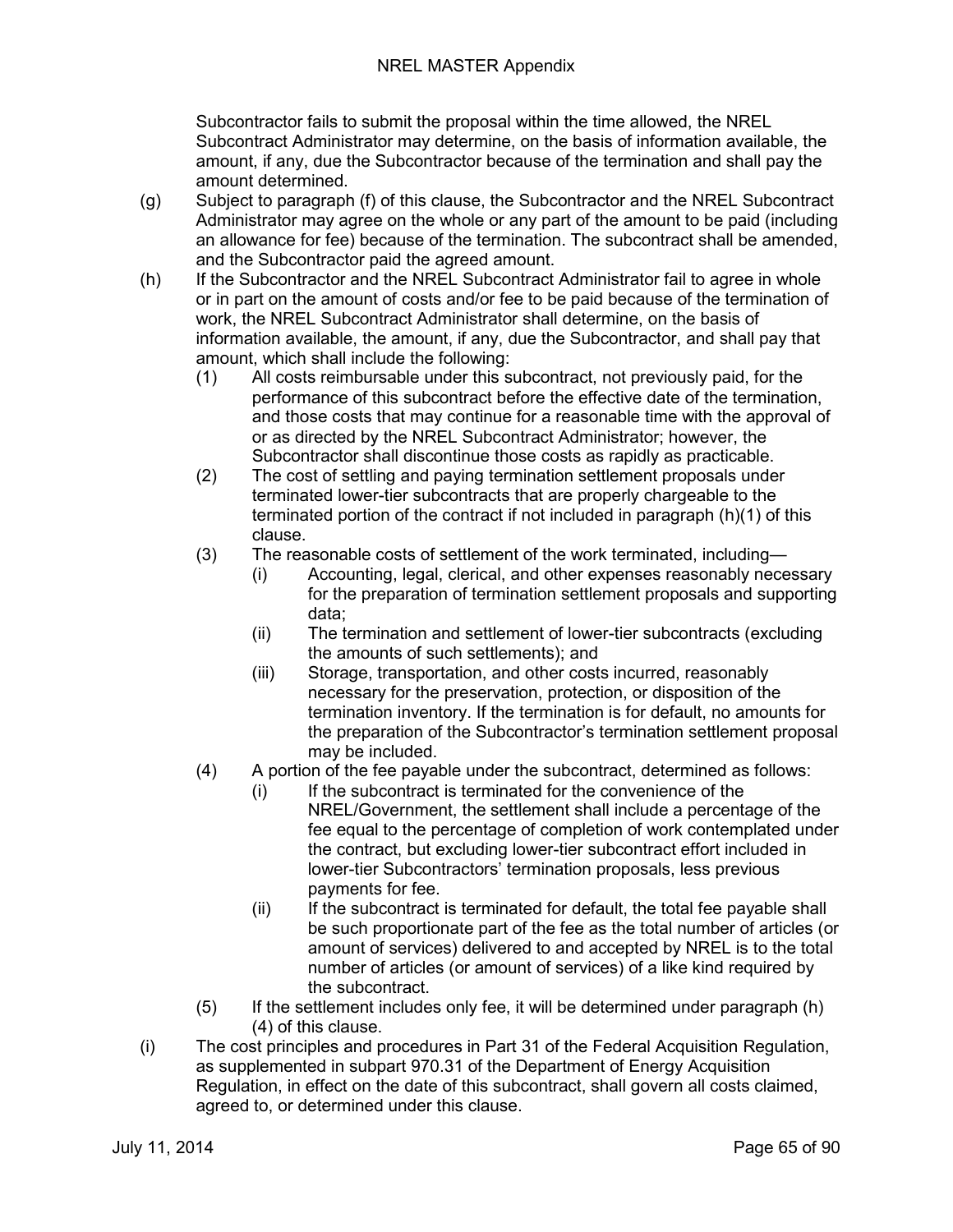- (j) The Subcontractor shall have the right of appeal, under the Disputes clause, from any determination made by the NREL Subcontract Administrator under paragraph (f), (h), or (l) of this clause, except that if the Subcontractor failed to submit the termination settlement proposal within the time provided in paragraph (f) and failed to request a time extension, there is no right of appeal. If the NREL Subcontract Administrator has made a determination of the amount due under paragraph (f), (h) or (l) of this clause, NREL shall pay the Subcontractor—
	- (1) The amount determined by the NREL Subcontract Administrator if there is no right of appeal or if no timely appeal has been taken; or
	- (2) The amount finally determined on an appeal.
- (k) In arriving at the amount due the Subcontractor under this clause, there shall be deducted—
	- (1) All unliquidated advance or other payments to the Subcontractor, under the terminated portion of this subcontract;
	- (2) Any claim which the NREL/Government has against the Subcontractor under this subcontract; and
	- (3) The agreed price for, or the proceeds of sale of materials, supplies, or other things acquired by the Subcontractor or sold under this clause and not recovered by or credited to NREL/Government.
- (l) The Subcontractor and NREL Subcontract Administrator must agree to any equitable adjustment in fee for the continued portion of the subcontract when there is a partial termination. The NREL Subcontract Administrator shall amend the subcontract to reflect the agreement.
- (m) (1) NREL/Government may, under the terms and conditions it prescribes, make partial payments and payments against costs incurred by the Subcontractor for the terminated portion of the subcontract, if the NREL Subcontract Administrator believes the total of these payments will not exceed the amount to which the Subcontractor will be entitled.
	- (2) If the total payments exceed the amount finally determined to be due, the Subcontractor shall repay the excess upon demand, together with interest computed at the rate established by the Secretary of the Treasury under 50 U.S.C. App. 1215(b)(2). Interest shall be computed for the period from the date the excess payment is received by the Subcontractor to the date the excess is repaid. Interest shall not be charged on any excess payment due to a reduction in the Subcontractor's termination settlement proposal because of retention or other disposition of termination inventory until ten (10) days after the date of the retention or disposition, or a later date determined by the NREL Subcontract Administrator because of the circumstances.
- (n) The provisions of this clause relating to fee are inapplicable if this subcontract does not include a fee.

## *ALTERNATE IV (SEP 1996).*

### *If the subcontract is a time-and-material or labor-hour subcontract, substitute the following paragraphs (h) and (l) for paragraphs (h) and (l) of the basic clause:*

- (h) If the Subcontractor and the NREL Subcontract Administrator fail to agree in whole or in part on the amount to be paid because of the termination of work, the NREL Subcontract Administrator shall determine, on the basis of information available, the amount, if any, due the Subcontractor and shall pay the amount determined as follows:
	- (1) If the termination is for the convenience of NREL/Government, include—
		- (i) An amount for direct labor hours (as defined in the subcontract schedule ) determined by multiplying the number of direct labor hours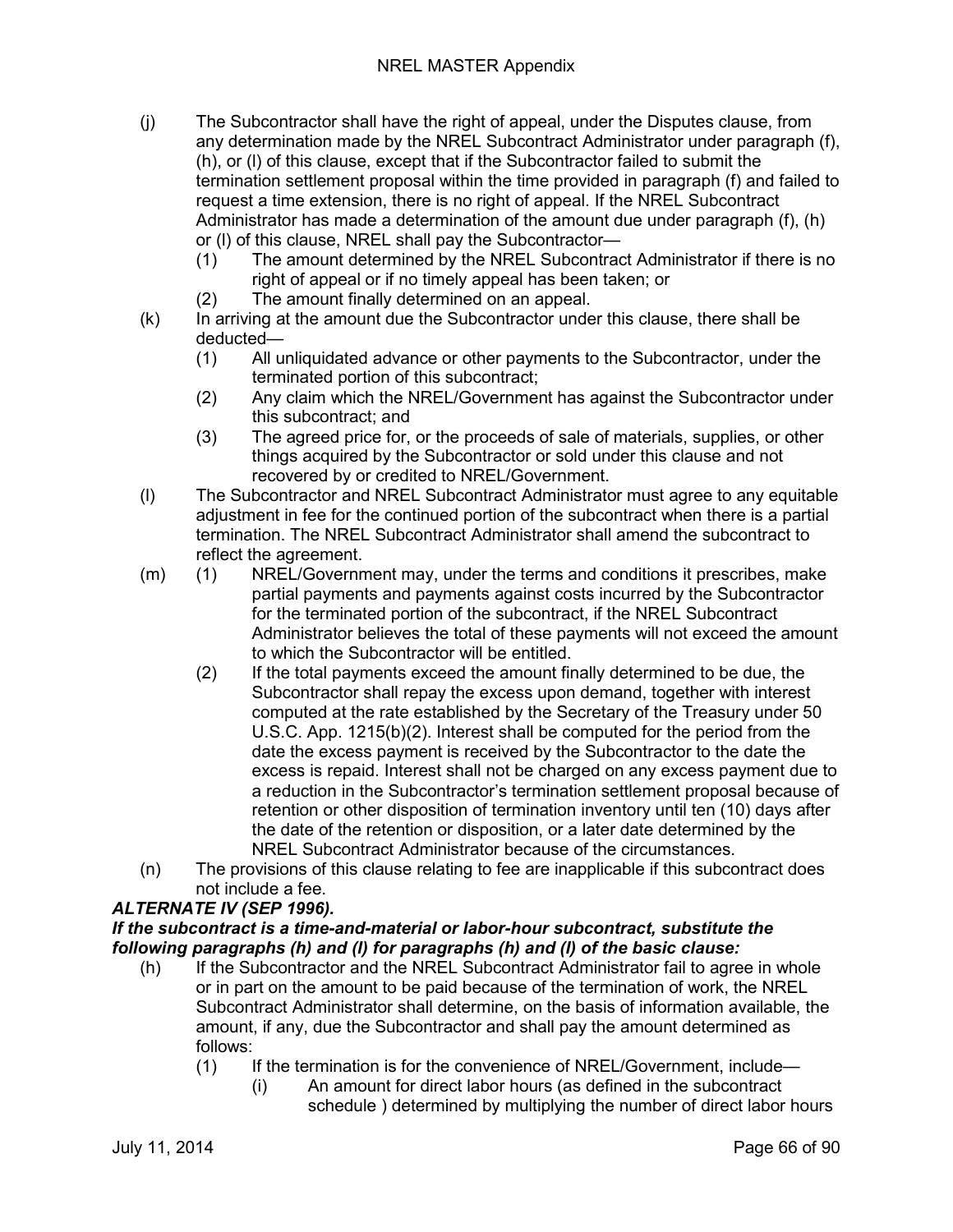expended before the effective date of termination by the hourly rate(s) in the subcontract schedule, less any hourly rate payments already made to the Subcontractor;

- (ii) An amount (computed under the provisions for payment of materials) for material expenses incurred before the effective date of termination, not previously paid to the Subcontractor;
- (iii) An amount for labor and material expenses computed as if the expenses were incurred before the effective date of termination, if they are reasonably incurred after the effective date, with the approval of or as directed by the NREL Subcontract Administrator; however, the Subcontractor shall discontinue these expenses as rapidly as practicable;
- (iv) If not included in subdivision  $(h)(1)(i)$ ,  $(ii)$ , or  $(iii)$  of this clause, the cost of settling and paying termination settlement proposals under terminated lower-tier subcontracts that are properly chargeable to the terminated portion of the subcontract; and
- (v) The reasonable costs of settlement of the work terminated, including—
	- (A) Accounting, legal, clerical, and other expenses reasonably necessary for the preparation of termination settlement proposals and supporting data;
	- (B) The termination and settlement of lower-tier subcontracts (excluding the amounts of such settlements); and
	- (C) Storage, transportation, and other costs incurred, reasonably necessary for the protection or disposition of the termination inventory.
- (2) If the termination is for default of the Subcontractor, include the amounts computed under paragraph (h)(1) of this clause but omit—
	- (i) Any amount for preparation of the Subcontractor's termination settlement proposal; and
	- (ii) The portion of the hourly rate allocable to profit for any direct labor hours expended in furnishing materials and services not delivered to and accepted by NREL. \* \* \* \* \*
- (l) If the termination is partial, the Subcontractor may file with the NREL Subcontract Administrator a proposal for an equitable adjustment of price(s) for the continued portion of the subcontract. The NREL Subcontract Administrator shall make any equitable adjustment agreed upon. Any proposal by the Subcontractor for an equitable adjustment under this clause shall be requested within ninety (90) days from the effective date of termination, unless extended in writing by the NREL Subcontract Administrator.

# **CLAUSE 49. EXCUSABLE DELAYS (APR 1984)**

*Derived from FAR 52.249-14 (FD)*

*(Applies to cost type subcontracts for supplies, services, construction, and research and development on a fee basis. Also applies to time and materials, labor hour and expenses subcontracts.)*

(a) Except for defaults of Subcontractors at any tier, the Subcontractor shall not be in default because of any failure to perform this subcontract under its terms if the failure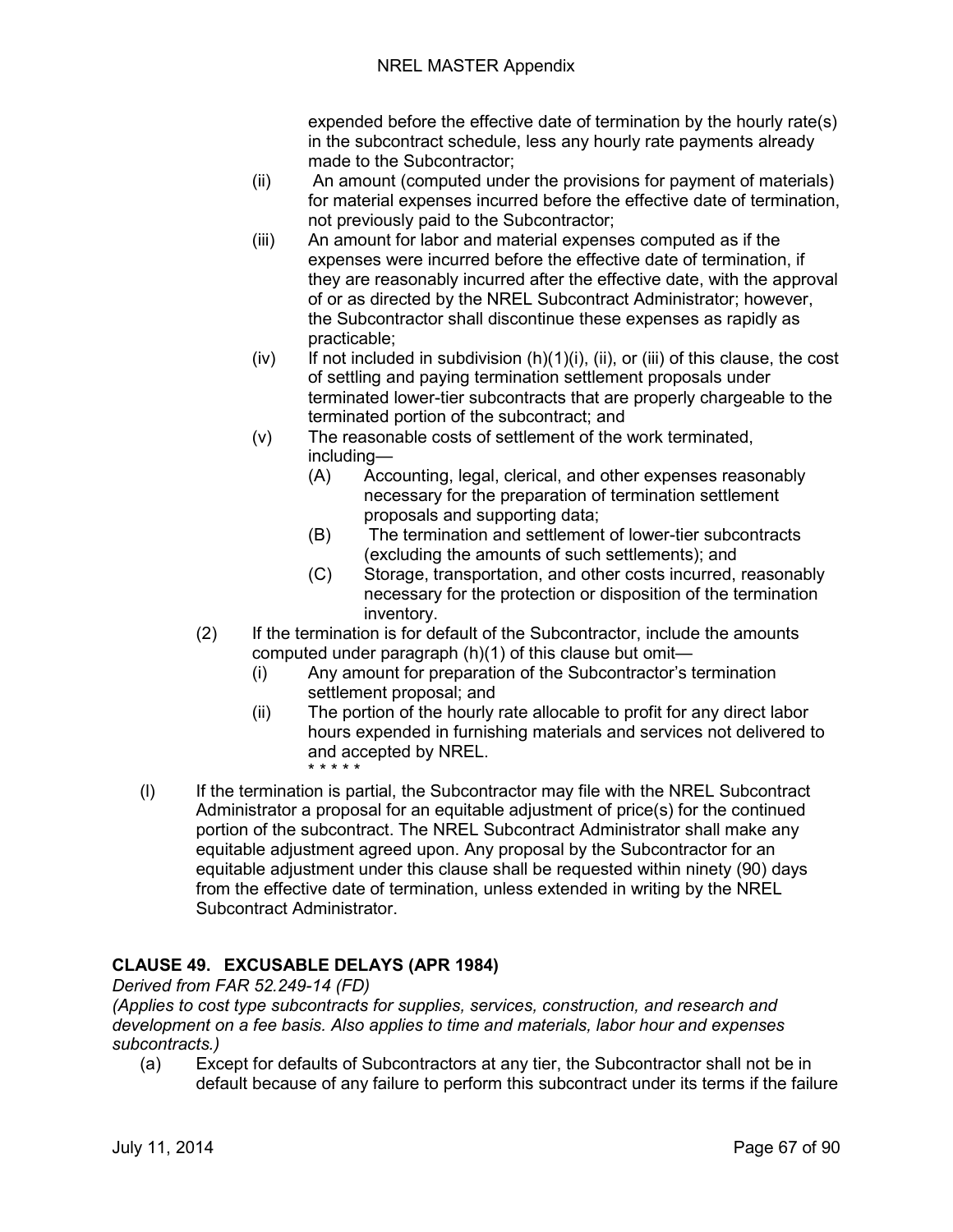arises from causes beyond the control and without the fault or negligence of the Subcontractor. Examples of these causes are—

- (1) Acts of God or of the public enemy;
- (2) Acts of the Government in either its sovereign or contractual capacity;
- (3) Fires;
- (4) Floods;
- (5) Epidemics;
- (6) Quarantine restrictions;
- (7) Strikes;<br>(8) Freight
- (8) Freight embargoes; and<br>(9) Unusually severe weathe
- Unusually severe weather.

In each instance, the failure to perform must be beyond the control and without the fault or negligence of the Subcontractor. "Default" includes failure to make progress in the work so as to endanger performance.

- (b) If the failure to perform is caused by the failure of a Subcontractor at any tier to perform or make progress, and if the cause of the failure was beyond the control of both the Subcontractor and lower-tier Subcontractor, and without the fault or negligence of either, the Subcontractor shall not be deemed to be in default, unless—
	- (1) The lower-tier subcontracted supplies or services were obtainable from other sources;
	- (2) The NREL Subcontract Administrator ordered the Subcontractor in writing to purchase these supplies or services from the other source; and
	- (3) The Subcontractor failed to comply reasonably with this order.
- (c) Upon request of the Subcontractor, the NREL Subcontract Administrator shall ascertain the facts and extent of the failure. If the NREL Subcontract Administrator determines that any failure to perform results from one or more of the causes above, the delivery subcontract schedule shall be revised, subject to the rights of NREL/Government under the termination clause of this subcontract.

## **CLAUSE 50. SENSITIVE FOREIGN NATIONS CONTROLS (SPECIAL) (OCT 2011)**

*Derived from DEAR 952.204-71 (MAR 2011) (FD)*

*(Applies to all subcontracts.)*

- (a) In connection with any activities in the performance of this subcontract, the Subcontractor agrees to comply with the "Sensitive Foreign Nations Controls" requirements of the Department of Energy (DOE), under DOE Order 142.3 or superseding directives, relating to those countries, have been, be identified by DOE as sensitive foreign nations. The Subcontractor shall have the right to terminate its performance under this subcontract upon at least sixty (60) days prior written notice to the NREL Subcontract Administrator if the Subcontractor determines that it is unable, without substantially interfering with its polices or without adversely impacting its performance to continue performance of the work under this subcontract as a result of such notification. If the Subcontractor elects to terminate performance, the provisions of this subcontract regarding termination for the convenience of the Government/NREL shall apply.
- (b) The provisions of this clause shall be included in any lower-tier subcontracts which may involve making unclassified information about nuclear technology available to sensitive foreign nations.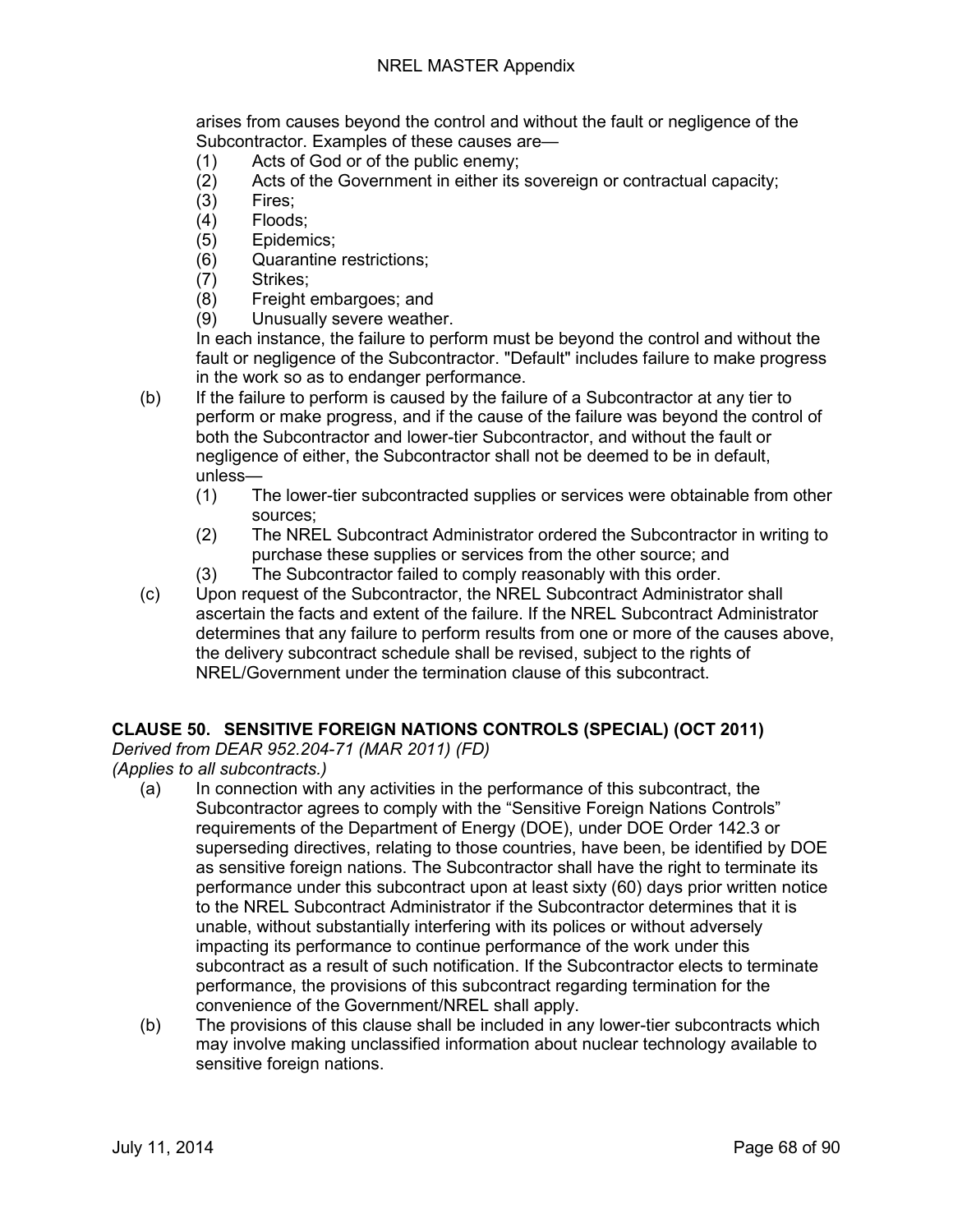# **CLAUSE 52. DISPLACED EMPLOYEE HIRING PREFERENCE (JUNE 1997)**

*Derived from DEAR 952.226-74 (FD)*

*(Applies to all subcontracts exceeding \$500,000, except subcontracts for commercial items.)*

(a) Definition.

Eligible employee means a current or former employee of a Contractor or Subcontractor employed at a Department of Energy Defense Nuclear Facility (1) whose position of employment has been, or will be, involuntarily terminated (except if terminated for cause), (2) who has also met the eligibility criteria contained in the Department of Energy guidance for Contractor work force restructuring, as may be amended or supplemented from time to time, and (3) who is qualified for a particular job vacancy with the Department or one of its Contractors or Subcontractors with respect to work under its Contract with the Department at the time the particular position is available.

- (b) Consistent with Department of Energy guidance for Contractor work force restructuring, as may be amended or supplemented from time to time, the Subcontractor agrees that it will provide a preference in hiring to an eligible employee to the extent practicable for work performed under this subcontract.
- (c) The requirements of this clause shall be included in subcontracts at any tier (except for lower-tier subcontracts for commercial items pursuant to 41 U.S.C. 403) expected to exceed \$500,000.

# **CLAUSE 53. RESEARCH MISCONDUCT (JUL 2005)**

### *Derived from DEAR 952.235-71 (FD)*

*(Applies to all subcontracts where the Subcontractor will propose, perform, or review research of any kind.)*

- (a) The Subcontractor is responsible for maintaining the integrity of research performed pursuant to this subcontract award including the prevention, detection, and remediation of research misconduct as defined by this clause, and the conduct of inquiries, investigations, and adjudication of allegations of research misconduct in accordance with the requirements of this clause.
- (b) Unless otherwise instructed by the NREL Subcontract Administrator, the Subcontractor must conduct an initial inquiry into any allegation of research misconduct. If the Subcontractor determines that there is sufficient evidence to proceed to an investigation, it must notify the NREL Subcontract Administrator and, unless otherwise instructed, the Subcontractor must:
	- (1) Conduct an investigation to develop a complete factual record and an examination of such record leading to either a finding of research misconduct and an identification of appropriate remedies or a determination that no further action is warranted;
	- (2) Conduct adjudication, if the investigation leads to a finding of research misconduct, by a responsible official who was not involved in the inquiry or investigation and is separated organizationally from the element which conducted the investigation. The adjudication must include a review of the investigative record and, as warranted, a determination of appropriate corrective actions and sanctions.
	- (3) Inform the NREL Subcontract Administrator if an initial inquiry supports a formal investigation and, if requested by the NREL Subcontract Administrator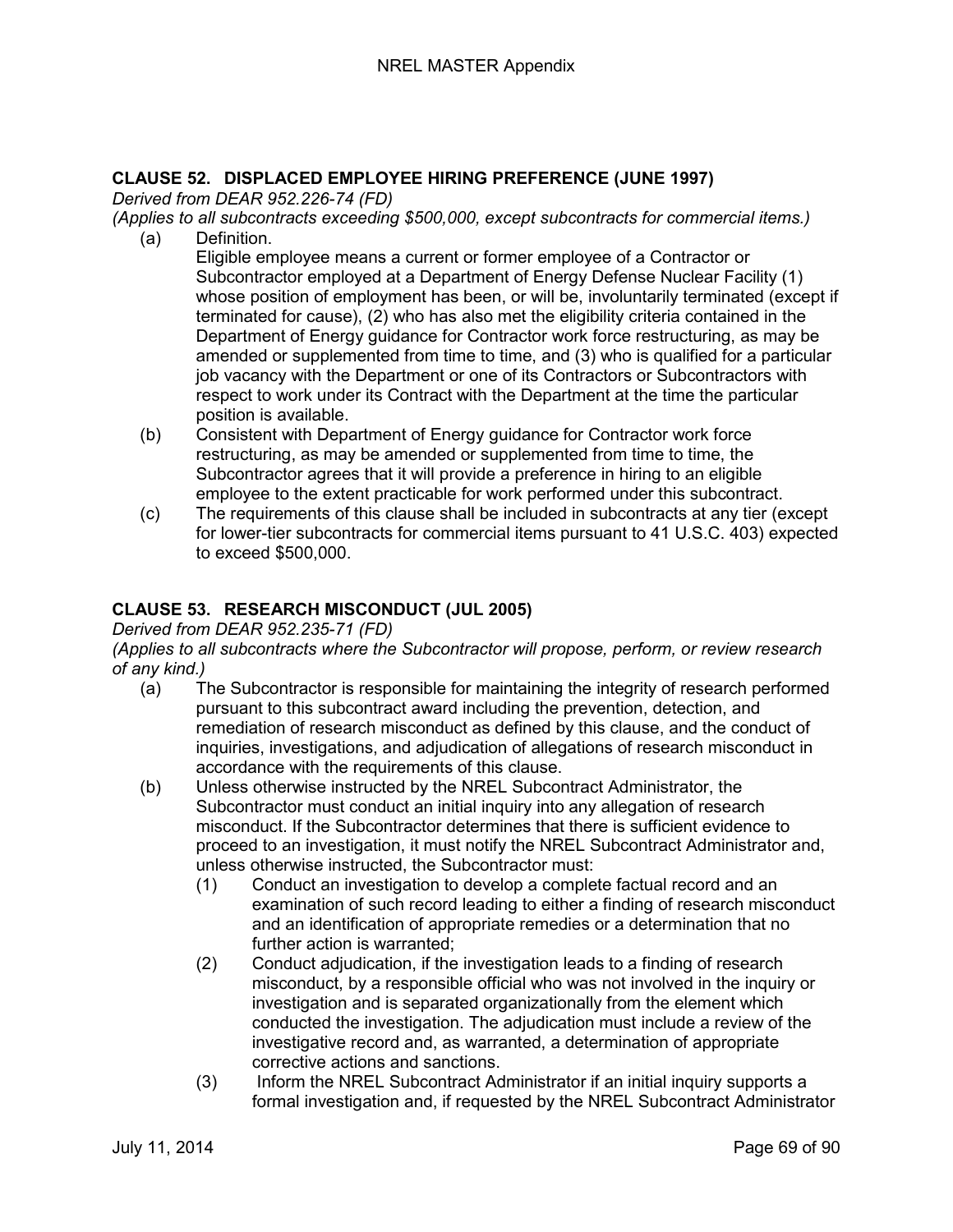thereafter, keep the NREL Subcontract Administrator informed of the results of the investigation and any subsequent adjudication. When an investigation is complete, the Subcontractor will forward to the NREL Subcontract Administrator a copy of the evidentiary record, the investigative report, any recommendations made to the Subcontractor's adjudicating official, and the adjudicating official's decision and notification of any corrective action taken or planned, and the subject's written response (if any).

- (c) NREL/DOE may elect to act in lieu of the Subcontractor in conducting an inquiry or investigation into an allegation of research misconduct if the NREL Subcontract Administrator finds that:
	- (1) The research organization is not prepared to handle the allegation in a manner consistent with this clause;
	- (2) The allegation involves an entity of sufficiently small size that it cannot reasonably conduct the inquiry;
	- (3) NREL/DOE involvement is necessary to ensure the public health, safety, and security, or to prevent harm to the public interest; or
	- (4) The allegation involves possible criminal misconduct.
- (d) In conducting the activities under paragraphs (b) and (c) of this clause, the Subcontractor and NREL, if it elects to conduct the inquiry or investigation, shall adhere to the following guidelines:
	- (1) Safeguards for information and subjects of allegations. The Subcontractor shall provide safeguards to ensure that individuals may bring allegations of research misconduct made in good faith to the attention of the Subcontractor without suffering retribution. Safeguards include: protection against retaliation; fair and objective procedures for examining and resolving allegations; and diligence in protecting positions and reputations. The Subcontractor shall also provide the subjects of allegations confidence that their rights are protected and that the mere filing of an allegation of research misconduct will not result in an adverse action. Safeguards include timely written notice regarding substantive allegations against them, a description of the allegation and reasonable access to any evidence submitted to support the allegation or developed in response to an allegation, and notice of any findings of research misconduct.
	- (2) Objectivity and Expertise. The Subcontractor shall select individual(s) to inquire, investigate, and adjudicate allegations of research misconduct that have appropriate expertise and have no unresolved conflict of interest. The individual(s) who conduct(s) adjudication must not be the same individual(s) who conducted the inquiry or investigation, and must be separate organizationally from the element that conducted the inquiry or investigation.
	- (3) Timeliness. The Subcontractor shall coordinate, inquire, investigate, and adjudicate allegations of research misconduct promptly, but thoroughly. Generally, an investigation should be completed within one hundred twenty (120) days of initiation, and adjudication should be complete within sixty (60) days of receipt of the record of investigation.
	- (4) Confidentiality. To the extent possible, consistent with fair and thorough processing of allegations of research misconduct and applicable law and regulation, knowledge about the identity of the subjects of allegations, and informants should be limited to those with a need to know.
	- (5) Remediation and Sanction. If the Subcontractor finds that research misconduct has occurred, it shall assess the seriousness of the misconduct and its impact on the research completed or in process. The Subcontractor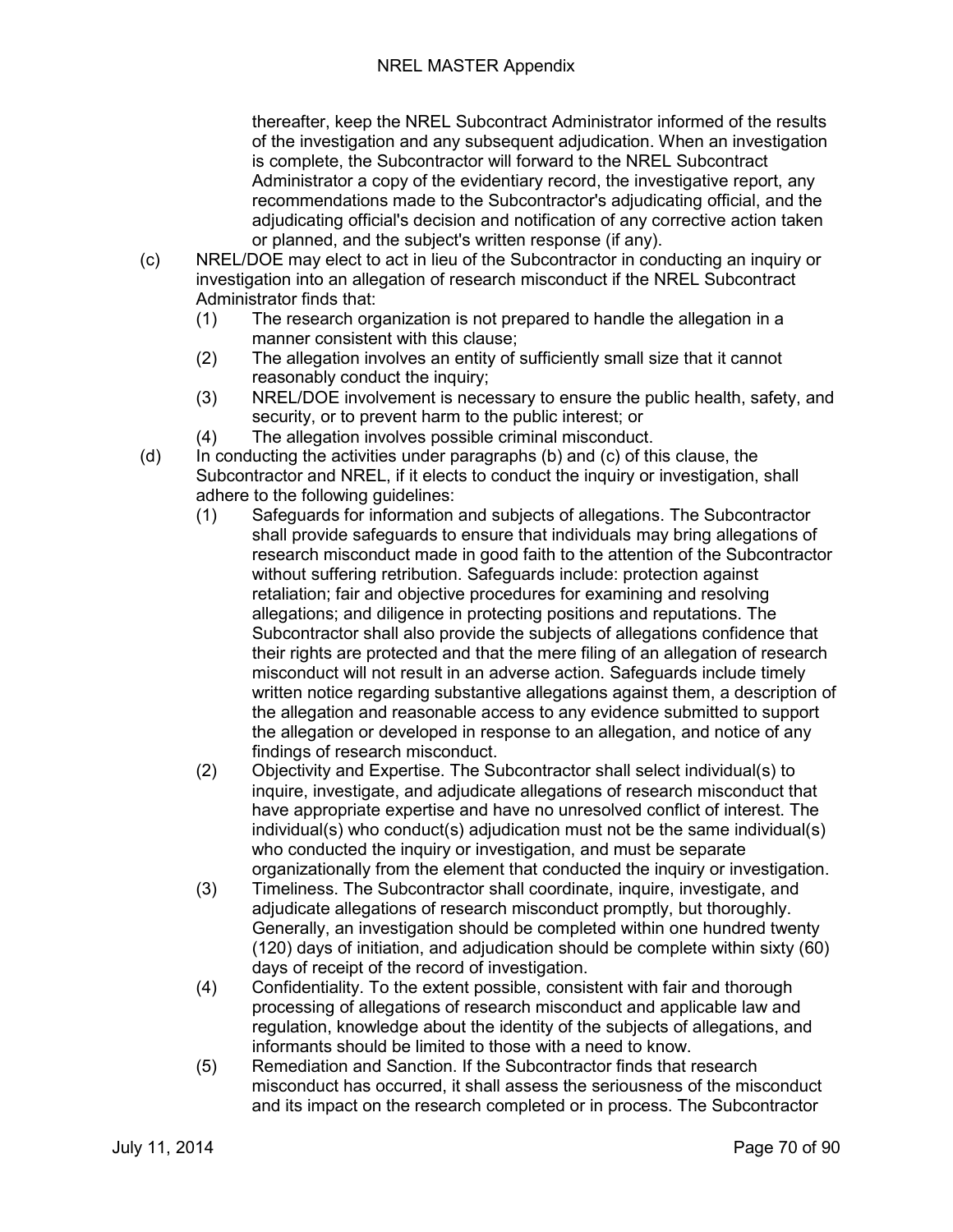must take all necessary corrective actions. Such actions may include, but are not limited to, correcting the research record and as appropriate imposing restrictions, controls, or other parameters on research in process or to be conducted in the future. The Subcontractor must coordinate remedial actions with the NREL Subcontract Administrator. The Subcontractor must also consider whether personnel sanctions are appropriate. Any such sanction must be considered and effected consistent with any applicable personnel laws, policies, and procedures, and shall take into account the seriousness of the misconduct and its impact, whether it was done knowingly or intentionally, and whether it was an isolated event or pattern of conduct.

- (e) NREL/DOE reserves the right to pursue such remedies and other actions as it deems appropriate, consistent with the terms and conditions of the award instrument and applicable laws and regulations. However, the Subcontractor's good faith administration of this clause and the effectiveness of its remedial actions and sanctions shall be positive considerations and shall be taken into account as mitigating factors in assessing the need for such actions. If NREL/DOE pursues any such action, it will inform the subject of the action of the outcome and any applicable appeal procedures.
- (f) Definitions.
	- (1) "Adjudication," as used in this clause, means a formal review of a record of investigation of alleged research misconduct to determine whether and what corrective actions and sanctions should be taken.
	- (2) "Fabrication," as used in this clause, means making up data or results and recording or reporting them.
	- (3) "Falsification," as used in this clause, means manipulating research materials, equipment, or processes, or changing or omitting data or results such that the research is not accurately represented in the research record.
	- (4) "Finding of Research Misconduct," as used in this clause, means a determination, based on a preponderance of the evidence that research misconduct has occurred. Such a finding requires a conclusion that there has been a significant departure from accepted practices of the relevant research community and that it be knowingly, intentionally, or recklessly committed.
	- (5) "Inquiry," as used in this clause, means information gathering and initial factfinding to determine whether an allegation or apparent instance of misconduct warrants an investigation.
	- (6) "Investigation," as used in this clause, means the formal examination and evaluation of the relevant facts.
	- (7) "Plagiarism," as used in this clause, means the appropriation of another person's ideas, processes, results, or words without giving appropriate credit.
	- (8) "Research," as used in this clause, means all basic, applied, and demonstration research in all fields of science, medicine, engineering, and mathematics, including, but not limited to, research in economics, education, linguistics, medicine, psychology, social sciences statistics, and research involving human subjects or animals.
	- (9) "Research Misconduct," as used in this clause, means fabrication, falsification, or plagiarism in proposing, performing, or reviewing research, or in reporting research results, but does not include honest error or differences of opinion.
	- (10) "Research Record," as used in this clause, means the record of all data or results that embody the facts resulting from scientists' inquiries, including, but not limited to, research proposals; laboratory records, both physical and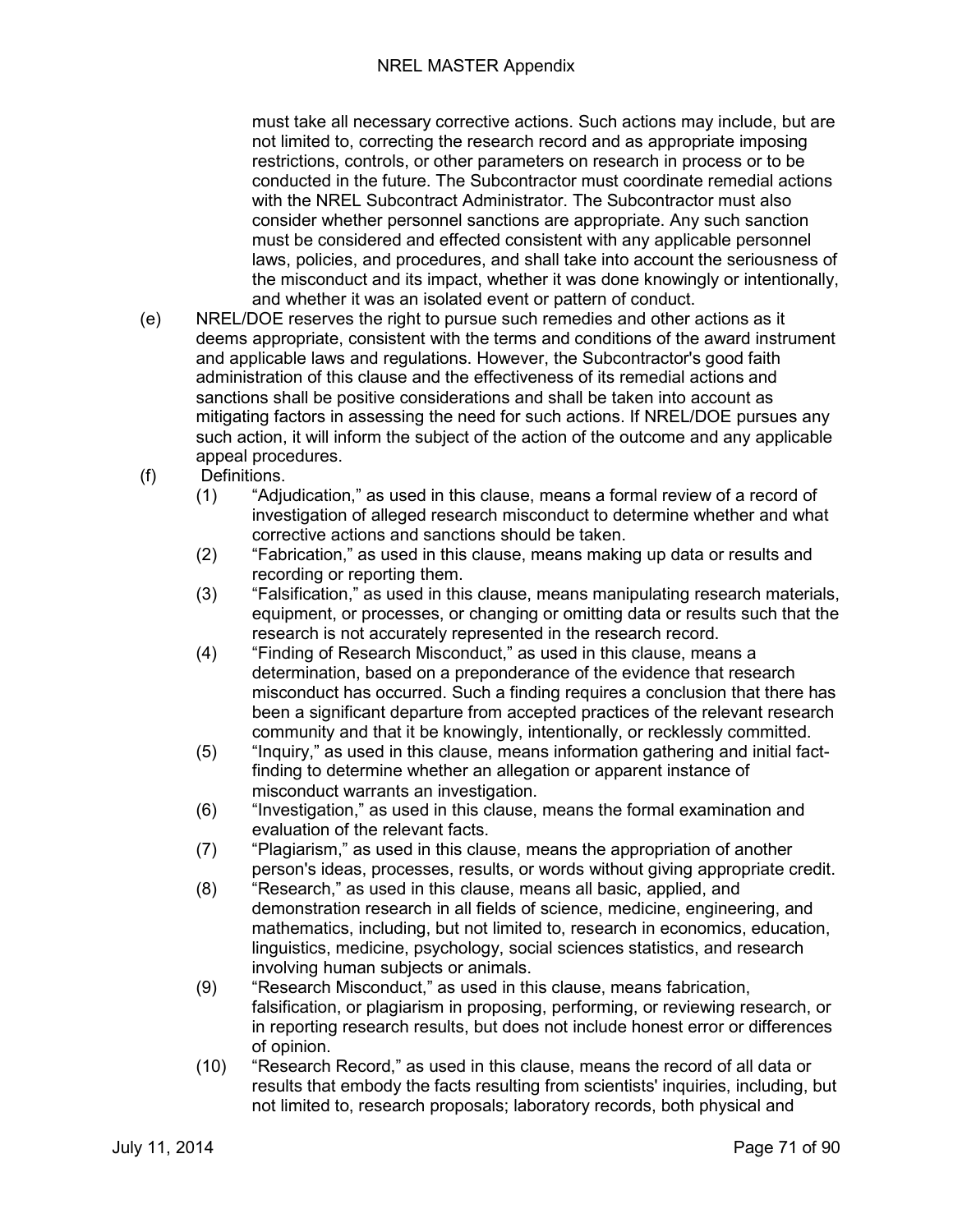electronic; progress reports; abstracts; theses; oral presentations; internal reports; and journal articles.

- (g) By executing this subcontract, the Subcontractor provides its assurance that it has established an administrative process for performing an inquiry, mediating if possible, or investigating, and reporting allegations of research misconduct; and that it will comply with its own administrative process and the requirements of 10 CFR part 733 for performing an inquiry, possible mediation, investigation and reporting of research misconduct.
- (h) The Subcontractor must insert or have inserted the substance of this clause, including paragraph (g), in subcontracts at all tiers that involve research.

# **CLAUSE 54. FOREIGN TRAVEL (SPECIAL) (JUN 2012)**

*Derived from DEAR 952.247-70 (JUN 2010) and DOE Order 551.1C (FD) (Applies to all subcontracts where foreign travel is required.)*

- (a) Subcontractor foreign travel shall be conducted pursuant to the requirements contained in Department of Energy (DOE) Order 551.1C, Official Foreign Travel, or its successor in effect at the time of award.
- (b) All foreign travel (one trip or multiple trips), if required in performance of the subcontract, shall be subject to prior approval of the Department of Energy and an approved Electronic Country Clearance (eCC) from the U.S. Department of State.
- (c) Foreign travel is defined as travel from the United States (including Alaska, Hawaii, the Commonwealth of Puerto Rico and the Northern Mariana Islands, and the territories and possessions of the United States) to a foreign country and return, travel between foreign countries, by persons, including foreign nationals, whose salaries or travel expenses or both will ultimately be funded in whole or in part by NREL/DOE. Foreign travel also includes travel funded by non-NREL/DOE sources for which the traveler represents NREL/DOE or conducts business on behalf of NREL/DOE or the U.S. Government.
- (d) Request for approval of foreign travel shall be submitted to NREL on an NREL Foreign Travel Request form minimum of forty-five (45) days prior to the planned departure date.

## **CLAUSE 55. PRINTING (DEC 2000)**

*Derived from DEAR 970.5208-1 (FD)*

*(Applies to all subcontracts where printing is required as this term is defined in Title I of the U.S. Government Printing and Binding Regulations.)*

- (a) To the extent that duplicating or printing services may be required in the performance of this subcontract, the Subcontractor shall provide or secure such services in accordance with the Government Printing and Binding Regulations, Title 44 of the U.S. Code, and DOE Directives relative thereto.
- (b) The term "Printing" includes the following processes: Composition, platemaking, presswork, binding, microform publishing, or the end items produced by such processes. Provided, however, that performance of a requirement under this subcontract involving the duplication of less than five thousand (5,000) copies of a single page, or no more than twenty-five thousand (25,000) units in the aggregate of multiple pages, will not be deemed to be printing.
- (c) Printing services not obtained in compliance with this guidance shall result in the cost of such printing being disallowed.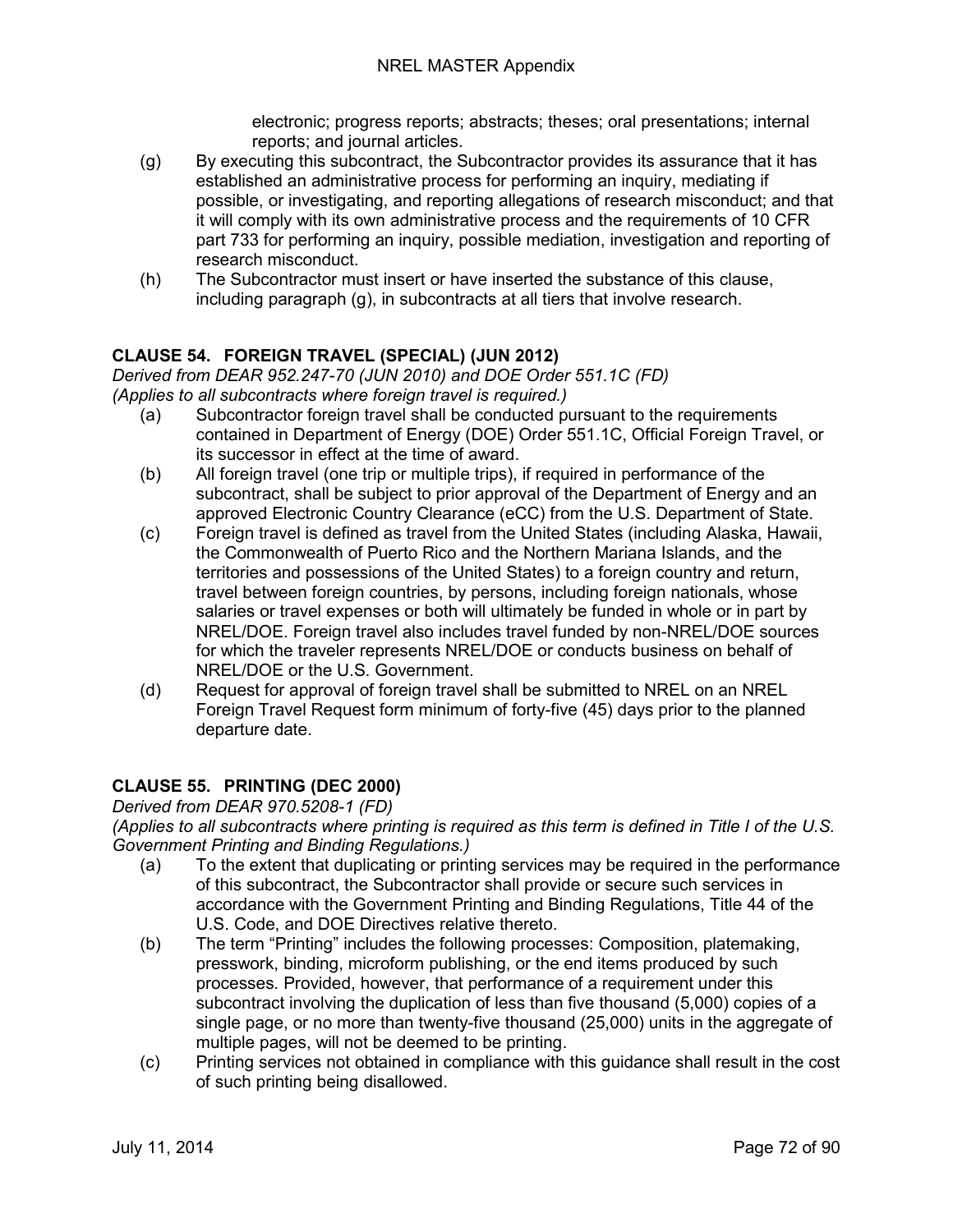(d) The Subcontractor shall include the substance of this clause in all lower-tier subcontracts hereunder which require printing (as that term is defined in Title I of the U.S. Government Printing and Binding Regulations).

#### **CLAUSE 56. PENALTIES FOR UNALLOWABLE COSTS (AUG 2009)**

*Derived from DEAR 970.5242-1 (DEC 2000)*

#### *(Applies to cost type subcontracts)*

- (a) Subcontractors which include unallowable cost in a submission for settlement for cost incurred, may be subject to penalties.
- (b) If, during the review of a submission for settlement of cost incurred, the DOE Contracting Officer, through NREL, determines that the submission contains an expressly unallowable cost or a cost determined to be unallowable prior to the submission, the DOE Contracting Officer shall assess a penalty, through NREL.
- (c) Unallowable costs are either expressly unallowable or determined unallowable.
	- (1) An expressly unallowable cost is a particular item or type of cost which, under the express provisions of an applicable law, regulation, or this subcontract, is specifically named and stated to be unallowable.
	- (2) A cost determined unallowable is one which, for that Subcontractor—
		- (i) Was subject to a DOE Contracting Officer's final decision and not appealed;
		- (ii) The Civilian Board of Contract Appeals or a court has previously ruled as unallowable; or
		- (iii) Was mutually agreed to be unallowable.
- (d) If the DOE Contracting Officer determines that a cost submitted by the Subcontractor in its submission for settlement of cost incurred is—
	- (1) Expressly unallowable, then the DOE Contracting Officer shall assess, through NREL, a penalty in an amount equal to the disallowed cost allocated to this subcontract plus interest on the paid portion of the disallowed cost. Interest, through NREL, shall be computed from the date of overpayment to the date of repayment using the interest rate specified by the Secretary of the Treasury pursuant to Pub. L. 92-41 (85 Stat. 97); or
	- (2) Determined unallowable, then the DOE Contracting Officer shall assess, through NREL, a penalty in an amount equal to two times the amount of the disallowed cost allocated to this subcontract.
- (e) The DOE Contracting Officer may waive the penalty provisions when—
	- (1) The Subcontractor withdraws the submission before the formal initiation of an audit of the submission and submits a revised submission;
	- (2) The amount of the unallowable costs allocated to covered subcontracts is \$10,000 or less; or
	- (3) The Subcontractor demonstrates to the DOE Contracting Officer's satisfaction that—
		- (i) It has established appropriate policies, personnel training, and an internal control and review system that provides assurances that unallowable costs subject to penalties are precluded from the Subcontractor's submission for settlement of costs; and
		- (ii) The unallowable costs subject to the penalty were inadvertently incorporated into the submission.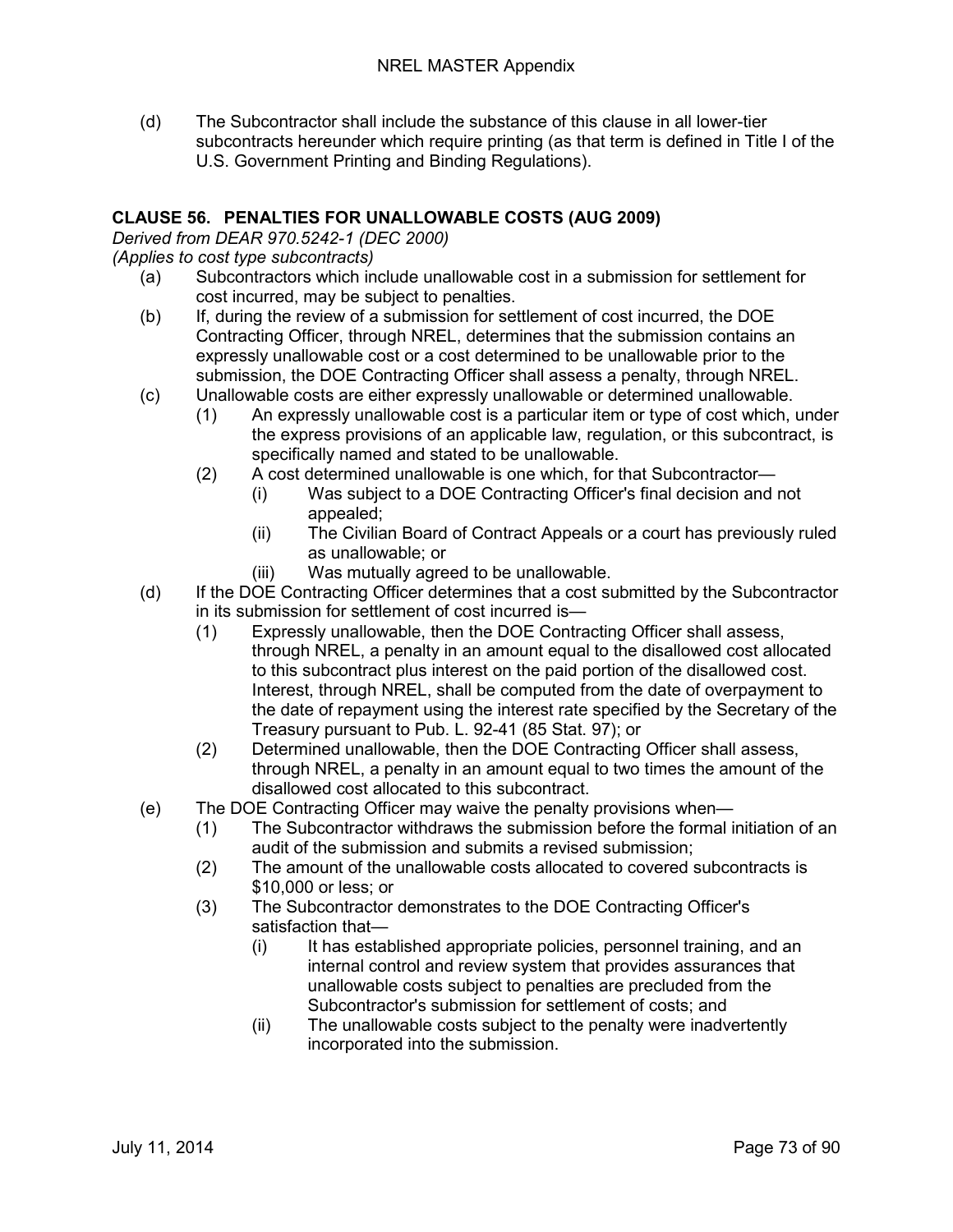# **CLAUSE 57. PROPERTY (SPECIAL) (JUL 2014)**

*Derived from DEAR 970.5245-1 (JAN 2013) and Alternate 1 (Dec 2000) (FD) (Applies to all subcontracts where Government Property is to be furnished to or acquired by the Subcontractor.)*

*(Alternate I applies if the Subcontractor is a non-profit Subcontractor.)*

- (a) Furnishing of Government property. NREL/Government reserves the right to furnish any property or services required for the performance of the work under this subcontract.
- (b) Title to property.

Except as otherwise provided by the NREL Subcontract Administrator, title to all materials, equipment, supplies, and tangible personal property of every kind and description purchased by the Subcontractor, for the cost of which the Subcontractor is entitled to be reimbursed as a direct item of cost under this subcontract, shall pass directly from the vendor to the Government. NREL/Government reserves the right to inspect, and to accept or reject, any item of such property. The Subcontractor shall make such disposition of rejected items as the NREL Subcontract Administrator shall direct. Title to other property, the cost of which is reimbursable to the Subcontractor under this subcontract, shall pass to and vest in the Government upon:

- (1) Issuance for use of such property in the performance of this subcontract; or
- (2) Commencement of processing or use of such property in the performance of this subcontract; or
- (3) Reimbursement of the cost thereof by NREL/Government, whichever first occurs.

Property furnished by NREL/Government and property purchased or furnished by the Subcontractor, title to which vests in the Government, under this paragraph are hereinafter referred to as Government property. Title to Government property shall not be affected by the incorporation of the property into or the attachment of it to any property not owned by the Government, nor shall such Government property or any part thereof, be or become a fixture or lose its identity as personality by reason of affixation to any realty.

(c) Identification.

To the extent directed by the NREL Subcontract Administrator, the Subcontractor shall identify Government property coming into the Subcontractor's possession or custody, by marking and segregating in such a way, satisfactory to the NREL Subcontract Administrator, as shall indicate its ownership by the Government.

(d) Disposition.

The Subcontractor shall make such disposition of Government property that has come into the possession or custody of the Subcontractor under this subcontract as the NREL Subcontract Administrator may direct during the progress of the work or upon completion or termination of this subcontract. Upon completion or termination of this subcontract, the Government through NREL shall:

- (1) Determine if the equipment is excess:
- (2) Make the equipment available to all other Government agencies: and
- (3) Conduct an auction to dispose of the equipment if no other agency is interested in the property.

If the above does not result in disposition of the equipment, then the Subcontractor may, upon such terms and conditions as the NREL Subcontract Administrator may approve, sell or exchange such property, or acquire such property at a price agreed upon by the Government through the NREL Subcontract Administrator and the Subcontractor as the fair value thereof. The amount received by the Subcontractor as the result of any disposition, or the agreed fair value of any such property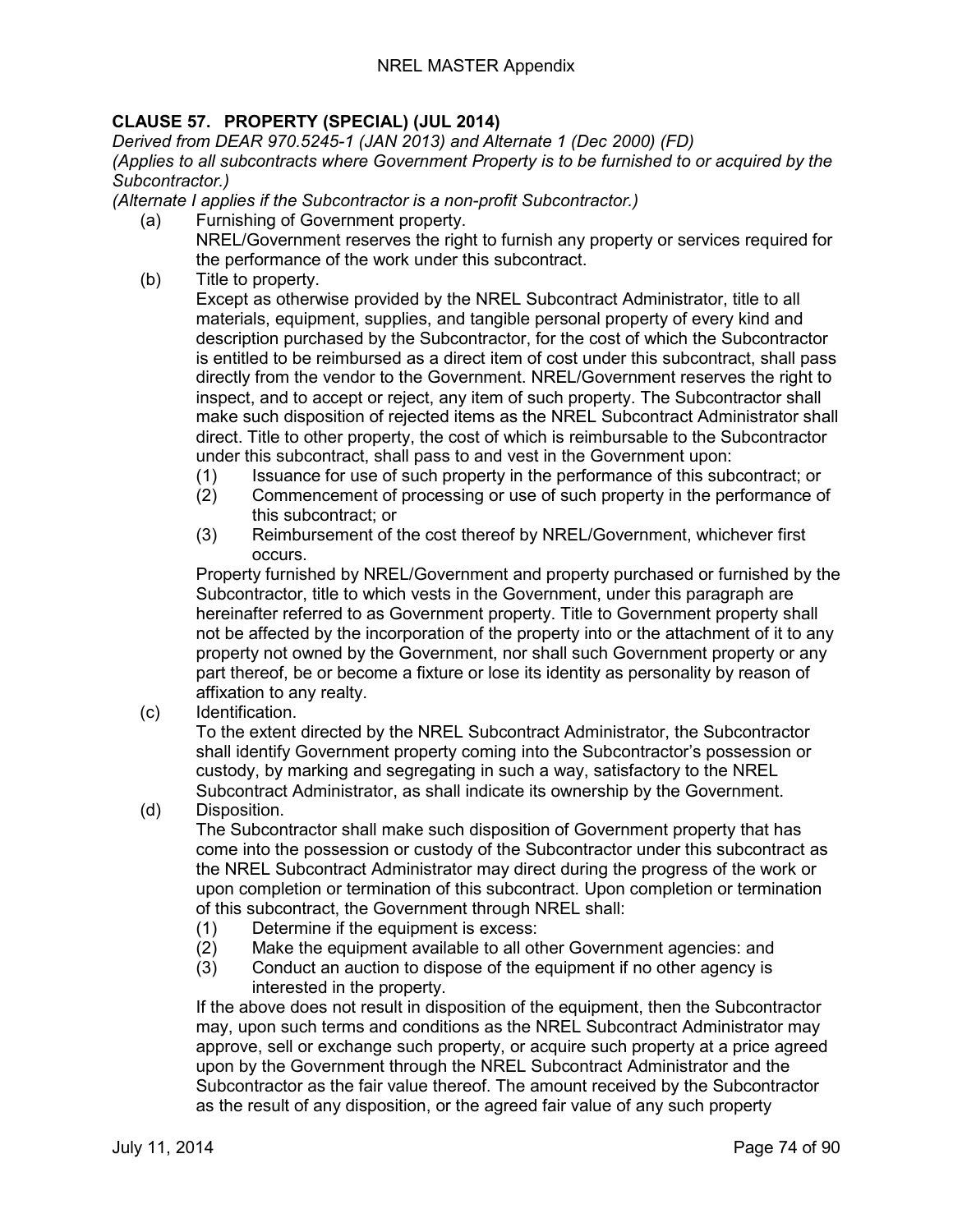#### NREL MASTER Appendix

acquired by the Subcontractor, shall be applied in reduction of costs allowable under this subcontract or shall be otherwise credited to account to NREL/Government, as the NREL Subcontract Administrator may direct. Upon completion of the work or the termination of this subcontract, the Subcontractor shall render an accounting, as prescribed by the NREL Subcontract Administrator, of all Government property which had come into the possession or custody of the Subcontractor under this subcontract.

- (e) Protection of Government property-management of high-risk property and classified materials.<br>(1) Th
	- The Subcontractor shall take all reasonable precautions, and such other actions as may be directed by the NREL Subcontract Administrator, or in the absence of such direction, in accordance with sound business practice, to safeguard and protect Government property in the Subcontractor's possession or custody.
	- (2) In addition, the Subcontractor shall ensure that adequate safeguards are in place, and adhered to, for the handling, control and disposition of high-risk property and classified materials throughout the life cycle of the property and materials consistent with the policies, practices and procedures for property management contained in the Federal Property Management regulations (41 CFR chapter 101), the Department of Energy Property Management regulations (41 CFR chapter 109), and other applicable regulations.
	- (3) High-risk property is property, the loss, destruction, damage to, or the unintended or premature transfer of which could pose risks to the public, the environment, or the national security interests of the United States. High-risk property includes proliferation sensitive, nuclear related dual use, export controlled, chemically or radioactively contaminated, hazardous, and specially designed and prepared property, including property on the militarily critical technologies list.
- (f) Risk of loss of Government property.
	- (1) (i) The Subcontractor shall not be liable for the loss or destruction of, or damage to, Government property unless such loss, destruction, or damage was caused by any of the following:
		- (A) Willful misconduct or lack of good faith on the part of the Subcontractor's managerial personnel;
		- (B) Failure of the Subcontractor's managerial personnel to take all reasonable steps to comply with any appropriate written direction of the NREL Subcontract Administrator to safeguard such property under paragraph (e) of this clause; or
		- (C) Failure of Subcontractor managerial personnel to establish, administer, or properly maintain an approved property management system in accordance with paragraph (i)(1) of this clause.
		- (ii) If, after an initial review of the facts, the NREL Subcontract Administrator informs the Subcontractor that there is reason to believe that the loss, destruction of, or damage to the Government property results from conduct falling within one of the categories set forth above, the burden of proof shall be upon the Subcontractor to show that the Subcontractor should not be required to compensate NREL/Government for the loss, destruction, or damage.
	- (2) In the event that the Subcontractor is determined liable for the loss, destruction or damage to Government property in accordance with (f)(1) of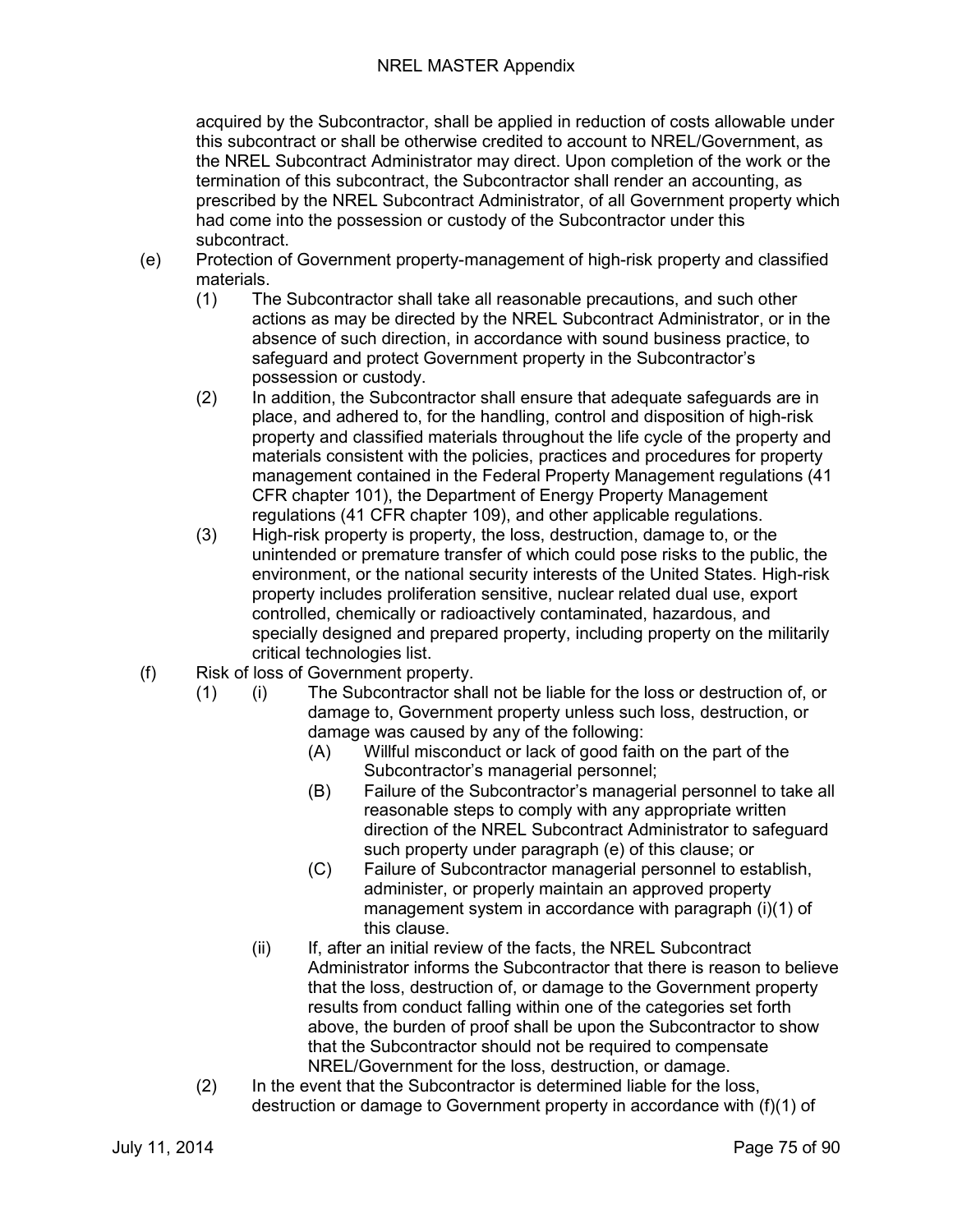this clause, the Subcontractor's compensation to NREL/Government shall be determined as follows:

- (i) For damaged property, the compensation shall be the cost of repairing such damaged property, plus any costs incurred for temporary replacement of the damaged property. However, the value of repair costs shall not exceed the fair market value of the damaged property. If a fair market value of the property does not exist, the Government through the NREL Subcontract Administrator shall determine the value of such property, consistent with all relevant facts and circumstances.
- (ii) For destroyed or lost property, the compensation shall be the fair market value of such property at the time of such loss or destruction, plus any costs incurred for temporary replacement and costs associated with the disposition of destroyed property. If a fair market value of the property does not exist, the Government through the NREL Subcontract Administrator shall determine the value of such property, consistent with all relevant facts and circumstances.
- (3) The portion of the cost of insurance obtained by the Subcontractor that is allocable to coverage of risks of loss referred to in paragraph (f)(1) of this clause is not allowable.
- (g) Steps to be taken in event of loss.

In the event of any damage, destruction, or loss to Government property in the possession or custody of the Subcontractor with a value above the threshold set out in the Subcontractor's approved property management system, the Subcontractor:

- (1) Shall immediately inform the NREL Subcontract Administrator of the occasion and extent thereof;
- (2) Shall take all reasonable steps to protect the property remaining; and
- (3) Shall repair or replace the damaged, destroyed, or lost property in accordance with the written direction of the NREL Subcontract Administrator. The Subcontractor shall take no action prejudicial to the right of NREL/Government to recover and, therefore, shall furnish to NREL/Government, on request, all reasonable assistance in obtaining recovery.
- (h) Government property for NREL/Government use only.
- Government property shall be used only for the performance of this subcontract.
- (i) Property Management.
	- (1) Property Management System.
		- (i) The Subcontractor shall establish, administer, and properly maintain an approved property management system of accounting for and control, utilization, maintenance, repair, protection, preservation, and disposition of Government property in its possession under the subcontract. The Subcontractor's property management system shall be submitted to the NREL Subcontract Administrator for approval and shall be maintained and administered in accordance with sound business practice, applicable Federal Property Management regulations and Department of Energy Property Management regulations, and such directives or instructions which the NREL Subcontract Administrator may from time to time prescribe.
		- (ii) In order for a property management system to be approved, it must provide for: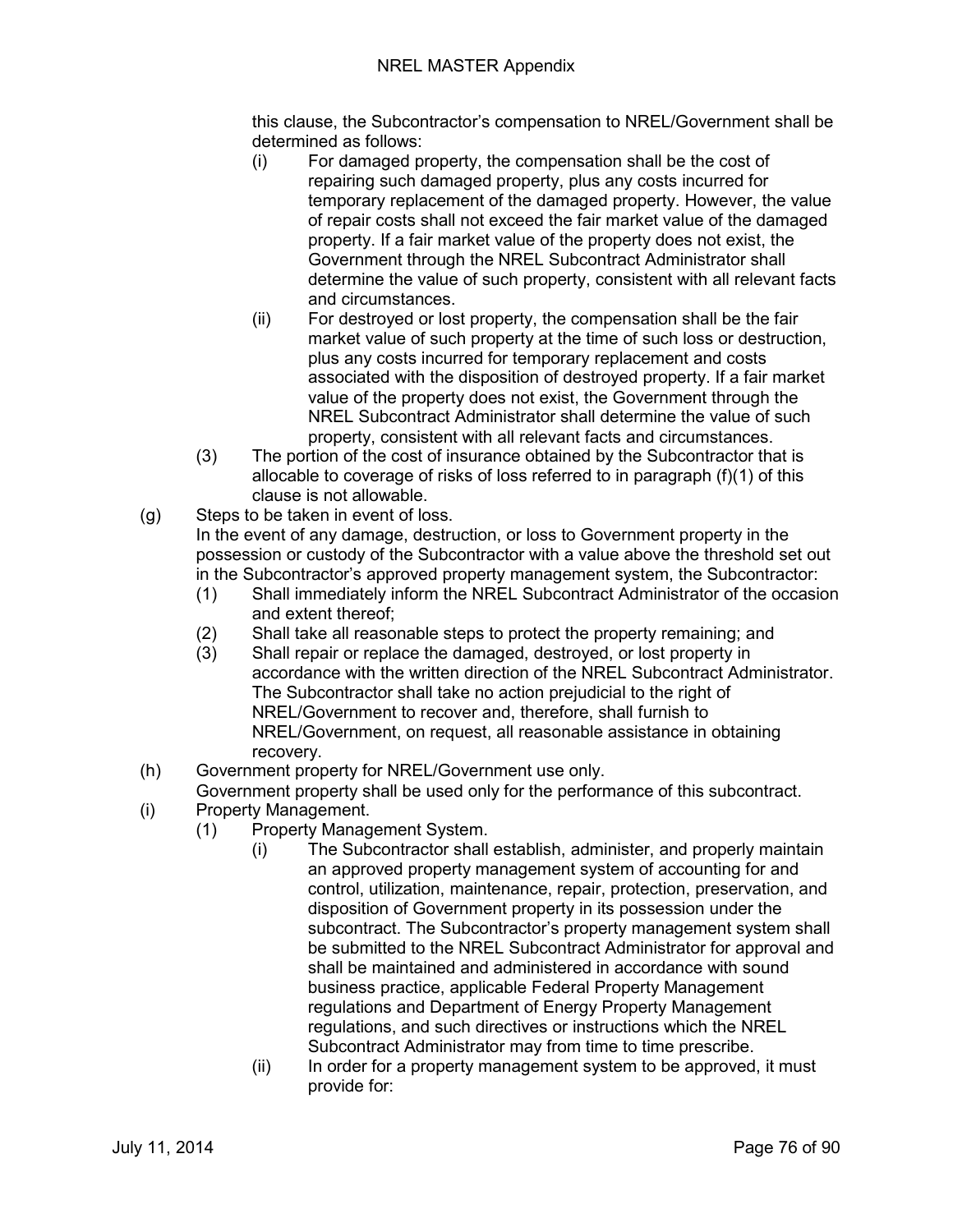- (A) Comprehensive coverage of property from the requirement identification, through its life cycle, to final disposition;
- (B) [Reserved];
- (C) Full integration with the Subcontractor's other administrative and financial systems; and
- (D) A method for continuously improving property management practices through the identification of best practices established by "best in class" performers.
- (iii) Approval of the Subcontractor's property management system shall be contingent upon the completion of the baseline inventory as provided in subparagraph (i)(2) of this clause.
- (2) Property Inventory.
	- (i) Unless otherwise directed by the NREL Subcontract Administrator, the Subcontractor shall, within six (6) months after execution of the subcontract, provide a baseline inventory covering all items of Government property.
	- (ii) If the Subcontractor is succeeding another Subcontractor in the performance of this subcontract, the Subcontractor shall conduct a joint reconciliation of the property inventory with the predecessor Subcontractor. The Subcontractor agrees to participate in a joint reconciliation of the property inventory at the completion of this subcontract. This information will be used to provide a baseline for the succeeding subcontract as well as information for closeout of the predecessor subcontract.
- (j) The term "Subcontractor's managerial personnel," as used in this clause, means the Subcontractor's directors, officers and any of its managers, superintendents, or other equivalent representatives who have supervision or direction of:
	-
	- (1) All or substantially all of the Subcontractor's business; or (2) All or substantially all of the Subcontractor's operations at All or substantially all of the Subcontractor's operations at any one facility or separate location to which this subcontract is being performed; or
	- (3) A separate and complete major industrial operation in connection with the performance of this subcontract; or
	- (4) A separate and complete major construction, alteration, or repair operation in connection with performance of this subcontract; or
	- (5) A separate and discrete major task or operation in connection with the performance of this subcontract.
- (k) The Subcontractor shall include this clause in all cost reimbursable lower-tier subcontracts.

## *ALTERNATE I (DEC 2000)*

## *If the Subcontractor is a non-profit Subcontractor replace paragraph (j) of the basic clause with the following paragraph (j):*

- (j) The term "Subcontractor's managerial personnel," as used in this clause, means the Subcontractor's directors, officers, and any of its managers, superintendents, or other equivalent representatives who have supervision or direction of all or substantially all of:
	- (1) The Subcontractor's business; or
	- (2) The Subcontractor's operations at any one facility or separate location at which this subcontract is being performed; or
	- (3) The Subcontractor's property system and/or a Major System Acquisition or Major Project as defined in DOE Order 4700.1 (Version in effect on effective date of subcontract).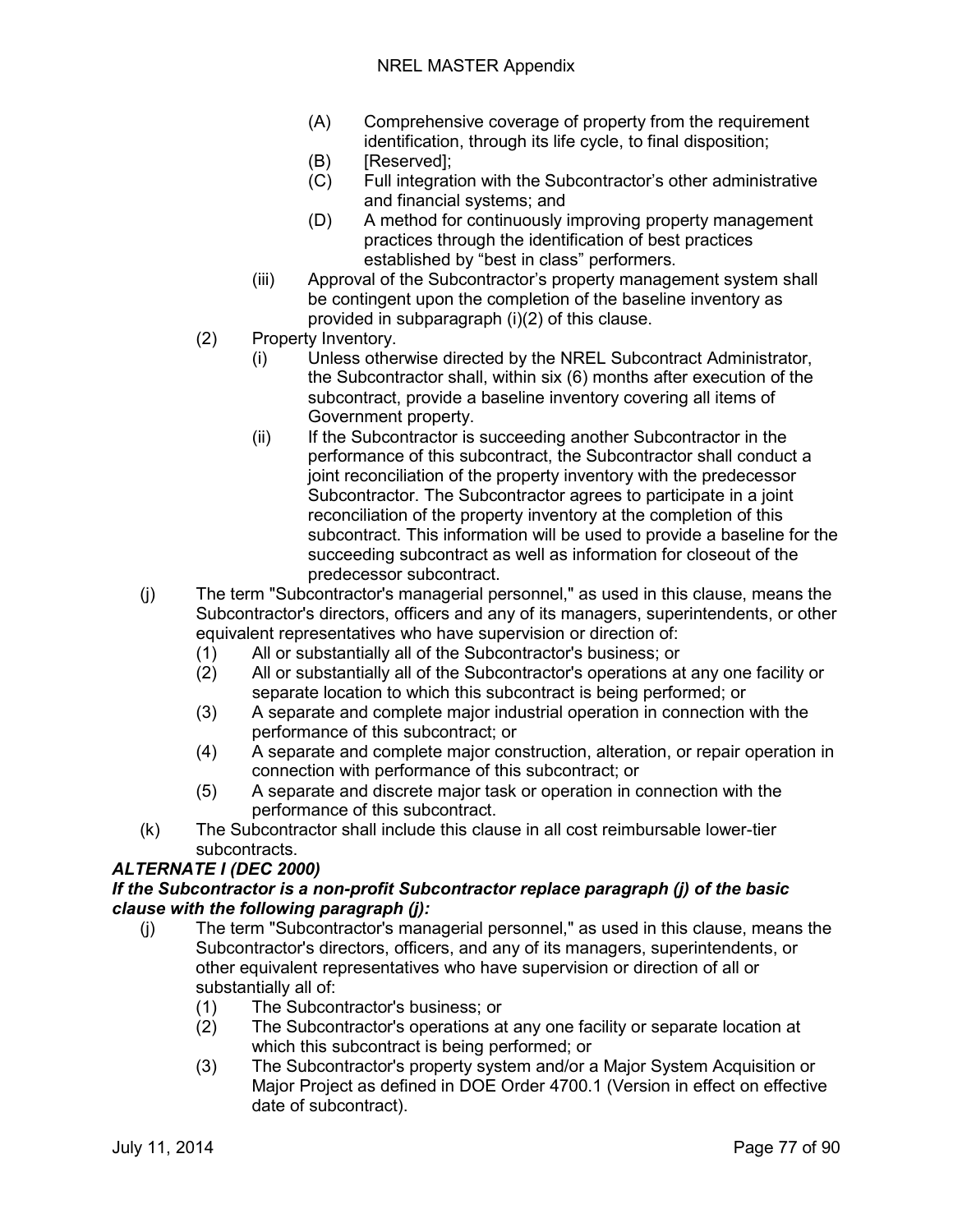#### **SECTION II. CLAUSES APPLICABLE TO SUBCONTRACTS THAT REQUIRE PERFORMANCE ON NREL-OPERATED FACILITIES**

The following clauses are applicable to subcontracts that require the Subcontractor or its lowertier Subcontractors, or other persons representing the Subcontractor, to perform work on NRELoperated facilities or Government -owned or -leased properties.

# **CLAUSE 58. SECURITY AND ACCESS REQUIREMENTS (SPECIAL) (JAN 2009)**

*Derived from NREL 08.100-02*

*(Applies to all subcontracts where the Subcontractor or lower-tier Subcontractors, and their employees, officers, agents, or other persons representing the Subcontractor, will perform work on NREL-operated facilities or government-owned or -leased properties.)*

- (a) Security requirements.
	- (1) NREL has established security requirements to govern access onto NREL operated facilities or government-owned or –leased properties (here after "NREL operated facilities") by the Subcontractor's employees (and its lowertier Subcontractors' employees), officers, agents, and any other persons representing the Subcontractor.
		- (i) The introduction of certain "controlled" commodities and/or activities on the NREL operated facilities is prohibited. Prohibited articles include firearms, explosive devices, incendiary devices, dangerous weapons or materials, controlled substances (illegal drugs), alcoholic beverages, and livestock. NREL operated facilities and DOE-owned or -leased property are closed to all hunting.
	- (2) As a condition of entry to NREL operated facilities, the Subcontractor agrees to permit NREL Security personnel to search the Subcontractor's employees (and its lower-tier Subcontractors' employees) and their officers and agents' vehicles, packages, tool boxes, or other containers for the purpose of preventing prohibited articles to be brought onto NREL operated facilities or to detect or deter the unauthorized removal of Government property from NREL operated facilities.
	- (3) The Subcontractor is solely responsible for the security of the Subcontractor's employees (and its lower-tier Subcontractors' employees) and their officers and agents' materials and equipment at the NREL operated facilities. Any security system the Subcontractor may elect to use (fences, keys, alarms, etc.) must be coordinated with the NREL Technical Monitor.
	- (4) The Subcontractor is responsible to advise the NREL Technical Monitor promptly of any non-routine events, occurrences, incidents, accidents, etc., particularly in situations involving lost–time accidents and ambulance runs, occurring under this subcontract.
	- (5) NREL Security reserves the right to revoke site access authorization for any person violating NREL or DOE security policies and procedures.
- (b) Access requirements for U.S. citizens.
	- (1) Access to NREL operated facilities is controlled in accordance with DOE's security requirements. The Subcontractor shall ensure that any of the Subcontractor's employees (and its lower-tier Subcontractors' employees) and their officers and agents who will enter onto the NREL operated facilities are specifically authorized site access under the NREL requirements set forth in the NREL Access Control Policy and Program, including identification, badging, and registration by NREL Security. A two-week advance notice to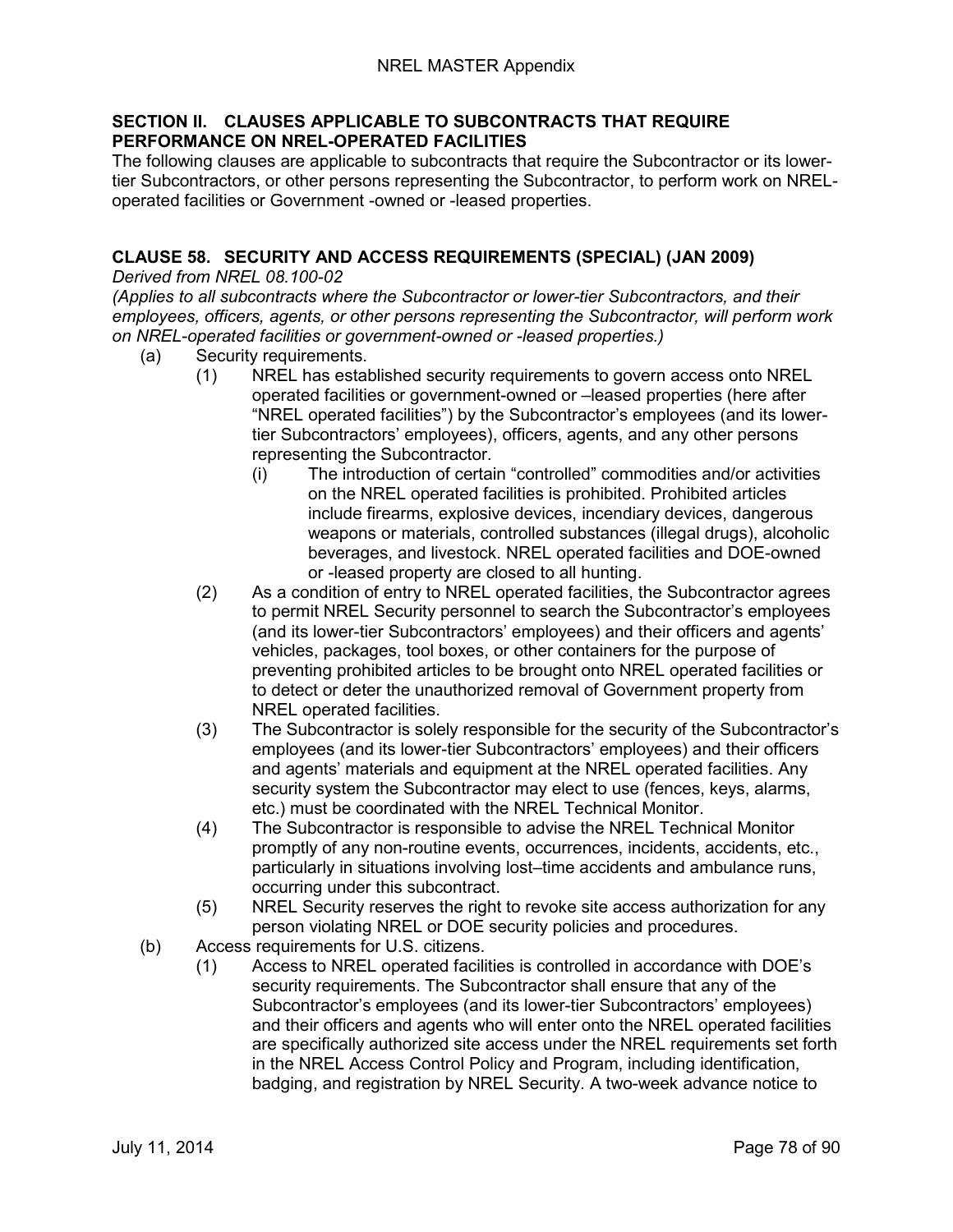NREL Security processed through the NREL Subcontract Administrator is required prior to access by U.S. citizens.

- (c) Access requirements for persons who are not U.S. citizens.
	- (1) The Subcontractor shall ensure that any of the Subcontractor's employees (or its lower-tier Subcontractors' employees), officers, and agents who will enter onto NREL operated facilities and who are not U.S. citizens meet the requirements set forth in NREL's Foreign National Management Policy and Program, including: (a) appropriate work authorization documentation (i.e. Visa); (b) completion of an NREL Foreign National Data Card; and (c) NREL Manager-level approval.
	- (2) Foreign Nationals from DOE-designated "Sensitive Countries" will be processed for a federal background check. This process requires a minimum of two (2) weeks. Foreign Nationals from DOE-designated "Terrorist Supporting Countries" will not be allowed. The Subcontractor should contact the NREL Subcontract Administrator to obtain the most current listing of "Sensitive Countries" and "Terrorist Supporting Countries."
		- (i) It is the Subcontractor's responsibility to obtain and provide all necessary information and documentation to meet NREL, DOE, and federal requirements regarding Subcontractors' employees (or its lower-tier Subcontractors' employees), officers', and agents' work authorization and identification to the NREL Technical Monitor and the NREL Subcontract Administrator to meet the appropriate time frames for NREL Security to process and approve the request for access. Any person(s) denied access by NREL Security or DOE shall not be assigned by the Subcontractor to enter onto or perform subcontract work at NREL operated facilities.
	- (3) Prior to the initiation of a subcontract that requires entry onto NREL operated facilities, the Subcontractor shall provide to the NREL Subcontract Administrator advance notice and necessary evidence (including Visa types and expiration dates) that legally sufficient work permits have been obtained from the U.S. Citizenship and Immigration Services. Further, the Subcontractor is responsible to ensure that such permits are properly maintained for any of the Subcontractor's employees (and its lower-tier Subcontractors' employees) and their officers and agents who are not U.S. citizens for the duration of subcontract work at NREL operated facilities.
	- (4) After the Subcontractor (and its lower-tier Subcontractors) has commenced work under the subcontract, the Subcontractor shall provide to the NREL Subcontract Administrator the same advance notice and necessary evidence (including Visa types and expiration dates) for all subsequently assigned individuals who are not U.S. citizens who will enter onto NREL operated facilities.
- (d) Access Requirements for all persons.
	- (1) All persons entering NREL operated facilities must display a valid NREL– or DOE– issued identification badge. The Subcontractor is responsible to coordinate badge requirements for entrance onto NREL operated facilities for all the Subcontractor's employees (and lower-tier Subcontractors' employees) and their officers and agents to ensure the display and return of all issued badges.
	- (2) The Subcontractor is responsible to coordinate with the NREL Technical Monitor all vehicle parking requirements needed to perform the subcontract work on the NREL operated facilities. Vehicle access by Subcontractors and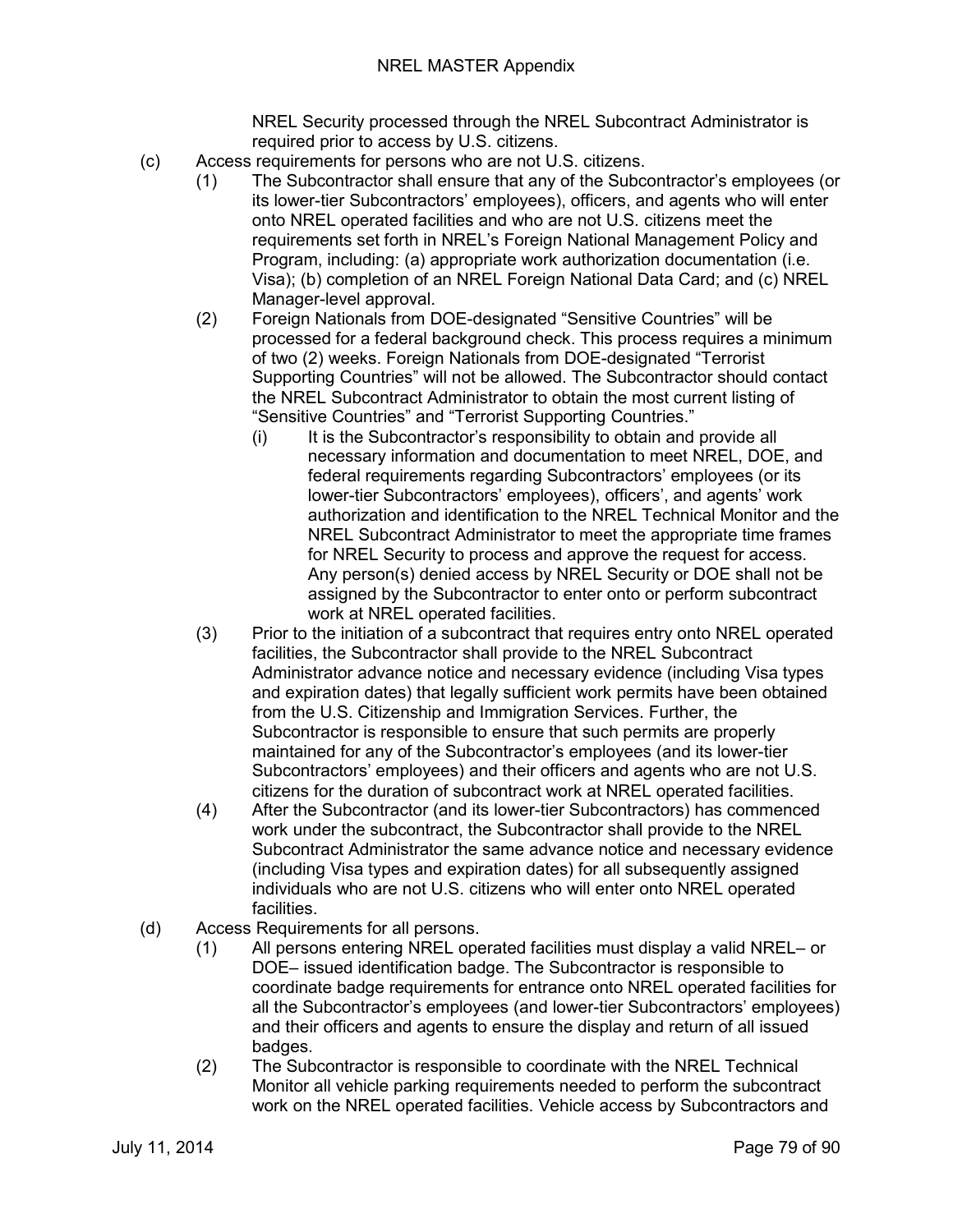other visitors to the NREL operated facilities is controlled on a 24-hour, 7-day per week basis.

(3) The Subcontractor is cautioned that effective January 1, 2007, the Colorado Revised Statutes (CRS 8-2-122) require employers that transact business in Colorado to comply with employment verification requirements to affirm that the employer has examined the legal work status of newly-hired employees and has retained file copies of the documents required by the Federal Immigration Reform and Control Act (8 USC 1324a).

# **CLAUSE 59. WORKER SAFETY AND HEALTH REQUIREMENTS (SPECIAL) (FEB 2009)**

## *Derived from NREL 09.100-02*

*(Applies to all subcontracts where the Subcontractor or lower-tier Subcontractors, and their employees, officers, agents, or other persons representing the Subcontractor, will perform work on NREL-operated facilities or government-owned or -leased properties.)*

- (a) **THE SUBCONTRACTOR SHALL BE RESPONSIBLE TO ENSURE THAT ALL WORK PERFORMED UNDER THIS SUBCONTRACT (INCLUSIVE OF LOWER-TIER SUBCONTRACTORS) IS PERFORMED IN ACCORDANCE WITH THE DEPARTMENT OF ENERGY'S "WORKER SAFETY AND HEALTH" RULE CODIFIED AT 10 CFR 851. THE SUBCONTRACTOR SHALL ENSURE THAT ALL WORK IS PERFORMED IN ACCORDANCE WITH NREL'S DOE-APPROVED SAFETY MANAGEMENT SYSTEM. THE SUBCONTRACTOR IS SUBJECT TO ALL APPLICABLE PROCEDURES FOR INVESTIGATING VIOLATIONS, ENFORCING COMPLIANCE WITH REQUIREMENTS, AND ASSESSING CIVIL PENALTIES OR FEE REDUCTIONS FOR VIOLATIONS UNDER DOE'S "WORKER SAFETY AND HEALTH" RULE. WHEN THESE "WORKER SAFETY AND HEALTH REQUIREMENTS" ARE MADE APPLICABLE TO THE WORK TO BE PERFORMED UNDER AN NREL SUBCONTRACT, THE SUBCONTRACTOR SHALL ALSO COMPLY WITH THE CLAUSE "INTEGRATION OF ENVIRONMENT, SAFETY, AND HEALTH INTO WORK PLANNING AND EXECUTION" (DEAR 970.5223-1).**
- (b) The Subcontractor shall have a structured approach to its worker safety and health program that at a minimum meets the mandatory requirements specified in Appendix A of 10 CFR 851 for implementing any of the following functional areas applicable to the work to be performed: (1) construction safety; (2) fire protection; (3) firearms safety; (4) explosives safety; (5) pressure safety; (6) electrical safety; (7) industrial hygiene; (8) occupational medicine; (9) biological safety; and (10) motor vehicle safety.
- (c) The Subcontractor shall be responsible for full compliance (inclusive of its lower-tier Subcontractors) with all applicable worker safety and health standards of DOE and NREL to provide subcontract work that is free from recognized hazards that are causing or have the potential to cause death or serious physical harm to workers. The Subcontractor shall comply with all Safety and Health Standards applicable to the hazards of the work to be performed, including but not limited to: (a) 29 CFR 1904 Recording and Reporting Occupational Injuries and Illnesses; (b) 29 CFR 1910 Occupational Safety and Health Standards and ACGIH Threshold Limit Values for Chemical Substances and Physical Agents and Biological Exposure Indices; (c) 29 CFR 1926 Safety and Health Regulations for Construction; (d) ANSI Z88.2 Respiratory Protection; (e) ANSI Z136.1 Safe Use of Lasers; (f) ANSI Z49.1 Welding, Cutting, and Allied Processes; (g) NFPA 70 National Electrical Code; and (h) NFPA 70E Standard for Electrical Safety in the Workplace. Nothing in this Paragraph (c) shall be construed as relieving the Subcontractor from complying with any additional specific safety and health requirements necessary to protect the safety and health of workers.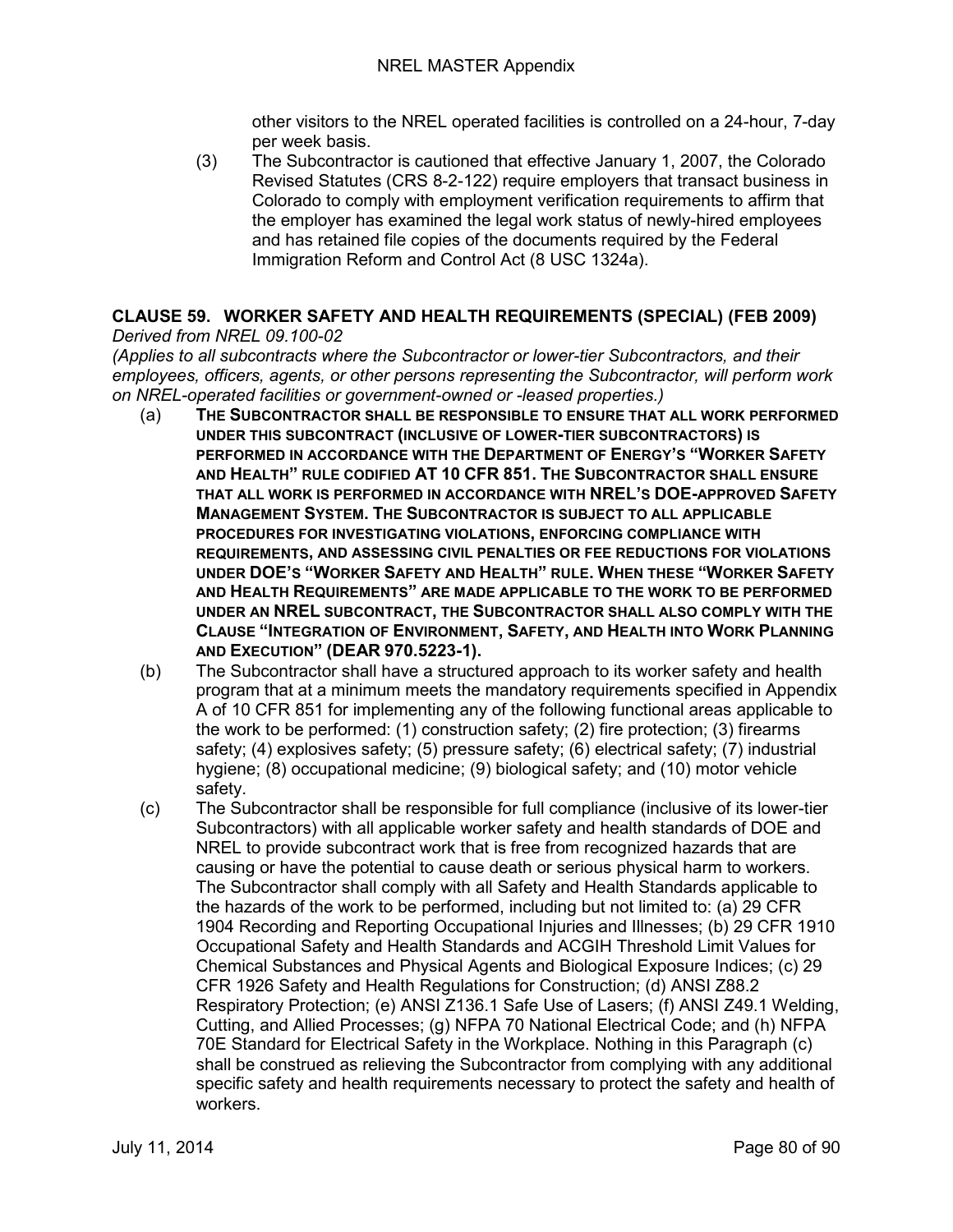- (d) In conforming to the worker safety and health requirements identified the Subcontractor shall provide at least worker safety and health supervision in the following areas: (1) management responsibilities; (2) worker rights and responsibilities; (3) hazard identification and assessment; (4) hazard prevention and abatement; (5) training and information; and (6) recordkeeping and reporting.
- (e) NREL may inspect the Subcontractor's operation as work proceeds, from time to time, for compliance with worker safety and health requirements contained in this subcontract. The NREL Subcontract Administrator shall direct the Subcontractor to make the necessary corrections commensurate with deficiencies found. The Subcontractor shall make these corrections at no additional expense to NREL. The Subcontractor shall participate in NREL's fact-finding investigations of accidents, injuries, occurrences, and near-misses. The Subcontractor shall participate in factfinding investigations at no additional expense to NREL. The Subcontractor shall remove from the work site any employee that NREL identifies in writing as unsafe, incompetent, careless, or otherwise objectionable. The Subcontractor shall replace the removed employee at no additional expense to NREL. Any NREL representatives, NREL Subcontractors, or DOE representatives, including but not limited to the NREL Technical Monitor or Project Manager, the DOE Federal Project Director, the NREL Subcontract Administrator and NREL and DOE EHSS&Q representatives have authority to stop work if unsafe conditions exist. The Subcontractor shall not be entitled to an extension of time or additional fee or damages by reason of or in connection with any unsafe conditions work stoppage. The Subcontractor's violation, refusal, or failure to abate violations, or applicable deficiencies may be justification for subcontract termination in accordance with the termination or default clauses of the subcontract terms and conditions.
- (f) The Subcontractor shall complete and post the Form DOE-F-5480.4 at the work site. The Subcontractor shall make available Form DOE-F-5480.4, "[Sub]Contractor Employee Occupational Safety or Health Complaint" to its employees. The Subcontractor shall maintain specific records and submit the information covering experience of both its direct employees and that of its lower-tier Subcontractors. The Subcontractor shall immediately provide to the NREL Technical Monitor or Project Manager and the NREL Subcontract Administrator notification of any injury or property damage incident and provide sufficient information necessary for NREL to complete DOE-F-5484.3 "The Individual Accident/Incident Report." Such information shall be submitted, as appropriate, for any period of time prior to final payment and closeout of this subcontract.

## **CLAUSE 60. DRUG-FREE WORKPLACE (MAY 2001)**

*Derived from FAR 52.223-6 (FD)*

*(Applies to all subcontracts where work is to be performed on NREL operated facilities, including Government-owned or - leased property.)*

- (a) Definitions, as used in this clause,
	- (1) "Controlled substance," means a controlled substance in subcontract schedules I through V of section 202 of the Controlled Substances Act (21 U.S.C. 812) and as further defined in regulation at 21 CFR 1308.11 - 1308.15.
		- (2) "Conviction," means a finding of guilt (including a plea of nolo contendere) or imposition of sentence, or both, by any judicial body charged with the responsibility to determine violations of the Federal or State criminal drug statutes.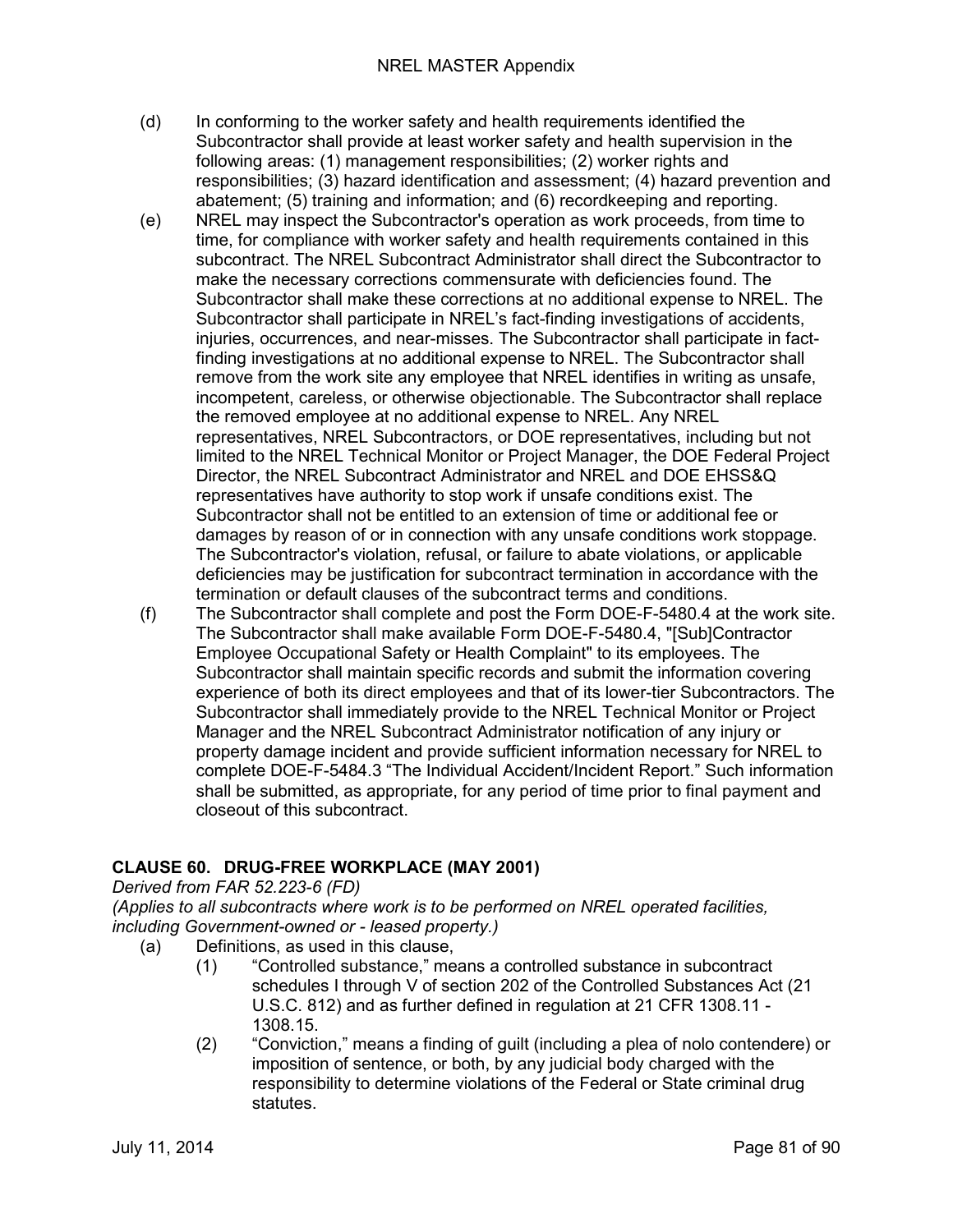- (3) "Criminal drug statute," means a Federal or non-Federal criminal statute involving the manufacture, distribution, dispensing, possession, or use of any controlled substance.
- (4) "Drug-free workplace," means the NREL-operated site(s) for the performance of work done by the Subcontractor in connection with a specific subcontract where employees of the Subcontractor are prohibited from engaging in the unlawful manufacture, distribution, dispensing, possession, or use of a controlled substance.
- (5) "Employee," means an employee of a Subcontractor directly engaged in the performance of work under a NREL subcontract. "Directly engaged" is defined to include all direct cost employees and any other Subcontractor employee who has other than a minimal impact or involvement in subcontract performance.
- (6) "Individual," means a Subcontractor that has no more than one employee including the Subcontractor.
- (b) The Subcontractor, if other than an individual, shall—within thirty (30) days after award (unless a longer period is agreed to in writing for subcontracts of thirty (30) days or more performance duration), or as soon as possible for subcontracts of less than thirty (30) days performance duration—
	- (1) Publish a statement notifying its employees that the unlawful manufacture, distribution, dispensing, possession, or use of a controlled substance is prohibited in the Subcontractor's workplace and specifying the actions that will be taken against employees for violations of such prohibition;
	- (2) Establish an ongoing drug-free awareness program to inform such employees about—
		- (i) The dangers of drug abuse in the workplace;
		- (ii) The Subcontractor's policy of maintaining a drug-free workplace;
		- (iii) Any available drug counseling, rehabilitation, and employee assistance programs; and
		- (iv) The penalties that may be imposed upon employees for drug abuse violations occurring in the workplace;
	- (3) Provide all employees engaged in performance of the Subcontract with a copy of the statement required by subparagraph (b)(1) of this clause;
	- (4) Notify such employees in writing in the statement required by subparagraph (b)(1) of this clause that, as a condition of continued employment on this Subcontract, the employee will—
		- (i) Abide by the terms of the statement; and
		- (ii) Notify the employer in writing of the employee's conviction under a criminal drug statute for a violation occurring in the workplace no later than five (5) days after such conviction;
	- (5) Notify the NREL Subcontract Administrator in writing within ten (10) days after receiving notice under subdivision (b) (4) (ii) of this clause, from an employee or otherwise receiving actual notice of such conviction. The notice shall include the position title of the employee;
	- (6) Within thirty (30) days after receiving notice under subdivision (b)(4)(ii) of this clause of a conviction, take one of the following actions with respect to any employee who is convicted of a drug abuse violation occurring in the workplace:
		- (i) Taking appropriate personnel action against such employee, up to and including termination; or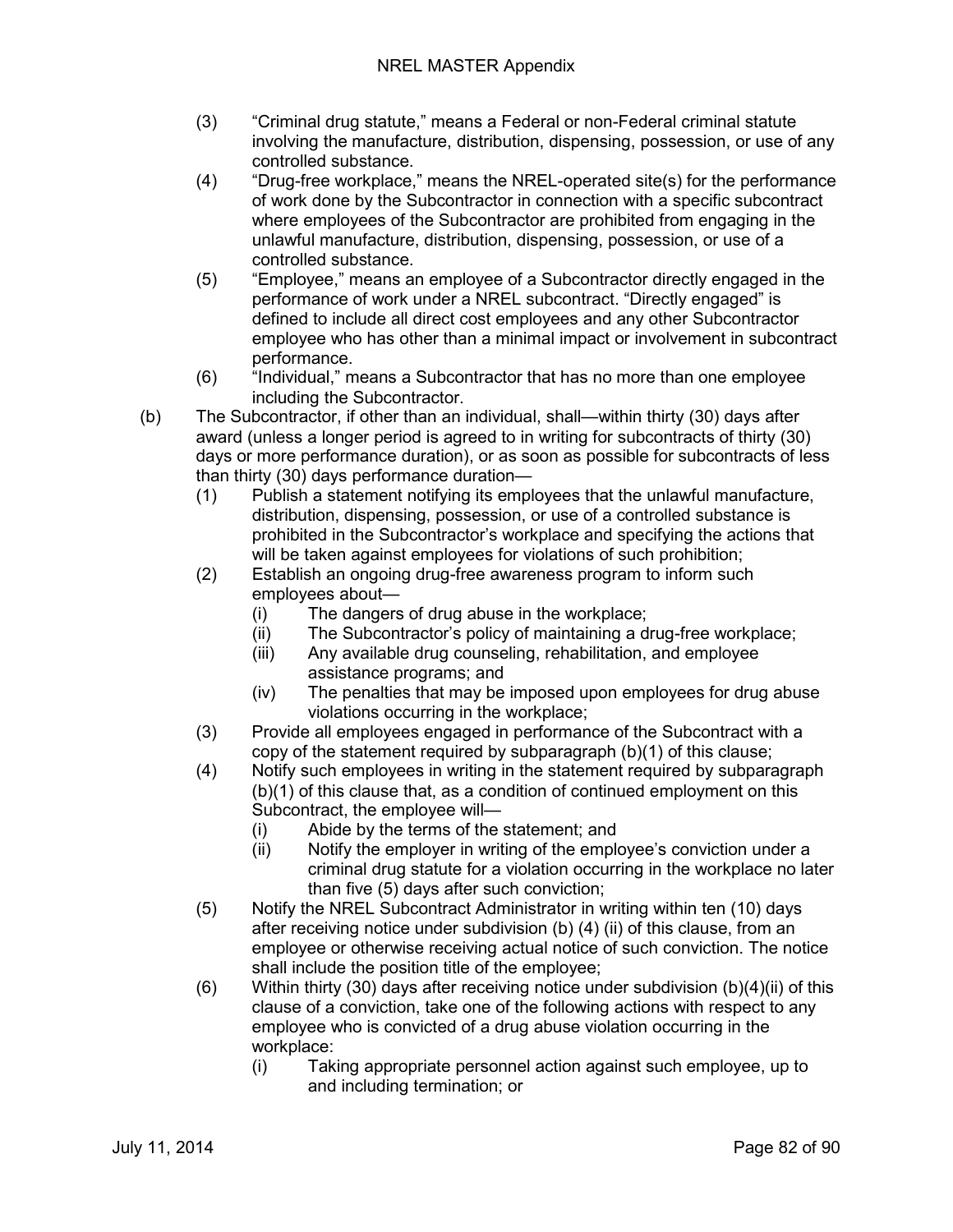- (ii) Require such employee to satisfactorily participate in a drug abuse assistance or rehabilitation program approved for such purposes by a Federal, state, or local health, law enforcement, or other appropriate agency; and
- (7) Make a good faith effort to maintain a drug-free workplace through implementation of subparagraphs (b)(1) though (b)(6) of this clause.
- (c) The Subcontractor, if an individual, agrees by award of the subcontract or acceptance of a purchase order, not to engage in the unlawful manufacture, distribution, dispensing, possession, or use of a controlled substance while performing this subcontract.
- (d) In addition to other remedies available to the NREL and the Government, the Subcontractor's failure to comply with the requirements of paragraph (b) or (c) of this clause may, pursuant to FAR 23.506, render the Subcontractor subject to suspension of subcontract payments, termination of the subcontract or default, and suspension or debarment."

## **CLAUSE 61. INSURANCE-WORK ON A GOVERNMENT INSTALLATION (SPECIAL) (JAN 2009) AND ALTERNATE I – ARCHITECT/ENGINEER SUBCONTRACTS (JAN 2009)**

*Derived from FAR 52.228-5 (JAN 1997)*

*(Applies to all subcontracts, except construction and design-build subcontracts, where the Subcontractor or lower-tier Subcontractors, and their employees, officers, agents, or other persons representing the Subcontractor, will perform work on NREL-operated facilities or Government-owned or -leased properties.)*

*(Alternate I applies to Architect/Engineer subcontracts.)*

(a) The Subcontractor shall, at its own expense, maintain and keep in force during the entire performance period of this subcontract at least the kinds and minimum amounts of insurance required in this clause.

| <b>Insurance Type</b> | <b>Bodily Injury</b> |                        | <b>Property</b><br><b>Damage</b> |
|-----------------------|----------------------|------------------------|----------------------------------|
|                       | <b>Each Person</b>   | <b>Each Occurrence</b> |                                  |
| Workers'              | As Required by       | As Required by         | N/A                              |
| Compensation          | Law                  | Law                    |                                  |
| Employer's            | \$1,000,000.00       | \$1,000,000.00         | N/A                              |
| Liability             |                      |                        |                                  |
| General               | \$1,000,000.00       | \$1,000,000.00         | \$1,000,000.00                   |
| Liability             |                      |                        |                                  |
| Automobile            | \$1,000,000.00       | \$1,000,000.00         | \$1,000,000.00                   |
| Liability             |                      |                        |                                  |

- (b) Before commencing work under this subcontract, the Subcontractor shall obtain the required insurance and shall maintain such required insurance for the entire period of performance of this subcontract. The Subcontractor shall immediately notify the NREL Subcontract Administrator in the event of any termination, cancellation, reduction, or other material change adversely affecting NREL's/Government's interest in the required insurance.
- (c) The Subcontractor shall insert the substance of this clause, including this Paragraph (c), in lower-tier subcontracts under this subcontract that require work on a NRELoperated facility, or Government-owned or -leased properties and shall require the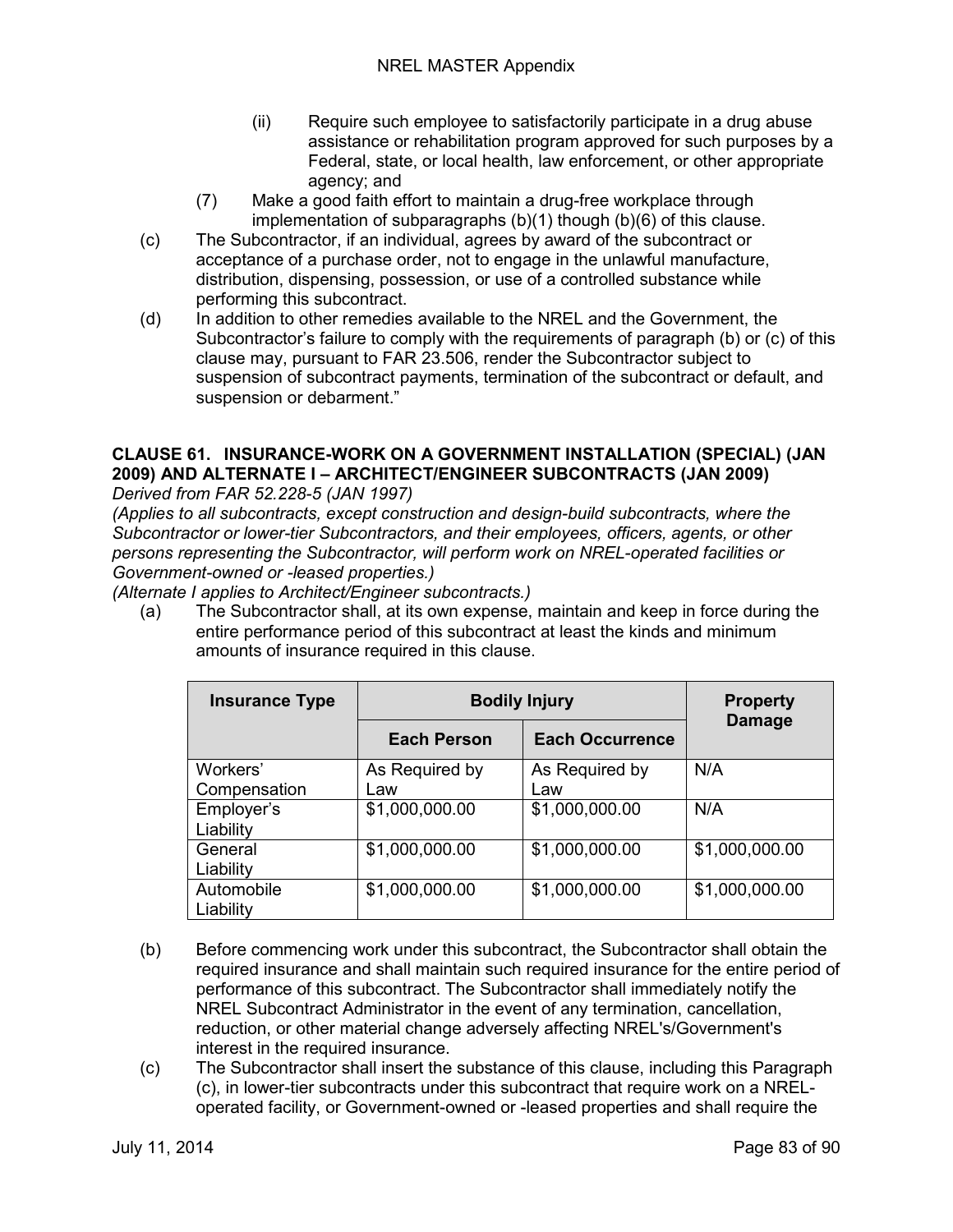lower-tier Subcontractors to provide and maintain the same kinds and minimum amounts of insurance required under this subcontract (exceptions to this requirement will require prior approval from the NREL Subcontract Administrator). The Subcontractor shall maintain a copy of all the lower-tier Subcontractors' proof of required insurance, and shall make copies available to the NREL Subcontract Administrator upon request.

#### *ALTERNATE I*

*(When the subcontract includes architect/engineer services, replace paragraph (b) with the following paragraph (b) and add the following paragraph (d) to the clause.)*

- (b) Before commencing work under this subcontract, the Subcontractor shall provide the NREL Subcontract Administrator with written proof that the required insurance has been obtained. The policies evidencing required insurance shall contain an endorsement to the effect that any cancellation or any material change adversely affecting the Alliance for Sustainable Energy, LLC and the Government's interest shall not be effective—
	- (1) For such period as the laws of the state in which this subcontract is to be performed prescribe; or
	- (2) Until thirty (30) days after the insurer or the Subcontractor gives written notice to the NREL Subcontract Administrator, whichever period is longer.

The Subcontractor shall immediately notify the NREL Subcontract Administrator in the event of any termination, cancellation, reduction or other material change adversely affecting the Alliance for Sustainable Energy, LLC and the Government's interest in the required insurance.

(d) The Subcontractor shall, at its own expense, provide and maintain at least the kinds and minimum amounts of Architect/Engineer Professional Liability and Errors and Omissions insurance required in this clause. Architect/Engineer Professional Liability and Errors and Omissions insurance shall be provided and maintained during the entire performance of the subcontract and for five (5) years after the completion of the work. The Subcontractor shall flow down this insurance requirement to its lowertier Subcontractors providing Architect/Engineer professional services. Such flow down to lower-tiers shall not be construed to relieve the Subcontractor from its obligations under this clause.

| <b>Insurance Type</b>                                                           |                  |                         |  |
|---------------------------------------------------------------------------------|------------------|-------------------------|--|
|                                                                                 | <b>Per Claim</b> | <b>Aggregate Claims</b> |  |
| Architect/Engineer<br>Professional Liability and<br><b>Errors and Omissions</b> | \$1,000,000.00   | \$1,000,000.00          |  |

## **CLAUSE 62. WHISTLEBLOWER PROTECTION FOR SUBCONTRACTOR EMPLOYEES (DEC 2000)**

*Derived from DEAR 952.203-70(FD)*

*(Applies to subcontracts for work directly related to activities at NREL-operated facilities or Government-owned or -leased properties.)*

(a) The Subcontractor shall comply with the requirements of "DOE Contractor Employee Protection Program" at 10 CFR Part 708 for work performed on behalf of NREL directly related to activities at DOE-owned or -leased sites.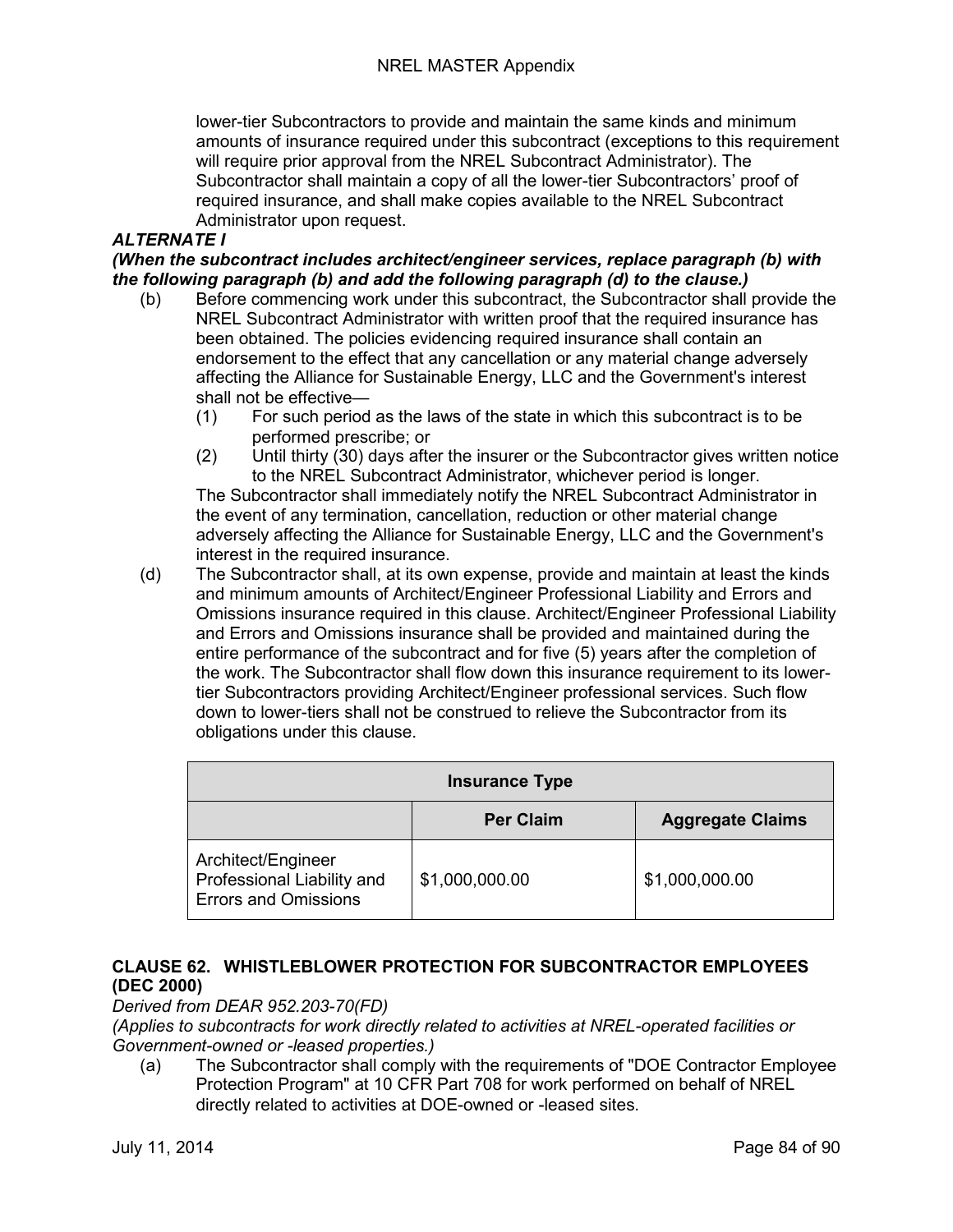(b) The Subcontractor shall insert or have inserted the substance of this clause, including this paragraph (b) in subcontracts at all tiers, for subcontracts involving work performed on behalf of NREL directly related to activities at DOE-owned or leased sites.

# **CLAUSE 63. ACCESS TO AND OWNERSHIP OF RECORDS (SPECIAL) (OCT 2008)**

*Derived from DEAR 970.5204-3 (DEC 2000) (FD)*

*(Applies to cost type subcontracts exceeding \$2M and cost type subcontracts involving complex or hazardous work that is to be performed on a Government-owned or-leased facility and the clause Integration of Environment, Safety, and Health into Work Planning and Execution (48 CFR 970.5223-1), or similar clause, is applicable.)*

*(Applies to cost type subcontracts where the DOE Contracting Officer or the NREL Subcontract Administrator has specifically notified the Subcontractor that the subcontract is or involves a critical task related to the Prime Contract.)*

- (a) Government-owned records. Except as provided in paragraph (b) of this clause, all records acquired or generated by the Subcontractor in its performance of this subcontract shall be the property of the Government and shall be delivered to NREL or the Government or otherwise disposed of by the Subcontractor either as the NREL Subcontract Administrator or the DOE Contracting Officer may from time to time direct during the progress of the work or, in any event, as the NREL Subcontract Administrator or the DOE Contracting Officer shall direct upon completion or termination of the subcontract.
- (b) Subcontractor-owned records. The following records are considered the property of the Subcontractor and are not within the scope of paragraph (a) of this clause.
	- (1) Employment-related records (such as worker's compensation files; employee relations records, records on salary and employee benefits; drug testing records, labor negotiation records; records on ethics, employee concerns; records generated during the course of responding to allegations of research misconduct; records generated during other employee related investigations conducted under an expectation of confidentiality; employee assistance program records; and personnel and medical/health-related records and similar files), and non-employee patient medical/health-related records, except for those records described by the Subcontract as being maintained in Privacy Act systems of records;
	- (2) Confidential Subcontractor financial information, and correspondence between the Subcontractor and other segments of the Subcontractor located away from the DOE facility (i.e., the Subcontractor's corporate headquarters);
	- (3) Records relating to any procurement action by the Subcontractor, except for records under 48 CFR 970-5232-3 Accounts, Records, and Inspection are described as the property of the Government; and
	- (4) Legal records, including legal opinions, litigation files, and documents covered by the attorney-client and attorney work product privileges; and
	- (5) The following categories of records:
		- (i) Executed license agreements, including exhibits or appendices containing information on royalties, royalty rates, other financial information, or commercialization plans, and all related documents, notes and correspondence.
		- (ii) [Reserved.]
		- (iii) Patent, copyright, mask work, and trademark application files and related Subcontractor invention disclosures, documents and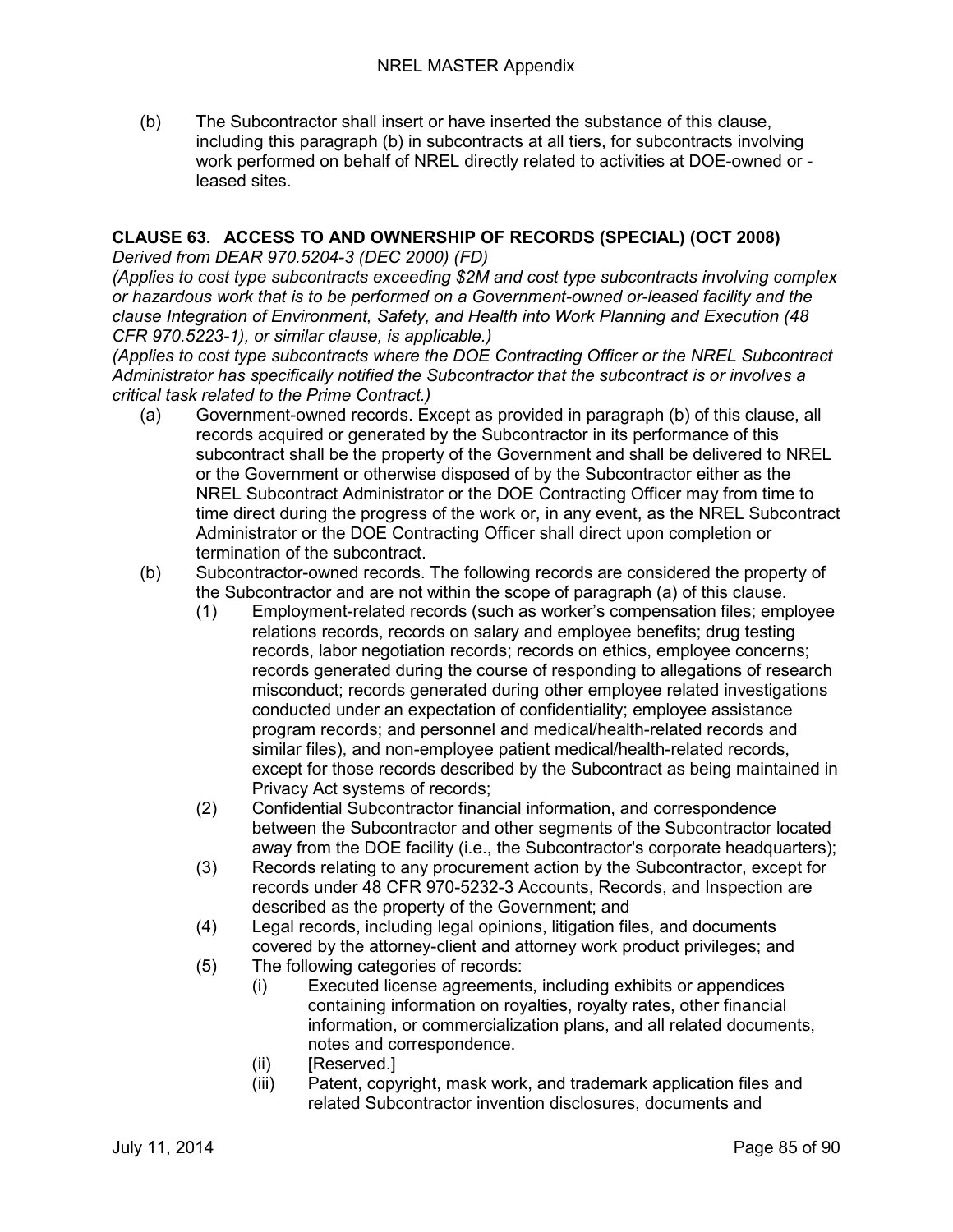correspondence, where the Subcontractor has elected rights or has permission to assert rights and has not relinquished such rights or turned such rights over to the Government.

- (c) Subcontract completion or termination. In the event of completion or termination of this subcontract, copies of any of the Subcontractor-owned records identified in paragraph (b) of this clause, upon the request of the Government, shall be delivered to DOE or its designees, including successor Contractors. Upon delivery, title to such records shall vest in DOE or its designees, and such records shall be protected in accordance with applicable federal laws (including the Privacy Act), as appropriate.
- (d) Inspection, copying, and audit of records. All records acquired or generated by the Subcontractor under this subcontract in the possession of the Subcontractor, including those described at paragraph (b) of this clause, shall be subject to inspection, copying, and audit by the Government or its designees at all reasonable times, and the Subcontractor shall afford the Government or its designees reasonable facilities for such inspection, copying, and audit; provided, however, that upon request by the DOE Contracting Officer or NREL Subcontract Administrator, the Subcontractor shall deliver such records to a location specified by the DOE Contracting Officer or the NREL Subcontract Administrator for inspection, copying, and audit. The Government or its designees shall use such records in accordance with applicable federal laws (including the Privacy Act), as appropriate.
- (e) Applicability. Paragraphs (b), (c), and (d) of this clause apply to all records without regard to the date or origination of such records.
- (f) Records retention standards. Special records retention standards, described at DOE Order 200.1, Information Management Program (version in effect on effective date of Subcontract), are applicable for the classes of records described therein, whether or not the records are owned by the Government or the Subcontractor. In addition, the Subcontractor shall retain individual radiation exposure records generated in the performance of work under this Subcontract until DOE authorizes disposal. The Government may waive application of these record retention schedules, if, upon termination or completion of the subcontract, the Government exercises its right under paragraph (c) of this clause to obtain copies and delivery of records described in paragraphs (a) and (b) of this clause.
- (g) Lower-Tier Subcontracts. The Subcontractor shall include the requirements of this clause in all lower-tier subcontracts that are of a cost-reimbursement type if any of the following factors is present:
	- (1) The value of the subcontract is greater than \$2 million (unless specifically waived by the DOE Contracting Officer or NREL Subcontract Administrator);
	- (2) The DOE Contracting Officer or NREL Subcontract Administrator notifies the Subcontractor that the lower-tier subcontract is, or involves, a critical task related to the Prime Contract; or
	- (3) The lower tier subcontract involves complex or hazardous work that is to be performed on a Government-owned or-leased facility and the clause Integration of Environment, Safety, and Health into Work Planning and Execution (48 CFR 970.5223-1), or similar clause, is applicable.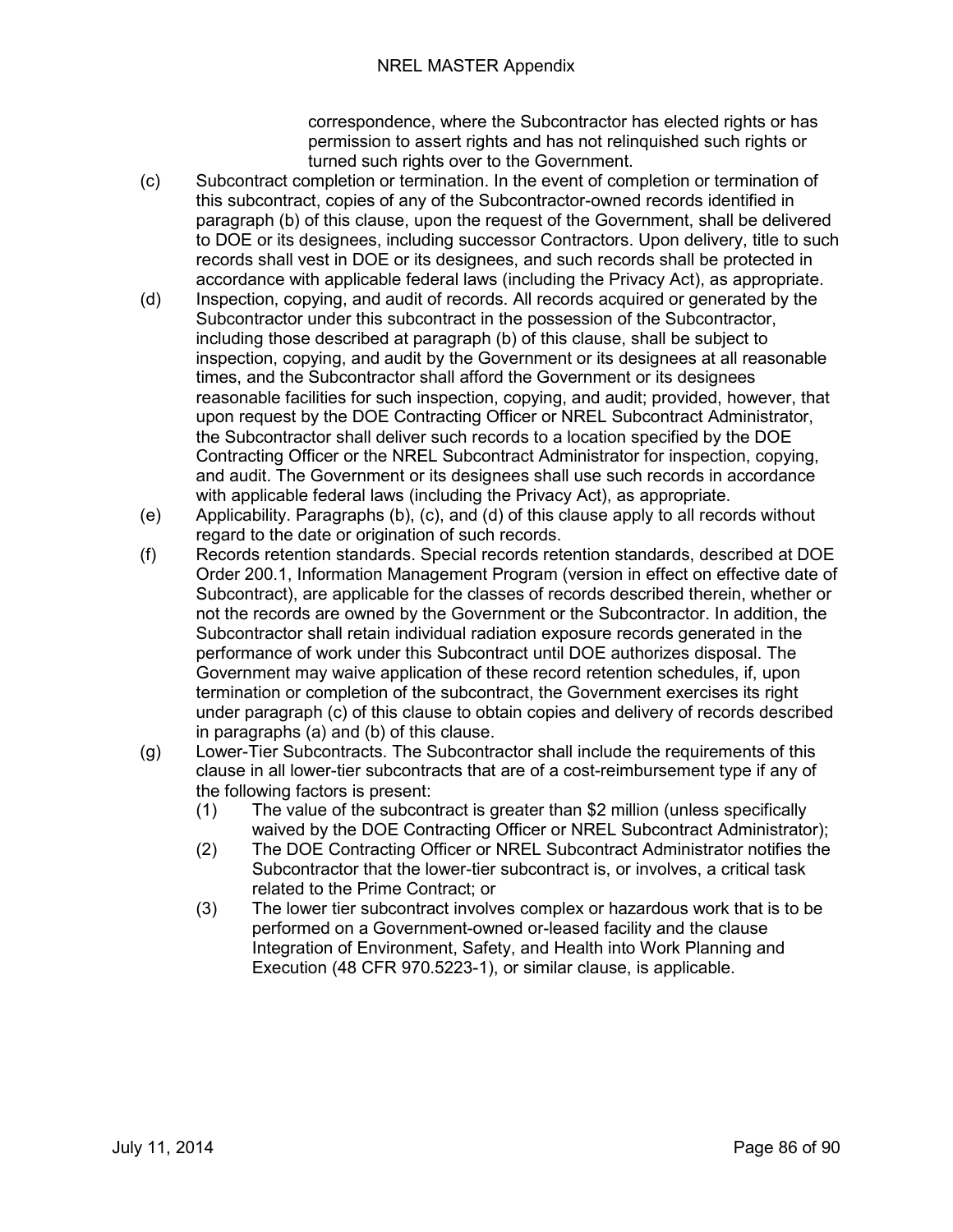#### **CLAUSE 64. INTEGRATION OF ENVIRONMENT, SAFETY, AND HEALTH INTO WORK PLANNING AND EXECUTION (DEC 2000)**

*Derived from DEAR 970.5223-1(FD)*

*(Applies to all subcontracts where the Subcontractor or lower-tier Subcontractors and their employees, officers, agents, or other persons representing the Subcontractor will perform complex or hazardous work on NREL-operated facilities or Government-owned or –leased properties.)*

- (a) For the purposes of this clause:
	- (1) "Safety' encompasses environment, safety, and health, including pollution prevention and waste minimization; and
	- (2) 'Employees" include lower-tier Subcontractor employees.
- (b) In performing work under this subcontract, the Subcontractor shall perform work safely, in a manner that ensures adequate protection for employees, the public, and the environment, and shall be accountable for the safe performance of work. The Subcontractor shall exercise a degree of care commensurate with the work and the associated hazards. The Subcontractor shall ensure that management of environment, safety and health (ES&H) functions and activities becomes an integral but visible part of the Subcontractor's work planning and execution processes. The Subcontractor shall, in the performance of work, ensure that:
	- (1) Line management is responsible for the protection of employees, the public, and the environment. Line management includes those Subcontractor and lower-tier Subcontractor employees managing or supervising employees performing work.
	- (2) Clear and unambiguous lines of authority and responsibility for ensuring ES&H are established and maintained at all organizational levels.
	- (3) Personnel possess the experience, knowledge, skills, and abilities that are necessary to discharge their responsibilities.
	- (4) Resources are effectively allocated to address ES&H, programmatic, and operational considerations. Protecting employees, the public, and the environment is a priority whenever activities are planned and performed.
	- (5) Before work is performed, the associated hazards are evaluated and an agreed-upon set of ES&H standards and requirements are established which, if properly implemented, provide adequate assurance that employees, the public, and the environment are protected from adverse consequences.
	- (6) Administrative and engineering controls to prevent and mitigate hazards are tailored to the work being performed and associated hazards. Emphasis should be on designing the work and/or controls to reduce or eliminate the hazards and to prevent accidents and unplanned releases and exposures.
	- (7) The conditions and requirements to be satisfied for operations to be initiated and conducted are established and agreed-upon by NREL/Government and the Subcontractor. These agreed-upon conditions and requirements are requirements of the subcontract and binding upon the Subcontractor. The extent of documentation and level of authority for agreement shall be tailored to the complexity and hazards associated with the work and shall be established in a Safety Management System.
- (c) The Subcontractor shall manage and perform work in accordance with a documented Safety Management System (System) that fulfills all conditions in paragraph (b) of this clause at a minimum. Documentation of the System shall describe how the Subcontractor will:
	- (1) Define the scope of work;
	- (2) Identify and analyze hazards associated with the work;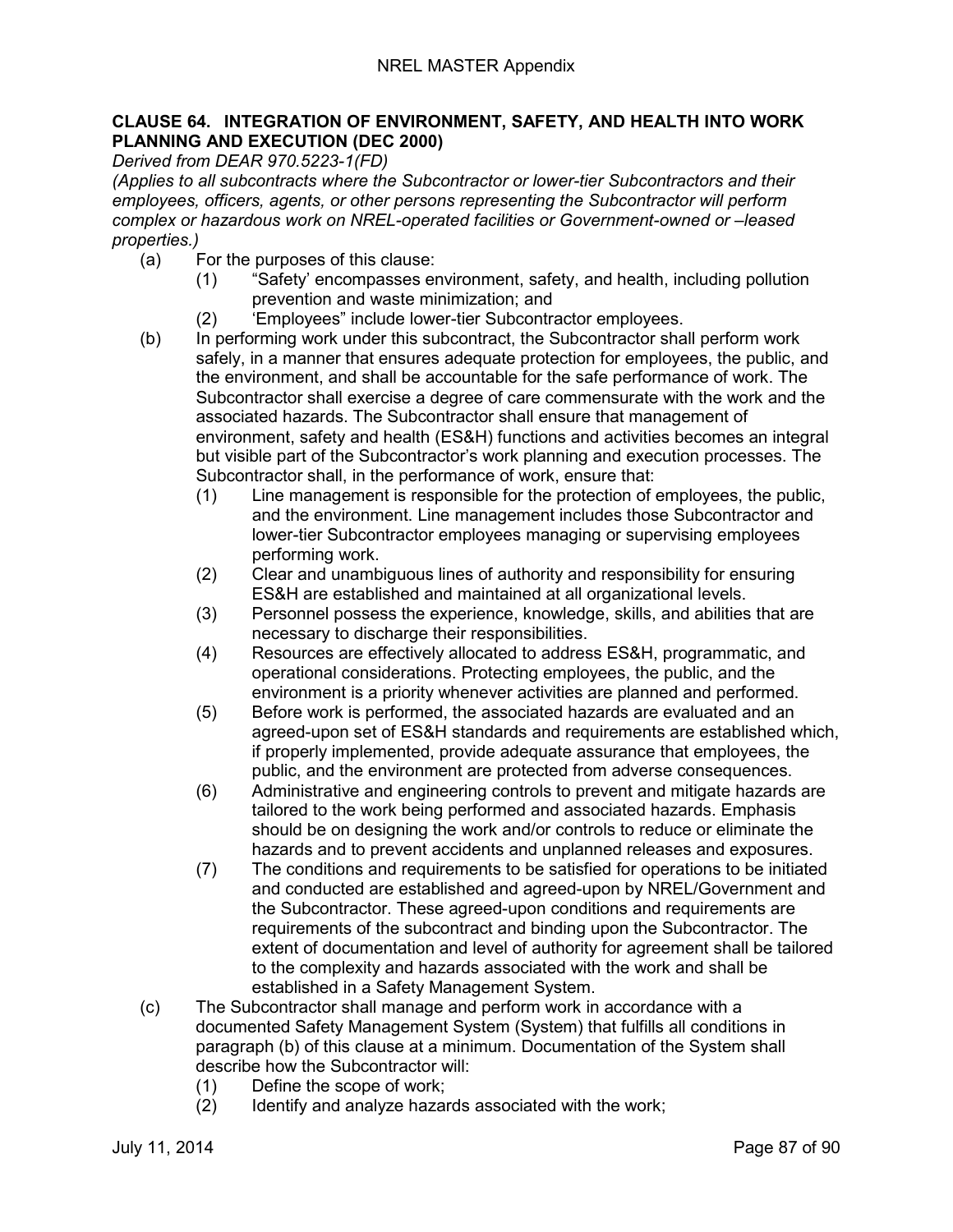- (3) Develop and implement hazard controls;<br>(4) Perform work within controls; and
- Perform work within controls; and
- (5) Provide feedback on adequacy of controls and continue to improve safety management.
- (d) The System shall describe how the Subcontractor will establish, document, and implement safety performance objectives, performance measures, and commitments in response to NREL/DOE program and budget execution guidance while maintaining the integrity of the System. The System shall also describe how the Subcontractor will measure system effectiveness.
- (e) The Subcontractor shall submit to the NREL Subcontract Administrator documentation of its System for review and approval. Dates for submittal, discussions, and revisions to the System will be established by the NREL Subcontract Administrator. Guidance on the preparation, content, review, and approval of the System will be provided by the NREL Subcontract Administrator. On an annual basis, the Subcontractor shall review and update, for NREL's approval, its safety performance objectives, performance measures, and commitments consistent with and in response to NREL/DOE program and budget execution guidance and direction. Resources shall be identified and allocated to meet the safety objectives and performance commitments as well as maintain the integrity of the entire System. Accordingly, the System shall be integrated with the Subcontractor's business processes for work planning, budgeting, authorization, execution, and change control.
- (f) The Subcontractor shall comply with, and assist NREL/DOE in complying with, ES&H requirements of all applicable laws and regulations, and applicable directives identified in the clause of NREL's Prime Contract entitled "Laws, Regulations, and DOE Directives." The Subcontractor shall cooperate with Federal and non-Federal agencies having jurisdiction over ES&H matters under this subcontract.
- (g) The Subcontractor shall promptly evaluate and resolve any noncompliance with applicable ES&H requirements and the System. If the Subcontractor fails to provide resolution or, if at any time, the Subcontractor's acts or failure to act causes substantial harm or an imminent danger to the environment or health and safety of employees or the public, the NREL Subcontract Administrator may issue an order stopping work in whole or in part. Any stop work order issued by the NREL Subcontract Administrator under this clause (or issued by the Subcontractor to a lower–tier Subcontractor in accordance with paragraph (i) of this clause) shall be without prejudice to any other legal or contractual rights of NREL/Government. In the event that the NREL Subcontract Administrator issues a stop work order, an order authorizing the resumption of the work may be issued at the discretion of the NREL Subcontract Administrator. The Subcontractor shall not be entitled to an extension of time or additional fee or damages by reason of, or in connection with, any work stoppage ordered in accordance with this clause.
- (h) Regardless of the performer of the work, the Subcontractor is responsible for compliance with the ES&H requirements applicable to this subcontract. The Subcontractor is responsible for flowing down the ES&H requirements applicable to this subcontract to subcontracts at any tier to the extent necessary to ensure the Subcontractor's compliance with the requirements.
- (i) The Subcontractor shall include a clause substantially the same as this clause in lower-tier subcontracts involving complex or hazardous work on site at an NREL operated facility or Government-owned or-leased properties. Such lower-tier subcontracts shall provide for the right to stop work under the conditions described in paragraph (g) of this clause. Depending on the complexity and hazards associated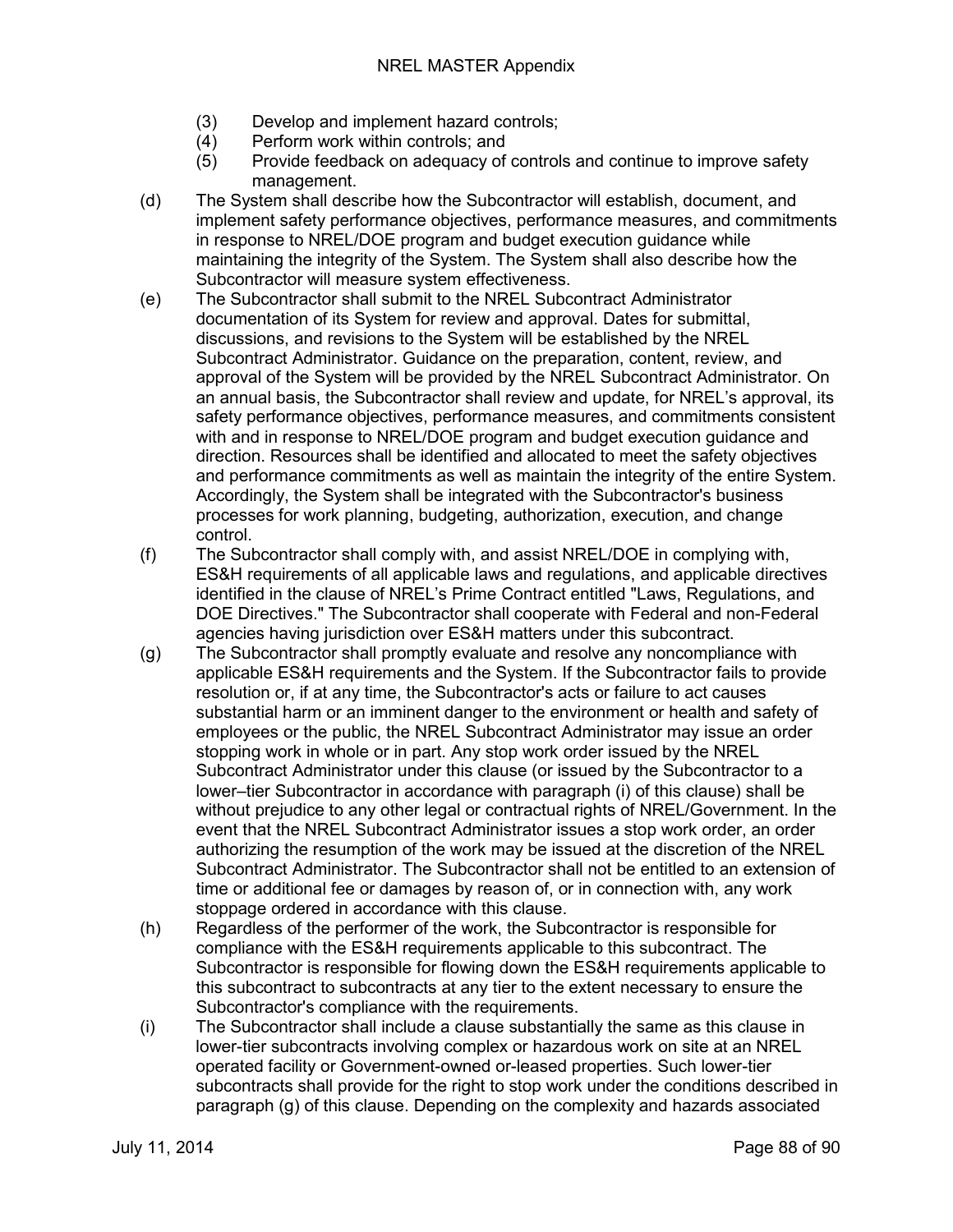with the work, the Subcontractor may choose not to require the lower-tier Subcontractor to submit a Safety Management System for the Subcontractor's review and approval.

## **CLAUSE 65. SUSTAINABLE ACQUISITION PROGRAM (SPECIAL) (MAR 2011)**

*Derived from DEAR 970.5223-7 (OCT 2010)(FD)*

*(Applies to subcontracts or purchase orders for supplies or services that support operation of NREL, exceed \$150,000, and offer opportunities for the acquisition of energy efficient or environmentally sustainable supplies or services).*

- (a) Pursuant to Executive Order 13423, Strengthening Federal Environmental, Energy and Transportation Management, and Executive Order 13514, Federal Leadership in Environmental, Energy, and Economic Performance, NREL is committed to managing its facilities in an environmentally preferable and sustainable manner that will promote the nature environment and protect the health and well being of its employees and Subcontractors. In the performance of providing products or services under this subcontract or purchase order, the Subcontractor shall provide products or services in a manner that promotes the natural environment, reduces greenhouse gas emissions and protects the health and well being of NREL employees, Subcontractor and visitors.
- (b) Green purchasing or sustainable acquisition has several interacting initiatives. The Subcontractor must comply with initiatives that are current as of the subcontract or purchase order award date. NREL may require compliance with revised initiatives from time to time. The initiatives important to these Executive Orders are explained on the following Government or Industry Internet Sites:
	- (1) Recycled Content Products are described at<http://epa.gov/cpg>
	- (2) Biobased Products are described at<http://www.biopreferred.gov/>
	- (3) Energy efficient products are at<http://energystar.gov/products> for Energy Star products
	- (4) Energy efficient products are at<http://www.femp.energy.gov/procurement> for FEMP designated products
	- (5) Environmentally preferable and energy efficient electronics including desktop computers, laptops and monitors are at [http://www.epeat.net](http://www.epeat.net/) the Electronic Products Environmental Assessment Tool (EPEAT) the Green Electronics Council site
	- (6) Greenhouse gas emission inventories are required, including Scope 3 emissions which include contractor emissions. These are discussed at Section 13 of Executive Order 13514 which can be found at <http://www.archives.gov/federal-register/executive-orders/disposition.html>
	- (7) Non-Ozone Depleting Alternative Products are at <http://www.epa.gov/ozone/strathome.html>

(8) Water efficient plumbing products are at<http://epa.gov/watersense> The Subcontractor may request an equitable adjustment to the terms of its subcontract or purchase order using the procedures in the applicable Changes clause in the relevant Appendix B.

(c) The clauses at FAR 52.223-2, Affirmative Procurement of Bio based Products under Service and Construction Contracts, 52.223-15, Energy Efficiency in Energy Consuming Products, and 52.223-17 Affirmative Procurement of EPA-Designated Items in Service and Construction Contracts, require the use of products that have bio based content, are energy efficient, or have recycled content. To the extent that the services provided by the Subcontractor require provision of any of the above